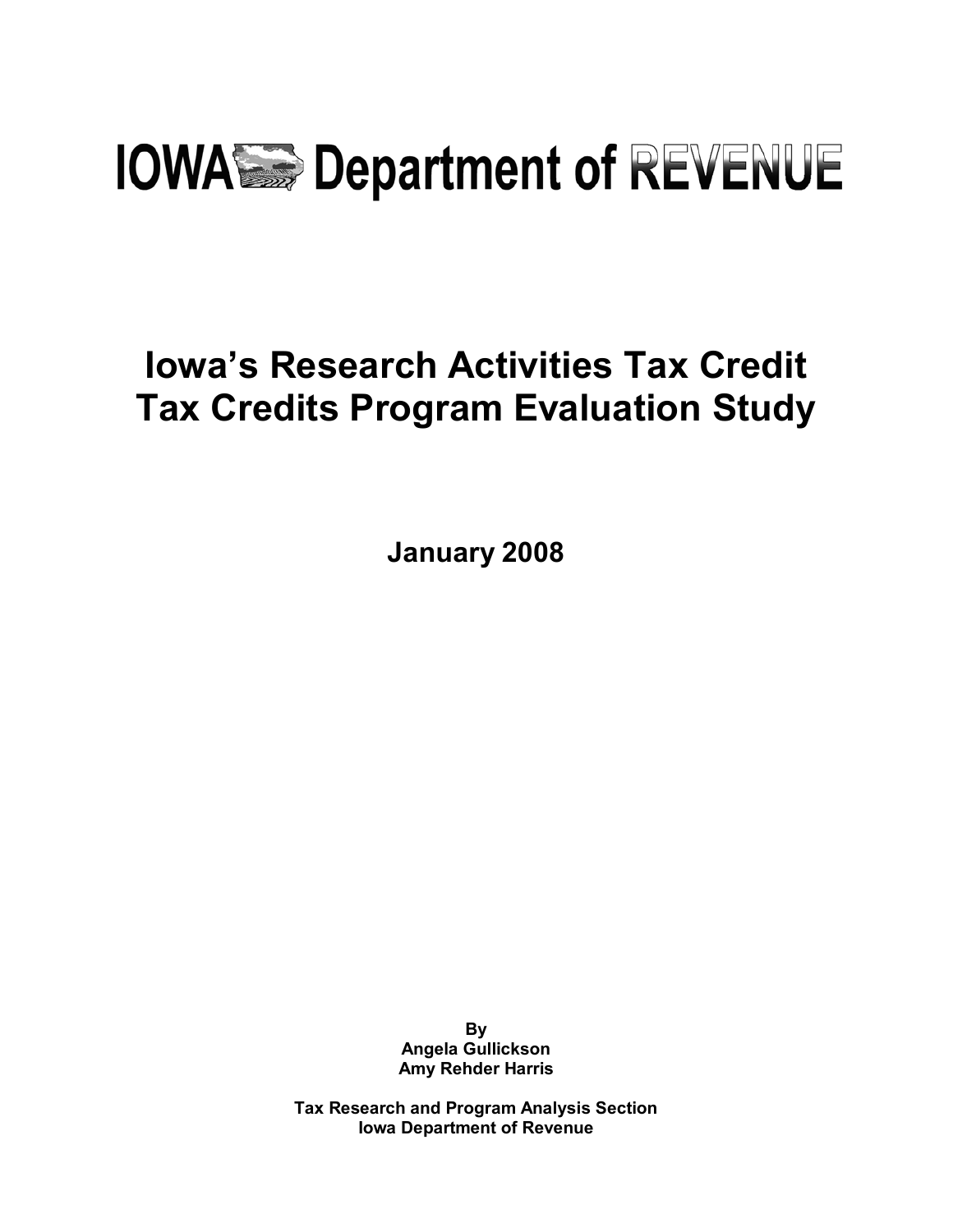## **Preface**

During the 2005 Legislative Session the Iowa Department of Revenue received an appropriation to establish the Tax Credits Tracking and Analysis System to track tax credit awards and claims. In addition, the Department was directed to perform periodic evaluations of tax credit programs. The evaluation of the State's Research Activities Tax Credit represents the second of these studies. This study makes no policy recommendations.

As part of the evaluation, an advisory panel was convened to provide input and advice on the study's scope and analysis. We wish to thank the members of the panel: Lane Palmer and Amy Johnson from the Iowa Department of Economic Development, Joel Lunde of the Iowa Department of Management, Dr. Peter Fisher of the University of Iowa, and Edward Wallace of the Iowa Taxpayers Association. (The assistance of an advisory panel implies no responsibility for the final product.)

This study and other evaluations of Iowa tax credits can be found on the Tax Credits Tracking and Analysis System web page on the Iowa Department of Revenue web site located at: **http://www.state.ia.us/tax/taxlaw/creditstudy.html.**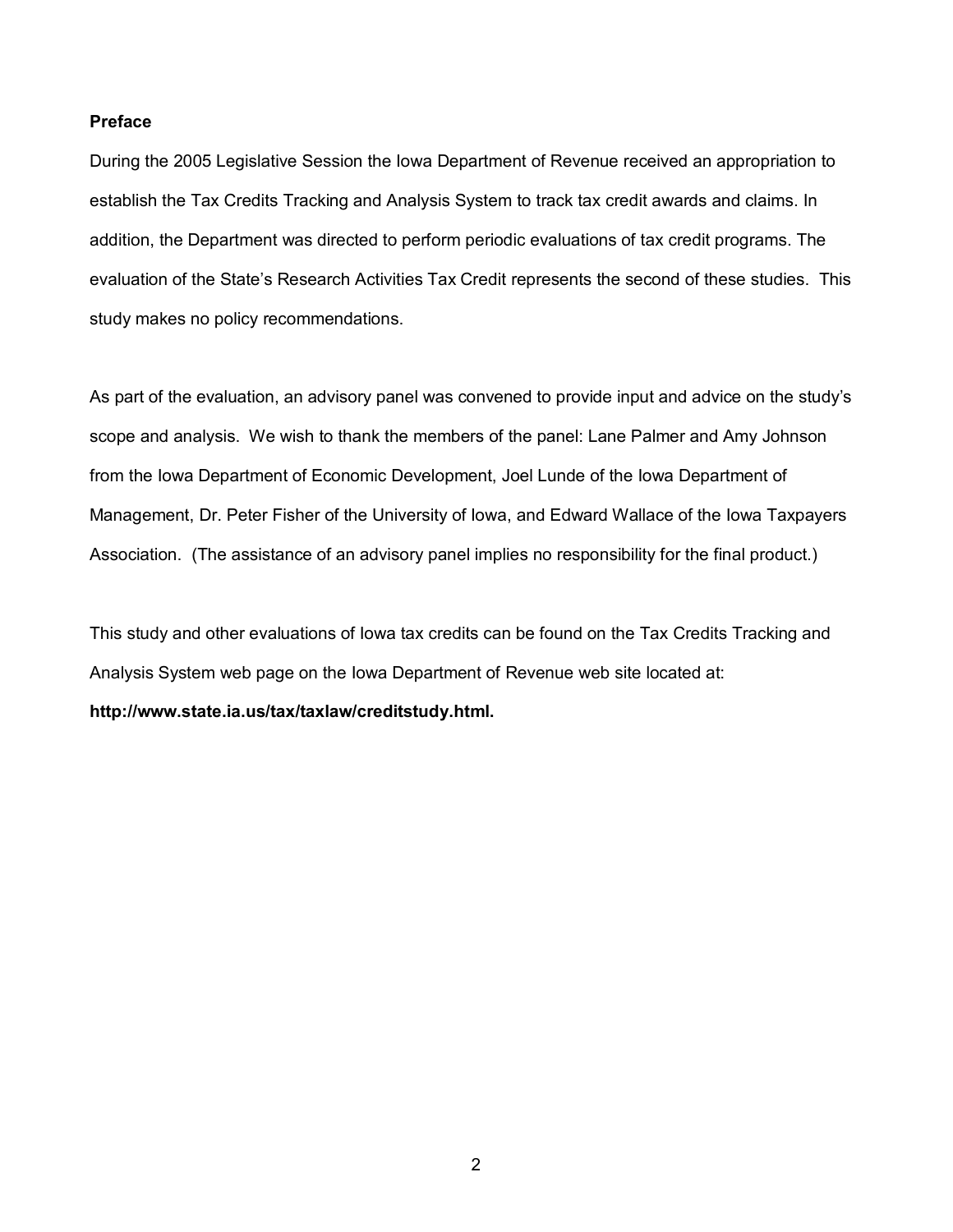## **Table of Contents**

| Table 1. Example Calculations of the Federal Regular and Alternative Incremental Research Tax   |    |
|-------------------------------------------------------------------------------------------------|----|
| Credits in Tax Year 2006 for an Established Firm: Case Where the Regular Credit is Preferred32  |    |
|                                                                                                 |    |
| Table 2. Example Calculations of the Federal Regular and Alternative Incremental Research Tax   |    |
| Credits in Tax Year 2006 for an Established Firm: Case Where the Alternative Incremental        |    |
|                                                                                                 |    |
|                                                                                                 |    |
| Table 3. Example Calculations of the Iowa Regular and Alternative Incremental Research Tax      |    |
| Credits in Tax Year 2006 for an Established Firm: Case Where the Regular Credit is Preferred34  |    |
| Table 4. Example Calculations of the Iowa Regular and Alternative Incremental Research Tax      |    |
| Credits in Tax Year 2006 for an Established Firm: Case Where the Alternative Incremental        |    |
|                                                                                                 |    |
|                                                                                                 |    |
| Table 5. Example Calculations of the Iowa Regular and Alternative Incremental Research Tax      |    |
| Credits in Tax Year 2006 for an Established Firm: Case Where the Alternative Incremental        |    |
|                                                                                                 | 36 |
|                                                                                                 |    |
|                                                                                                 |    |
|                                                                                                 |    |
| Figure 1. Count of Corporate and Individual Research Activities Tax Credit Claims for Tax Years |    |
|                                                                                                 |    |
| Figure 2. Average and Total Corporate Research Activities Tax Credit Claims (Including          |    |
|                                                                                                 |    |
|                                                                                                 |    |
| Figure 3. Average and Total Individual Research Activities Tax Credit Claims for Tax Years 2002 |    |
|                                                                                                 |    |
|                                                                                                 |    |
| Table 7. Corporate Research Activities Tax Credit Claims by Employment Size 46                  |    |
|                                                                                                 |    |
| Figure 4. Count of Corporate Research Activities Tax Credit Claims by Firms During Tax Years    |    |
|                                                                                                 |    |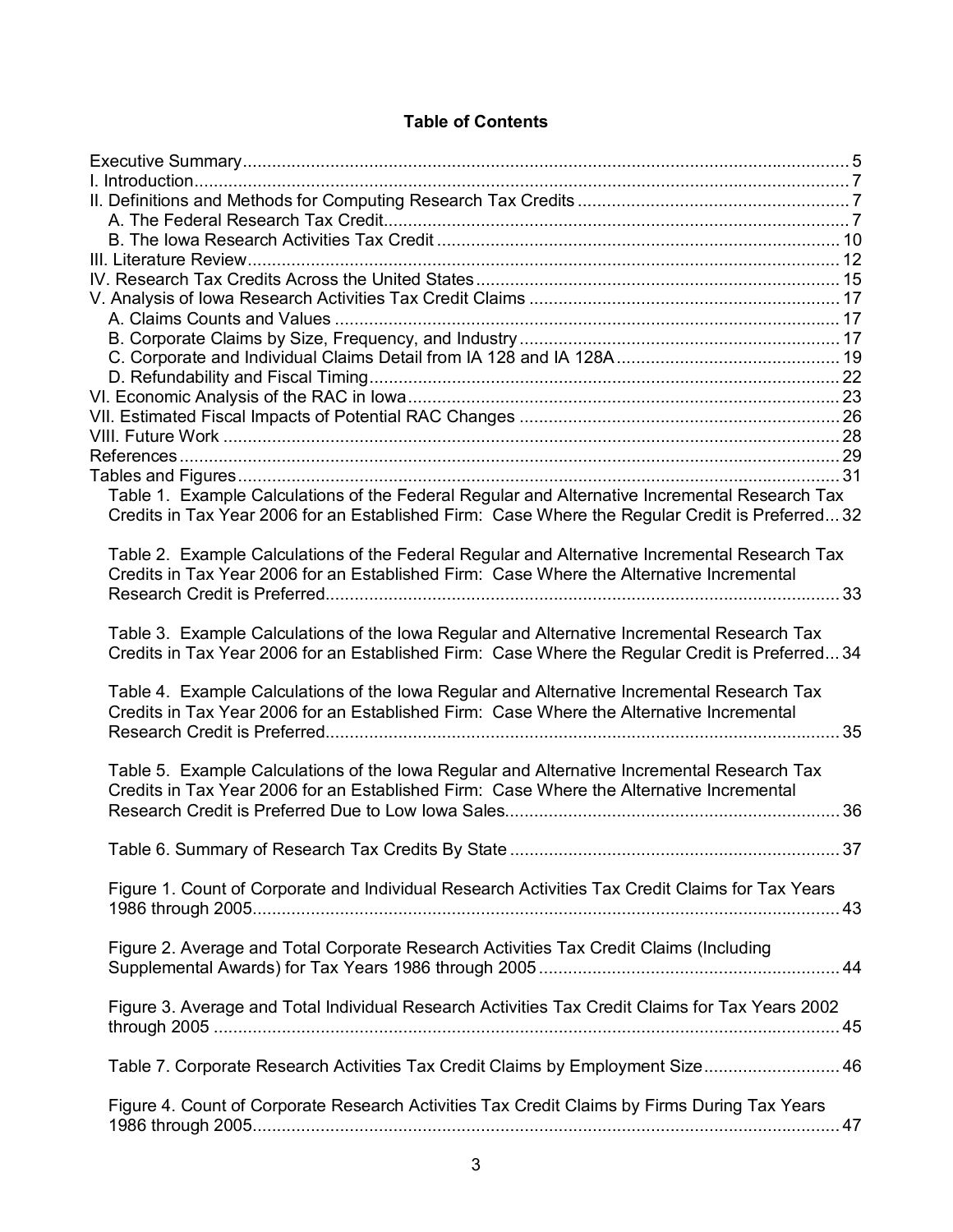| Figure 5. Count of Corporate Research Activities Tax Credit Claims by Firms During Five-Year                                                                                           |
|----------------------------------------------------------------------------------------------------------------------------------------------------------------------------------------|
| Table 8. Corporate Research Activities Tax Credit Claims by Top Twenty Industries for Tax Years                                                                                        |
| Table 9. Corporate Research Activities Tax Credit Claims by Top Twenty Industries for Tax Years                                                                                        |
| Table 10. Corporate Research Activities Tax Credit Claims by Firms in Iowa's Targeted Industries                                                                                       |
| Table 11. Concentration of Corporate Research Activities Tax Credit Claims for Tax Years 1988                                                                                          |
| Table 12. Research Activities Tax Credit Information from Forms IA 128 and IA 128A, Corporate                                                                                          |
| Table 13. Research Activities Tax Credit Information from Forms IA 128 and IA 128A, C-<br>Corporation Research Expenditure Shares by Tax Type for Tax Years 2002 through 200554        |
| Table 14. Research Activities Tax Credit Information from Forms IA 128 and IA 128A, Individual                                                                                         |
| Table 15. Research Activities Tax Credit Information from Forms IA 128 and IA 128A, S-<br>Corporation or LLC Research Expenditure Shares by Tax Type for Tax Years 2002 through 200556 |
|                                                                                                                                                                                        |
| Table 16. Corporate Supplemental Research Activities Tax Credit Claims Identified Using Forms                                                                                          |
| Table 17. Corporate and Individual Research Activities Tax Credit Claims Paid as Refunds for Tax                                                                                       |
| Table 18. Concentration of Corporate Research Activities Tax Credit Refunds for Tax Years 1988                                                                                         |
| Table 19. Corporate Research Activities Tax Credit Claims by Tax Year and Fiscal Year 60                                                                                               |
|                                                                                                                                                                                        |
| Table 21. Characteristics of lowa and Other Top-Manufacturing Employment States in 2003 62                                                                                             |
| Table 22. Characteristics of Research Tax Credits in States of Interest by Tax Year 63                                                                                                 |
| Table 23. Impact of Research Tax Credit Characteristics on Research Outcomes Across                                                                                                    |
| Table 24. Impact of Research Tax Credit Characteristics on Research Outcomes Combining                                                                                                 |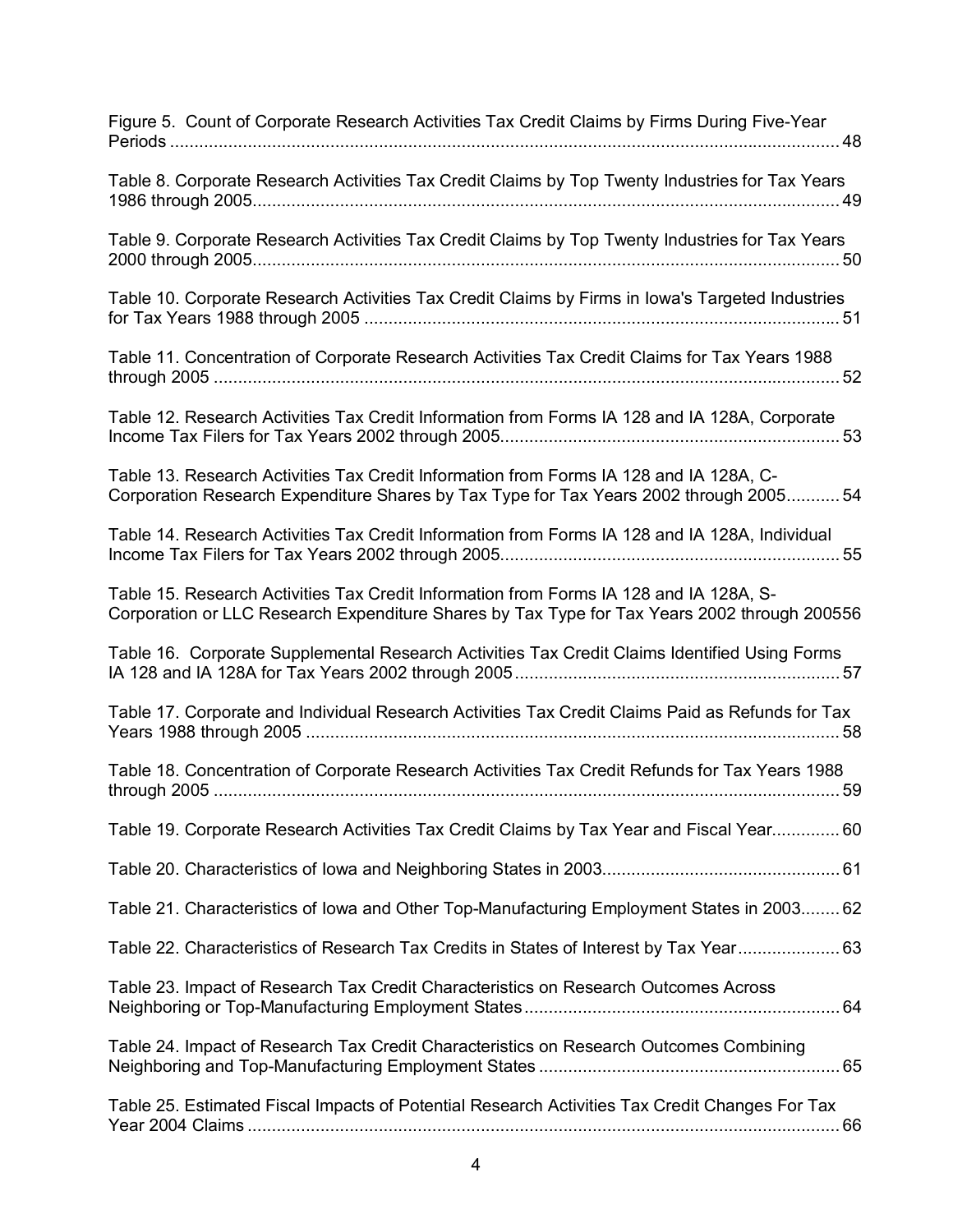## **Executive Summary**

Iowa introduced the Research Activities Tax Credit (RAC) in 1985, although the first corporate claim was not made until the 1986 tax year. The Iowa RAC allows taxpayers to take a refundable credit equal to 6.5 percent of qualified research expenditures made within the State above a base amount. The definition of qualified research expenditures and the calculation of the base amount are coupled with rules established as part of the federal research tax credit. In 2000, the legislature added an alternative method for computing the credit called the alternative incremental research credit (AIRC), mirroring the change made in the federal credit four years prior.

The RAC is considered an automatic credit because any taxpayer with qualifying expenditures is eligible for the credit. However, as part of an economic development tax credit programs, firms can be awarded a supplemental RAC that could as much as double their RAC claim. These awards are made by the Iowa Department of Economic Development.

The major findings of the study are these:

## **Research Tax Credits Across the United States**

• Thirty-eight states currently have some form of research tax credit. Although Iowa's credit rate falls in the middle of the range offered across the states, Iowa is one of only five states with a refundable credit. For fiscal year 2006, research tax credit claims in Iowa equaled \$7.87 per capita compared to \$3.40 in Minnesota and \$3.32 in Wisconsin, neighboring states with nonrefundable credits.

## **Claims Counts and Values**

- In tax year 2005, the latest complete year for corporate income tax returns, 172 corporate RAC claims were made totaling more than \$37 million dollars. Since the credit's introduction through 2005, over \$263 million in claims have been made by corporations carrying out research in Iowa.
- Individual taxpayers can also make RAC claims, although data have only been collected on those claims since 2002. In tax year 2005, 436 claims were identified on individual income tax returns totaling \$2.3 million.

## **Corporate Claims by Size and Industry**

- Over 76 percent of total corporate RAC claim dollars have been claimed by firms with more than 500 employees and less than 8 percent has been claimed by firms with fewer than 100 employees.
- Over 80 percent of total corporate RAC claim dollars have been claimed by firms in manufacturing industries, with machinery manufacturing, computer and electronic product manufacturing, and chemical manufacturing as the top three industries with claims over the last 20 years.
- Although 140 to 170 firms file corporate RAC claims in recent years, the ten firms with the largest claims receive, on average, 82 percent of the RAC dollars each tax year.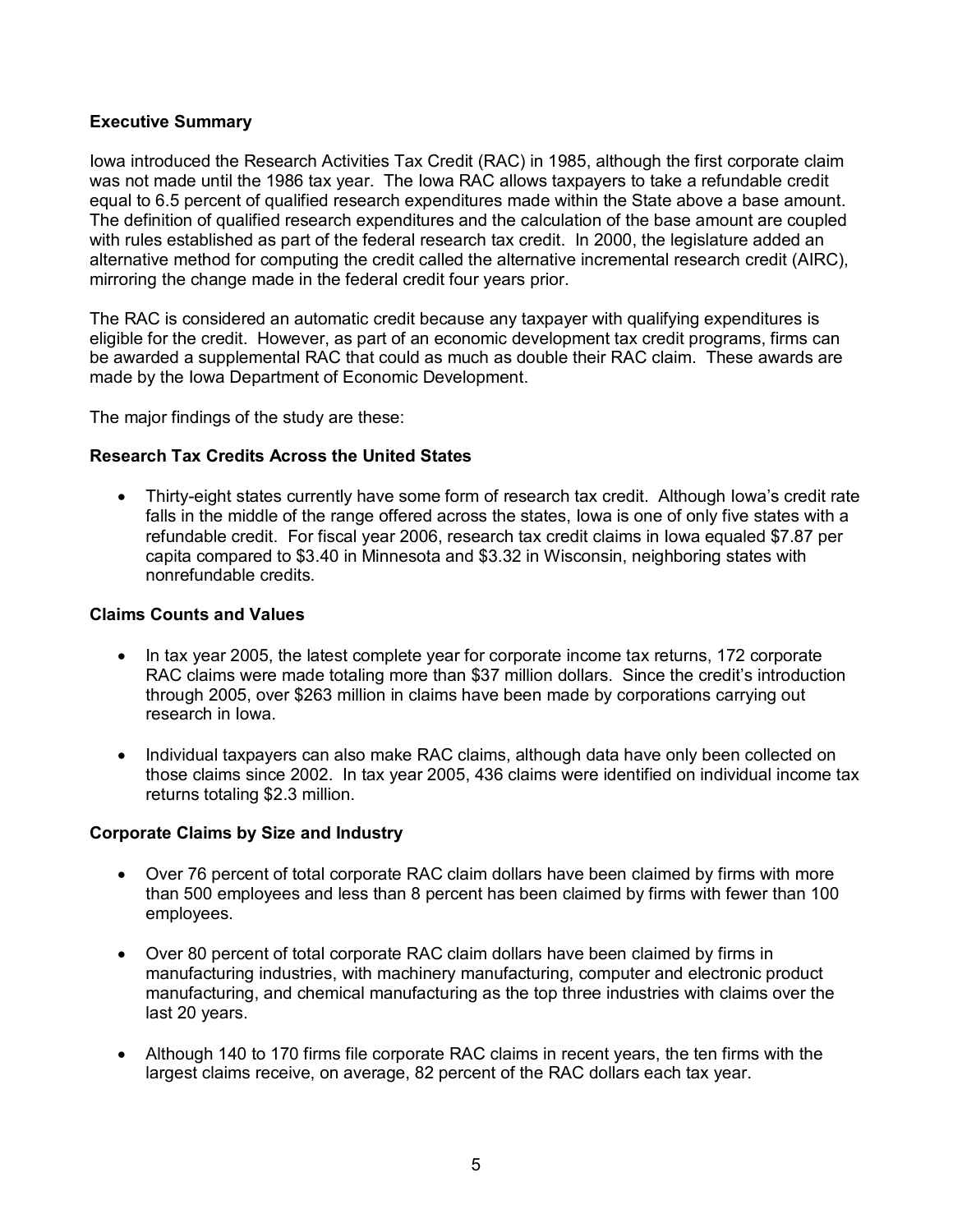## **Corporate and Individual Claims Detail from IA 128 and IA 128A**

- For 2004, the most recent tax year with nearly complete detailed claim data, 10 percent of corporate RAC claims used the AIRC method rather than the regular method to calculate the credit. Those AIRC claims accounted for 48 percent of total RAC dollars claimed, including any supplemental credits.
- For the 2004 tax year, corporations report spending a total of \$764 million on qualified research activities in Iowa, for which these firms received \$33 million in research tax credits from the State, or 4.3 cents of tax credit per dollar spent on research.
- Since 2002, just over 30 percent of the dollar amount of RAC claims has been paid as supplemental credits, with over half of these supplemental credit dollars awarded to firms using the AIRC method.

## **Refundability**

• Since 2002, on average 81 percent of corporations claiming the RAC received refunds. Of the total RAC dollars claimed by corporations, 92 percent consisted of refunds to those firms. For individual claimants, on average 22 percent received refunds. Of the total RAC dollars claimed by individuals, 47 percent consisted of refunds to those taxpayers.

## **Economic Analysis of the RAC in Iowa**

- Economic analysis attempted to measure the impact of the research tax credit on research expenditures, research-related employment, or patent activity across states, but the results were not conclusive. In a comparison with neighboring states, the size of the credit percentage had a significant and positive effect on research spending and patents, but not on the number of scientists and engineers. In a comparison with other top manufacturing states, and in a comparison that pooled both sets of states, the size of the credit did not appear to affect any of the three indicators of research activity.
- This study did not involve any survey of, or contact with, claimants of the lowa Research Activities Tax Credit. Therefore, it does not present any direct evaluation of claimants' perceived benefits of the credit or any changes in behavior that they would attribute to the credit. The study also does not present any information on the impact of the RAC on research-related employment within firms that have made claims for the credit.

## **Estimated Fiscal Impacts of Potential RAC Changes**

• Data from 2004 corporate and individual income tax returns were used to estimate the fiscal impact, as of tax year 2004, resulting from changes to the RAC. Options considered were based on variations in research tax credit specifications observed in other states or for the federal credit. Those options ranged from limiting the credit to 50 percent of tax liability, which would have reduced claims by 92.5 percent, to increasing the credit rate percentage from 6.5 to 20 percent, which would have increased claims by 98.5 percent. This analysis was conducted for illustrative purposes only.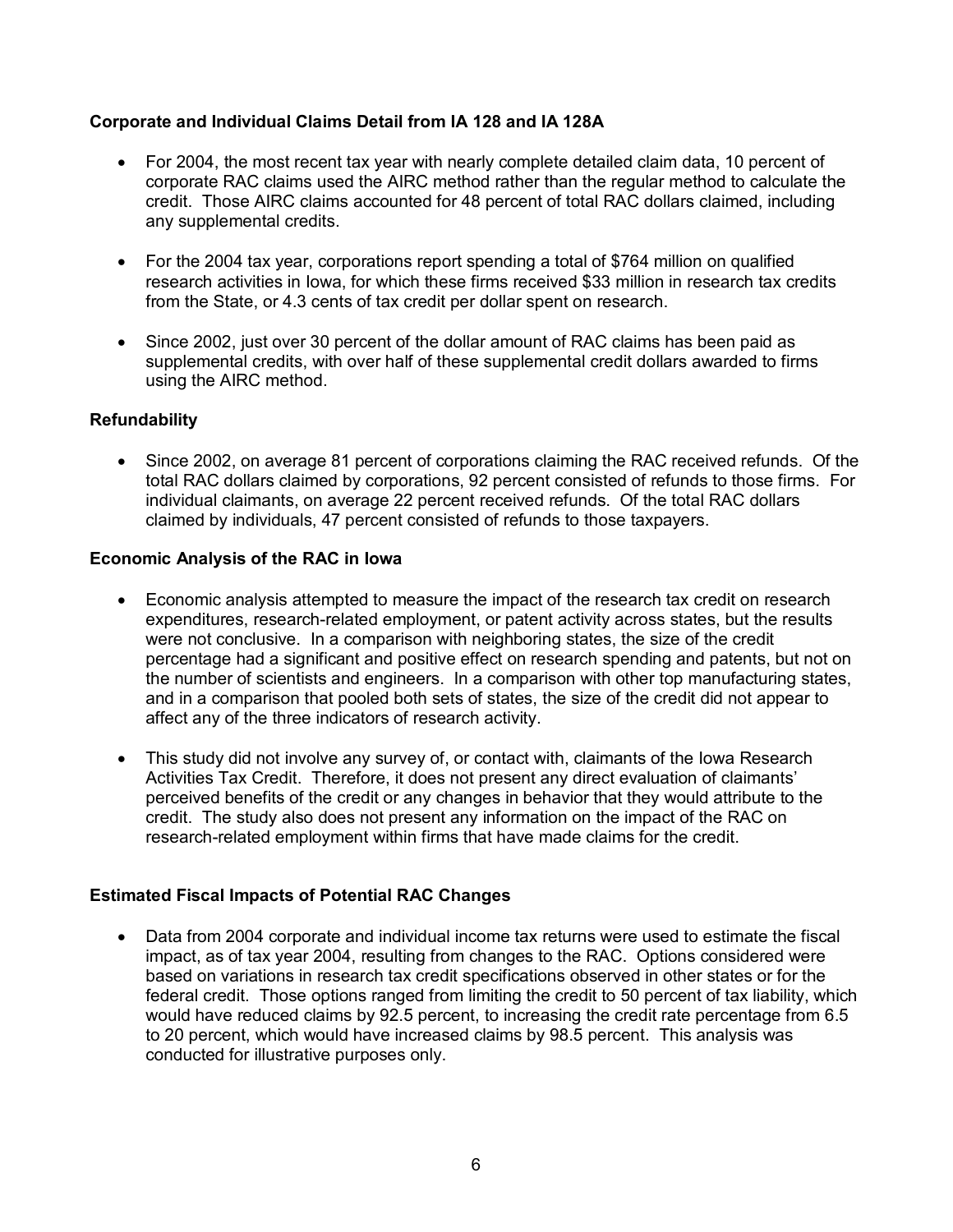## **I. Introduction**

The Iowa Research Activities Tax Credit (RAC) was instituted in tax year 1985, four years after the creation of the federal research tax credit. The goal behind the federal research tax credit is to subsidize research expenditures in recognition of potential social benefits that may not be considered in research spending decisions by individual firms. At the state level, however, a research tax credit may serve more as an incentive for locating and expanding businesses within the state than as a correction for a market failure.

This evaluation study is an attempt to understand the fiscal and economic impact of the RAC in Iowa. The study describes the various methods that can be used to compute the federal and Iowa credit including some example credit calculations, discusses the existing literature on the research tax credit, provides a synopsis of research tax credits that exist around the country, and analyzes corporate and individual RAC claims data gleaned from Iowa tax returns over the past twenty years. Economic analysis results attempt to discern whether different characteristics of research tax credits, such as refundability, across the states can explain differences in research expenditures or researchrelated employment. Estimates of fiscal impacts from potential changes to Iowa's RAC, using variations of research tax credits offered by other states, are presented for illustrative purposes only. The final section discusses anticipated ongoing evaluation of this credit.

This study did not involve any survey of, or contact with, claimants of the Iowa Research Activities Tax Credit. Therefore, it does not present any direct evaluation of claimants' perceived benefits of the credit or any changes in behavior that they would attribute to the credit. The study makes no attempt to track research employment in Iowa over the last twenty years, nor does it present any information on the impact of the RAC on research-related employment within firms that have made claims for the credit.

## **II. Definitions and Methods for Computing Research Tax Credits**

## **A. The Federal Research Tax Credit**

The federal research tax credit, also referred to as the Research and Experimentation Tax Credit or R&E tax credit, is a 20 percent income tax credit for qualified research expenditures.<sup>1</sup> The credit is not refundable, although unused credits can be carried back three years or forward up to 15 years. In tax year 2004, R&E tax credit claims totaled \$5.6 billion (CBO, 2007). The credit is actually the sum of four possible credits: a regular research credit, an alternative incremental research credit (AIRC), an alternative simplified incremental credit (ASIC), and a basic research credit. There is also a flat credit of 20 percent for energy research, enacted in the Energy Policy Act of 2005, which is not discussed further here. In any given tax year, eligible taxpayers may claim the basic research credit and either the regular research credit, the AIRC, or the ASIC. However, taxpayers who choose to compute their credit using one of the alternative credit methods are required to continue to use that method in future tax years, even if the regular research credit would produce a larger credit, unless given specific permission by the IRS to change credit calculation methods.

The federal research tax credit was created in July 1981 and has been temporarily renewed 12 times, covering every year since its inception but one (June 30, 1995-July 1, 1996).<sup>2</sup> The credit has undergone five major modifications. In 1986 the basic research credit was separated from the regular

 $\overline{a}$  $1$  The federal research tax credit is specified in section 41 of the Internal Revenue Code (IRC). Federal tax law also allows for a full expensing of qualified research spending under Section 174 of the IRC. However, if a firm takes a deduction for research expenditures and claims the research tax credit for those same expenditures, the firm must reduce the deduction by the amount of the credit claimed.<br><sup>2</sup> The aredit overced at the and of 20

The credit expired at the end of 2007.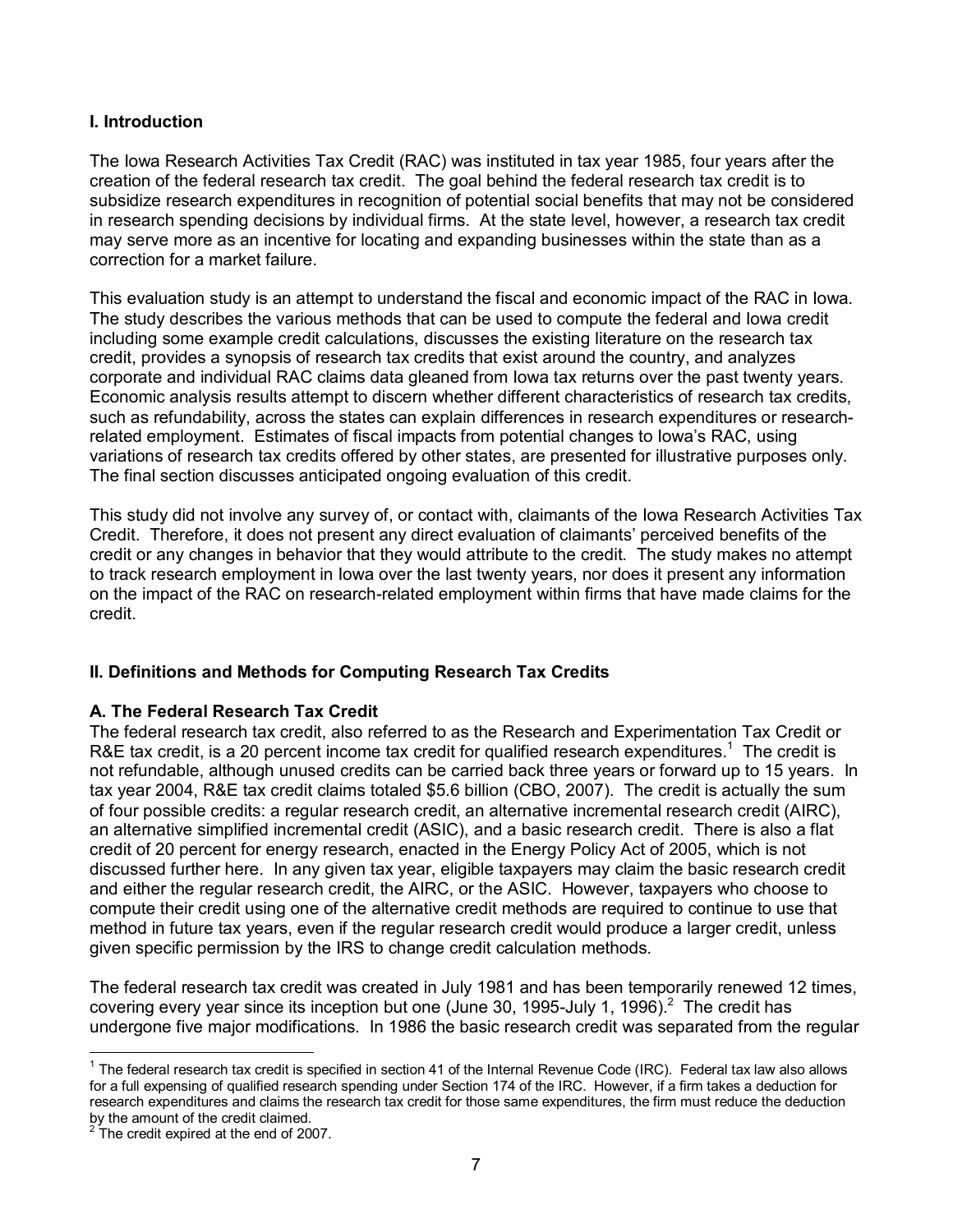research credit and the credit rate for both was dropped from the original 25 percent to 20 percent. The basic research credit can be claimed for payments made for basic research conducted by universities or non-profit research organizations above a base amount.<sup>3</sup> Basic research is defined in the IRC as "any original investigation for the enhancement of scientific knowledge not having a specific commercial objective." The credit does not apply to research done outside the United States or basic research in social sciences, arts, or the humanities. This part of the federal research tax credit is not discussed further.

The most significant change to the federal research tax credit occurred in 1989 when the computation of the base amount of qualified research expenditures for the regular research tax credit was restructured. Originally the base amount was a function of average research expenditures from the three previous tax years; in 1989 the period for computing the base amount of research was fixed as 1984 through 1988. Other changes adjusted the definition of qualified research expenditures (QRE). As defined by the Internal Revenue Code (IRC), research eligible for the research tax credit must meet four criteria (Guenther, 2007):

1. Research must be "experimental;"

 $\overline{a}$ 

- 2. Research must be undertaken to discover information that is "technological in nature;"
- 3. Research should be useful in the development of a new or improved product, process, formula or invention;
- 4. Research must relate to activities that constitute experimentation with a goal of developing a new product or process.

For in-house research, when the business undertakes research at its facilities, only outlays on wages, salaries, supplies, and certain time-sharing costs for computers used to conduct the research are eligible. For contract research, when the business allocates resources for research by outside institutions, only 65 percent of amounts paid are eligible. That share rises if the research is performed by non-profit organizations (75 percent), or by small firms, universities, or federal laboratories (100 percent). Non-eligible expenses include costs of equipment or structures, overhead costs, or fringe benefits for employees.

The regular research credit is an incremental credit, that is, only research activities that exceed a base amount of research expenditures are eligible. The base amount is intended to approximate a firm's level of research expenditures in the absence of the credit (CBO, 2007). Firms with both business revenue and research expenditures for three or more years during the 1984 to 1988 period are designated as established firms. The base amount for established firms is computed by multiplying average gross receipts for the four years prior to the credit claim by the fixed-base percentage. The fixed-base percentage equals total QREs for the 1984 to 1988 period divided by total gross receipts for that same period. The fixed-base percentage is capped at 16 percent. Nonestablished, or new, firms are assigned an initial fixed-base percentage of three percent during the first five years that the firm reports both receipts and qualified research expenditures. After five years, the percentage is gradually adjusted based on actual experience; by the eleventh year the fixed-base percentage is based on total QREs relative to total receipts in the sixth through tenth tax years. In all cases, the base amount is equal to the larger of the amount computed using one of the above methods or 50 percent of current year QREs. The base amount is intended to roughly equal the research expenditures of a firm in the current tax year if the firm allocates the same share of gross receipts towards research today that the firm allocated during the base period. Because the 20 percent credit only applies to research expenditures above the base amount, the credit creates an incentive to increase research by reducing the after-tax cost of those incremental research expenditures.

 $3$  See Guenther (2007, p.9-10) for a discussion of how the basic research base amount is computed. This base amount is unrelated to the base amount used to compute the regular research credit, AIRC, or ASIC.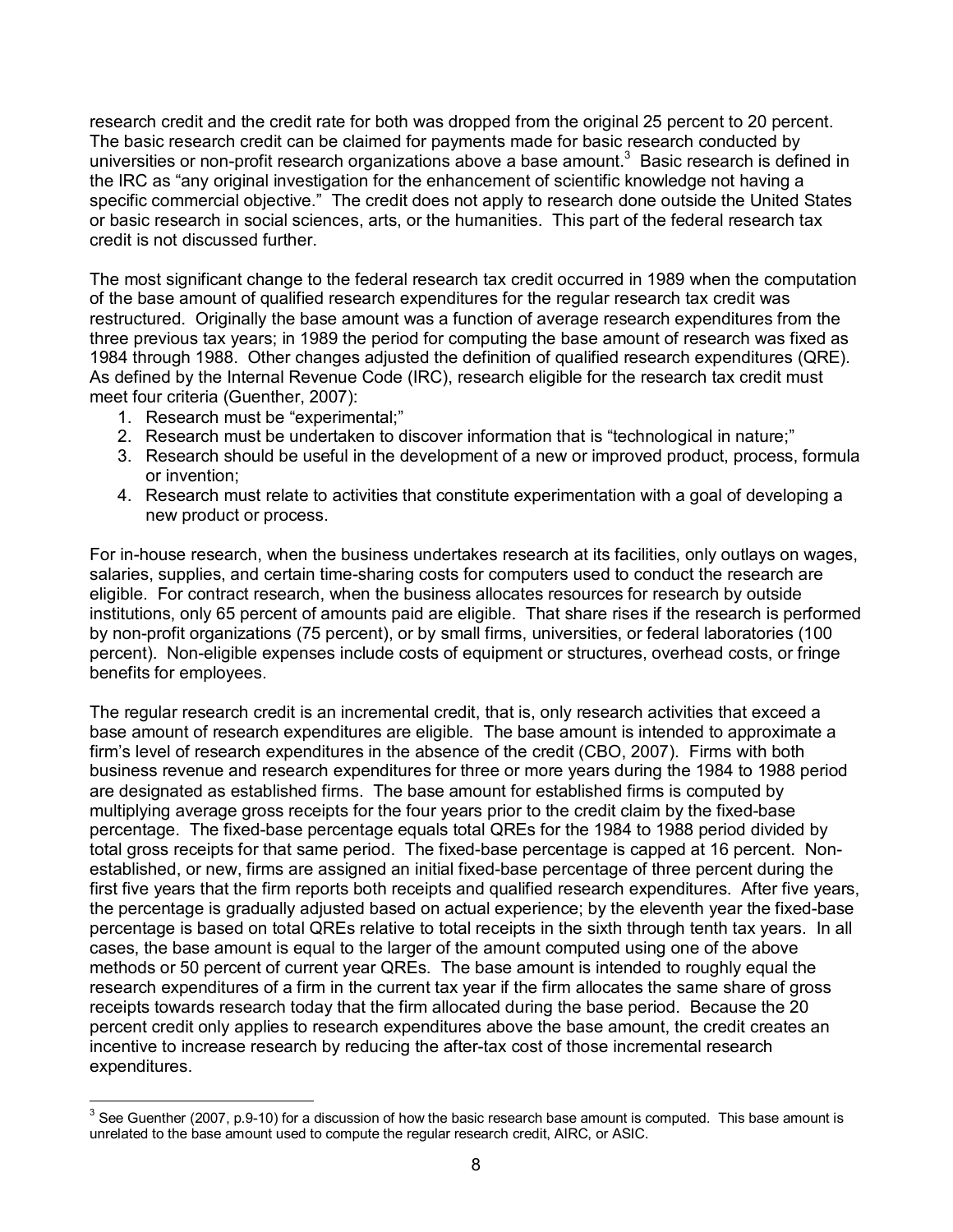The AIRC, first introduced in 1996, is equal to 2.65 percent of research expenditures above 1 percent but not greater than 1.5 percent of average gross receipts in the four previous years, plus 3.2 percent of research expenditures above 1.5 percent but not greater than 2.0 percent of average gross receipts, plus 3.75 percent of research expenditures that exceed 2.0 percent of average gross receipts. For tax year 2007, the AIRC rates will increase from 2.65, 3.2 and 3.75 percent to 3.0, 4.0, and 5.0 percent.

The ASIC was introduced January 1, 2007. Firms using this method can take a credit equal to 12 percent of QREs that exceed 50 percent of QREs in the three preceding tax years. For firms that do not have QREs in the three previous years, the credit is 6 percent of current year QREs.

Example calculations of the federal regular research credit and the AIRC for tax year 2006 are presented in Table 1.<sup>4</sup> The firm constructed for this example had both sales and qualified research expenditures for the entire base period, and thus is considered an established firm. To compute the regular credit, the first step is to compute the fixed-base percentage by dividing total QREs in 1984 through 1988 by total gross receipts for that same period. This establishes the fixed-base percentage of 4.15 percent which is well below the 16 percent cap. Step two, compute the base amount of QREs, \$64.30 million, by multiplying the average gross receipts of the firm for the four years prior to the current tax year by the fixed-base percentage. Step three, compute the research expenditures eligible for the credit, \$38.70 million, by subtracting from current year QREs the larger of the base amount or 50 percent of current year QREs. For this firm, the base amount is the larger quantity. Step four, multiply the eligible research expenditures by the 20 percent credit rate to compute the federal credit, \$7.74 million.

To compute the alternative incremental research credit for the same firm, the first step is to compute the amount of QREs above the specified shares (1, 1.5, and 2 percent) of average gross receipts from the four previous years. This firm had \$87.50 million QREs above 1 percent of average gross receipts, \$79.75 million above 1.5 percent, and \$72.00 million above 2 percent. Step two, compute the three components of the AIRC by multiplying the credit rates by the difference of the various incremental QREs. Multiply 2.65 percent by the difference of QREs between 1 and 1.5 percent of average gross receipts to get \$0.21 million; multiply 3.2 percent by the difference of QREs between 1.5 and 2 percent of average gross receipts to get \$0.25 million; and multiply 3.75 percent of QREs above 2 percent of average gross receipts to get \$2.70 million. Step three, sum the three credit components to determine the federal AIRC credit, \$3.15 million. Note that this firm would get the biggest credit using the regular research credit calculation method.

Under the regular research credit, the lower the firm's fixed-base percentage, that is, the lower the QREs were in 1984 to 1988 relative to receipts, the higher the current year tax credit is on a given amount of research expenditures. Likewise, the higher the ratio of current year QREs to average gross receipts from the prior four years relative to the fixed-base percentage, the higher the regular research credit will be. A firm will benefit from using the AIRC over the regular credit if the firm's sales receipts have been increasing at a greater pace than research expenditures, if research expenditures are declining, or if the firm had a high intensity of research expenditures during the base period. However, because a firm is not able to freely switch back to the regular credit, consideration of expected future years' research expenditures and sales will be important in the decision of which method to use in computing the federal credit.

An additional example of the federal credit calculations is presented to show how changes in sales growth relative to growth in QREs will change the relative value of the credits (see Table 2). This

 $\overline{a}$  $4$  The ASIC is not considered because it was not in effect in tax year 2006.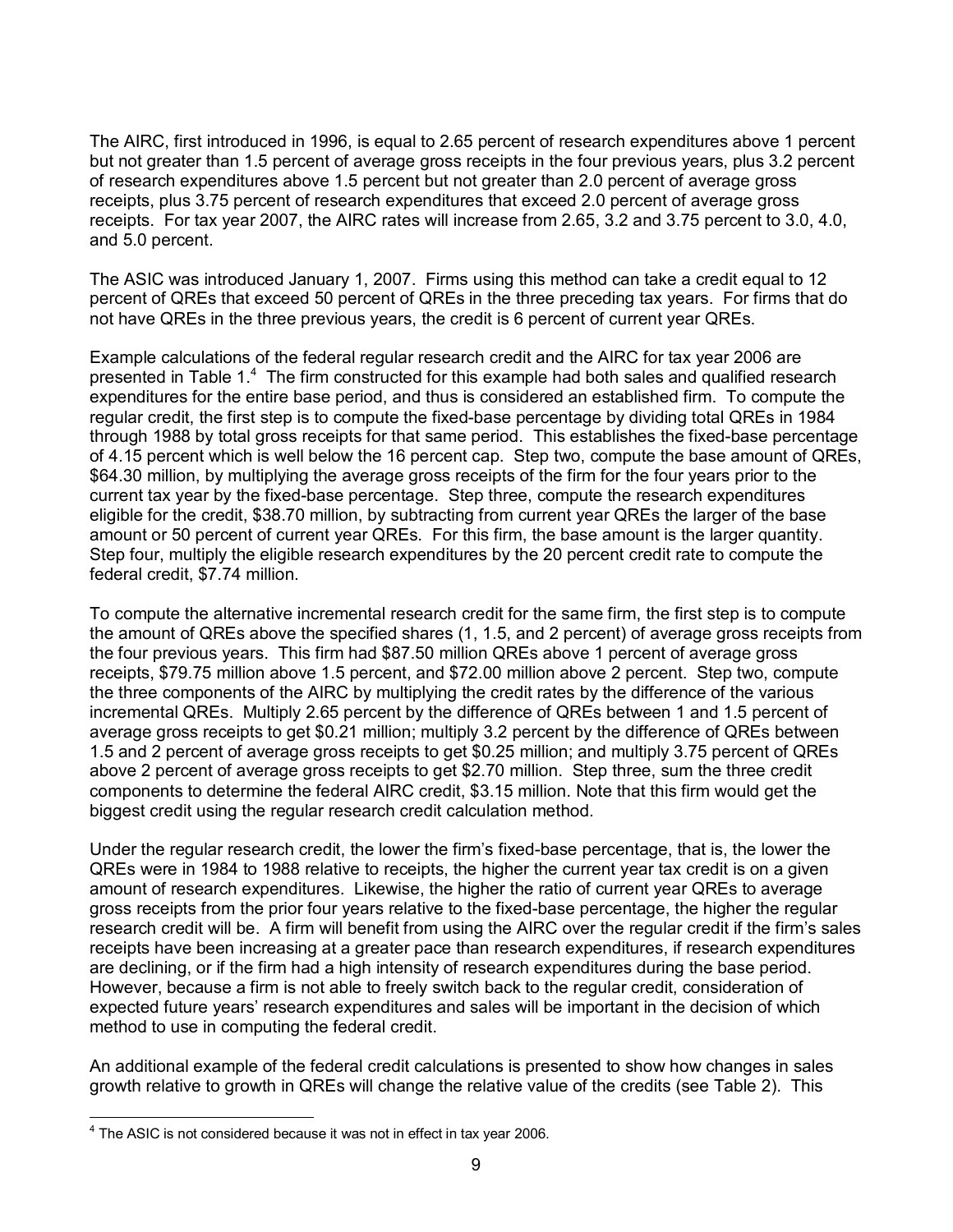hypothetical firm is the same as the one considered in Table 1 except gross receipts are growing two and one-half times faster starting in 2002. In step two, the higher average gross receipts over the four previous years raises the base amount under the regular credit from \$64.30 to \$98.21 million. The higher base amount decreases the research expenditures eligible for the credit and thus the credit itself. Under the AIRC, average gross receipts are still used in the calculation, but they have a much smaller impact on the final credit claim. For this example, the higher sales growth reduces the regular credit by 88 percent while the AIRC falls by only 12 percent. Thus the AIRC provides the largest credit for this firm.

## **B. The Iowa Research Activities Tax Credit**

For tax years beginning on or after January 1, 1985, taxpayers can claim an income tax credit equal to 6.5 percent of Iowa's apportioned share of qualifying expenditures for increasing research activities. The computation of the Iowa RAC is based on the methods used to compute the federal research credit, although credit rates are lower for Iowa and the qualified research expenditures eligible for the credit are only those carried out within the state. Unlike the federal research credit, the Iowa credit is refundable and, for tax years beginning on or after January 1, 1991, is permanent, thus the Iowa credit will remain even if the temporary federal credit is allowed to expire.

The Iowa definition of QREs is coupled with the federal definition. QREs include wages for qualified research services performed in Iowa, the cost of supplies used in conducting qualified research in Iowa, the rental or lease cost of personal property such as computers used in Iowa in conducting qualified research, and sixty–five percent of contract expenses paid by a corporation to a qualified organization for basic research performed in Iowa. Where personal property is used both inside and outside of Iowa in conducting qualified research, the rental or lease cost must be prorated between Iowa and non–Iowa use by the ratio of days the property is used inside of Iowa to total days used. The share of Iowa QREs is simply the Iowa amount divided by total QREs as reported on the federal claim for the credit.

The value of qualified expenditures subject to the Iowa credit is computed in the same manner as for the federal credit. The regular research credit applies to the smaller of the amount by which the qualified research expenditures for the taxable year exceed a base amount of expenditures or 50 percent of the qualified research expenditures for the current taxable year. The base amount of expenditures for the Iowa credit equals the base amount under the federal credit. Information underlying a claim for the regular Iowa RAC must be provided on form IA 128.

Starting with tax year 2000, Iowa taxpayers can elect to take the alternative incremental research credit, similar to the federal AIRC, where the applicable credit percentages are 1.65, 2.20, and 2.75 percent. The one significant difference between the Iowa and federal AIRC is that the Iowa credit is computed using average annual Iowa gross receipts rather than average annual U.S. gross receipts. Because the regular credit compares research expenditures to average annual U.S. gross receipts, the AIRC is advantageous to firms with high research expenditures in Iowa relative to sales in the State. The taxpayer can elect each year whether to take the alternative credit or the regular research credit for Iowa tax purposes and can choose a method independent of the method used to claim the federal credit. Information underlying a claim for the Iowa AIRC must be provided on form IA 128A.

Example calculations of the Iowa regular and alternative incremental research credit are presented in Table 3 based on the same hypothetical firm considered in the first federal example (see Table 1). The first step to compute the Iowa regular credit matches the federal credit calculation, determine the fixed-base percentage, 4.15 percent, by dividing total QREs in 1984 through 1988 by total gross receipts for that same period. Step two also follows the federal credit calculation, compute the base amount of QREs, \$64.30 million, by multiplying the average annual U.S. gross receipts of the firm for the four years prior to the current tax year by the fixed-base percentage. Step three for the Iowa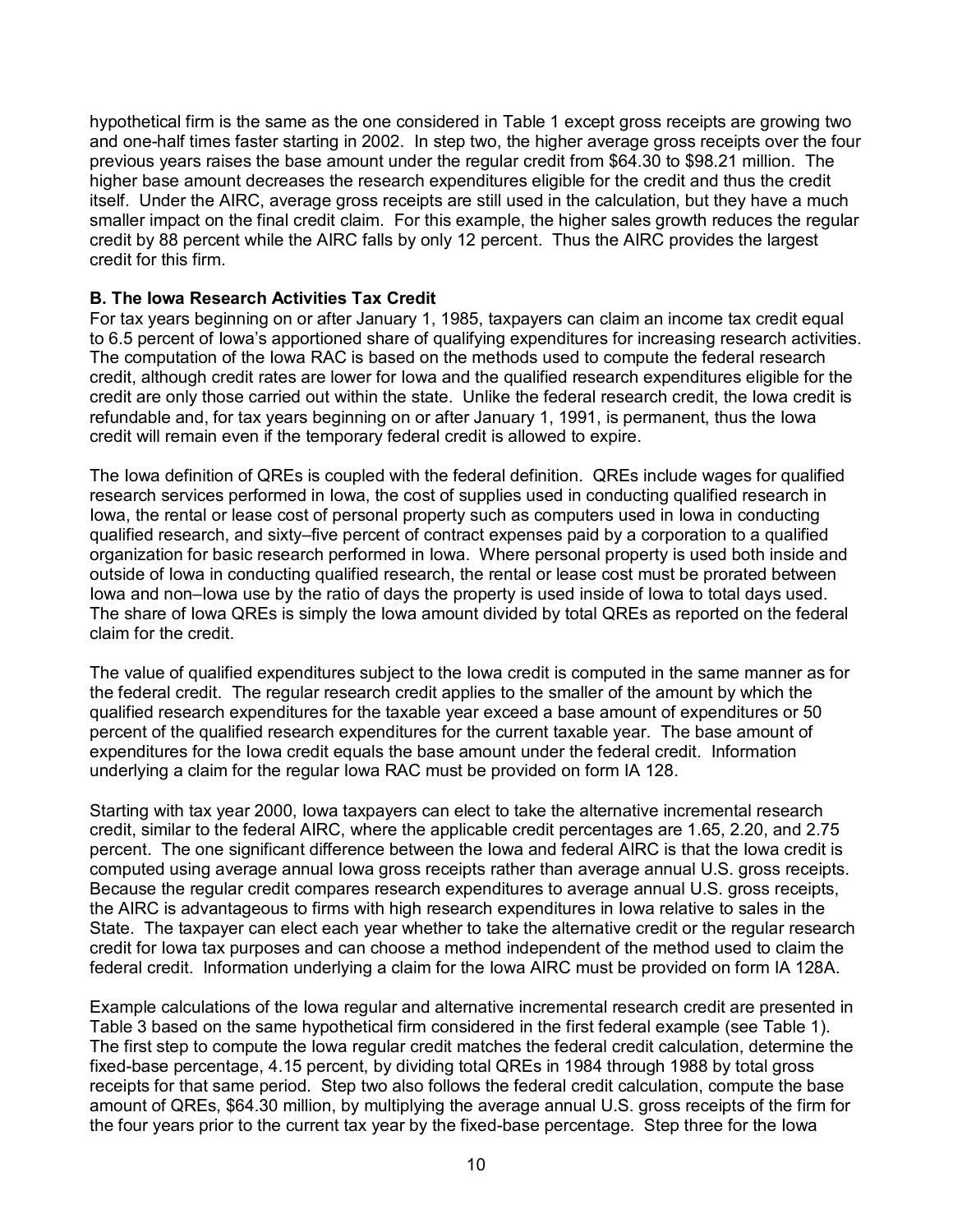credit is to compute to three decimal places the Iowa share of QREs as the ratio of Iowa QREs to total QREs, 20.000 percent. Step four, compute the research expenditures eligible for the credit, \$7.74 million, by subtracting from current year QREs the larger of the base amount or 50 percent of current year QREs and multiplying that amount by the Iowa share of QREs. Step five, compute the Iowa credit by multiplying the eligible research expenditures by the 6.5 percent credit rate, \$0.50 million.

The Iowa AIRC is also closely based on the federal AIRC, although the applicable gross receipts and expenditures are only those occurring in Iowa and the credit rates are lower. Step one, compute the amount of QREs above the specified shares (1, 1.5, and 2 percent) of average Iowa gross receipts from the four previous years. This example firm had \$17.50 million QREs above 1 percent of Iowa average gross receipts, \$15.95 million above 1.5 percent, and \$14.40 million above 2 percent. Step two, compute the three components of the AIRC by multiplying the credit rates by the difference of the various incremental QREs*.* Multiply 1.65 percent by the difference of QREs between 1 and 1.5 percent of Iowa average gross receipts to get \$0.03 million; multiply 2.2 percent by the difference of QREs between 1.5 and 2 percent of average gross receipts to get \$0.03 million; and multiply 2.75 percent of QREs above 2 percent of average gross receipts to get \$0.40 million. Step three, sum the three credit components to determine the Iowa AIRC credit, \$0.46 million.

Because the Iowa incremental credit rates, 1.65, 2.2, and 2.75 percent, are relatively closer to the federal AIRC rates, 2.65, 3.2, and 3.75 percent, than the Iowa regular credit rate of 6.5 percent is to the federal regular credit rate of 20 percent, the Iowa AIRC is more generous relative to the Iowa regular credit than is the federal AIRC relative to the federal regular credit. This can be seen by comparing the different federal and Iowa credit amounts for the example firm in Tables 1 and 3. While the federal regular credit is 145 percent greater than the federal AIRC for the example firm, the Iowa regular credit is around 9 percent greater than the Iowa AIRC. Table 4 presents the Iowa credit computations for the firm with faster growing sales, mirroring the federal credit computations seen in Table 2. While both the federal and Iowa AIRC become more generous for this second example firm, the federal AIRC is about three times greater than the regular federal credit but the Iowa AIRC is over six times greater than the Iowa regular credit. The gap between the federal and Iowa AIRC will be widened slightly in tax year 2007 when the federal AIRC credit rates increase while the Iowa rates do not.

The example in Table 4 demonstrates that, like the federal AIRC, the Iowa AIRC can be beneficial to companies with sales growing faster than research expenditures. However, because the Iowa AIRC measures research expenditures relative to gross receipts from Iowa only, the Iowa AIRC is also beneficial to firms with a low share of total U.S. sales in the State. This is demonstrated in Table 5, where credits are computed for a hypothetical firm similar to that considered in Table 4 except the share of total U.S. sales occurring in Iowa is lowered from 20 percent to 5 percent. Using the lower gross receipts amount in the calculation increases the AIRC claim from \$0.40 million to \$0.52 million, a 32 percent increase. At the same time, the change in Iowa's share of sales does not alter the calculated value of the firm's regular credit, \$0.06 million.

Taxpayers who are approved by the Iowa Department of Economic Development (DED) under the New Jobs and Income Program, the New Capital Investment Program or the Enterprise Zone Program can receive a supplemental Research Activities Tax Credit which can as much as double the credit claim. The RAC can also be doubled by DED under the High Quality Job Creation Program. That program has replaced the New Jobs and Income Program and the New Capital Investment Program which were repealed as of July 1, 2005, although those programs may still have active contracts. Unlike the previously discussed credits which can be claimed by any firm with qualified research expenditures in the states, the supplemental RACs are awarded by DED as part of a contract tied to a business expansion or a business retention project. These supplemental RACs have become a substantial part of Iowa claims as will be presented in Section V.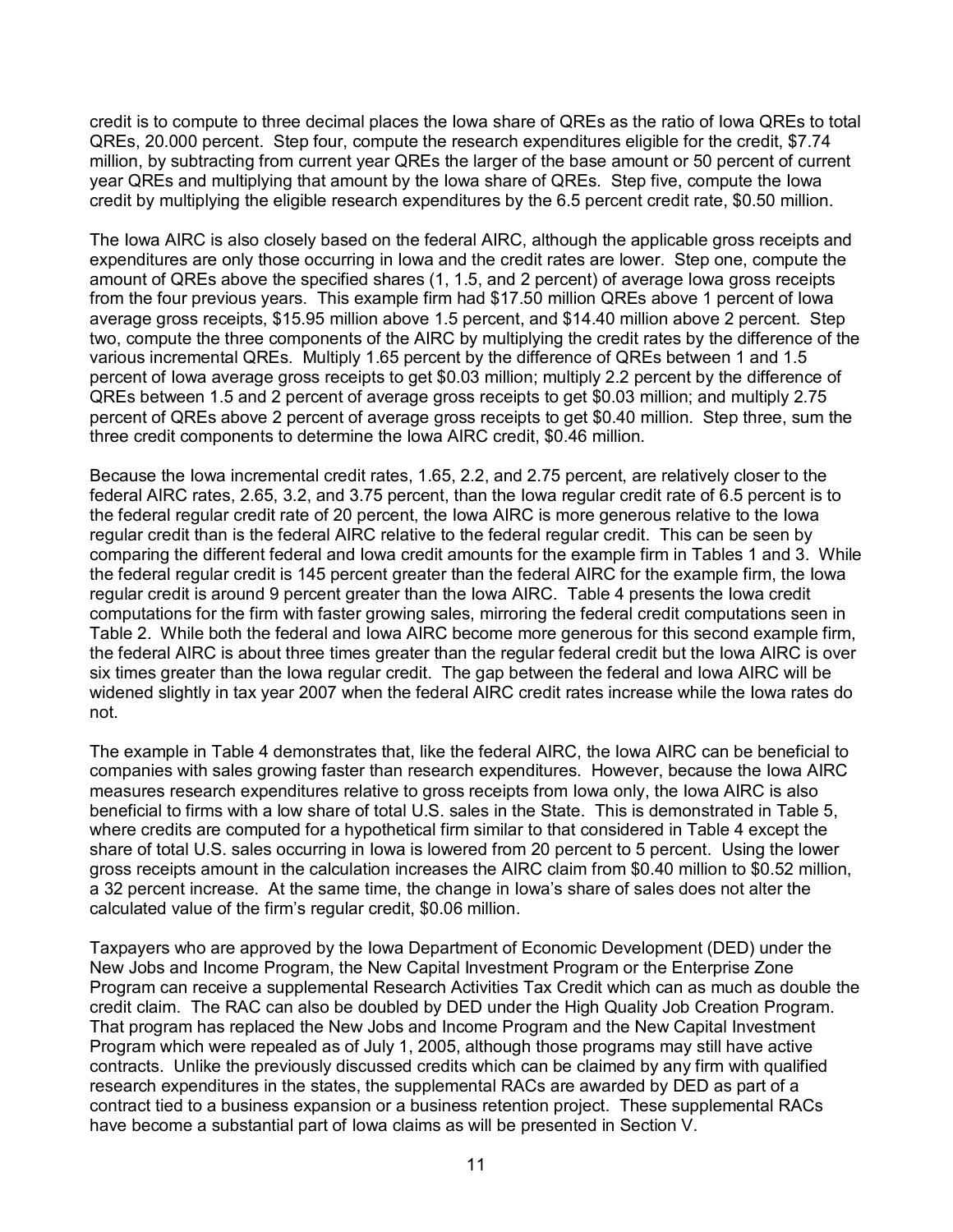Effective July 1, 2005, DED was authorized to award an additional \$1 million in supplemental RAC for expenses related to the development and deployment of innovative renewable energy generation components manufactured or assembled in Iowa. These expenses need not be considered QREs under the federal definition if approved by DED under the Enterprise Zone Program or the High Quality Job Creation Program. Given the time delay in collecting data, none of these credit claims have yet been identified.

A taxpayer may claim on the taxpayer's individual income tax return the pro rata share of an RAC for qualifying research expenditures incurred in Iowa by a partnership, S-corporation, limited liability corporation, estate, or trust. The portion of the credit claimed by the individual must be in the same ratio as the individual's pro rata share of the earnings of the partnership, S-corporation, limited liability corporation, estate, or trust.

## **III. Literature Review**

Various papers describe and analyze the research tax credit at the international, federal and state level. Most begin with a discussion for why such a credit should exist. Because research produces positive externalities, in the absence of government intervention, such research would be undersupplied (CBO, 2007; Guenther, 2007). By offering a tax credit for research expenditures, the government lowers the effective price of research such that businesses will demand more, pushing the total amount closer to the socially optimal level. However, it is also recognized that the positive externalities are not constrained by state boundaries, and thus the economic rationale for a state research tax credit is less straight forward (Hall and Wosinska, 1999). Indeed, state-level research tax credits may have more to do with improving the local business climate and attracting high-paying jobs than any attempt to correct for market failures.

Another common issue discussed in the research tax credit literature is a description of the ideal evaluation of the credit. This evaluation would compare the social benefits gained from the additional research induced by the credit to the social costs of foregoing other public services due to the credit's negative impact on tax revenues (CBO, 2007; Guenther, 2007; Ibele and Vasche, 2004; Hall and Van Reenen, 2000). However, because of data limitations, the authors note this ideal can rarely be met. Rather evaluations, at best, compare the amount of incremental research induced by the credit to the loss in tax revenue. Along those same lines, most attempts at benefit-cost analyses ignore the administrative costs of the credit and thus understate the cost of supporting research through the tax code (CBO, 2007; Hall and Van Reenen, 2000).

Hall and Van Reenen (2000) compare research tax credits across the developed and some developing countries. They note the fluidity of corporate income tax systems and how changes in either the overall corporate tax or the research credit itself can have a dramatic impact on the effective cost of research expenditures. They also note wide disparities in the effective credit across firms within countries depending on refundability of the credit, a firm's tax liability, the existence of credit caps, and the definition of the base amount of research against which current research expenditures are compared. Their comparison of research credit evaluations focuses on the United States because the authors found few studies available from other countries.

In addition to the updated Congressional Research Service discussion of the credit in its *Tax Expenditures Compendium* (CRS, 2006), both the Congressional Budget Office (CBO, 2007) and the Congressional Research Service (Guenther, 2007) have recently released an analysis of the federal research tax credit. CBO (2007) notes that in the existing literature few studies examine the federal credit after its major change in 1989. One study does claim that the current version of the credit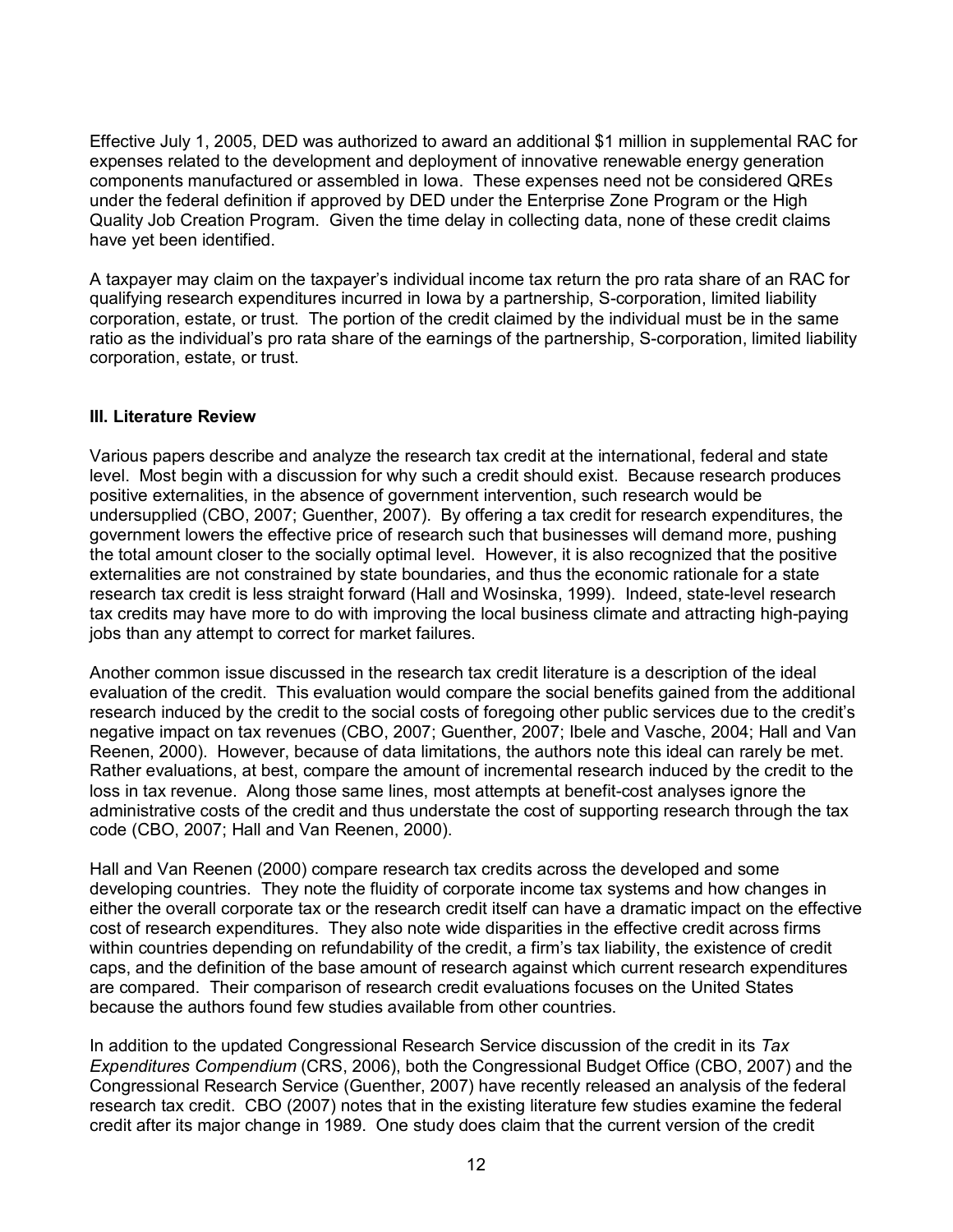encourages \$2.10 worth of research expenditures for every \$1 of foregone revenue; however, this could be driven by firms' incentives to relabel existing expenditures as research rather than true growth in research.

The extent to which firms respond to the incentive of a lower research price is measured by the price elasticity of research. For example, if the price elasticity of research is estimated to be -0.5, then a 10 percent reduction in the price of research leads to a 5 percent increase in research expenditures. Because the federal research tax credit only applies to incremental research above a specified base level, the actual price reduction from these credits is quite small. Guenther (2007) estimates that over the 1996 to 2003 period the federal research tax credit, with a rate of 20 percent, only lowered the after-tax cost of industrial research in the United States by 3.3 percent. Combined with an estimated price elasticity between -0.5 and -1.0, he notes the federal credit may have raised business research and development spending by 1.65 to 3.3 percent over that period, which implies much of the research spending that benefited from the tax credit would likely have occurred anyway. Indeed, Wilson (2007a) quotes a report from the Office of Technology Assessment in 1995 that stated most research strategists regarded the federal research tax credit as irrelevant to their planning. Guenther (2007) also discusses five flaws that are commonly cited regarding the federal research tax credit: 1. lack of permanence, 2. weak and arbitrary incentive effects, 3. non-refundable status, 4. an ambiguous definition of qualified research, and 5. inability to target research with the greatest social returns.

A study by the United States Government Accounting Office (GAO, 1996) discusses eight research papers that evaluated the effectiveness of the federal research tax credit. The study notes that, theoretically, an incremental research credit like the federal credit should have more "bang-per-buck" than a flat credit, one that would subsidize all research expenditures rather than just those expenditures above a base amount; however, none of the empirical evidence presented in the GAO analysis addressed this point. The various research papers analyzed by GAO used firm-level or industry-level data to measure the incentive provided by the credit. The price elasticity of research expenditures was estimated using a dummy variable for firms eligible for the credit or a measure of the tax price of research in the presence of the credit. Half of the papers supported the view that the additional research induced by the research tax credit exceeds the revenue cost of the credit, while the other half did not. The different conclusions were driven by the data and methods used. Studies that used dummy variables to indicate firm-level eligibility for the credit found weaker results than those that relied on industry-level analysis or tax-price measures with firm-level data. One criticism GAO raises about all of the studies is their reliance on publicly available data about firm expenses and profits. Although easily accessible, public data lacks information on actual qualified research expenditures and income tax liability which would be available in firm-level tax return data. GAO also notes that almost all of these studies used data prior to the major restructuring of the credit in 1989. Based on data and methodological limitations, the GAO concludes much uncertainty remains regarding the true effectiveness of the federal research tax credit.

After the federal government enacted its research tax credit in 1981, states slowly began to enact credits of their own. Wilson (2005b), in a summary of his research on the rise and spread of state research tax credits, first notes that most states rely on the federal definition of qualified research expenditures in order to piggyback off the federal government's administrative decisions. However, little else is common among state research tax credits. While states' credit rates vary dramatically, he claims the more important difference in determining the generosity of a state's credit is how the research expenditures base is computed. Some states have no base, that is, the credit applies to all research expenditures not just incremental expenditures. Other states compute the base as a moving average of a firm's research expenditures over the past few years, while others follow the federal credit and use recent sales times the average of the firm's research-to-sales ratio from a past, fixed period. Wilson also notes that during the 1990's and 2000's the research tax credit has spread to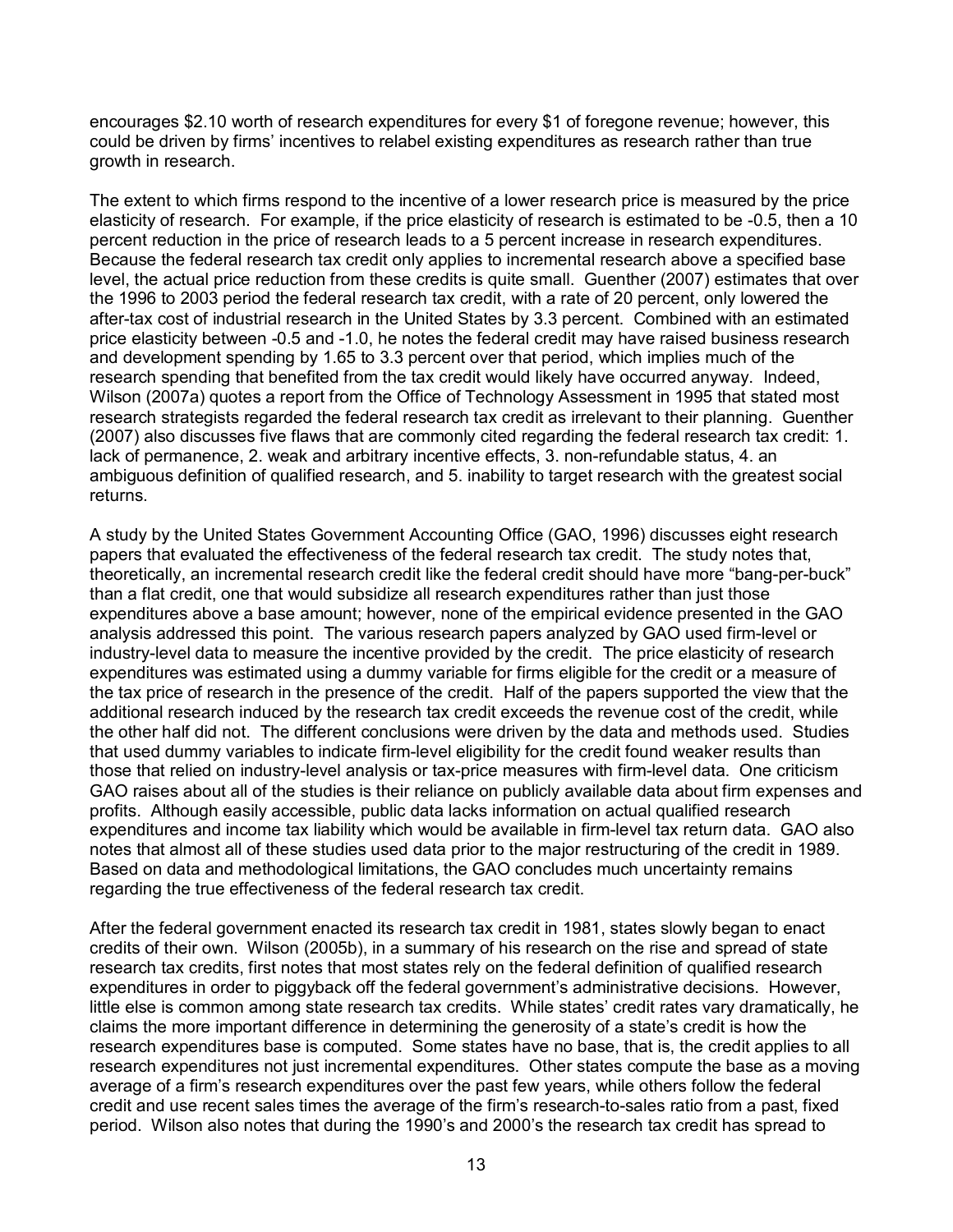more states and that the new credits have, on average, been more generous. Indeed the average effective credit rate, determined by considering the statutory rate and the base definition, across all states with credits rose from under one percent in the early 1980's to almost six percent by 2005.

As noted above, states enacting research tax credits often have different goals than the federal government because states are less able to reap the social benefits from any additional research. Rather, states view the credit as another means to entice corporations to locate or expand facilities and employment within their borders. Wilson (2005a) considers whether the expansion of research tax credits across the states has increased social returns from research or simply resulted in zerosum tax competition between the states. He presents evidence that a reduction in the lowest after-tax state cost of research in a given year, driven by the largest state research tax credit, has a detrimental effect on the average research spending in other states. Thus it appears firms are willing to incur costs to move research activities between states to take advantage of higher tax credits. Wilson estimated that the magnitude of this negative impact nearly equals the positive impact from a reduction in the user cost within a state, thus the net elasticity is near zero. This result suggests that state-level research tax credits are not able to expand research, rather they simply shift research dollars between states as firms play one state against another to minimize their overall tax liability.

The belief that business tax credits are negative aspects of a state's tax system is advanced by the Tax Foundation (2007). Its State Business Tax Climate Index purports to measure the impact of each state's corporate income tax system on business activities. Claiming that tax credits "complicate the tax system, narrow the tax base, drive up tax rates for existing companies, and distort the free market," the index treats the existence of a research tax credit as a negative aspect of a state's corporate income tax (Tax Foundation, 2007, p.15). Iowa received a ranking of 45 out of the 50 states for its corporate income tax, reflecting the fact the State has the highest marginal tax rate on the books and a graduated system that is not indexed for inflation. However, the index fails to account for the 50 percent federal deductibility offered in Iowa which lowers taxable income and thus the effective tax rate. The index also does not consider the State's 100 percent sales apportionment formula. In addition, Iowa's score is dragged down by penalties applied against the State for providing investment tax credits, job tax credits and the RAC.

A few papers also evaluate the research tax credits within individual states including California, Georgia, Washington and Maine. The initial motivation for the California research tax credit, enacted in 1988, was conformity with the federal tax code, but later the credit became a tool to attract highpaying manufacturing jobs (Hall and Wosinka, 1999). The authors lament that they were unable to provide any evidence as to whether the credit was indeed meeting the latter goal. A second California study recommended that the legislature refrain from expanding the credit and consider phasing it out given little evidence that the credit provides strong benefits to the state relative to its high revenue cost (Ibele and Vasche, 2004).

Paff (2005) presents a firm-level analysis of the impact of California's 1997 increase in the research tax credit percentage. Using a difference-in-difference approach with Massachusetts as the control state, she compares research expenditures by biopharmaceutical and software firms in California and Massachusetts before and after the credit change in California. Models that control for time across the panel suggest that the credit change had little impact on research expenditures in California for the industries studied.

A study of the Georgia research and development tax credit notes that little evidence exists to support the view that encouraging research expenditures within a state will increase employment and the standard of living (Wheeler, 2005). The study discusses recent suggestions for modifying the state credit, but provides no evidence as to the impact of the existing credit.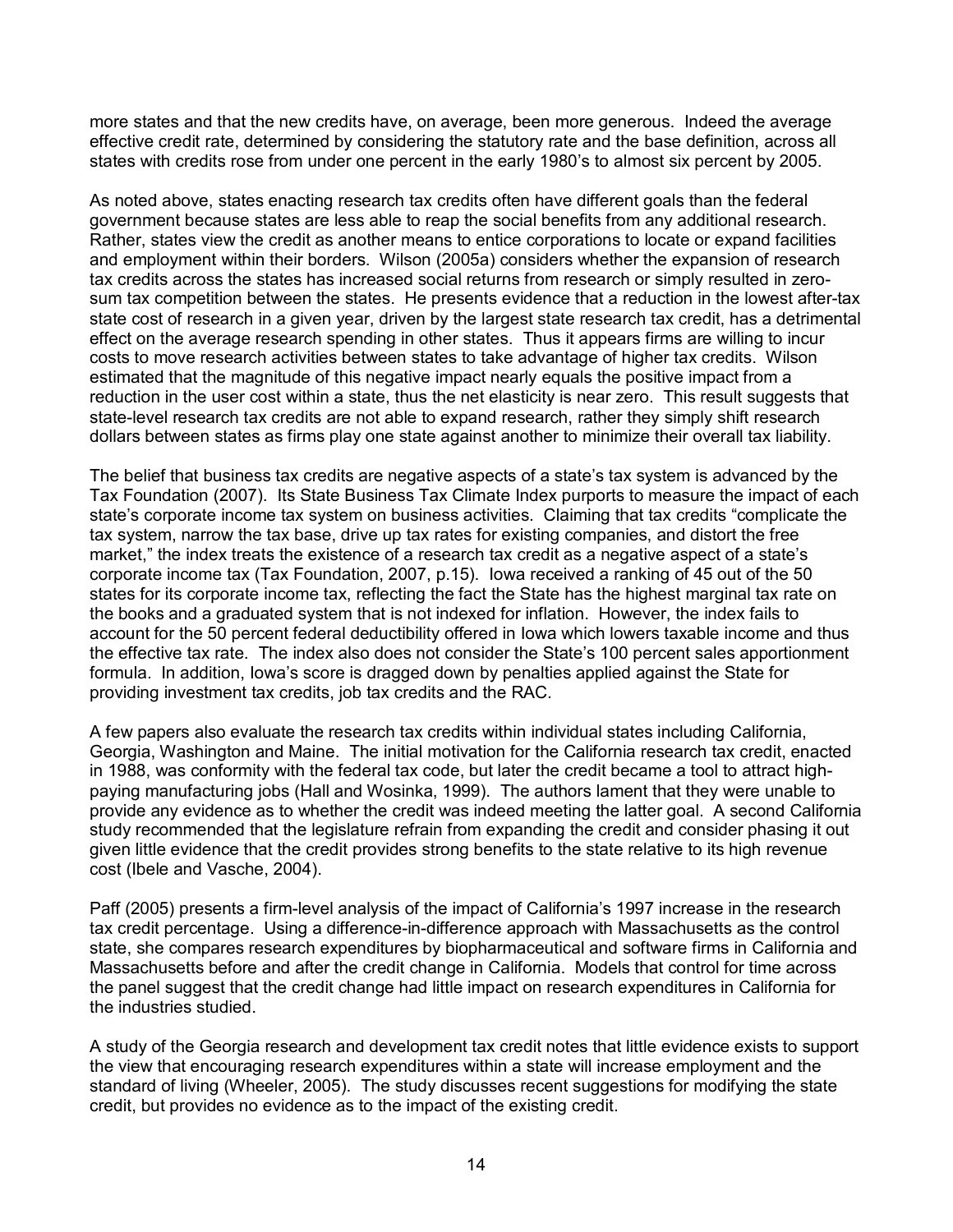A study completed by the State of Washington regarding tax incentives for research compares the tax liability that hypothetical firms undertaking research would face in the state with and without existing tax incentives and in six other states considered to be Washington's competitors (Washington, 2003). Results show how the research tax credit in Washington is more generous to most firms than other states' credits because Washington allows the credit on every dollar spent on research, not just incremental expenditures.

Maine has an extensive, ongoing evaluation of its public investment in research and development which has included a research tax credit since 1996 (PolicyOne, 2006). One part of this evaluation will consider whether Maine's public investment has stimulated growth in the economy by looking at changes in employment, business establishments, gross domestic product in the state, and per capita income of citizens. Likely all states with a research tax credit hope it will similarly stimulate such economic activity.

## **IV. Research Tax Credits Across the United States**

Thirty-eight of the fifty states currently have some type of tax credit to encourage research expenditures (see Table 6). While each state's credit is different, some credits have similarities. Most states, including Iowa, only allow the credit for research undertaken within their borders. Another area in which credits may be similar is how the credit is calculated. Seventeen of the states, including Iowa, determine the base amount of qualified research expenditures for their credit following the rules of the federal credit which compares current research expenditures to the level of expenditures during the 1984 through 1988 historical base period. Nine states use a unique base period, varying from a comparison of current year research expenditures to expenditures in the previous year (Pennsylvania) to the previous four years (Delaware). Credits also differ in what expenses are considered qualified. Most states use the federal definition of qualified research expenditures, although some states include expenses on the construction or upkeep of research facilities. The most common credit rate percentage is 5 percent, far below the federal rate of 20 percent, although the rates range from as low as 1.9 percent in Michigan to as high as 22.5 percent in Rhode Island.

Minnesota enacted its research tax credit in 1981, the only state to do so before Iowa. Iowa and Indiana enacted their research tax credits in 1985. Six additional states enacted credits in the second half of the 1980s, Arkansas, California, Colorado, Oregon, North Dakota, and Wisconsin. Fourteen states passed credits during the 1990s and sixteen states have added research tax credits since 2000. Missouri, which enacted its credit in 1994, has since repealed the credit effective January 1, 2005.

Other than Iowa, only Hawaii, Louisiana, Nebraska, and New York, have refundable research tax credits, although Connecticut and West Virginia have provisions that make the credit refundable for businesses which meet the small business criteria for each state. Not only are credits nonrefundable in all of the other states, many limit the amount of a credit claim to 50 or 75 percent of current year tax liability (Delaware, Georgia, Michigan, New Jersey, Rhode Island, South Carolina, and Texas). Other states place a dollar limit on a taxpayers' credit claim (Massachusetts, New York and Washington) or have a cap for total credits claimed in a given tax year (Connecticut and Maryland). Some states have provisions that allow firms with current-year credits that exceed current-year tax liability to carry them forward and reduce future-year tax liability. The carry forward period in some states is extended until credits are fully utilized (California and Colorado) while in other states the carry forward period is limited to just three tax years (Arkansas). Only Montana allows a taxpayer to carry back the credit; the carry back period is two years. Other states allow credits to be transferred, that is, a firm that does not have sufficient tax liability to take advantage of the full credit during the current tax year can sell the credit to another firm with positive tax liability, usually at a discount (Arkansas and Louisiana).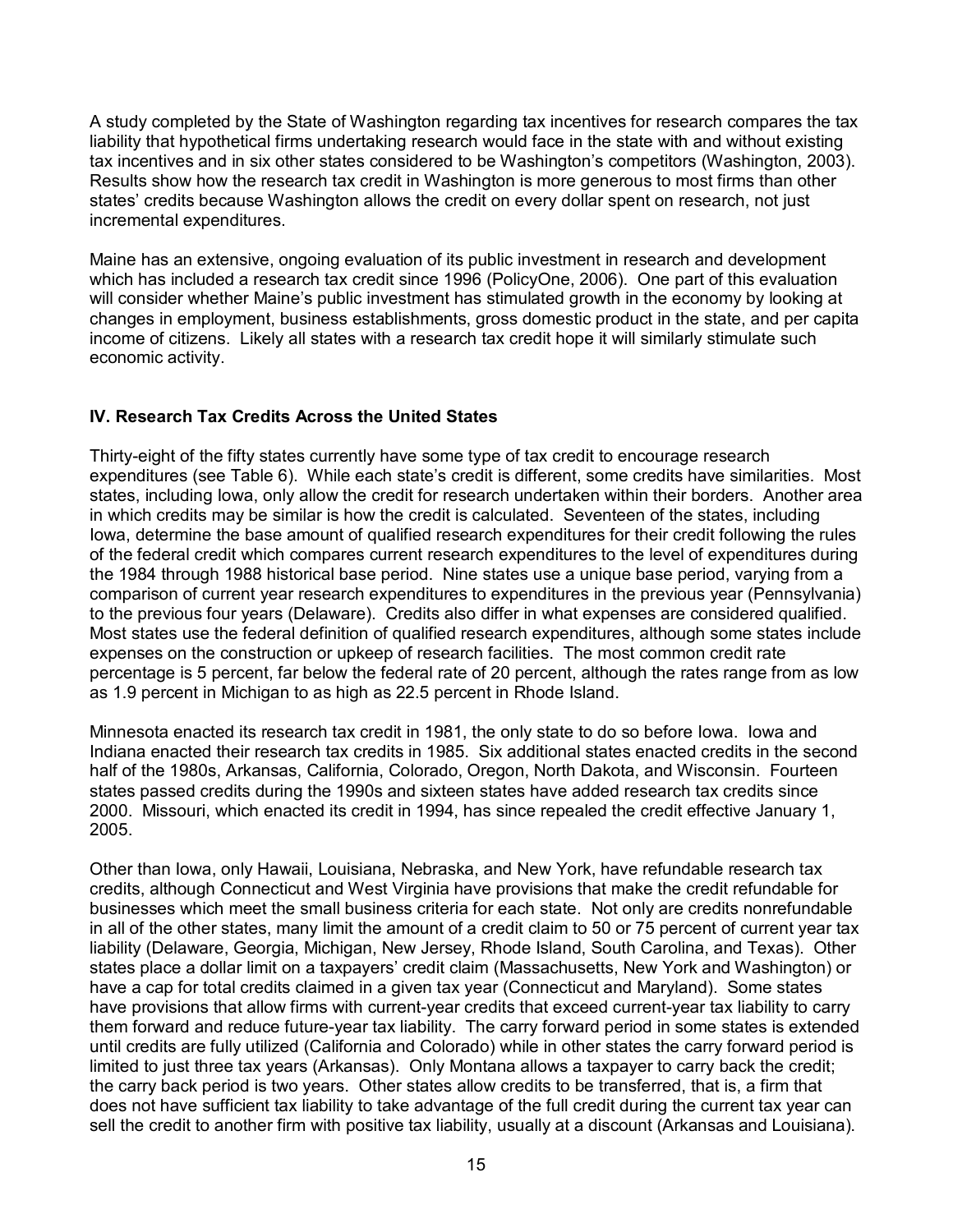Allowing credits to be transferred makes it possible for a firm to use the entire credit in the same year the credit was earned regardless of tax liability. Although transferability is more attractive than a carry forward, it is still not equivalent to refundability because of the discounting involved in the transfer**.**

Four of Iowa's six neighbors currently offer a research tax credit. While Iowa and Illinois both offer a 6.5 percent credit, Illinois allows only a five-year carry forward period while Iowa's credit is refundable. Minnesota allows a non-refundable 5 percent credit on the first \$2 million and 2.5 percent above that amount with a 15-year carry forward. Wisconsin allows a 5 percent credit with a 15-year carry forward and includes infrastructure costs as qualified research expenditures unlike the federal and Iowa credits. Nebraska's relatively new research credit is also refundable, but the credit rate is only 3 percent. Missouri no longer offers a research tax credit, but from 1994 through 2004, its credit was 6.5 percent with a five-year carry forward. South Dakota does not offer any credit because it does not levy tax on corporate or individual income.

Although credit rules can suggest differences between credits, a more direct way to compare the states' research tax credits is to compare recent tax expenditure estimates prepared by Iowa and its neighbors. For fiscal year 2006, Iowa estimates the research tax credit reduced corporate income tax receipts by \$21.1 million and individual income tax receipts by \$2.3 million, or \$7.87 per capita.<sup>5</sup> Iowa's supplemental RAC reduced corporate income tax receipts an additional \$8.4 million for a total of \$31.8 million. Illinois estimates its research tax credit reduced fiscal year 2006 corporate income tax receipts by \$645 thousand and individual income tax receipts by \$1.2 million or \$0.15 per capita (State of Illinois, 2007). Minnesota's estimated impact of its research tax credit on corporate tax receipts totaled \$17.5 million for fiscal year 2006 or \$3.40 per capita; no expenditure was provided for individual income tax receipts (Minnesota Department of Revenue, 2006). An estimate for the impact of Nebraska's new research tax credit was not available in its most recent tax expenditure report (Nebraska Department of Revenue, 2006). Wisconsin estimates its research tax credit, which also includes a credit for expenditures on facilities, reduced corporate income tax receipts by \$18.5 million for fiscal year 2006 or \$3.32 per capita; no expenditure was provided for individual income tax receipts (State of Wisconsin Department of Revenue, 2007).

As will be seen below, in Iowa the majority of research tax credit claim dollars are claimed by firms in the manufacturing industry. In 2006, Iowa's share of non-farm employment engaged in manufacturing, 15.4 percent, was one of the seven highest in the nation along with: Indiana (19.0), Wisconsin (17.7), Arkansas (16.6), South Carolina (16.0), Mississippi (15.4), and Alabama (15.3). Although it is reasonable to consider that Iowa competes with surrounding states to attract research expenditures by these manufacturing firms, Iowa may also be in competition with these other manufacturing-heavy states. Arkansas and Indiana both offer 10 percent credits with 3- and 10-year carry forward periods, respectively. South Carolina has a 5 percent credit with a 10-year carry forward, although it is capped at 50 percent of annual tax liability. Mississippi offers a researchrelated job credit that can be claimed against the corporate income tax. The credit equals \$1,000 per each net new full-time employee in research fields for the first five years of employment, with a 50 percent tax liability cap per firm. Alabama has no credit.

Another variation across the states is the existence of alternative methods for calculating the credit. As noted in Section II, the federal government currently allows for three methods to calculate its research tax credit. Several states, including California, Iowa, Indiana, and Wisconsin, allow firms to claim some variation of the federal alternative incremental research credit as an alternative to the regular credit. Other states have created additional, alternative methods of calculation. Because each state's credit is unique, it is difficult to objectively compare research tax credits across the states.

 $\overline{a}$ 

<sup>&</sup>lt;sup>5</sup> Per capita amounts were computed by dividing the total research tax credit expenditure amount by the U.S. Census state population estimate for July 1, 2006.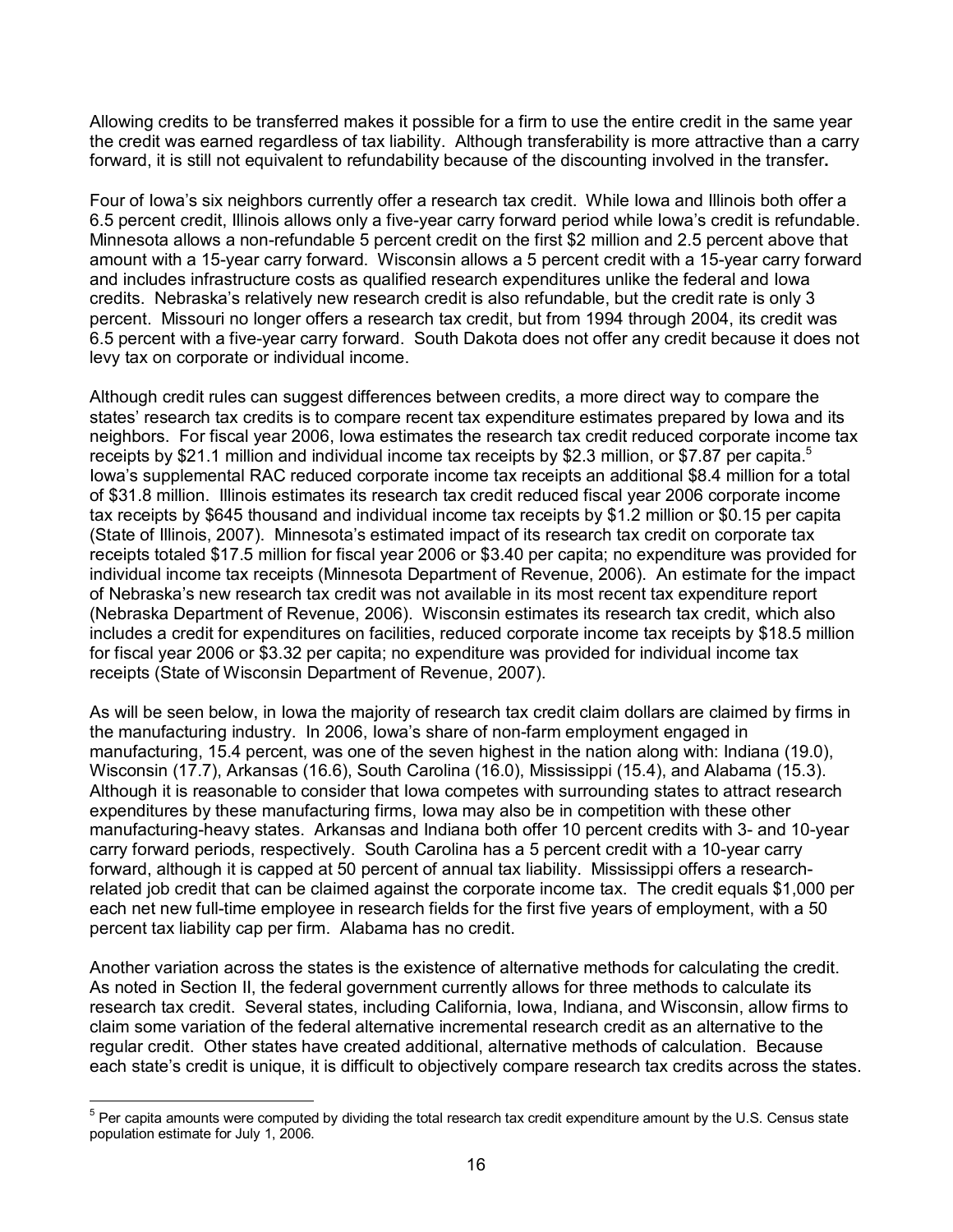## **V. Analysis of Iowa Research Activities Tax Credit Claims**

## **A. Claims Counts and Values**

A panel of Iowa corporate income tax returns over the 1986 to 2005 tax period reveals several interesting trends in Research Activities Tax Credit claims.<sup>6</sup> The first claim for the RAC was made in the 1986 tax year for \$245 (see Figures 1 and 2). In 1989 nearly 200 firms claimed the credit with an average nominal claim of \$23,000. The largest number of corporate claims was 392 filed in the 1992 tax year, although the average nominal claim fell to just \$13,500 that year. Throughout the late 1990's and early 2000's the number of claims leveled off around 140, less than half of the peak count. However, average and total claims rose dramatically during that time, both in nominal and real 2005 dollars. In tax year 2005, the latest year of data, the 172 corporate claims totaled \$37 million for an average claim of over \$216,000. Tax year 2000 saw the biggest jump in average claim amounts when the number of claims fell slightly while the average claim roughly doubled. This jump may reflect the change to Iowa law in 2000 which allowed firms to use the alternative incremental research credit calculation method. The jump may also reflect an increased use of the supplemental RACs awarded by DED as part of business incentive packages. Accounting for the effect of inflation does little to change the story regarding both average and total credit claims, therefore all remaining analysis will consider only nominal claim amounts.

Figure 1 also includes counts of individual income tax claims made in the 2002 through 2005 tax years. The information available for historical RAC claims by individual taxpayers is limited because any RAC claim was lumped with all other refundable credit claims on the "other refundable credits" line on the individual income tax return (IA 1040). This differs from the corporate income tax return (IA 1120) which had a separate line for an RAC claim through tax year 2005.<sup>7</sup> Prior to tax year 2006, the only way to discern whether an individual claimed the RAC is if the taxpayer filed either the IA 128 form for claims of the regular credit, or the IA 128A for claims of the alternative incremental credit. Traditionally information from these forms has not been captured electronically. However, as part of the Tax Credits Tracking and Analysis System, begun at the Iowa Department of Revenue during fiscal year 2006, information from these forms was captured for tax returns filed for tax years 2002 and later. The total amount of individual RAC claims has been rising steadily over time while the average RAC has remained relatively flat (see Figure 3). It is not clear whether these results reflect actual trends in claims or are a result of limited data capture. While the count of individual claims is nearly double the count of corporate claims, the total dollar value of individual claims is just 3 to 6 percent of the corporate total. Individual claims will be discussed in more detail below.

## **B. Corporate Claims by Size, Frequency, and Industry**

Because the majority of RAC dollars are claimed by corporations, the data evaluation begins with a focus on corporate claims. While over one-third of all corporate RAC claims have been made by firms with less than 100 employees, over three-fourths of total RAC dollars have been received by firms employing more than 500 (see Table 7). Firm size is measured as the maximum quarterly number of employees reported to Iowa Workforce Development (IWD) over the 1996 to 2006 period.<sup>8</sup> Based on that measure, firms are categorized as micro, less than 10 employees; small, 10 to 99; medium, 100 to 499; or large, 500 or more. One-quarter of the firms with RAC claims, accounting for under one-

end and to move the mode of the mode of the mode of the most recent tax year are not considered in this and tho<br>Although data on some 2006 tax credit claims are available, data from the most recent tax year are not conside analysis because many corporate claims have not yet been filed with the Department of Revenue.

<sup>7</sup> Starting in tax year 2006, all corporate tax credits other than the motor fuel credit are claimed on the IA 1120 as either refundable or non-refundable. Corporations now provide specific information about credit claims by completing the new IA 148 form, introduced in tax year 2006 to track all Iowa tax credit claims for all types of Iowa taxpayers.

<sup>&</sup>lt;sup>8</sup> The IWD data are quarterly files that include monthly employment counts covering calendar years 1996 through 2006. First, monthly employee counts are averaged within quarter for each year, then the maximum quarterly count of employees over the eleven year period is computed. Because all firms are categorized by their maximum size in recent years, firms that experienced significant growth or decline between the time of an RAC claim and the time of their maximum employment could be categorized incorrectly in Table 7.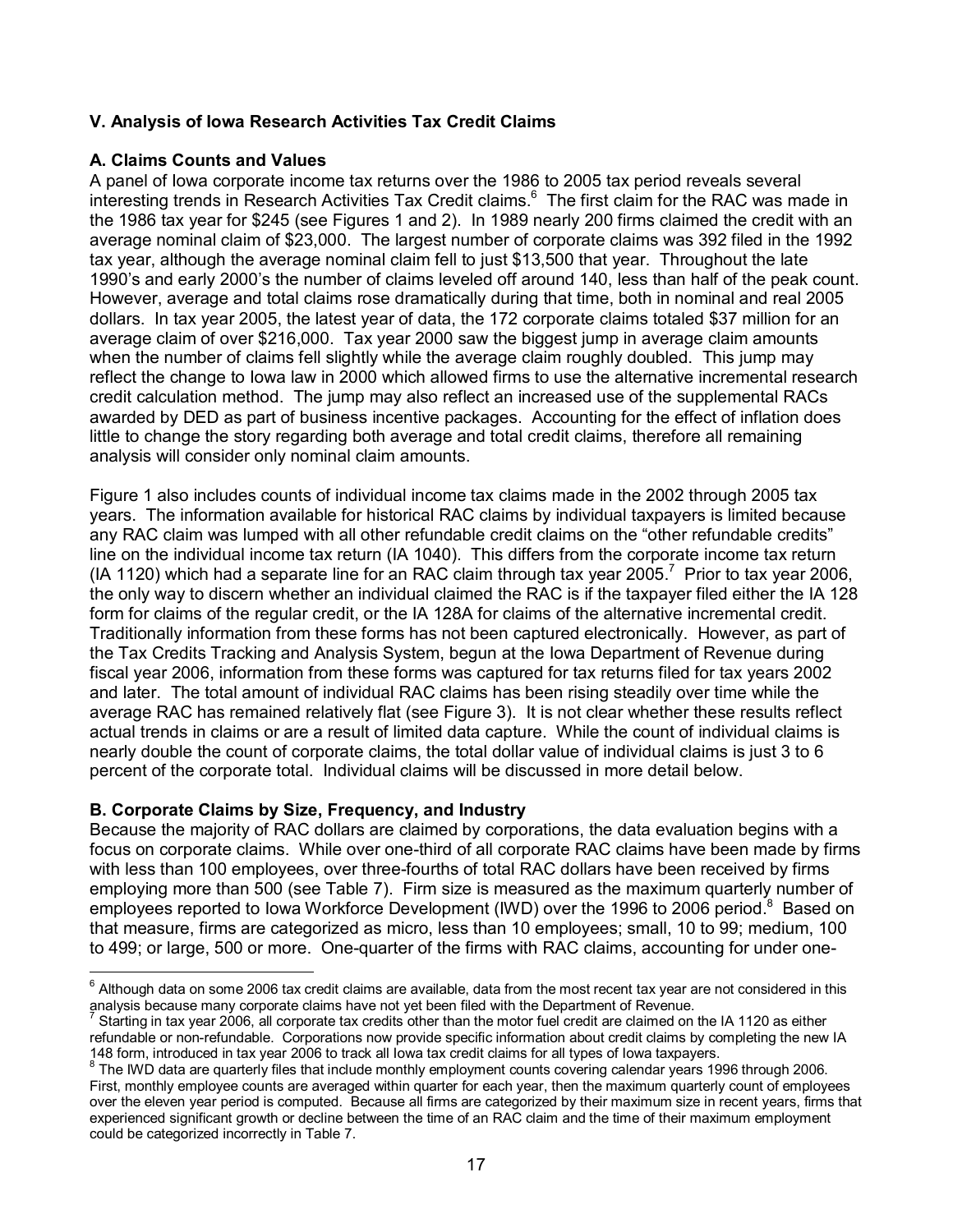tenth of the total credits claimed, were unable to be matched to employment counts. For the threefourths that were matched, the largest number of claims, 917 or 28.9 percent, were made by small firms. These small firms had an average claim of \$17,000. The largest dollar amount of claims, \$202 million or 76.8 percent, were made by large firms, with average RAC claims of \$454,000. These large firms also had the highest number of average claims per firm, 8.9, during the twenty year period. When comparing the RAC value to Iowa gross receipts, the share drops as firm size rises. Although micro and small firms receive a lower average credit amount, \$15,000 and \$17,000, these firms' levels of Iowa gross receipts are disproportionately lower than the medium and large firms such that the ratios of credits to receipts are much higher (at least for those firms reporting Iowa gross receipts on their Iowa tax return). The concentration of RAC dollars going to large firms increases when only claims since 2000 are considered. A possible explanation for the high concentration of the RAC among large firms is that the rules surrounding the credit are too complex and time-consuming for smaller firms, and thus only large firms with in-house tax departments find it practical to claim the credit.

Of the 1,311 firms that have made at least one claim of the Iowa RAC during the past twenty years, 56.7 percent made only one claim while less than one percent made 15 or more claims (see Figure 4). This suggests that most firms did not have ongoing qualified research projects in Iowa. However, looking at the frequency of claims within five-year periods shows an increase in repeat claims during recent years. The share making five RAC claims during a five-year period jumped four fold from 2.9 percent for the 1991 to 1995 period to 13.3 percent for 1996 to 2000 and more than doubled to 29.2 percent for 2001 to 2005 (see Figure 5).

In Iowa, firms with RAC claims have been predominantly in the manufacturing sector, although claims have also been made by firms in the financial and service sector and in agriculture-related sectors. Claims data were matched to North American Industry Classification System (NAICS) codes using IWD data and federal income tax return files. Over 85 percent of firms in the panel were matched to a 3-digit NAICS code and ranked by their total value of RAC claims over the 1986 to 2005 period (see Table 8). Firms in the top twenty industries together account for 60 percent of the total number of claims and 95 percent of the total dollars in claims made on corporate income tax returns since 1986. The industry with the largest RAC claim total is machinery manufacturing. During the last twenty years firms in this industry made 291 claims averaging \$276,000 per claim to total over \$80 million. Individual firms in machinery manufacturing made, on average, nine claims totaling \$1.6 million. These firms are fairly large, averaging 815 employees, and RAC claims were on average 3.7 percent of Iowa gross receipts each year. The industry with the next largest total claims, \$60 million, is computer and electronic product manufacturing. Firms in this industry were larger, with 1,112 average employees. Each firm claimed on average \$2.3 million in RAC since the inception of the Iowa credit, and annually claimed RACs that averaged 58.4 percent of Iowa gross receipts.

Of the top twenty industries with RAC claims, ten were in manufacturing. Manufacturing firms accounted for \$213 million, 80.8 percent, of the total value of credits claimed since 1986, while they accounted for just 35.4 percent of the number of credits claimed. The leading industries change little when the focus shifts to claims made since 2000 (see Table 9). Manufacturing accounts for 51.8 percent of the count and 89.6 percent of the total value of RAC claims made between 2000 and 2005. This reveals that the utilization of the RAC has tilted more towards manufacturing in recent years.

Starting around 2000, DED began to target several industries in the State to encourage the entry of new firms and the expansion or retention of existing firms under the belief that these industries are a good match for the resources available in the State. These targeted industries include Advanced Manufacturing - businesses dedicated to the rapid introduction of new processes, materials and technologies to manufacturing applications; Biosciences - businesses involved in the application of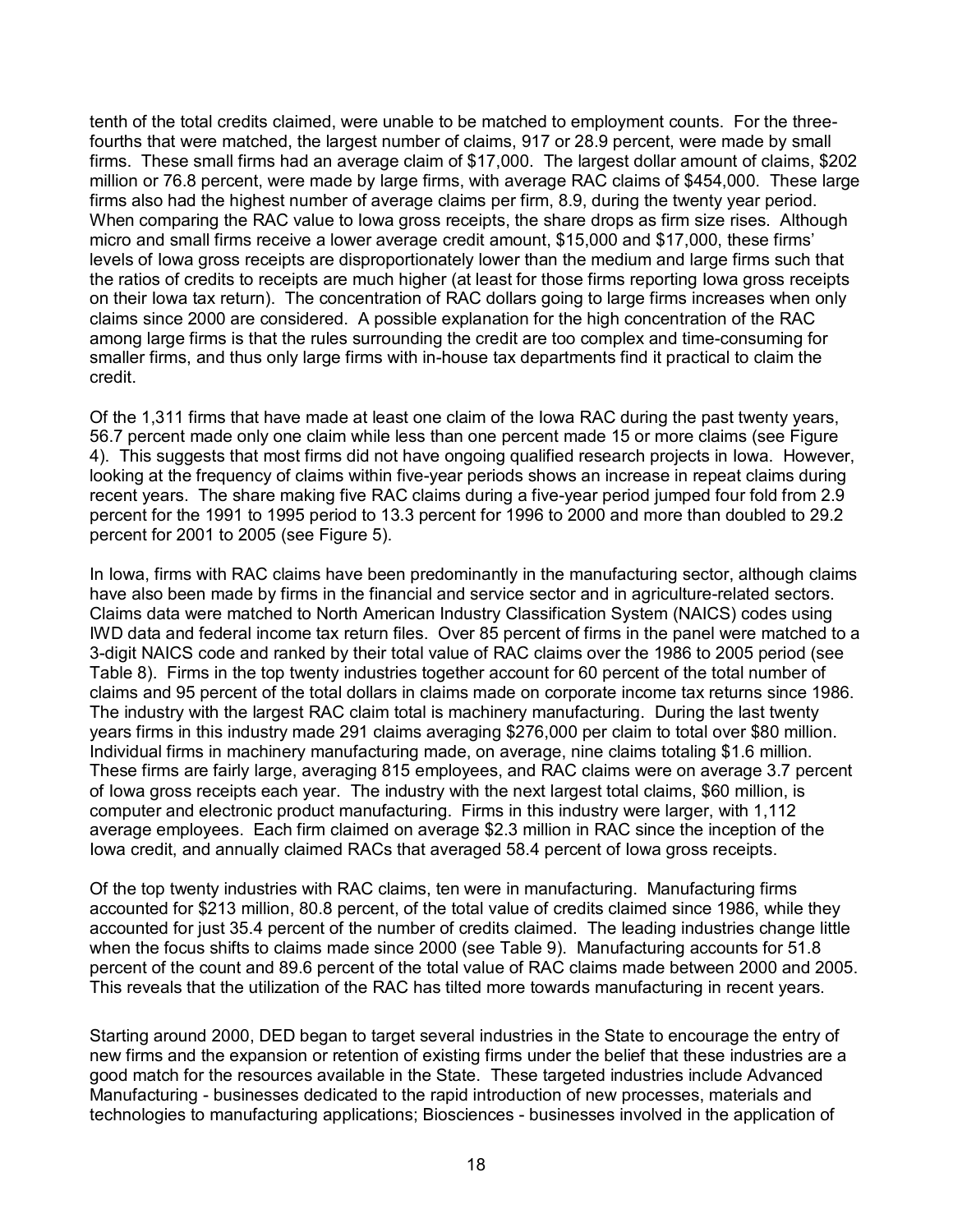biological and biochemical sciences to plants, animals, processed foods and humans; and Information Solutions and Financial Services - businesses in the insurance and financial services/ information technology industry. Using six-digit NAICS codes it is possible to identify the share of RAC claims and dollars made by businesses in these targeted industries (see Table 10). Prior to 2000, just 30.0 percent of RAC claims and 45.7 percent of RAC dollars were made by businesses operating in the targeted industries. Since 2000, those shares have risen to 42.5 and 83.1 percent. Over half of the RAC claims by targeted industries are made by firms in the advanced manufacturing sector, which is not surprising given the high concentration of RAC claims in manufacturing industries. This sector also saw a large increase in the share of claims and dollars claimed since 2000. This differs from the bioscience industry which saw an increase in the share of claims following 2000 but a drop in the share of dollars. Claims in the information solutions and financial services industry have not changed much since 2000.

Given the high concentration of RAC claims by firms in manufacturing industries, another question arises as to how concentrated are RAC claims among individual firms. In particular, what share of RAC dollars are claimed by those firms with the ten largest claims in each year?RAC claims by the top ten annual claimants reveal a heavy concentration in claims, particularly since 2000 (see Table 11). While the average share of total corporate RAC claims made by the top ten claimants was 74.1 percent from 1988 through 2005, the concentration increases to 81.6 percent for the 2000 through 2005 period. Part of the shift in concentration could reflect greater use of the supplemental RAC awards by big claimants. The supplemental credit started in 1994 with more recent expansions in 1997 and 2003. Another possible explanation for the increased concentration could be the change to the RAC law in 2000 allowing for claims using the AIRC calculation method in Iowa.

## **C. Corporate and Individual Claims Detail from IA 128 and IA 128A**

 $\overline{a}$ 

Although corporate and individual income tax returns provide data on the tax year and size of a given RAC claim, a more complete evaluation of this tax credit requires information on the calculation method used for a credit claim, the type of research expenditures made in the State against which the claim has been made, whether a claim reflects research expenditures made by the taxpayer or is a flow-through claim, and whether a claim includes a supplemental RAC award. Taxpayers are required to include much of this information on an additional tax form which differs depending on the calculation method used, the IA 128 for the regular method or the IA 128A for the alternative method. As part of the Tax Credits Analysis and Tracking System, the Department of Revenue has collected data from these additional forms, looking back as far as tax year 2002.

The match rate between claims reported on corporate returns, those included in the Department of Revenue electronic database, and the recent data capture from IA 128 and IA 128A paper forms is less than 100 percent because some firms failed to file the additional form or some paper tax returns could not be located. For 2002, 96.5 percent of corporate claims accounting for 96.4 percent of RAC dollars identified on corporate income tax returns have been matched with the corresponding IA 128 or IA 128A (see Table 12). Match rates are similar for 2003 with 96.3 percent of claims and 99.3 percent of dollars matched. The match between the RAC forms and total corporate claims is the best for the 2004 tax year with 99.4 percent of claims and 99.9 percent of dollars matched; for 2005 the match rate falls to 89.5 percent for counts and 96.4 percent for dollars. $9$ 

An analysis of the IA 128 and IA 128A forms reveals that although less than 11 percent of claims are made using the AIRC, those claims amount to nearly half of the total RAC dollars in each tax year (see Table 12). It follows that the average claims in each tax year under the AIRC are much higher

 $^9$  Extensive efforts were made to locate all corporate RAC claims for the 2002 through 2004 tax years. Because many 2005 tax returns are still under review by other parts of the Department of Revenue, it was not yet possible to make these same efforts for that tax year.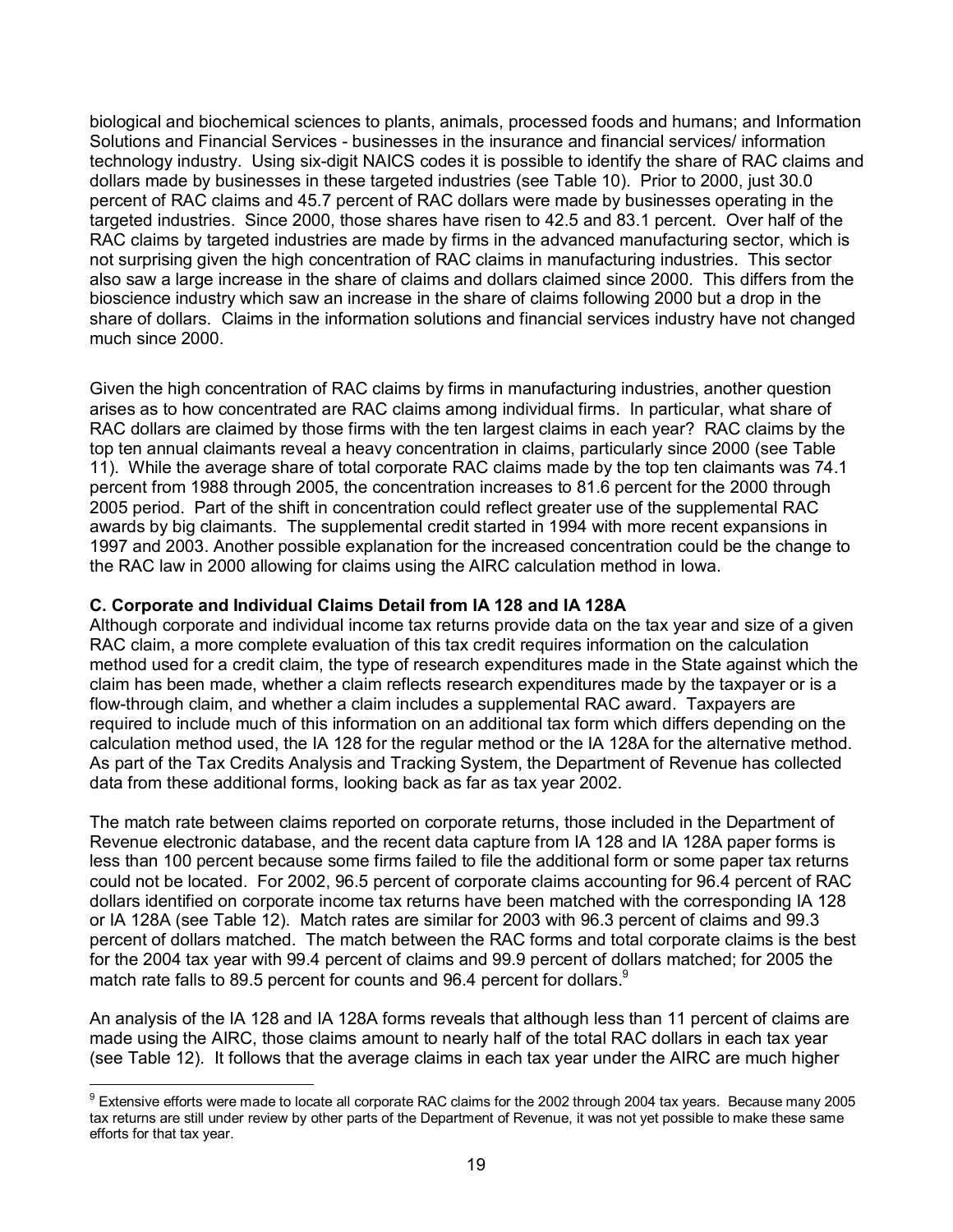than the average claims under the regular research credit. When the alternative method for calculating the RAC in Iowa was passed by the legislature, the estimated cost was \$3.0 million for fiscal year 2001 and \$3.1 million for fiscal year 2002. Because the IA 128A does not contain all of the information needed to compute the RAC under the regular method, it is not possible to calculate the realized cost of the law change.

Qualified research expenditures are split into four categories on the IA 128 and IA 128A forms, following the breakdown on the federal research tax credit form (Form 6765).<sup>10</sup> For firms claiming the RAC using the regular method and filing the IA 128, two-thirds of expenditures in Iowa were claimed as wages, slightly higher than the 60.4 percent of total U.S. research expenditures (see Table 13).<sup>11</sup> Conversely, only 11.9 percent was attributed toward contract research compared to 17.4 percent of U.S. expenditures. This suggests that businesses undertaking research expenditures in Iowa are more likely to spend those dollars on in-house research. For firms using the AIRC method, the IA 128A form does not require disclosure of total U.S. research expenditures.

In 2004, firms making claims to the Iowa RAC using the regular calculation method and filing form IA 128 claimed over \$10.3 billion in U.S. qualified research expenditures and \$451 million in Iowa qualified research expenditures, 4.4 percent of the U.S. total (see Table 13). Firms using the AIRC calculation method and filing form IA 128A, claimed an additional \$313 million in Iowa qualified research expenditures. Thus a total of \$764 million was spent on research activities in Iowa during the 2004 tax year, for which these firms received \$33 million in research tax credits from the State, or 4.3 cents per dollar spent. Recall that the regular research credit percentage in Iowa is 6.5 percent or 6.5 cents per dollar of qualified expenditures. However, total credit claims should be below 6.5 percent of research expenditures because the RAC is an incremental credit, that is, the credit only applies to expenditures above a base amount. The credit paid per dollar of reported expenditure is also higher here because the numerator includes supplemental credits. $12$ 

Individual claimants of the RAC are also required to file the IA 128 and IA 128A. With the advent of the IA 148 Tax Credit Schedule in the 2006 tax year, it will be possible to directly identify individual income tax returns with RAC claims and collect data from the IA 128 and IA 128A filed with such claims.13 For tax years back to 2002, the Department searched for these forms filed with individual returns indicating any claim for a refundable credit.<sup>14</sup> Although this was likely an incomplete capture of the individual income tax RAC claims, it does provide some information about individuals whom have made claims to the RAC in recent years (see Table 14). Individual taxpayers are eligible for RAC claims directly as business owners or indirectly as shareholders in S-corporations, limited liability

 $\overline{a}$  $10$  Fifteen of the claims designated as having a match to detailed RAC information did not include an IA 128 but did include a federal research expenditures credit Form 6765. For these firms, an IA 128 was completed using data pulled from the 6765 and the IA 1120. Although it was possible to compute the share of total research expenditures attributed to Iowa based on the available information, it was not possible to determine the Iowa share for each of the specific types of expenditures. Therefore, it was assumed that the Iowa distribution across the four types of research expenditures was the same as reported for total U.S. expenditures.

Firms that file an IA 1120 corporate income tax return are usually organized as C-corporations. However, there are a handful of Employee Stock Ownership Plans (ESOP) that filed an IA 1120 for the express purpose of claiming tax credits that were passed-through to the ESOP from the associated business. Those claims are considered in Table 15.

<sup>&</sup>lt;sup>12</sup> Eliminating the identified supplemental credits paid on 2004 tax year RAC claims from the numerator lowers the credit per dollar of Iowa research expenditures to just 2.9 cents.

 $13$  The IA 148 requires taxpayers with any tax credit claim to list the type of claim, the dollar amount of the current year claim, any certificate number if applicable, and details on a pass-through entity where applicable. For non-refundable credits, details on carry forward amounts are also required. Preliminary analysis of the IA 148 for tax year 2006 indicates there were 560 individual claims for the RAC for a total of \$1.8 million. Along with the IA 148, information from the IA 128 and IA 128A was also captured for electronic filers beginning in the 2006 tax year.

<sup>&</sup>lt;sup>14</sup> For tax years 2002 through 2005, individual income tax returns filed on paper with some positive value on the "other refundable credits" line were examined for the presence of an IA 128 or IA 128A. Electronic returns, used by as many as 60 percent of individual tax filers, did not capture IA 128 or IA 128A data prior to the 2006 tax year.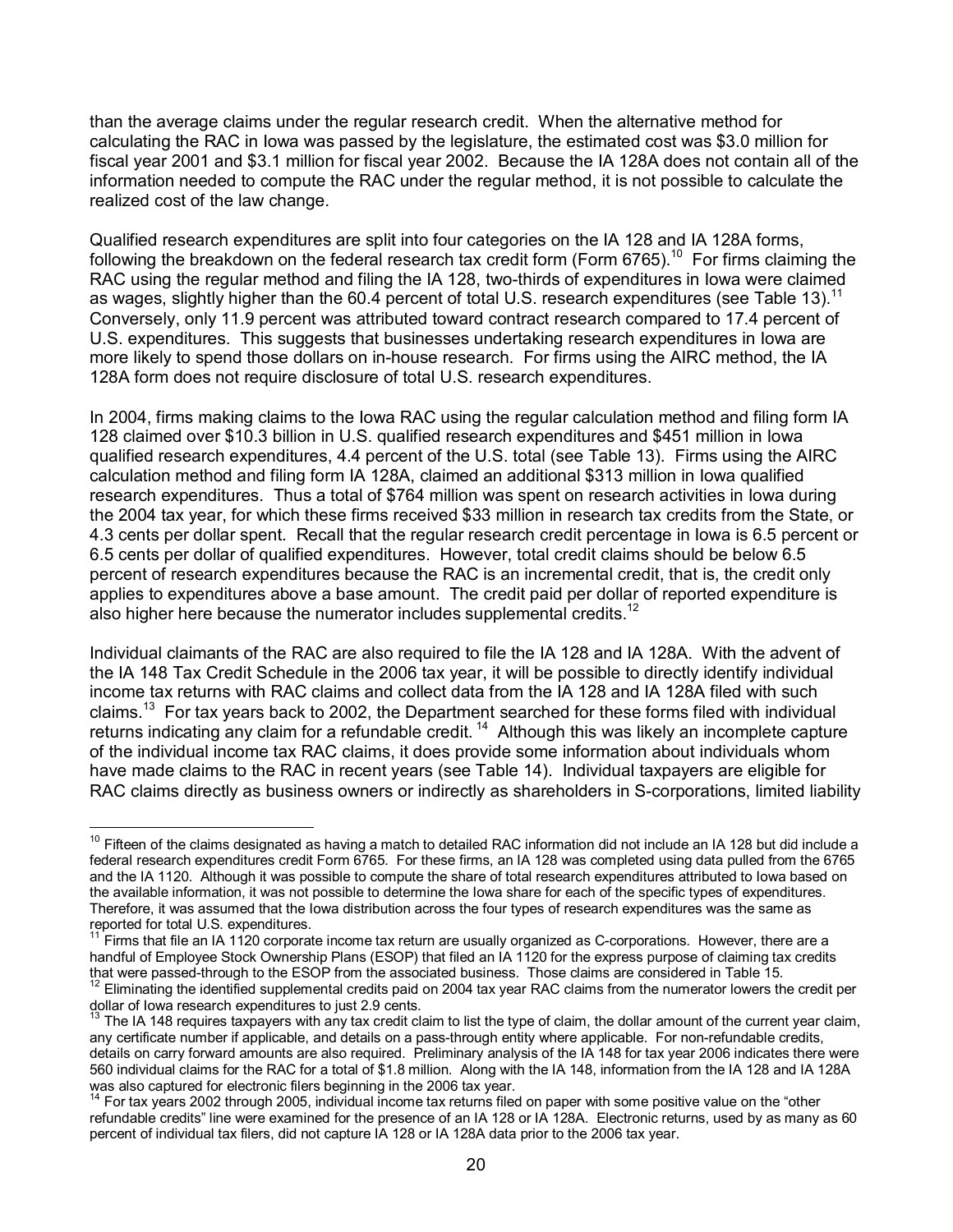corporations (LLCs), or partnerships who receive a pass-through of an RAC claim. Many taxpayers filed information for both their individual claim and the corresponding research claim from the associated pass-through business, however, only data from the IA 128 containing the actual claim made on the income tax return are considered here as individual claims (data obtained from forms containing information about the pass-through entity are considered below). On average, 97 percent of RAC claims and 92 percent of RAC dollars claimed by individuals are identified as pass-throughs. The average credit claimed by individual income tax filers, \$5,280 in 2005, is far below the average claim of \$216,000 made by corporations in tax year 2005. This may reflect the smaller size of businesses owned by individuals or the fractured nature of the credit when passed through to shareholders.

As noted above, many of the IA 128 and IA 128A forms filed with individual income tax returns and some filed with corporate income tax returns actually represent the research activities of the passthrough entities from which the taxpayer's claim was generated. A form was identified as representing a pass-through entity when the final credit amount on the IA 128 or IA 128A exceeded the claim reported on the individual or corporate income tax return. These pass-through entities do not file corporate income tax returns, rather any profits, tax liability and tax credits are passed through to the owners or shareholders of the businesses. The pass-through entity research expenditures information was analyzed separately from the data of claimants who were claiming credits for their own activities (see Table 15). The share of wage-related research costs in Iowa and contract research costs in Iowa and the U.S. are higher for the pass-through entities than for the Ccorporations (see Table 13). The most significant difference between these pass-through entities and the C-corporations is the share of total research expenditures attributed to Iowa. In 2004, passthrough entities claimed 93.8 percent of total qualified research expenditures were made in Iowa, compared to just 4.4 percent for the C-corporations. This suggests that S-corporations and LLCs doing research are much more likely to heavily concentrate those research activities within Iowa, although there is significant variability in that share across the tax years. It is possible that refundability of the research tax credit in Iowa is encouraging such concentration of efforts within the State.

In addition to the automatic RAC, firms doing research in Iowa can as much as double their claim if awarded a supplemental RAC by the DED as part of business incentive packages.<sup>15</sup> It is possible to identify many of those claims using information collected from the IA 128 and IA 128A forms.<sup>16,17</sup> Over the 2002 through 2005 period, the share of RAC claim dollars that can be attributed to supplemental claims has risen from 27.7 percent to 36.4 percent (see Table 16). The share of claim counts and total dollars attributed to supplemental claims also differs significantly depending on the method used to calculate the RAC. For firms using the regular calculation method, the share of claims that included a supplemental award rose from 4.9 percent in 2002 to 8.0 percent of claims in 2005. These supplemental credits accounted for just 8.2 percent of RAC dollars in 2002 but rose to 26.9 percent in 2005. In contrast, for firms using the alternative calculation method, 33 to 43 percent of credits included supplemental claims which accounted for nearly 50 percent of the total RAC dollars claimed each tax year. It is not clear why this strong correlation between DED awards and the use of the AIRC exists. It may simply reflect the fact that a handful of firms with large amounts of research

 $\overline{\phantom{a}}$ 

<sup>&</sup>lt;sup>15</sup> Because supplemental RAC awards require firms to commit to business expansion or job retention programs, the economic impact of dollars awarded under these credits may be significantly different than credits claimed under the nonawarded RAC. In the economic analysis provided in this study, no attempt was made to discern differential impacts between the awarded and non-awarded RAC, this could be a useful avenue for any future analysis of this credit.

<sup>&</sup>lt;sup>16</sup> Supplemental claims were identified by comparing authors' calculations of the eligible RAC based on reported research expenditures and other credit parameters to the amount of credit actually claimed on the IA 128/IA 128A and the IA 1120. A few supplemental RAC claims were identified on individual returns and on forms filed on behalf of pass-through entities; however, those claims are not included in the information presented in Table 16.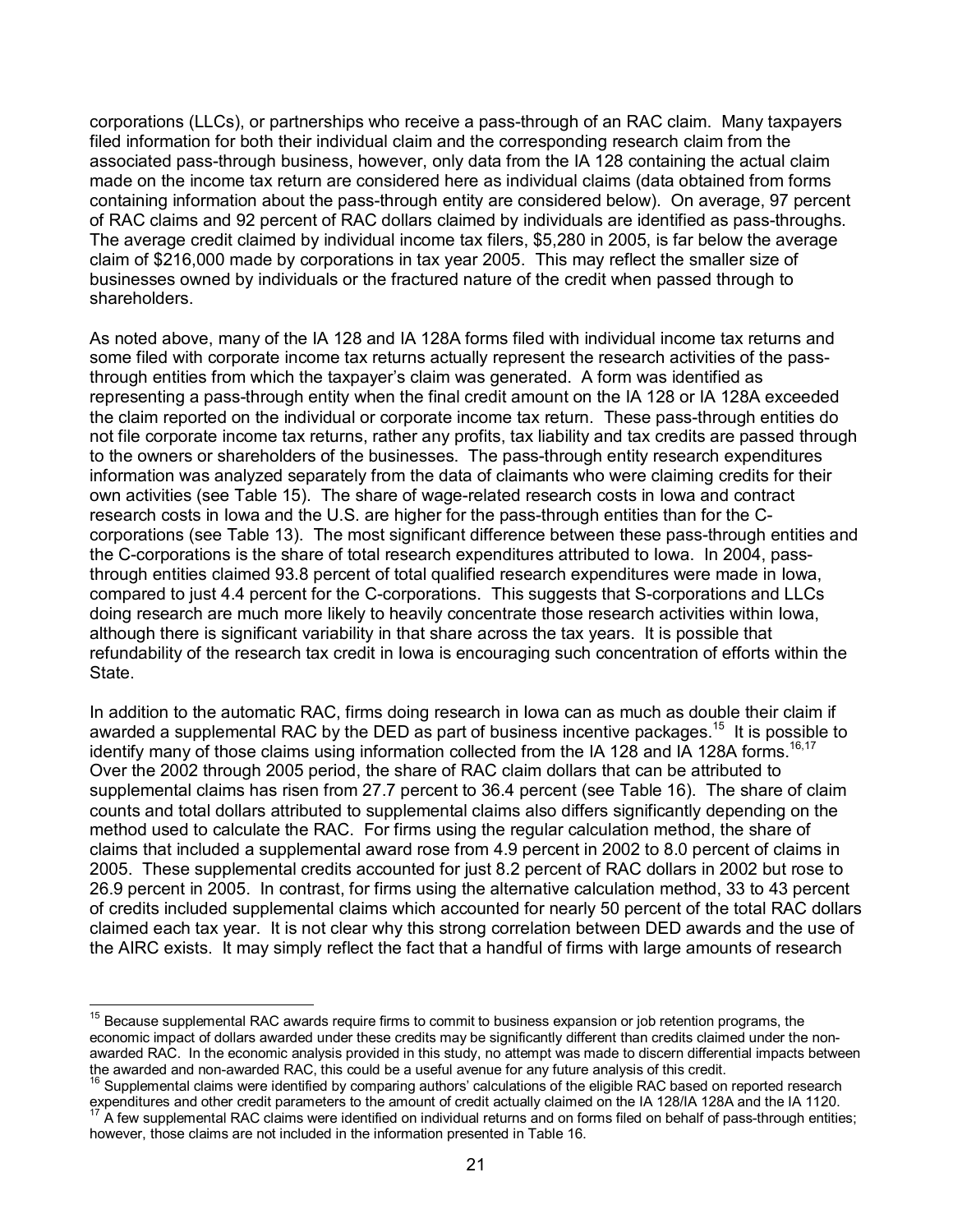activities are minimizing their tax liability by applying for business incentive packages and choosing the most beneficial credit calculation method.

DED has provided the Department of Revenue with some information on supplemental RAC awards made during or after fiscal year 2004 including the company name, incentive project type, an estimated amount of the expected supplemental RAC for many awards, and any cap on the supplemental RAC award if applicable. For fiscal year 2004, nine supplemental RAC awards are listed, four under the New Capital Investment Program (NCIP) and five under the New Jobs and Income Program (NJIP). For fiscal year 2005, twelve awards are listed, five under the Enterprise Zone Program (EZ), six under NCIP and one under NJIP. For the fiscal year 2004 awards, five of the nine had estimated RAC claim amounts, where two included dollar caps, for a total of \$14.6 million. For the fiscal year 2005 awards, nine of the twelve had estimated RAC claim amounts, where three included dollar caps, for a total of \$10.9 million. Attempts to match these awards to the claims data from tax returns met with limited success. Eight companies on the DED list were identified as having made RAC claims during the 2003, 2004 or 2005 tax years. Of those claims, only five had IA 128 or IA 128A data collected that allowed for a calculation of the actual supplemental RAC claim. Many of the companies that could not be matched to RAC claims appear to be S-corporations, LLCs or partnerships that would pass through RAC claims to shareholders rather than making a claim on a corporate return. Therefore, it will only be possible to track those claims starting in tax year 2006 using the IA 148.

## **D. Refundability and Fiscal Timing**

As noted above, Iowa is one of only five states that have a refundable RAC. This provision makes the credit much more valuable to firms with research activities in the State. Each year, the State pays out a significant amount of income tax refunds to both corporations and individuals due to RAC claims (see Table 17). Since 2002, the average share of corporate RAC claim dollars paid as refunds has been over 90 percent while for individuals the average share paid as refunds has been 47 percent. Along with receiving a larger share of RAC claims as refunds, around 80 percent of corporate claimants receive some refund of the RAC each tax year compared to just over 20 percent of individual filers. The difference in magnitude between corporate and individual refunds reflects in part the fact that the credit amounts become much smaller as RAC claims are split and passed through to individuals. In addition, individuals reporting income and tax credit claims received as shareholders often report income from other sources and thus have other income tax liability against which the credit can be applied.

One potential explanation for the large refunds received by corporations with RAC claims is the method Iowa uses to compute corporate income tax liability. Under the 100 percent sales apportionment method for assigning corporate income in the State, Iowa corporate tax liability depends solely on the level of sales in the State. Companies with limited sales but extensive research activities in Iowa would face low state income tax liability and qualify for large RACs, and thus would receive large refunds. Indeed, of the top ten refunds paid in each tax year from 1988 through 2005, the average corporate income apportioned to Iowa is just 11.5 percent (see Table 18). From 2002 through 2005, when refunds became an even bigger share of total RAC claims, the apportioned share dropped to just 4.5 percent. Another possible explanation is that these firms are claiming large net operating losses (NOLs) or other tax credits. A handful of firms with 100 percent Iowa apportionment who did receive one of the top ten refunds during the 1989 through 1991 period were able to reduce pre-credit tax liability through net operating losses. However, NOLs do not appear to be a dominant explanation for the big refunds. Likewise, little evidence was found that firms receiving large RAC refunds also had considerable claims under other tax credit programs.

Up to this point, all of the presentation of RAC claims has focused on the tax year in which those claims were made; however, for those interested in state budgeting, knowing claims by tax year only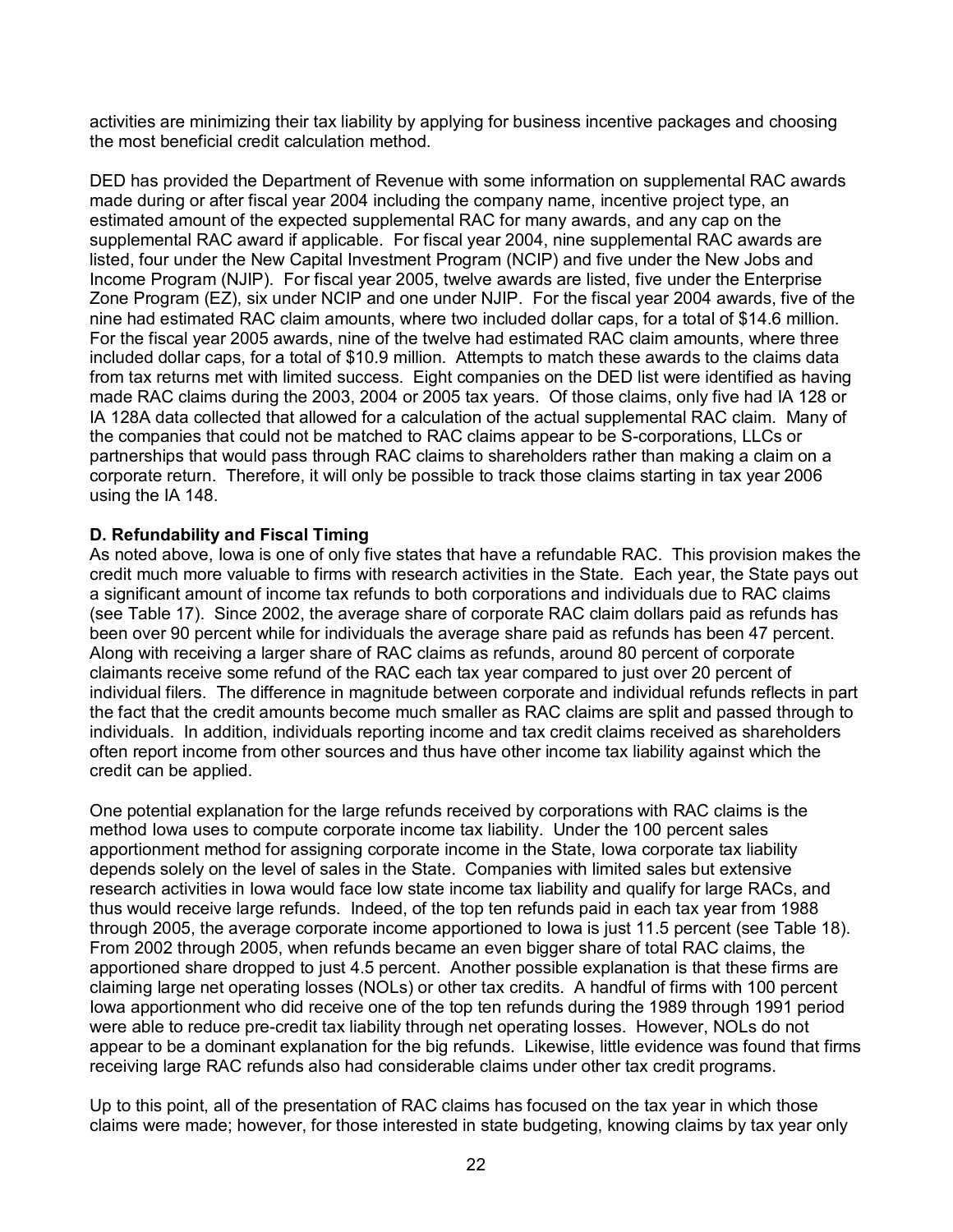is not that helpful. In almost all cases, tax credits earned in a given tax year do not impact the state budget until, at the earliest, the following fiscal year. Iowa has a July to June fiscal year while many taxpayers, such as those filing individual income tax returns, have a January to December tax year. Such "calendar year filers" must file state income tax returns by the following April 30. Corporations can have tax years that start at the beginning of any month, thus pushing their tax filing deadline to different months of the following calendar year. In addition, taxpayers are able to receive six-month extensions which further delay the filing of income tax returns. Therefore, it is not surprising that many corporate RAC claims for a given tax year are not filed with the Department of Revenue until two or three fiscal years after the end of the tax year (see Table 19). For the \$37 million of RAC claims filed by corporations in tax year 2005, \$0.5 million were received in fiscal year 2006 (July 2005- June 2006), \$12.7 million were received in fiscal year 2007 (July 2006-June 2007), and \$23.9 million were received in the first half of fiscal year 2008 (July 2007-December 2007). Taking the average distribution of corporate RAC claims over the last six tax years shows just 0.8 percent of claims were filed on returns received in the fiscal year following the tax year, 42.0 percent were received two fiscal years after the tax year, and 57.2 percent were received three fiscal years after the tax year.

## **VI. Economic Analysis of the RAC in Iowa**

As with any tax credit that subsidizes a particular type of expenditure, the Research Activities Tax Credit should promote more spending on research in Iowa by encouraging businesses with anticipated research activities to locate in Iowa or businesses with existing research activities in Iowa to expand those research efforts. A by-product of increased research activities should be the expansion of the State economy. In particular, with more than two-thirds of research expenditures dedicated toward wages, increased research activities should raise the number of high-paying research jobs within the State (see Tables 13 and 15). However, measuring the economic impact of the RAC in Iowa is not a simple task. Unfortunately, little research exists to serve as a model for how to carry out such an analysis. Indeed, Ibele and Vashe (2004) note that they were "not aware of significant or conclusive studies on the impact of state-level R&D tax credits," (p. 469), Wheeler (2005) asserts "there exists no economic study linking increased expenditures on research and development at the state level to higher employment rates and standards of living," (p.14), and Paff (2005) claims that "despite the prevalent use of research and development tax credit incentives by the states, the evaluation of this tool's effectiveness is virtually absent from the literature," (p. 16).

Two questions that would be useful to answer is whether the RAC in Iowa has increased research activities in the State or increased research-related employment relative to what those outcomes would have been without the credit. Unfortunately, such questions cannot be answered directly because it is not possible to know how businesses would have behaved without the credit. It is possible to compare these outcomes in Iowa to neighboring states which have different specifications for their research tax credits or no tax credit at all. Such a comparison assumes that Iowa is competing for companies' research expenditures and employment with the six states on its borders. Another reasonable comparison group is states that have similar industrial and employment environments, in particular states that have a large share of employment in manufacturing. As seen above, most of the RAC claims made in Iowa are made by manufacturing companies and thus Iowa is likely competing with other top-manufacturing employment states for the research expenditures carried out by those manufacturers. In 2006, Iowa's share of total non-farm employment in manufacturing tied with Mississippi as the fifth highest in the nation at 15.4 percent. Indiana (19.0), Wisconsin (17.7), Arkansas (16.6), and South Carolina (16.0) had higher rates and Alabama was close behind with 15.3 percent.

Tables 20 and 21 present summary statistics for the two groups of states, Iowa and its neighbors and Iowa and other top-manufacturing employment states. Data were collected from the National Science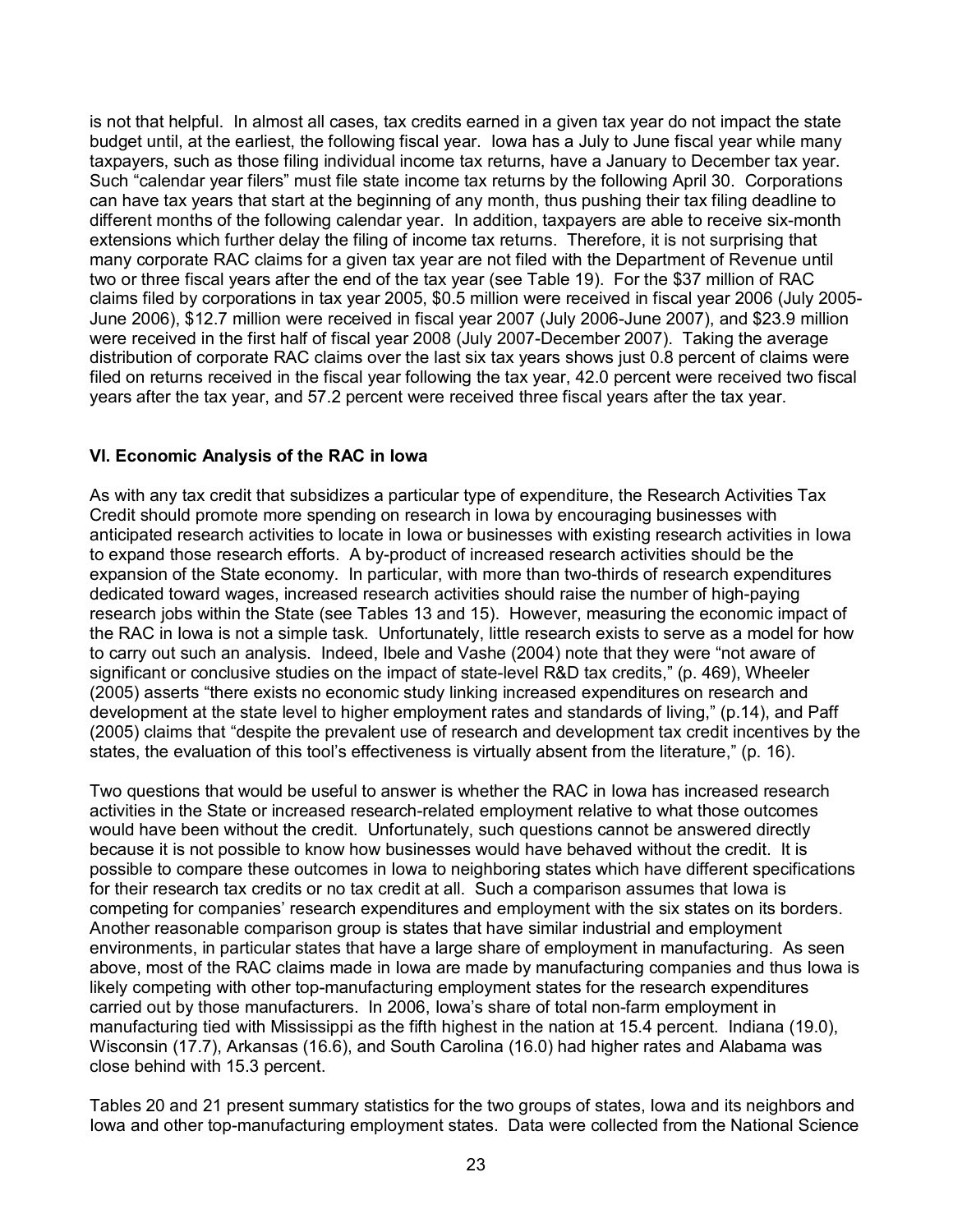Foundation/Division of Sciences Resources Studies (NSF), the Bureau of Labor Statistics (BLS), and the U.S. Census Bureau. In 2003, four of Iowa's six neighbors also had some form of a research credit (see Table 20). Because the states with some form of RAC have larger average gross domestic product (GDP) and total population, it is more instructive to consider relative measures of the outcomes of interest which can be found in the bottom three rows in each panel. States with a research tax credit in 2003 report a higher average ratio of industry and academic research expenditures to state GDP than the states without, a slightly higher average scientist and engineer employment share, and a significantly higher average number of patents per scientists and engineers.

The same correlations between the existence of a research tax credit and the outcomes of interest appear for the top-manufacturing employment states (see Table 21). In 2003, four of these states, including Iowa, had some form of a research tax credit.18, 19 Top-manufacturing states with a research tax credit in 2003 report a higher average ratio of industry and academic research expenditures to state GDP than the states without, a slightly higher average scientist and engineer employment share, and a significantly higher average number of patents per scientists and engineers.

Of course positive correlations do not prove causality. Attempts to determine causality were hampered by the limited availability of data and limited variability in the existence of RACs in states over time. NSF data on state-level research expenditures, scientist and engineer employment and awarded patents are available intermittently starting in 1993. All of the data is available for all of the states of interest in 1995, 1999 and 2003. Although this covers a span of nine years, just one state, South Carolina, introduced an RAC within the time covered by the panel. Six other states had RACs before 1993, Arkansas introduced an RAC in 2003, Nebraska introduced an RAC in 2006, and Alabama, Mississippi, and South Dakota remained without a credit. South Dakota has no corporate or individual income tax, and thus has no reason for such a tax credit.

With such little variability in the existence of the research tax credit, the analysis focuses instead on the variation in the characteristics of the credits across the states. Three characteristics are considered: the credit percentage, the existence of refundability, and the option to claim an alternative incremental research credit (see Table 22). The states with a research tax credit have credit percentages ranging from 5 percent to 10 percent. States with no research tax credit are indicated as having a zero credit percentage. With the small size of the panel, dropping the states without a credit would reduce the degrees of freedom significantly and would almost eliminate variability in the credit percentages given the small variability in the rates across states with a credit and over time. Iowa is the only state in either sample to offer a refundable credit, thus any impact identified with refundability applies only to Iowa. Wisconsin closely followed the federal introduction of the AIRC in 1996, adding the option for the 1998 tax year. Iowa added the AIRC in 2000 and Indiana followed in 2003. The presence of a corporate income tax was also included in the model with the neighbor sample to identify the uniqueness of South Dakota.

Using ordinary least squares, these research tax credit characteristics were regressed against three outcomes of interest for the two samples of Iowa and potentially competing states (see Table 23). The outcomes of interest are the natural log of industry and academic research expenditures, the log of PhD scientists and engineers employed in the state (a proxy for high-quality jobs that result from research expenditures within a state), and the log of patents granted in the state.<sup>20</sup> To control for the

 $\overline{a}$ 

<sup>&</sup>lt;sup>18</sup> Mississippi does have a credit targeted at businesses expanding employment in jobs requiring research and development skills. Although this could encourage research activities, it is not categorized as a research tax credit for this analysis.

Arkansas's research tax credit began in tax year 2003; however, it is reasonable to believe that there exists a lag between the introduction of the credit and any impacts on state research activity. For this analysis, Arkansas is not included as having a credit in tax year 2003.

Natural logs were used to allow for a non-linear relationship between the dependent variables and the characteristics of the research tax credits.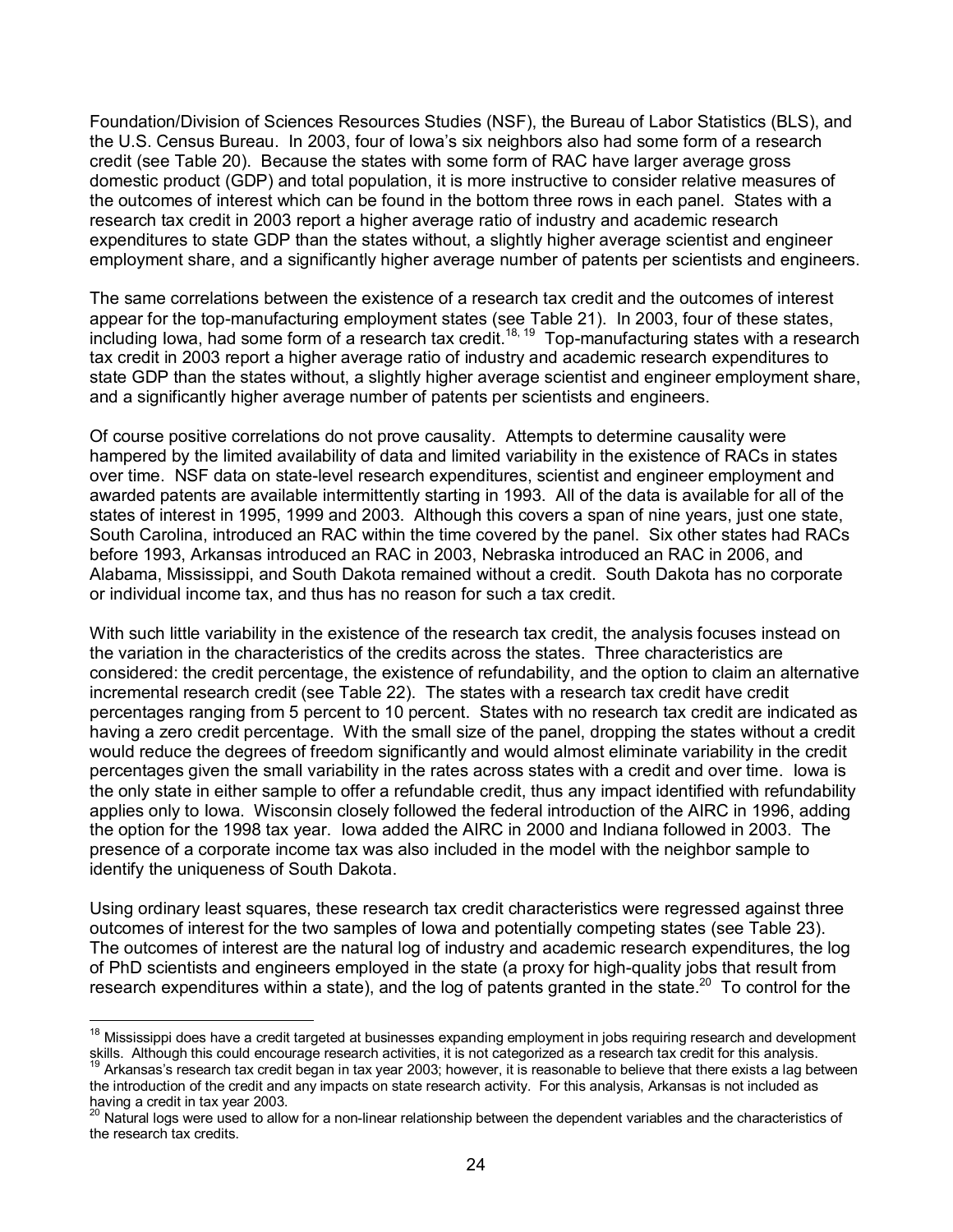size of a state's economy, the log of state non-farm employment and the log of state GDP were included as explanatory variables. The log of personal per capita income was included to control for the standard of living in a state while the share of the state's population aged 25 and older with a college degree was included to account for the education-level of a state's population and to proxy for the presence and size of the state's post-secondary public university system. In the patent equation, the log of PhD scientists and engineers was included to control for the number of high-quality jobs in the state that would be associated with patent applications. Finally, time dummies were included to capture any changes occurring equally across all states over time.

For the sample of neighboring states, the coefficients on the regular research credit percentage are positive and significant for the research expenditures and patents equations (see the top panel of Table 23). This suggests that businesses increase research expenditures in states with positive and higher research tax credit rates.<sup>22</sup> However, the coefficients on refundability are negative and insignificant for all specifications; refundability in Iowa does not show up as increasing research expenditures relative to neighboring states. The AIRC coefficient is positive and significant in the patents equation, but negative and insignificant in the others. Total employment and per capita income have positive coefficients suggesting states with larger workforces and higher incomes have more research activity and employment. The education level of the state has a negative coefficient in the research expenditures equation, although the sign flips to positive in the other regressions. The time dummies have negative coefficients suggesting a general downward trend in research expenditures and research-related employment in the Midwest.

For the sample of top-manufacturing employment states, the coefficient on the regular research credit percentage is insignificant across all regressions, with the sign flipping between positive and negative (see the bottom panel of Table 23).<sup>23</sup> This suggests that the existence of the research tax credit or the magnitude of its rate does not strongly influence research expenditures and research-related employment in these states. The coefficient on refundability is positive and significant in the equation looking at employment of scientists and engineers. This may suggest some impact of refundability on research decisions, or it may simply capture the higher-educated population in Iowa relative to this sample of states. Again, the AIRC coefficients are insignificant. The coefficients on total employment are positive, suggesting states with larger workforces have more research activity and employment. The signs on per capita income and education level of the state flip across the regressions, with most insignificant. Unlike with the neighbor sample, the time dummies do not show a strong trend for the top-manufacturing states, with zero values for the research expenditures regression, positive values for the research employment regression, and negative values for the patent regression.

Altogether, the results present conflicting evidence regarding the impact of the research tax credit across these two state-level samples. In particular, refundability in Iowa does not appear to have a strong positive impact on research activity within the State relative to its neighbors or other states with high employment in manufacturing. It is possible that the small sample size of each comparison group is hampering the ability to detect any impact of the credit. A quick test of this possibility was carried out by considering all twelve states, Iowa and Wisconsin are in both samples of seven, in one

 $\overline{a}$ <sup>21</sup> With panel data, the ideal specification would have also included state fixed effects, however, with little variation in the characteristics of the research tax credits, it was not possible to include the variables of interest and a full set of state dummies.

 $^{22}$  Because businesses are only allowed to include 65 percent of contract research in calculating the credit, it is reasonable to think that the research tax credit may have a stronger impact on industry research expenditures rather than the sum of industry and academic research expenditures in the state. A specification was considered with only industry expenditures as the outcome of interest and academic expenditures as an additional explanatory variable. The results were not markedly different from the results in Table 23.

 $^{23}$  For this sample, the equation with only industry expenditures as the outcome of interest and academic expenditures as an additional explanatory variable resulted in the flipping of signs on the credit percentage and refundability indicator, although all coefficients remained insignificant.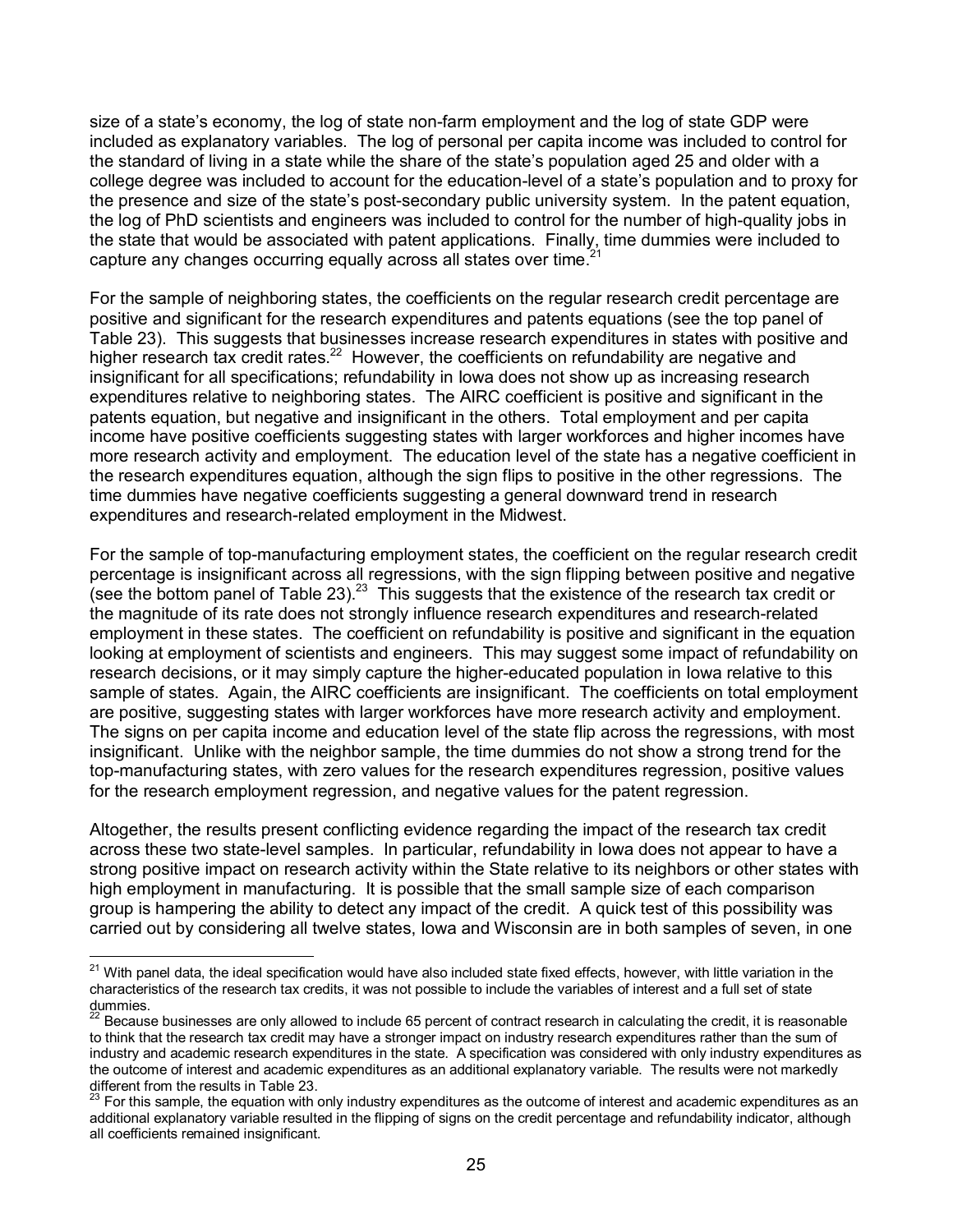sample (see Table 24). These specifications were unable to detect any effect from the research tax credits on the outcomes of interest; all coefficients on all three research tax credit characteristics are insignificant across all equations. Although twelve states are more than seven, the sample remains relatively small. Additional data collection would be necessary to expand the sample further, which is one potential direction for future research on this credit. However, based on the analysis presented here, it is not possible to conclusively say whether the RAC in Iowa does or does not cause businesses to change their behavior regarding research activities, and in turn benefit the Iowa economy.

## **VII. Estimated Fiscal Impacts of Potential RAC Changes**

The RAC accounted for over 80 percent of the \$45 million in tax credits claimed against the corporate income tax in tax year 2005 (Iowa Department of Revenue, 2007). Department of Revenue corporate and individual tax credit contingent liabilities projections put RAC claims at nearly \$70 million by fiscal year 2012 (Iowa Department of Revenue, 2007). As with any tax credit, changes can be made that will alter its fiscal impact. In this section, estimates of the fiscal impacts of potential RAC changes are presented, keeping in mind that the Department of Revenue is not recommending any of these changes. The options considered were chosen based on a comparison of Iowa's credit to research tax credits offered by other states or the federal credit. All estimates are based on tax year 2004 claims data, the year with the most complete corporate data coverage (see Table 12). $^{24}$  The fiscal impact estimates are based predominantly on corporate claims which constitute 95 percent of identified RAC claims for the 2004 tax year, although the numbers presented include the estimated impact on individual claims.<sup>25</sup> The impacts include only budgetary estimates and do not reflect any estimates of how changes to the RAC could alter taxpayer behavior and economic activity in the State.

As discussed in Section IV, while most states have some version of a research tax credit, the specifications of these credits vary widely across the states. The variations considered in this analysis can be grouped into three broad categories: limits on credit claims, restrictions on refundability, and variations in credit parameters (see Table 25). A fourth category of potential changes unique to Iowa is adjustments to the supplemental RAC.

Many states place limits on the research tax credit either in absolute dollars or in relation to the claimant's tax liability. New Jersey, South Carolina and Texas limit credit claims to 50 percent of current year tax liability. In Iowa, that provision would have reduced the dollar amount of RAC claims in tax year 2004 by \$32.2 million, or 92.5 percent. Massachusetts limits a research credit claim to \$25,000 per tax year while Oregon has a higher limit of \$2 million. In Iowa, a \$25,000 limit on each claim would have reduced claims by 89.2 percent while a \$2 million limit on each claim would have reduced claims by 43.3 percent.

As noted above, Iowa is one of just five states with a refundable research tax credit. If refundability of the Iowa credit was eliminated, the estimated fiscal impact for the 2004 tax year would have been \$31.0 million, reducing the fiscal impact of the credit by 89.0 percent. This estimate assumes no carry

 $\overline{a}$ <sup>24</sup> Because of the small number of corporate claims and high concentration of dollars claimed, the fiscal impact estimates are subject to a lot of variability based on the underlying data used. A change in the magnitude of one large claim could have a noticeable impact on future results that could not be captured in an estimate based on one year of historical data.

<sup>&</sup>lt;sup>25</sup> When policy options placed limits on the amount of a claim or on the amount of the claim relative to tax liability, it was possible to directly estimate the impact on individuals with the available information. Because most individual claims are reported as pass-throughs, details needed to compute claim amounts when a policy option altered the credit parameters were not available, thus the impact on individual claims was assumed to equal the changes estimated using corporate claim data.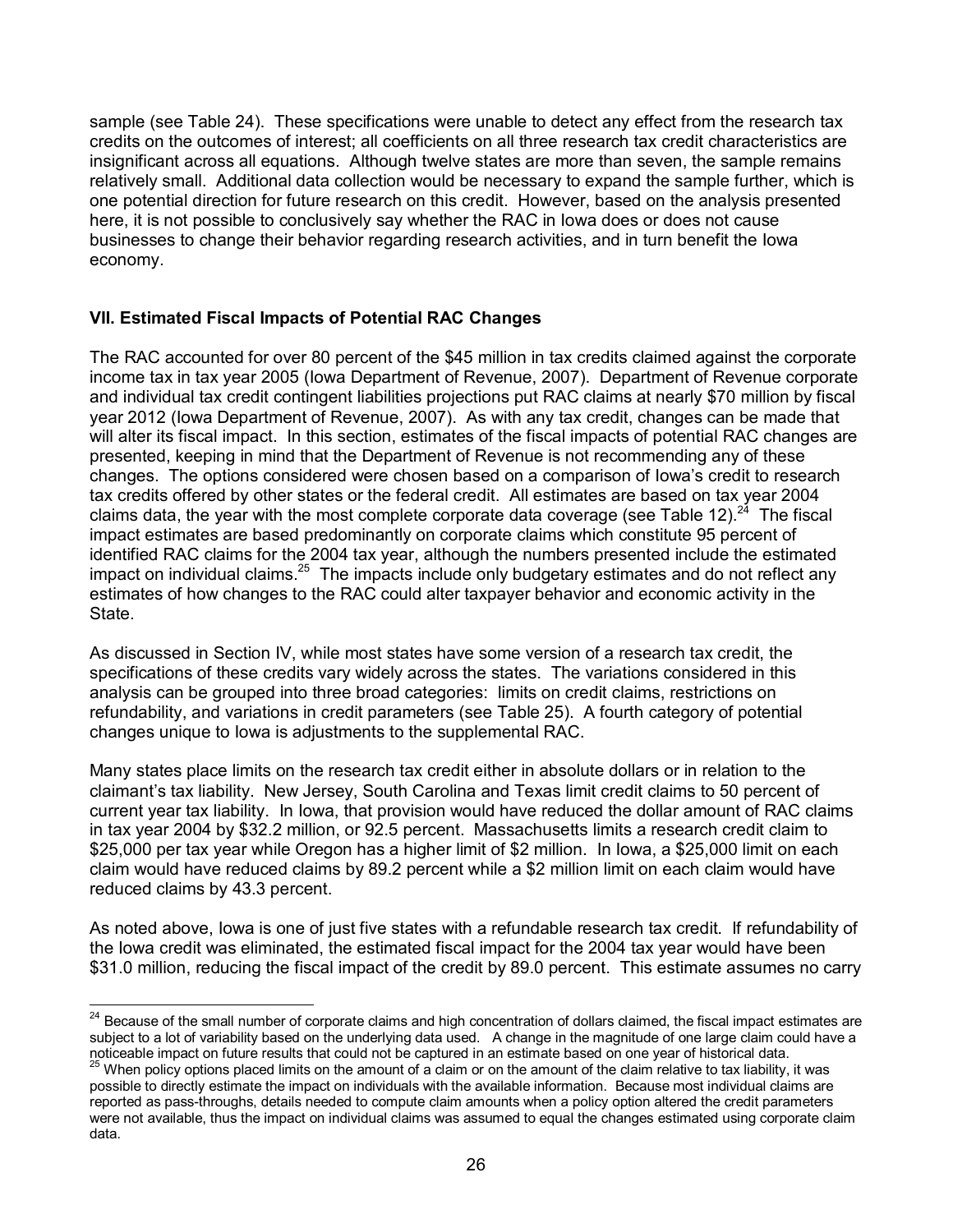forward is allowed. However, it is likely that many taxpayers with insufficient tax liability in a current tax year and ongoing research activities would not have large tax liability in subsequent years against which to apply any credit carry forward, thus allowing some carry forward period may not greatly increase the fiscal impact of eliminating refundability. Other variations for restricting refunds among the states include annual limits on research credit claims. West Virginia limits refundability of their credit to firms with annual receipts below \$20 million. If such a restriction encompasses total U.S. receipts, limiting refundability to firms with annual receipts below \$20 million would have reduced claims in Iowa by 86.4 percent in tax year 2004. A restriction on refundability based on receipts from Iowa sales only would have reduced claims by a lower 71.0 percent, the difference being large, national firms with a small share of sales within the State. West Virginia also limits refunds to \$100,000 per firm. Considering this as a stand alone restriction in Iowa would have lowered claims by 75.2 percent.

As discussed previously, Iowa has identified a set of industries that it hopes to target for entrance or expansion into the State. For many of these industries, research is an integral part of their operation. If refundability of the RAC was limited to firms that belong to a targeted industry, it is estimated that claims would have been reduced by 7.3 percent. This low impact should not be surprising given the current high concentration of claims within these industries presented in Table 10.

The broadest set of potential changes considered are changes in the rates used to compute the credit.<sup>26</sup> For the regular credit, Iowa currently uses a rate of 6.5 percent. If that rate was dropped to 3 percent, the lowest rate identified for a neighboring state, Nebraska, Iowa claims would have fallen by 25.3 percent. Minnesota has a graduated research tax credit, allowing a 5 percent credit on the first \$2 million in qualified research expenditures above the base, and a 2.5 percent credit on QRE's above \$2 million. If Iowa implemented a similar graduated schedule, cutting its 6.5 percent rate in half to 3.25 percent for QRE's above \$2 million, claims would have fallen by 16.3 percent. If Iowa dropped its regular rate to 5 percent, the most common rate used by states, claims would have fallen by 10.6 percent. If instead, Iowa increased its rate to 10 percent, the second most common rate used by other states, claims would have risen by 25.9 percent. If Iowa increased the rate to 20 percent, the federal rate, claims would have risen by 98.5 percent.

Changes could also be made to the rates used under the AIRC method. When Iowa passed the AIRC, the rates chosen were one percentage point below the rates used to compute the federal AIRC. In tax year 2007, the federal AIRC percentages were increased from 2.65, 3.2, and 3.75 percent to 3, 4, and 5 percent. If in tax year 2004, Iowa had increased its AIRC percentages to 2, 3, and 4 percent, total RAC claims would have risen by an estimated 21.4 percent.

Iowa also awards supplemental RAC as part of economic development tax packages. These supplemental credits can as much as double the RAC claim, although DED can cap the supplemental at a lower percentage or a dollar amount. If these supplemental awards were eliminated, claims would have fallen by an estimated 30.7 percent in tax year 2004.<sup>27</sup> If the maximum 100 percent increase from a supplemental award was instead lowered to 50 percent, claims would have been reduced by an estimated 14.1 percent.

 $\overline{a}$ 

 $^{26}$  For potential changes where rates are altered, credits were recalculated for each claim using data collected from the IA 128 and IA 128A. Changes to the regular rate were assumed to have no impact on AIRC claims and vice versa. Individual claims and claims for firms where IA 128 or IA 128A data were not available were assumed to change at the same percentage as estimated for the overall change in available corporate claims.

 $^7$ For firms where IA 128 or IA 128A data could not be collected and for claims made on individual income tax returns, it was assumed they did not have any awarded supplemental claims.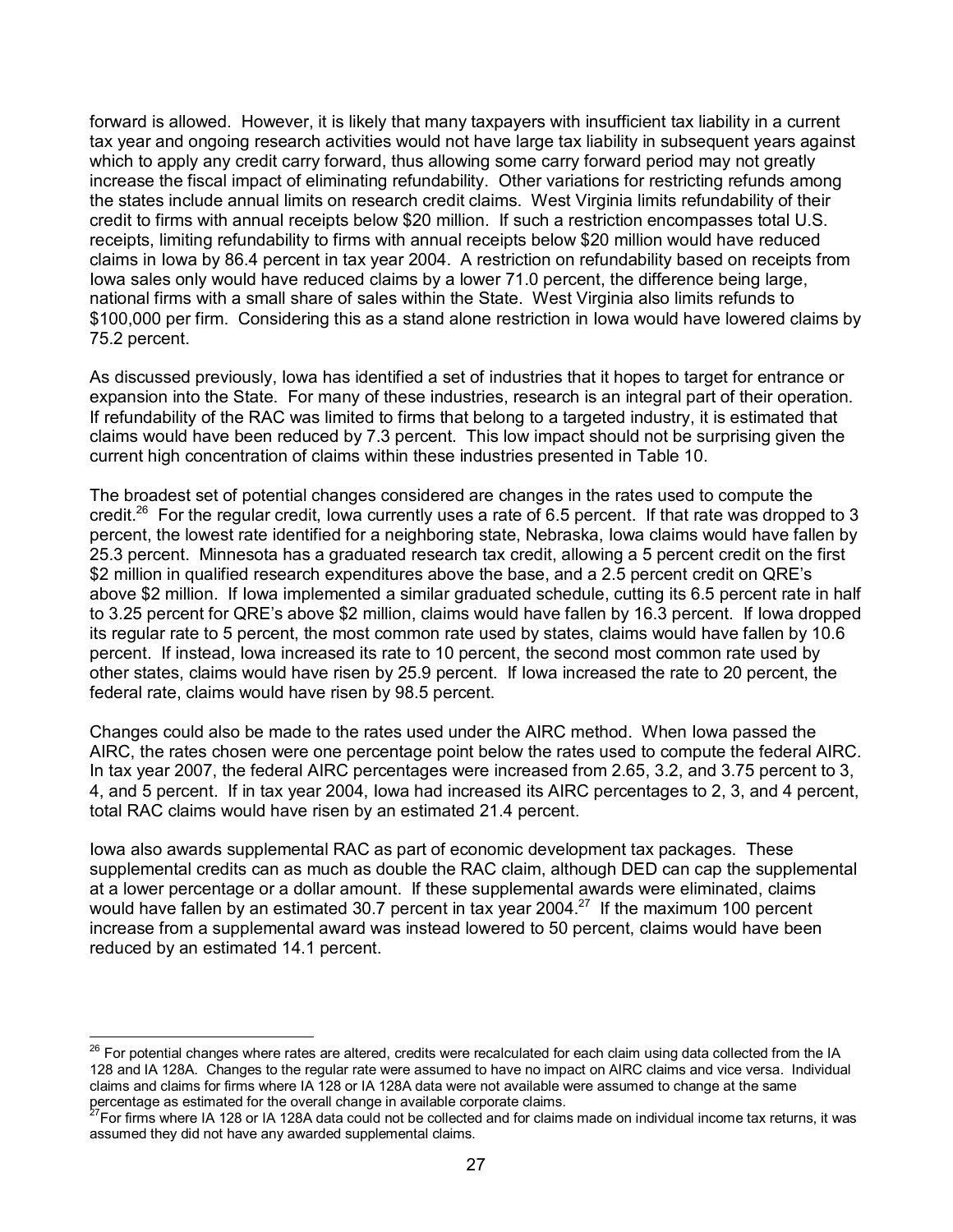## **VIII. Future Work**

This study offers a close look at the corporate income tax claims for the Research Activities Tax Credit in Iowa over the twenty years of its existence. Given lack of historical claims data, the analysis of individual income tax claims for RAC was limited to the last four tax years. In the future, data collected from the IA 148, beginning with the 2006 tax year, should allow for a more complete capture and thus better assessment of the RAC claims that are taken against individual income taxes.

The economic analysis section was a first cut at trying to discern any impacts of the RAC on the Iowa economy. The state-level analysis revealed conflicting results depending on the comparison group and the economic impact measure, and thus did not produce any conclusive results about the impact of the credit. It is possible the limited size of the samples considered and the limited variability in the characteristics of the credit hampered the analysis. Comparing Iowa's credit against a larger group of states may provide a better test of these concerns. Hopefully this study will raise discussion and generate ideas for improved analysis that could be carried out in the future.

This study also made no attempt to discern differential impacts between the automatic and supplemental RAC. Recall that the supplemental research tax credit can be awarded as one part of a business incentive package signed with DED which requires firms to commit to start business activity or expand current activity in the State. Because the supplemental credits account for as much as 36 percent of RAC claim dollars each tax year, it would be useful to assess whether the additional dollars provide real incentives to increase research activities in Iowa or research-related employment. Direct contact with firms via surveys or interviews may provide valuable information about the impact of the RAC on the State economy and work force, and in particular, details needed to determine whether the supplemental credit is a useful addition to the incentives offered by DED and administered through the income tax system.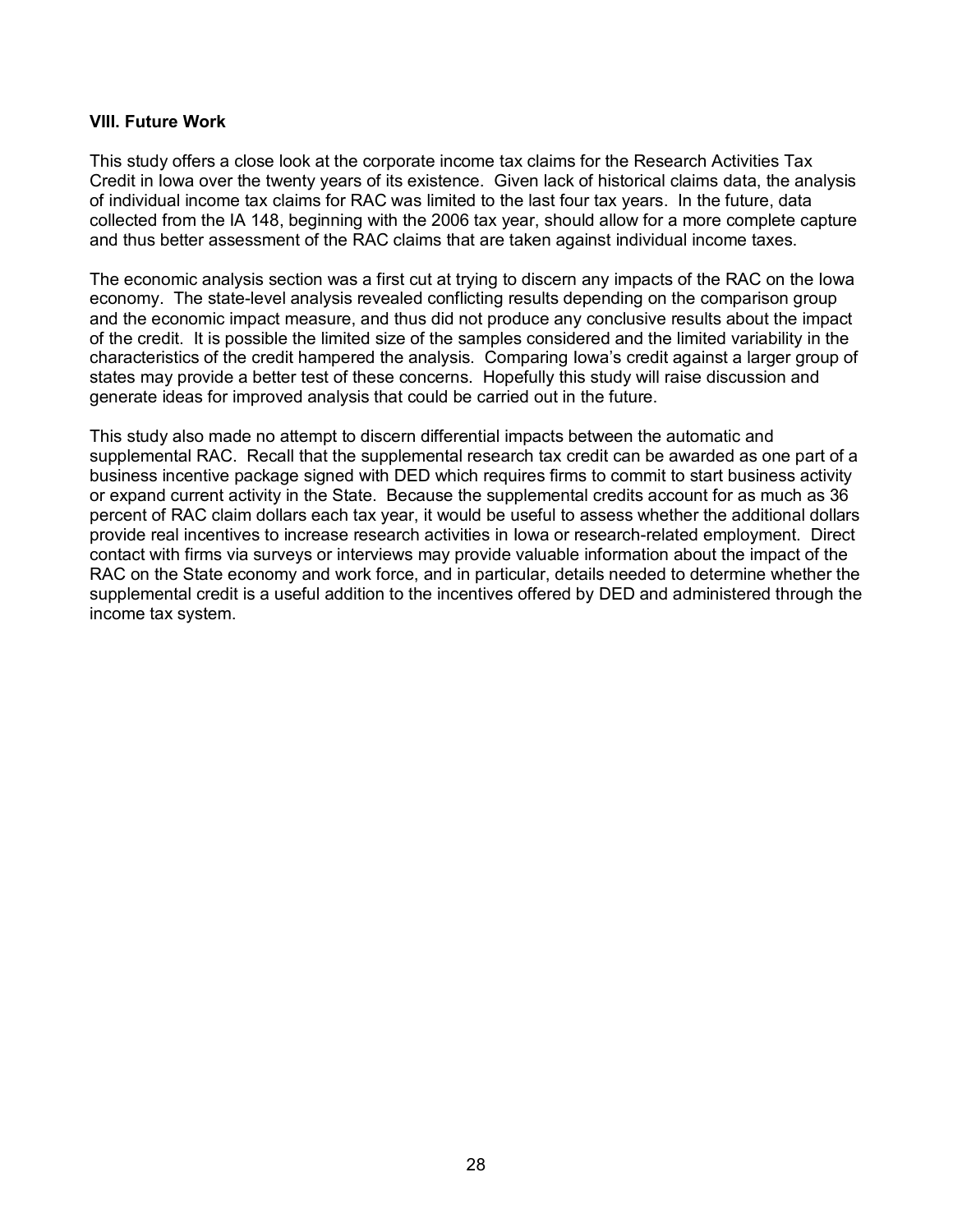## **References:**

Congressional Budget Office, *Federal Support for Research and Development*, Washington, D.C.: June 2007.

Congressional Research Service, *Tax Expenditures: Compendium of Background Material of Individual Provisions*, Committee on the Budget United States Senate, December 2006.

The CPA Journal Online, accessed at www.nysscpa.org/cpajournal/2007/207/essentials/p40.htm during Summer 2007.

Guenther, Gary, "Research Tax Credit: Current Status and Selected Issues for Congress," Congressional Research Service, The Library of Congress, March 26, 2007.

Hall, Bronwyn H. and John Van Reenen, "How Effective are Fiscal Incentives for R&D? A Review of the Evidence," *Research Policy*, Vol. 29, 2000, pp. 449-469.

Hall, Bronwyn H. and Marta Wosinska, "The California R&D Tax Credit: Description, History, and Economic Analysis," June 1999.

Ibele, Mark A. and Jon David Vashe, "An Overview of California's Research and Development Tax Credit," *State Tax Notes*, February 9, 2004, pp. 461-477.

Iowa Department of Revenue, *Revenue Estimating Conference Tax Credits Contingent Liabilities Brief*, December 7, 2007.

Minnesota Department of Revenue Tax Research Division, *State of Minnesota Tax Expenditure Budget, Fiscal Years 2006-2009,* February 2006, Accessed at http://www.taxes.state.mn.us/taxes/legal\_policy/other\_supporting\_content/2006\_tax\_expenditure.pdf.

Nebraska Department of Revenue, Mary Jane Egr Edson, State Tax Commissioner, *State of Nebraska* 

*2006 Tax Expenditure Report,* Lincoln, Nebraska, October 15, 2006, Accessed at http://www.revenue.state.ne.us/tax\_exp/2006/ contents.htm.

Paff, Lolita A., "State-Level R&D Tax Credits: A Firm-Level Analysis," *Topics in Economic Analysis & Policy*, Vol. 5, Issue 1, Article 17, 2005.

PolicyOne Research, Inc. and RTI International, *Evaluation of Maine's Public Investment in Research and Development: Evaluation Plan for July 2006 to June 2011*, June 16, 2006

State of Illinois, *Illinois Tax Expenditure Study, Fiscal Year ended Jun 30, 2006*, June 2007, Accessed at http://www.apps.ioc.state.il.us/ioc-pdf/TaxExpRptFY2006WEB.pdf.

State of Wisconsin Department of Revenue, *State of Wisconsin Summary of Tax Exemption Devices*, February 2007, Accessed at http://www.dor.state.wi.us/ra/07sumrpt.pdf.

TaxCreditResearch.com, Outlaw Consulting, accessed at http://www.taxcreditresearch.com/ on December 14, 2007.

Tax Foundation, "2008 State Business Tax Climate Index," Background Paper, October 2007, Number 57.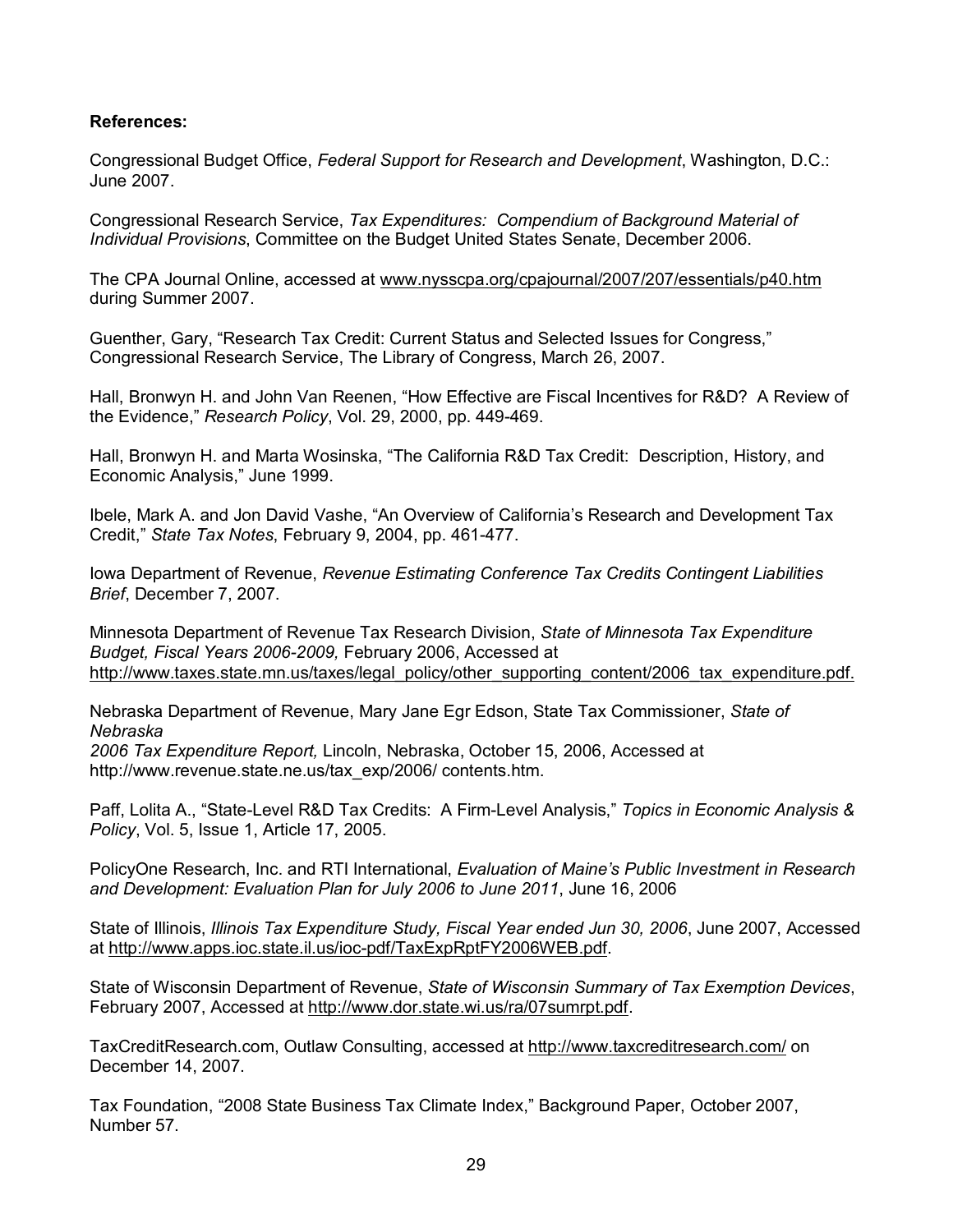United States General Accounting Office, "Tax Policy and Administration: Review of Studies of the Effectiveness of the Research Tax Credit," 96-43, May 1996.

Washington Department of Revenue, *High Technology R&D Tax Incentives Study*, September 2003.

Wheeler, Laura, "The Research and Development Tax Credit for Georgia," Fiscal Research Center, Andrew Young School of Policy Studies, Georgia State University, FRC Report No. 111, September 2005.

Wilson, Daniel J., "Beggar thy Neighbor? The In-State vs. Out-of-State Impact of State R&D Tax Credits," Federal Reserve Bank of San Francisco, Working Paper 2005-08, August 2005a.

Wilson, Dan, "The Rise and Spread of State R&D Tax Credits," FRBSF Economic Letter, Number 1005-26, October 14, 2005b.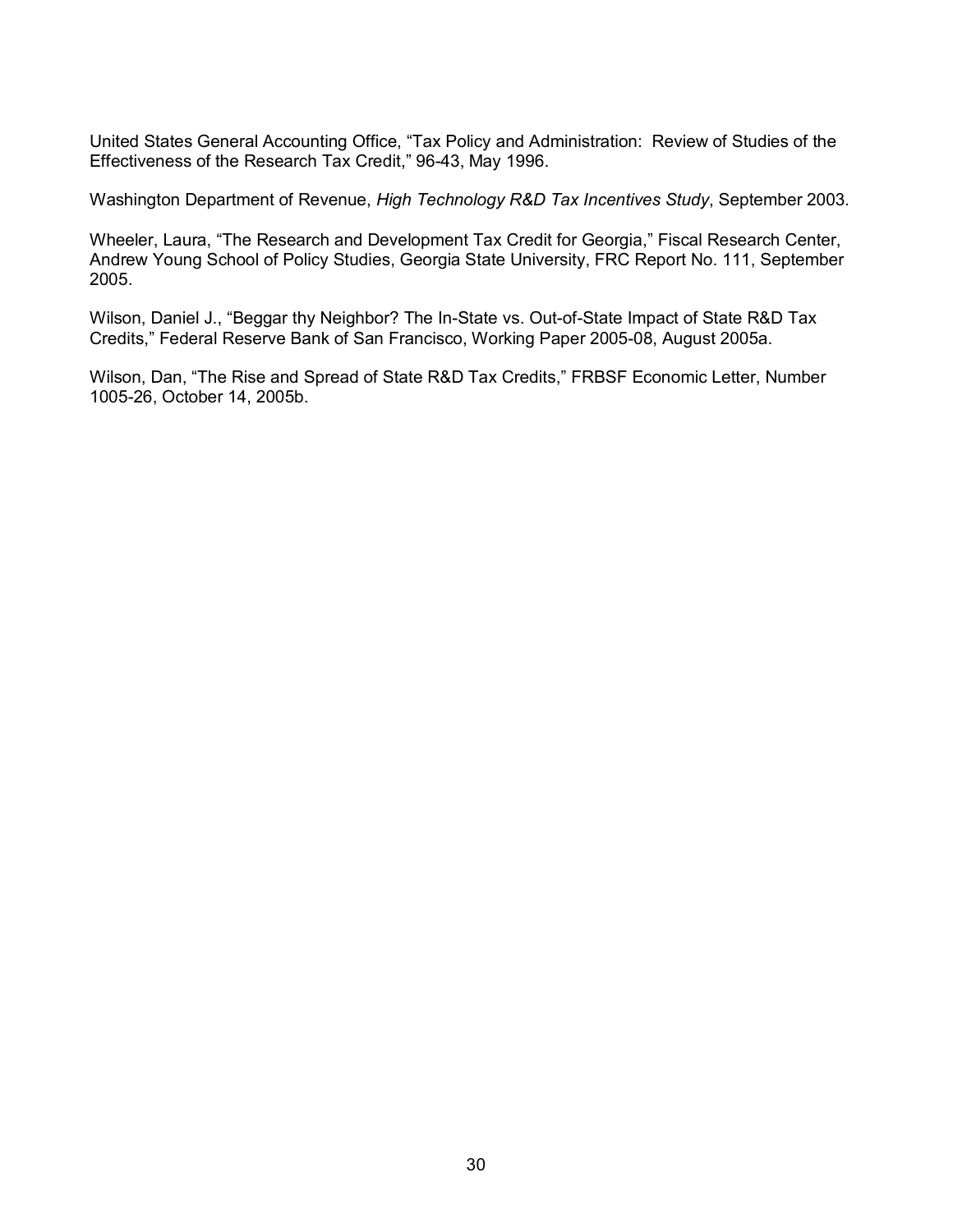## **Iowa's Research Activities Tax Credit Tax Credits Program Evaluation Study**

## **Tables and Figures**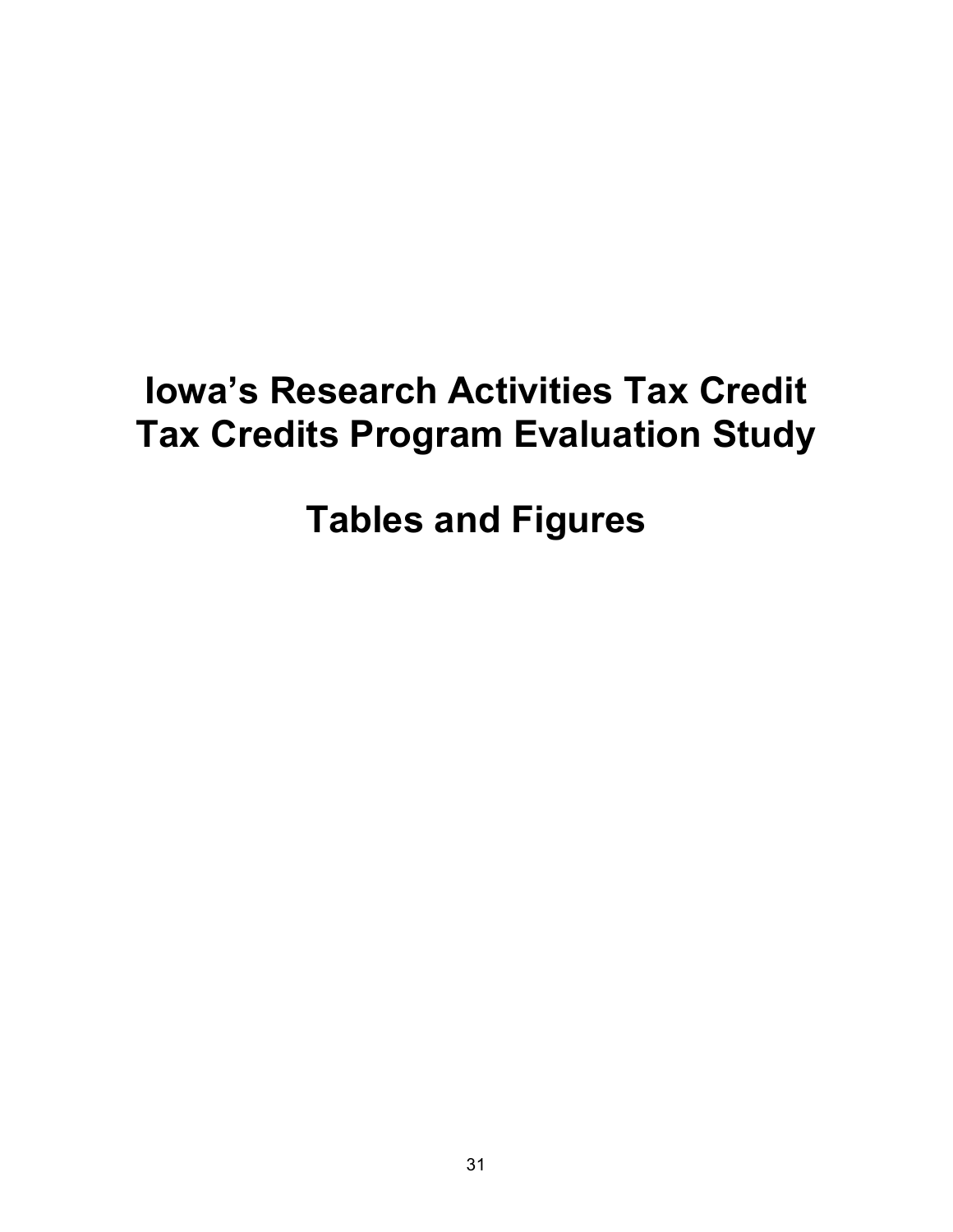## **Table 1. Example Calculations of the Federal Regular and Alternative Incremental Research Tax Credits in Tax Year 2006 for an Established Firm: Case Where the Regular Credit is Preferred**

|          | <b>Regular Research Credit</b> |                             |                    |                |              |                                           |
|----------|--------------------------------|-----------------------------|--------------------|----------------|--------------|-------------------------------------------|
|          |                                |                             | Qualified Research |                |              |                                           |
| Tax Year | Gross Receipts                 |                             | Expenditures       |                |              |                                           |
|          | (Millions \$)                  |                             | (Millions \$)      |                |              |                                           |
|          |                                |                             |                    |                |              | Fixed-Base Percentage                     |
| 1984     | \$100                          |                             | \$5                |                |              |                                           |
| 1985     | \$150                          | <b>Total Gross Receipts</b> | \$8                | Total Research | 1            | $4.15\% = (\$56)/(\$1,350)$               |
| 1986     | \$250                          | for 1984-1988               | \$12               | for 1984-1988  |              |                                           |
| 1987     | \$400                          |                             | \$15               |                |              | Base Amount                               |
| 1988     | \$450                          | \$1,350.00                  | \$16               | \$56.00        |              |                                           |
|          |                                |                             |                    |                | $\mathbf{2}$ | $$64.30 = ($1,550)^*4.15%$                |
|          |                                |                             |                    |                |              | Research Activities Net the Larger of     |
| 2000     | \$915                          |                             | \$50               |                |              | Base or 50% of Current Activities         |
| 2001     | \$1,005                        | Average Gross               | \$53               |                |              |                                           |
| 2002     | \$1,215                        | Receipts for                | \$60               |                | 3            | $$38.70 = $103 - max($64.30, $103*50%)$   |
| 2003     | \$1,465                        | Four Previous               | \$70               |                |              |                                           |
| 2004     | \$1,615                        | Years (2002-2005)           | \$82               |                |              | Federal Research Tax Credit (\$ millions) |
| 2005     | \$1,905                        |                             | \$95               |                |              |                                           |
| 2006     | \$2,115                        | \$1,550.00                  | \$103              |                | 4            | $$7.74 = ($38.70)^*20\%$                  |
|          |                                |                             |                    |                |              |                                           |

|          |                | Alternative Incremental Research Credit |                           |   |                                           |
|----------|----------------|-----------------------------------------|---------------------------|---|-------------------------------------------|
|          |                |                                         | <b>Qualified Research</b> |   |                                           |
| Tax Year | Gross Receipts |                                         | Expenditures              |   |                                           |
|          | (Millions \$)  |                                         | (Millions \$)             |   |                                           |
|          |                |                                         |                           |   | Incremental QREs for 2006                 |
| 1984     | \$100          |                                         | \$5                       |   |                                           |
| 1985     | \$150          |                                         | \$8                       | 1 | $$87.50 = $103 - ($1,550^*1\%)$           |
| 1986     | \$250          |                                         | \$12                      |   | $$79.75 = $103 - ($1,550*1.5%)$           |
| 1987     | \$400          |                                         | \$15                      |   | $$72.00 = $103 - (\$1.550^*2\%)$          |
| 1988     | \$450          |                                         | \$16                      |   |                                           |
|          |                |                                         |                           |   | <b>Credit Components</b>                  |
|          |                |                                         |                           | 2 | $$0.21 = ($87.5 - $79.75)^*2.65\%$        |
| 2000     | \$915          |                                         | \$50                      |   | $$0.25 = ($79.75 - $72.00)*3.2%$          |
| 2001     | \$1,005        | Average Gross                           | \$53                      |   | $$2.70 = ($72.00)*3.75%$                  |
| 2002     | \$1,215        | Receipts for                            | \$60                      |   |                                           |
| 2003     | \$1,465        | <b>Four Previous</b>                    | \$70                      |   | Federal Research Tax Credit (\$ millions) |
| 2004     | \$1,615        | Years (2002-2005)                       | \$82                      |   |                                           |
| 2005     | \$1,905        |                                         | \$95                      | 3 | $$3.15 = ($0.21 + $0.25 + $2.70)$         |
| 2006     | \$2,115        | \$1,550.00                              | \$103                     |   |                                           |
|          |                |                                         |                           |   |                                           |

Source: Authors' calculations.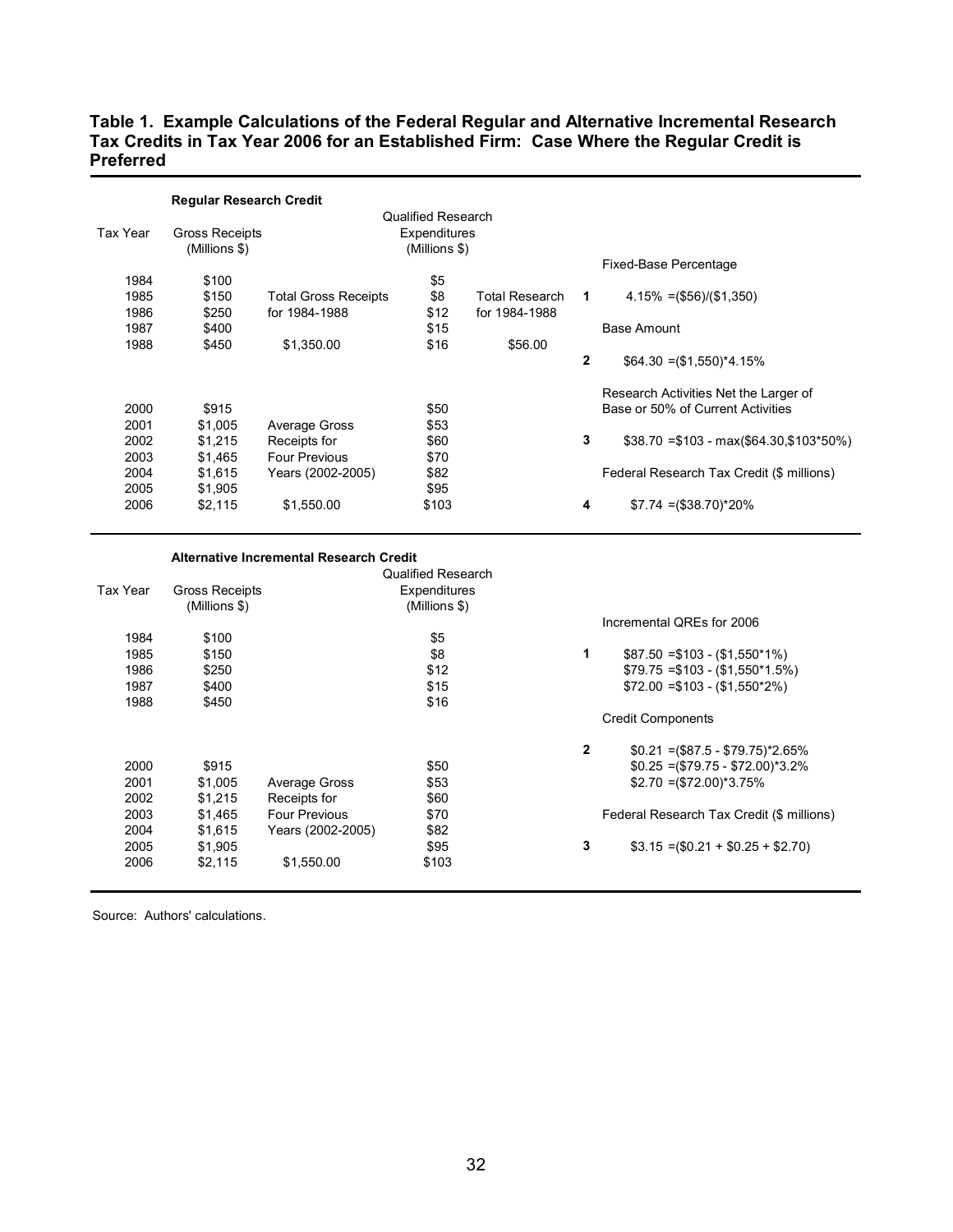## **Table 2. Example Calculations of the Federal Regular and Alternative Incremental Research Tax Credits in Tax Year 2006 for an Established Firm: Case Where the Alternative Incremental Research Credit is Preferred**

|          | <b>Regular Research Credit</b> |                             |                    |                |              |                                           |
|----------|--------------------------------|-----------------------------|--------------------|----------------|--------------|-------------------------------------------|
|          |                                |                             | Qualified Research |                |              |                                           |
| Tax Year | Gross Receipts                 |                             | Expenditures       |                |              |                                           |
|          | (Millions \$)                  |                             | (Millions \$)      |                |              |                                           |
|          |                                |                             |                    |                |              | Fixed-Base Percentage                     |
| 1984     | \$100                          |                             | \$5                |                |              |                                           |
| 1985     | \$150                          | <b>Total Gross Receipts</b> | \$8                | Total Research | 1            | $4.15\% = (\$56)/(\$1,350)$               |
| 1986     | \$250                          | for 1984-1988               | \$12               | for 1984-1988  |              |                                           |
| 1987     | \$400                          |                             | \$15               |                |              | Base Amount                               |
| 1988     | \$450                          | \$1,350.00                  | \$16               | \$56.00        |              |                                           |
|          |                                |                             |                    |                | $\mathbf{2}$ | $$98.21 = ($2,367.50)^*4.15\%$            |
|          |                                |                             |                    |                |              | Research Activities Net the Larger of     |
| 2000     | \$915                          |                             | \$50               |                |              | Base or 50% of Current Activities         |
| 2001     | \$1,005                        | Average Gross               | \$53               |                |              |                                           |
| 2002     | \$1,530                        | Receipts for                | \$60               |                | 3            | $$4.79 = $103 - max($98.21, $103*50\%)$   |
| 2003     | \$2,155                        | <b>Four Previous</b>        | \$70               |                |              |                                           |
| 2004     | \$2,530                        | Years (2002-2005)           | \$82               |                |              | Federal Research Tax Credit (\$ millions) |
| 2005     | \$3,255                        |                             | \$95               |                |              |                                           |
| 2006     | \$3,780                        | \$2,367.50                  | \$103              |                | 4            | $$0.96 = ($4.79)^*20\%$                   |

|          |                | <b>Alternative Incremental Research Credit</b> |                           |              |                                           |
|----------|----------------|------------------------------------------------|---------------------------|--------------|-------------------------------------------|
|          |                |                                                | <b>Qualified Research</b> |              |                                           |
| Tax Year | Gross Receipts |                                                | Expenditures              |              |                                           |
|          | (Millions \$)  |                                                | $(Millions$ \$)           |              |                                           |
|          |                |                                                |                           |              | Incremental QREs for 2006                 |
| 1984     | \$100          |                                                | \$5                       |              |                                           |
| 1985     | \$150          |                                                | \$8                       | 1            | $$79.33 = $103 - ($2,367.50^*1\%)$        |
| 1986     | \$250          |                                                | \$12                      |              | $$67.49 = $103 - ($2.367.50*1.5%)$        |
| 1987     | \$400          |                                                | \$15                      |              | $$55.65 = $103 - (2.367.50^*2\%)$         |
| 1988     | \$450          |                                                | \$16                      |              |                                           |
|          |                |                                                |                           |              | <b>Credit Components</b>                  |
|          |                |                                                |                           | $\mathbf{2}$ | $$0.31 = ($79.33 - $67.49)^*2.65\%$       |
| 2000     | \$915          |                                                | \$50                      |              | $$0.38 = ($67.49 - $55.65)^*3.2\%$        |
| 2001     | \$1,005        | Average Gross                                  | \$53                      |              | $$2.09 = ($55.65)^*3.75\%$                |
| 2002     | \$1,530        | Receipts for                                   | \$60                      |              |                                           |
| 2003     | \$2,155        | <b>Four Previous</b>                           | \$70                      |              | Federal Research Tax Credit (\$ millions) |
| 2004     | \$2,530        | Years (2002-2005)                              | \$82                      |              |                                           |
| 2005     | \$3,255        |                                                | \$95                      | 3            | $$2.78 = ($0.31 + $0.38 + $2.09)$         |
| 2006     | \$3,780        | \$2,367.50                                     | \$103                     |              |                                           |
|          |                |                                                |                           |              |                                           |

Source: Authors' calculations.

Starting in 2002, this example firm experiences sales growth two and one-half times that of the firm seen in Table 1.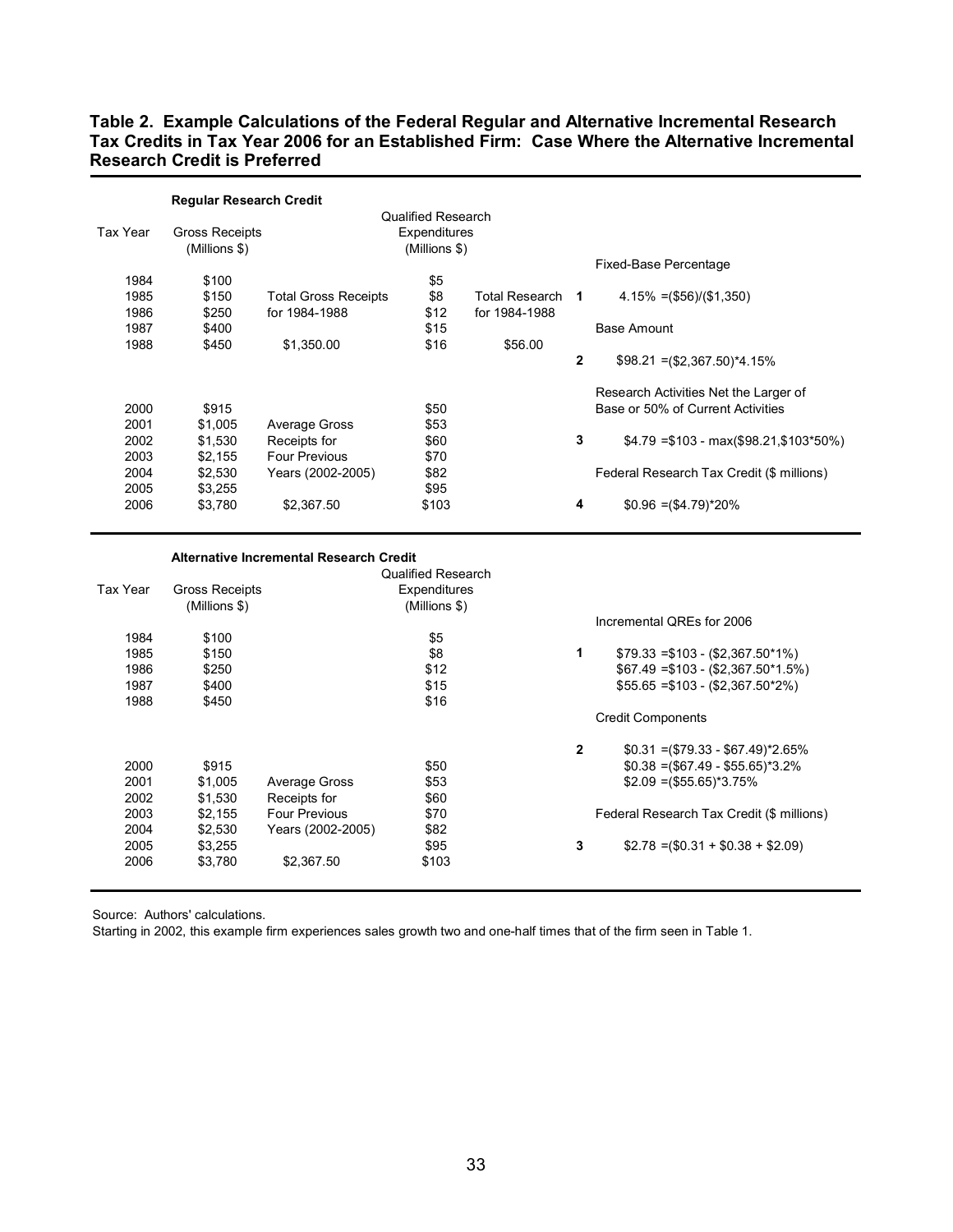### **Table 3. Example Calculations of the Iowa Regular and Alternative Incremental Research Tax Credits in Tax Year 2006 for an Established Firm: Case Where the Regular Credit is Preferred**

|      | <b>Regular Research Credit</b> |                           |                                        |         |            |                                                   |
|------|--------------------------------|---------------------------|----------------------------------------|---------|------------|---------------------------------------------------|
|      |                                |                           |                                        |         |            | Fixed-Base Percentage                             |
| Tax  | Total                          |                           | <b>Qualified Research Expenditures</b> |         |            |                                                   |
| Year | <b>Gross Receipts</b>          |                           | (Millions \$)                          |         | 1          | $4.15\% = (\$56)/(\$1,350)$                       |
|      | (Millions \$)                  |                           | Total                                  | lowa    |            |                                                   |
|      |                                |                           |                                        |         |            | <b>Base Amount</b>                                |
| 1984 | \$100                          |                           | \$5.00                                 | \$1.00  | Total      |                                                   |
| 1985 | \$150                          | <b>Total Gross Receip</b> | \$8.00                                 | \$1.60  | Research 2 | $$64.30 = ($1,550)*4.15%$                         |
| 1986 | \$250                          | for 1984-1988             | \$12.00                                | \$2.40  | 1984-1988  |                                                   |
| 1987 | \$400                          |                           | \$15.00                                | \$3.00  |            | lowa Share of ORE                                 |
| 1988 | \$450                          | \$1,350.00                | \$16.00                                | \$3.20  | \$56.00    |                                                   |
|      |                                |                           |                                        |         | 3          | $20.000\% = (\$20.60)/(\$103)$                    |
|      |                                |                           |                                        |         |            | lowa Research Activities Net the Larger           |
| 2000 | \$915                          |                           | \$50.00                                | \$10.00 |            | of Base or 50% of Current Activities              |
| 2001 | \$1,005                        | Average Gross             | \$53.00                                | \$10.60 |            | Multiplied by Iowa Share of QRE                   |
| 2002 | \$1,215                        | Receipts for              | \$60.00                                | \$12.00 |            |                                                   |
| 2003 | \$1,465                        | <b>Four Previous</b>      | \$70.00                                | \$14.00 | 4          | $$7.74 = ($103 - max ($64.30, $103*50%)^2 20.0\%$ |
| 2004 | \$1,615                        | Years (2002-2005)         | \$82.00                                | \$16.40 |            |                                                   |
| 2005 | \$1,905                        |                           | \$95.00                                | \$19.00 |            | Iowa Research Activities Tax Credit (\$ millions) |
| 2006 | \$2,115                        | \$1,550.00                | \$103.00                               | \$20.60 |            |                                                   |
|      |                                |                           |                                        |         | 5          | $$0.50 = ($7.74)^*6.5\%$                          |

#### **Alternative Incremental Research Credit**

| Tax<br>Year | lowa<br><b>Gross Receipts</b> |                      | (Millions \$) | <b>Qualified Research Expenditures</b> |              |                                                   |
|-------------|-------------------------------|----------------------|---------------|----------------------------------------|--------------|---------------------------------------------------|
|             | (Millions \$)                 |                      | Total         | lowa                                   |              | Incremental OREs for 2006                         |
| 1984        | \$20                          |                      | \$5.00        | \$1.00                                 | 1            | $$17.50 = $20.60 - ($310*1\%)$                    |
| 1985        | \$30                          |                      | \$8.00        | \$1.60                                 |              | $$15.95 = $20.60 - ($310*1.5%)$                   |
| 1986        | \$50                          |                      | \$12.00       | \$2.40                                 |              | $$14.40 = $20.60 - (\$310^*2\%)$                  |
| 1987        | \$80                          |                      | \$15.00       | \$3.00                                 |              |                                                   |
| 1988        | \$90                          |                      | \$16.00       | \$3.20                                 |              | <b>Credit Components</b>                          |
|             |                               |                      |               |                                        | $\mathbf{2}$ | $$0.03 = ($17.50 - $15.95)^*1.65\%$               |
| 2000        | \$183                         |                      | \$50.00       | \$10.00                                |              | $$0.03 = ($15.95 - $14.40)^*2.2\%$                |
| 2001        | \$201                         | Average Gross        | \$53.00       | \$10.60                                |              | $$0.40 = ($14.40)^*2.75\%$                        |
| 2002        | \$243                         | Receipts for         | \$60.00       | \$12.00                                |              |                                                   |
| 2003        | \$293                         | <b>Four Previous</b> | \$70.00       | \$14.00                                |              | Iowa Research Activities Tax Credit (\$ millions) |
| 2004        | \$323                         | Years (2002-2005)    | \$82.00       | \$16.40                                |              |                                                   |
| 2005        | \$381                         |                      | \$95.00       | \$19.00                                | 3            | $$0.46 = ($0.03 + $0.03 + $0.40)$                 |
| 2006        | \$423                         | \$310.00             | \$103.00      | \$20.60                                |              |                                                   |
|             |                               |                      |               |                                        |              |                                                   |

Source: Authors' calculations.

This example firm, the same as seen in Table 1, is assumed to have 20 percent of sales and QREs within Iowa.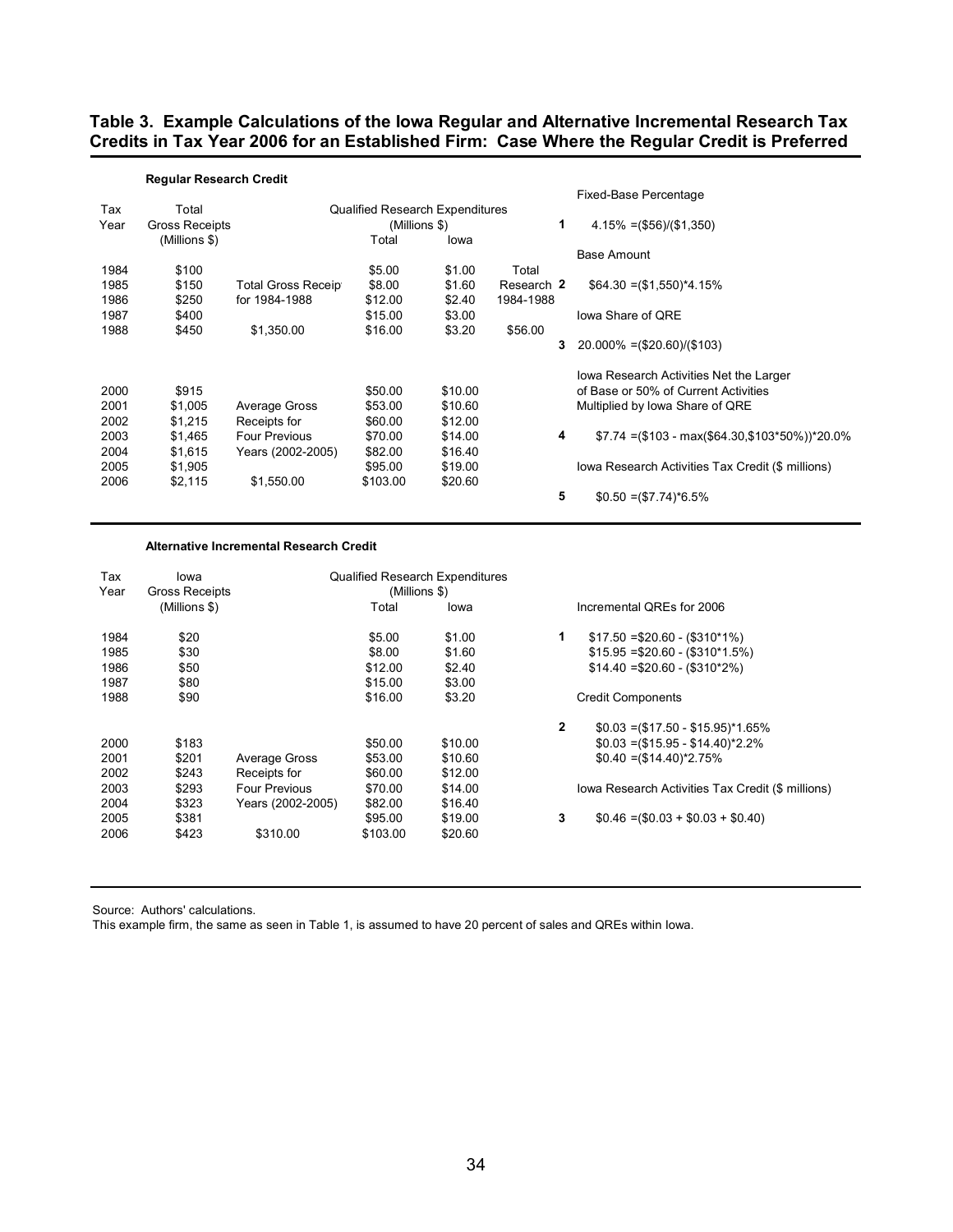## **Table 4. Example Calculations of the Iowa Regular and Alternative Incremental Research Tax Credits in Tax Year 2006 for an Established Firm: Case Where the Alternative Incremental Research Credit is Preferred**

|      | <b>Regular Research Credit</b> |                             |                                        |         |            |                                                    |
|------|--------------------------------|-----------------------------|----------------------------------------|---------|------------|----------------------------------------------------|
|      |                                |                             |                                        |         |            | Fixed-Base Percentage                              |
| Tax  | Total                          |                             | <b>Qualified Research Expenditures</b> |         |            |                                                    |
| Year | <b>Gross Receipts</b>          |                             | (Millions \$)                          |         | 1          | $4.15\% = (\$56)/(\$1,350)$                        |
|      | (Millions \$)                  |                             | Total                                  | lowa    |            |                                                    |
|      |                                |                             |                                        |         |            | Base Amount                                        |
| 1984 | \$100                          |                             | \$5.00                                 | \$1.00  | Total      |                                                    |
| 1985 | \$150                          | <b>Total Gross Receipts</b> | \$8.00                                 | \$1.60  | Research 2 | $$98.21 = ($2,367.50)^*4.15\%$                     |
| 1986 | \$250                          | for 1984-1988               | \$12.00                                | \$2.40  | 1984-1988  |                                                    |
| 1987 | \$400                          |                             | \$15.00                                | \$3.00  |            | lowa Share of ORE                                  |
| 1988 | \$450                          | \$1,350.00                  | \$16.00                                | \$3.20  | \$56.00    |                                                    |
|      |                                |                             |                                        |         | 3          | $20.000\% = (\$20.60)/(\$103)$                     |
|      |                                |                             |                                        |         |            | lowa Research Activities Net the Larger            |
| 2000 | \$915                          |                             | \$50.00                                | \$10.00 |            | of Base or 50% of Current Activities               |
| 2001 | \$1,005                        | Average Gross               | \$53.00                                | \$10.60 |            | Multiplied by Iowa Share of QRE                    |
| 2002 | \$1,530                        | Receipts for                | \$60.00                                | \$12.00 |            |                                                    |
| 2003 | \$2,155                        | <b>Four Previous</b>        | \$70.00                                | \$14.00 | 4          | $$0.96 = ($103 - max ($98.21, $103*50\%)^2 20.0\%$ |
| 2004 | \$2,530                        | Years (2002-2005)           | \$82.00                                | \$16.40 |            |                                                    |
| 2005 | \$3,255                        |                             | \$95.00                                | \$19.00 |            | lowa Research Activities Tax Credit (\$ millions)  |
| 2006 | \$3,780                        | \$2,367.50                  | \$103.00                               | \$20.60 |            |                                                    |
|      |                                |                             |                                        |         | 5          | $$0.06 = ($0.96)^*6.5\%$                           |

#### **Alternative Incremental Research Credit**

| Tax<br>Year | lowa<br><b>Gross Receipts</b> |                      | <b>Qualified Research Expenditures</b><br>(Millions \$) |         |              |                                                   |
|-------------|-------------------------------|----------------------|---------------------------------------------------------|---------|--------------|---------------------------------------------------|
|             | (Millions \$)                 |                      | Total                                                   | lowa    |              | Incremental QREs for 2006                         |
| 1984        | \$20                          |                      | \$5.00                                                  | \$1.00  | 1            | $$15.87 = $20.60 - ($473.50*1\%)$                 |
| 1985        | \$30                          |                      | \$8.00                                                  | \$1.60  |              | $$13.50 = $20.60 - ($473.50*1.5%)$                |
| 1986        | \$50                          |                      | \$12.00                                                 | \$2.40  |              | $$11.13 = $20.60 - ( $473.50^*2\%)$               |
| 1987        | \$80                          |                      | \$15.00                                                 | \$3.00  |              |                                                   |
| 1988        | \$90                          |                      | \$16.00                                                 | \$3.20  |              | <b>Credit Components</b>                          |
|             |                               |                      |                                                         |         | $\mathbf{2}$ | $$0.04 = ($15.87 - $13.50)^*1.65\%$               |
| 2000        | \$183                         |                      | \$50.00                                                 | \$10.00 |              | $$0.05 = ($13.50 - $11.13)^*2.2\%$                |
| 2001        | \$201                         | Average Gross        | \$53.00                                                 | \$10.60 |              | $$0.31 = ($11.13)^*2.75\%$                        |
| 2002        | \$306                         | Receipts for         | \$60.00                                                 | \$12.00 |              |                                                   |
| 2003        | \$431                         | <b>Four Previous</b> | \$70.00                                                 | \$14.00 |              | Iowa Research Activities Tax Credit (\$ millions) |
| 2004        | \$506                         | Years (2002-2005)    | \$82.00                                                 | \$16.40 |              |                                                   |
| 2005        | \$651                         |                      | \$95.00                                                 | \$19.00 | 3            | $$0.40 = ($0.04 + $0.05 + $0.31)$                 |
| 2006        | \$756                         | \$473.50             | \$103.00                                                | \$20.60 |              |                                                   |
|             |                               |                      |                                                         |         |              |                                                   |

Source: Authors' calculations.

This example firm, the same as seen in Table 2, is assumed to have 20 percent of sales and QREs within Iowa, and, starting in 2002, experiences sales growth two and one-half times that of the firm seen in Table 3.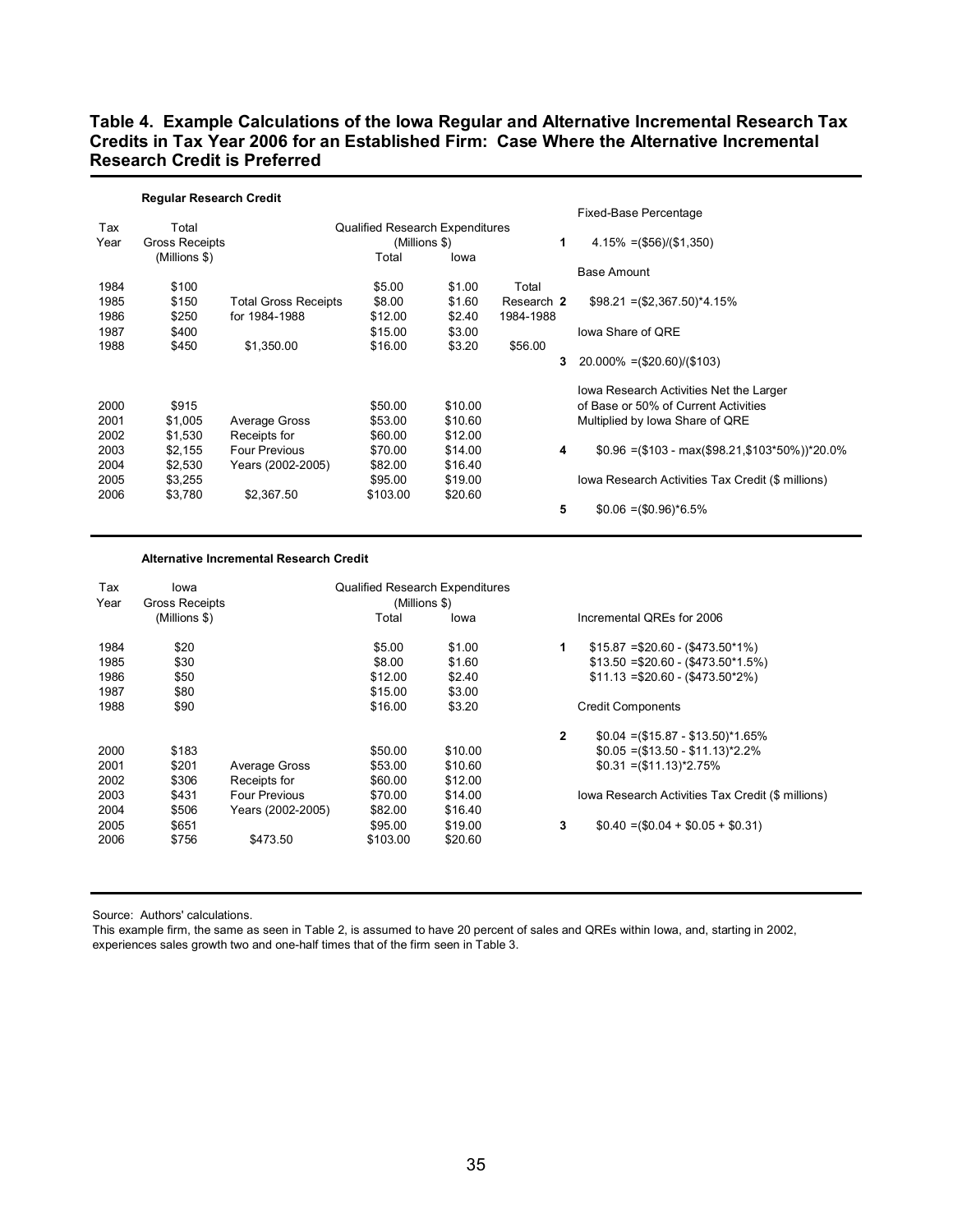**Table 5. Example Calculations of the Iowa Regular and Alternative Incremental Research Tax Credits in Tax Year 2006 for an Established Firm: Case Where the Alternative Incremental Research Credit is Preferred Due to Low Iowa Sales** 

|      | <b>Regular Research Credit</b> |                             |                                        |         |            |                                                   |
|------|--------------------------------|-----------------------------|----------------------------------------|---------|------------|---------------------------------------------------|
|      |                                |                             |                                        |         |            | Fixed-Base Percentage                             |
| Tax  | Total                          |                             | <b>Qualified Research Expenditures</b> |         |            |                                                   |
| Year | Gross Receipts                 |                             | (Millions \$)                          |         | 1          | $4.15\% = (\$56)/(\$1,350)$                       |
|      | (Millions \$)                  |                             | Total                                  | lowa    |            |                                                   |
|      |                                |                             |                                        |         |            | <b>Base Amount</b>                                |
| 1984 | \$100                          |                             | \$5.00                                 | \$1.00  | Total      |                                                   |
| 1985 | \$150                          | <b>Total Gross Receipts</b> | \$8.00                                 | \$1.60  | Research 2 | $$98.21 = ($2,367.5)^*4.15%$                      |
| 1986 | \$250                          | for 1984-1988               | \$12.00                                | \$2.40  | 1984-1988  |                                                   |
| 1987 | \$400                          |                             | \$15.00                                | \$3.00  |            | lowa Share of ORE                                 |
| 1988 | \$450                          | \$1,350.00                  | \$16.00                                | \$3.20  | \$56.00    |                                                   |
|      |                                |                             |                                        |         | 3          | $20.000\% = (\$20.60)/(\$103)$                    |
|      |                                |                             |                                        |         |            | Iowa Research Activities Net the Larger           |
| 2000 | \$915                          |                             | \$50.00                                | \$10.00 |            | of Base or 50% of Current Activities              |
| 2001 | \$1,005                        | Average Gross               | \$53.00                                | \$10.60 |            | Multiplied by Iowa Share of QRE                   |
| 2002 | \$1,530                        | Receipts for                | \$60.00                                | \$12.00 |            |                                                   |
| 2003 | \$2,155                        | <b>Four Previous</b>        | \$70.00                                | \$14.00 | 4          | $$0.96 = ($103 - max ($98.21, $103*50\%)^*20.0\%$ |
| 2004 | \$2,530                        | Years (2002-2005)           | \$82.00                                | \$16.40 |            |                                                   |
| 2005 | \$3,255                        |                             | \$95.00                                | \$19.00 |            | Iowa Research Activities Tax Credit (\$ millions) |
| 2006 | \$3,780                        | \$2,367.50                  | \$103.00                               | \$20.60 |            |                                                   |
|      |                                |                             |                                        |         | 5          | $$0.06 = ($0.96)^*6.5\%$                          |

#### **Alternative Incremental Research Credit**

| Tax<br>Year | lowa<br><b>Gross Receipts</b> |                      | <b>Qualified Research Expenditures</b><br>(Millions \$) |         |              |                                                   |
|-------------|-------------------------------|----------------------|---------------------------------------------------------|---------|--------------|---------------------------------------------------|
|             | (Millions \$)                 |                      | Total                                                   | lowa    |              | Incremental QREs for 2006                         |
|             |                               |                      |                                                         |         |              |                                                   |
| 1984        | \$5                           |                      | \$5.00                                                  | \$1.00  | 1            | $$19.42 = $20.60 - ($118.38*1\%)$                 |
| 1985        | \$8                           |                      | \$8.00                                                  | \$1.60  |              | $$18.82 = $20.60 - ($118.38*1.5%)$                |
| 1986        | \$13                          |                      | \$12.00                                                 | \$2.40  |              | $$18.23 = $20.60 - (\$118.38^*2\%)$               |
| 1987        | \$20                          |                      | \$15.00                                                 | \$3.00  |              |                                                   |
| 1988        | \$23                          |                      | \$16.00                                                 | \$3.20  |              | <b>Credit Components</b>                          |
|             |                               |                      |                                                         |         | $\mathbf{2}$ | $$0.01 = ($19.42 - $18.82)^*1.65\%$               |
| 2000        | \$46                          |                      | \$50.00                                                 | \$10.00 |              | $$0.01 = ($18.82 - $18.23)^*2.2\%$                |
| 2001        | \$50                          | Average Gross        | \$53.00                                                 | \$10.60 |              | $$0.50 = ($18.23)^*2.75\%$                        |
| 2002        | \$77                          | Receipts for         | \$60.00                                                 | \$12.00 |              |                                                   |
| 2003        | \$108                         | <b>Four Previous</b> | \$70.00                                                 | \$14.00 |              | Iowa Research Activities Tax Credit (\$ millions) |
| 2004        | \$127                         | Years (2002-2005)    | \$82.00                                                 | \$16.40 |              |                                                   |
| 2005        | \$163                         |                      | \$95.00                                                 | \$19.00 | 3            | $$0.52 = ($0.01 + $0.01 + $0.50)$                 |
| 2006        | \$189                         | \$118.38             | \$103.00                                                | \$20.60 |              |                                                   |
|             |                               |                      |                                                         |         |              |                                                   |

Source: Authors' calculations.

This example firm is the same as seen in Table 3, with 20 percent of QREs within Iowa, except it is assumed to have only five percent of sales within Iowa.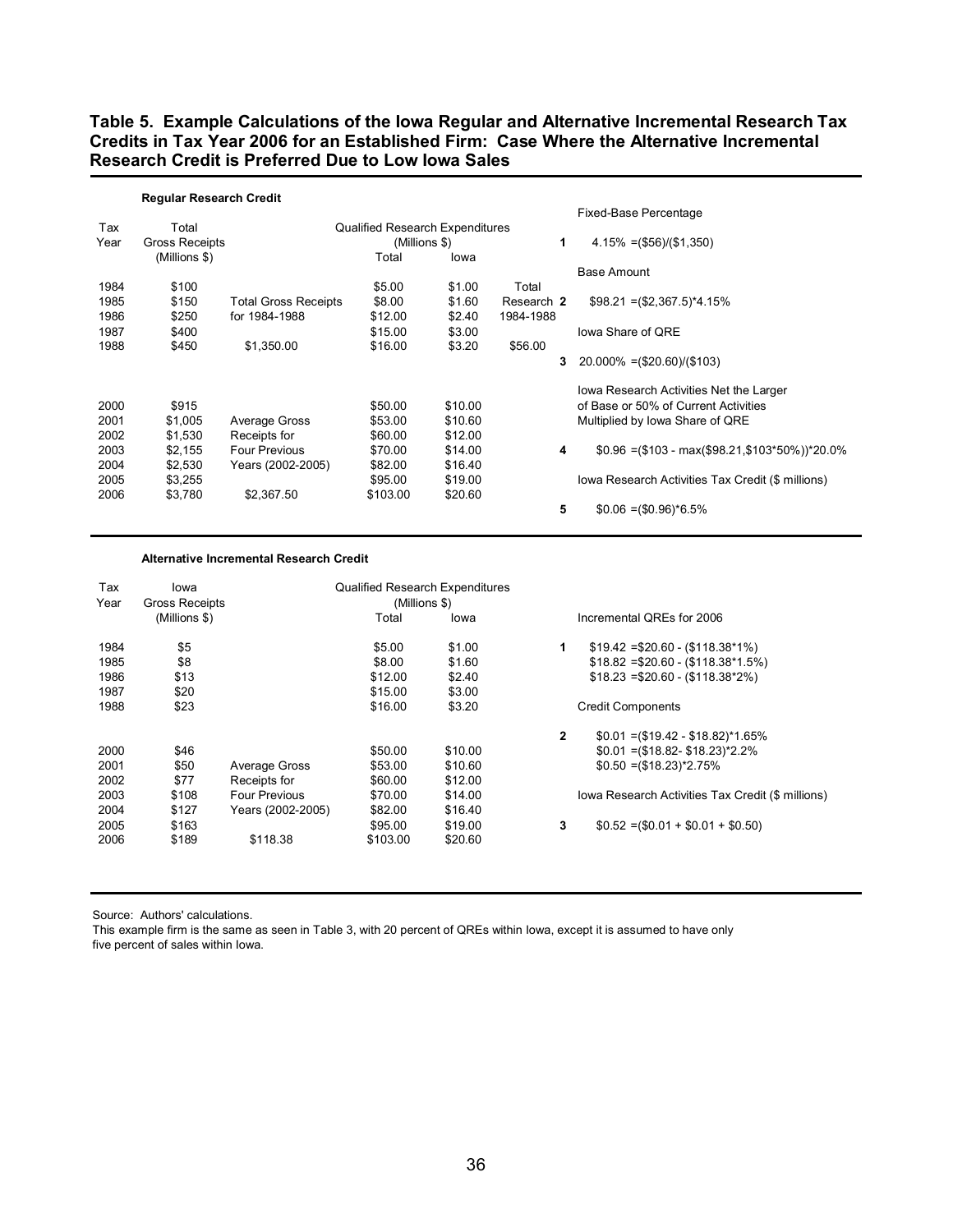## **Table 6. Summary of Research Tax Credits By State**

| <b>State</b> | <b>Tax Year</b><br><b>Effective</b> | <b>Amount of Credit</b>                                                                                                                                                                                                                                                                                                                                                                                                                                                                                                                 | <b>Refundable</b><br><b>Credit</b>                                        | <b>Credit Carry</b><br>Forward        | <b>Additional R&amp;D Credits</b>                                                                                                                                                                                                                                                                                                                                                                                                                                                                                                                                                                                                                                                                                                                                                                                                                                  |  |  |
|--------------|-------------------------------------|-----------------------------------------------------------------------------------------------------------------------------------------------------------------------------------------------------------------------------------------------------------------------------------------------------------------------------------------------------------------------------------------------------------------------------------------------------------------------------------------------------------------------------------------|---------------------------------------------------------------------------|---------------------------------------|--------------------------------------------------------------------------------------------------------------------------------------------------------------------------------------------------------------------------------------------------------------------------------------------------------------------------------------------------------------------------------------------------------------------------------------------------------------------------------------------------------------------------------------------------------------------------------------------------------------------------------------------------------------------------------------------------------------------------------------------------------------------------------------------------------------------------------------------------------------------|--|--|
| Arizona      | 1993                                | 20% on the first \$2.5 million of incremental research<br>expenses and 11% on incremental research expenses<br>over \$2.5 million.                                                                                                                                                                                                                                                                                                                                                                                                      | <b>No</b>                                                                 | Yes - 15 Years                        | Allows a credit for construction materials incorporated in R&D<br>facilities and an additional credit of 10% on research<br>conducted at Arizona state universities, which is capped at \$5<br>million per corporate donor.                                                                                                                                                                                                                                                                                                                                                                                                                                                                                                                                                                                                                                        |  |  |
| Arkansas     | 2003                                | 20% of qualifying research expenditures.                                                                                                                                                                                                                                                                                                                                                                                                                                                                                                | <b>No</b>                                                                 | Yes - 3 Years                         | An eligible business that contracts with one or more Arkansas<br>colleges or universities in performing research may qualify for<br>a 33% income tax credit for qualified research expenditures.<br>This credit may be carried forward for nine years. Other<br>businesses can be granted a 33% credit per year for five years<br>(not to exceed \$50,000 per year) for research in a strategic<br>research area or research through the Arkansas Science and<br>Technology Authority. This credit may be carried forward for<br>nine years. Targeted businesses, which are qualified<br>emerging technology companies, also may be eligible for a<br>33% credit with a nine-year carryforward or the credits can be<br>sold. The term per financial incentive agreement cannot<br>exceed five years. The business may apply for a renewal of up<br>to five years. |  |  |
| California   | 1988                                | 24% of basic research costs, 15% of the excess of<br>qualified research expenses over the computed base-<br>period spending.                                                                                                                                                                                                                                                                                                                                                                                                            | No                                                                        | Yes - Until Utilized                  | Taxpayers are allowed to use the alternative incremental<br>credit calculation method.                                                                                                                                                                                                                                                                                                                                                                                                                                                                                                                                                                                                                                                                                                                                                                             |  |  |
| Colorado     | 1989                                | 3% on the excess of qualified expenses over the<br>average of expenditures for the two prior taxable years<br>in an enterprise zone. No more than 1/4 of the<br>allowable credit may be taken in any one tax year and<br>the remaining amount is credited in the succeeding<br>three taxable years.                                                                                                                                                                                                                                     | No                                                                        | Yes - Until Utilized None             |                                                                                                                                                                                                                                                                                                                                                                                                                                                                                                                                                                                                                                                                                                                                                                                                                                                                    |  |  |
| Connecticut  | 1993                                | 1% for research and development expenses under \$50<br>million and increases ratably to 6% where expenses<br>exceed \$200 million. The 6% credit is extended to<br>qualified small businesses with a gross income that<br>does not exceed \$100 million. Those qualified small<br>businesses may exchange unused amounts of this<br>credit with the state for a cash payment of 65% of the<br>value of the credit or carry the amounts forward at full<br>value. Credit refunds are limited to \$1.5 million in any<br>one income year. | No - Other<br>than for the<br>qualified<br>small<br>business<br>provision | <b>Basic Credit</b><br>Yes - 15 Years | An incremental credit is also available which is equal to 20%<br>Yes - Until Utilized of the amount spent by the corporation directly on research<br>Incremental Credit and experimental expenditures that exceeds the amount spent<br>in the preceding income year. A credit equal to 25% of the<br>incremental increase in amounts spent on research and<br>development by a corporation for a qualifying grant or<br>combination of grants to any institution of higher education in<br>the state for the purposes of research and development<br>related to advancements in technology. A particular<br>expenditure cannot be used for more than one credit.                                                                                                                                                                                                   |  |  |
| Delaware     | 1999                                | 10% on the excess of the firm's qualified research costs<br>in the state over the average of qualified R&D over the<br>immediately preceding four taxable years or 50% of<br>Delaware's apportioned share of the taxpayer's federal<br>R&D tax credit computed under the alternative<br>incremental credit method. The amount of the tax credit<br>claimed cannot exceed 50% of a company's tax liability<br>in any taxable year.                                                                                                       | No                                                                        | Yes - 15 Years                        | None                                                                                                                                                                                                                                                                                                                                                                                                                                                                                                                                                                                                                                                                                                                                                                                                                                                               |  |  |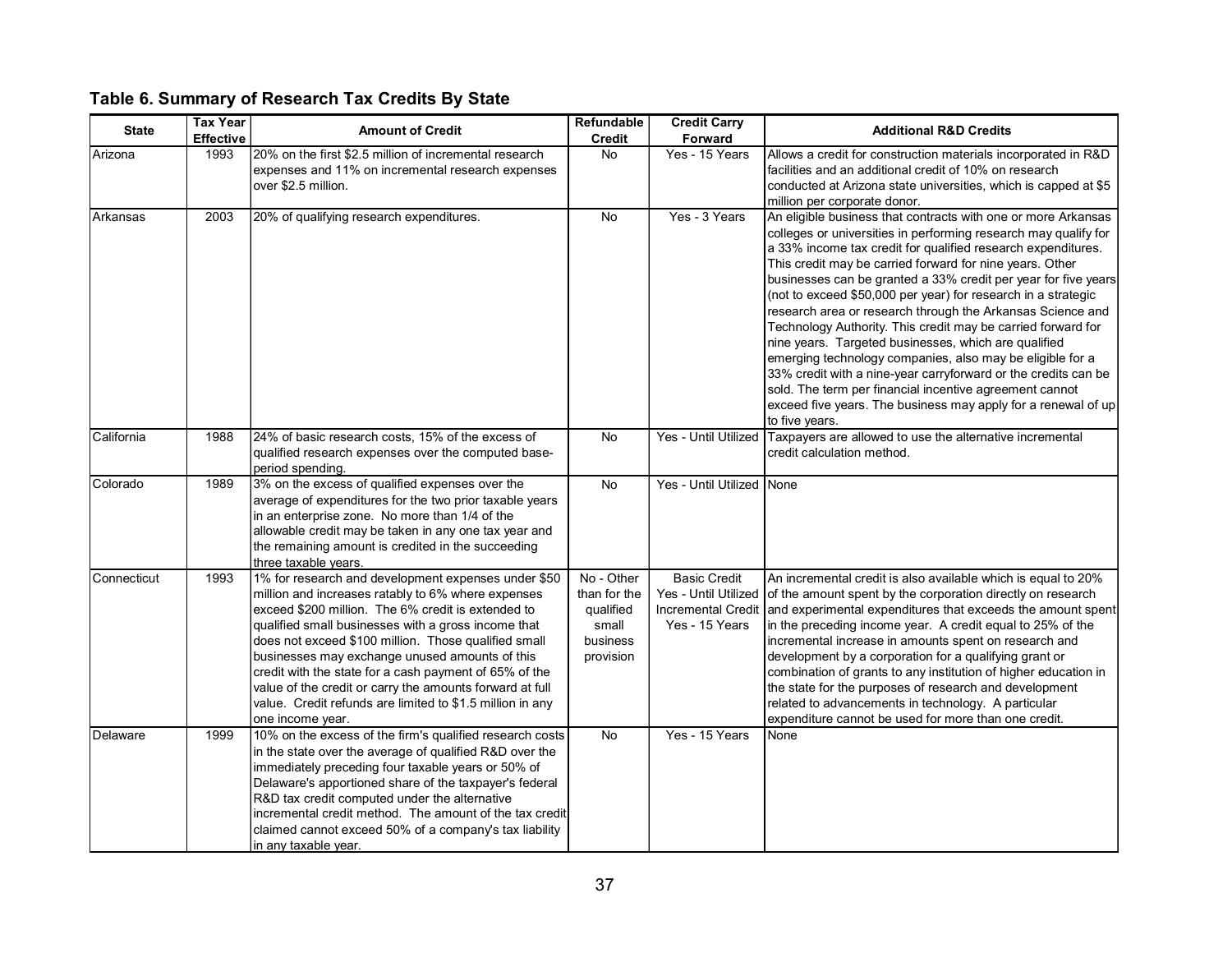| <b>State</b>    | <b>Tax Year</b><br><b>Effective</b> | <b>Amount of Credit</b>                                                                                                                                                                                                                                                                                                                                                                                                                                                                                                            | Refundable<br><b>Credit</b> | <b>Credit Carry</b><br>Forward | <b>Additional R&amp;D Credits</b>                                                                                                                                                                                                                                                                                                                                                                                                                                             |
|-----------------|-------------------------------------|------------------------------------------------------------------------------------------------------------------------------------------------------------------------------------------------------------------------------------------------------------------------------------------------------------------------------------------------------------------------------------------------------------------------------------------------------------------------------------------------------------------------------------|-----------------------------|--------------------------------|-------------------------------------------------------------------------------------------------------------------------------------------------------------------------------------------------------------------------------------------------------------------------------------------------------------------------------------------------------------------------------------------------------------------------------------------------------------------------------|
| Georgia         | 1998                                | 10% on qualified research expenses in excess of a<br>computed base amount. The computed base amount is<br>determined by multiplying the company's Georgia<br>taxable income by either the average of the company's<br>aggregate qualified research expenses attributable to<br>Georgia for the preceding three taxable years, or 30%,<br>whichever is less. The credit taken in any taxable year<br>cannot exceed 50% of the company's remaining<br>Georgia net income tax liability after all other credits<br>have been applied. | <b>No</b>                   | Yes - 10 Years                 | None                                                                                                                                                                                                                                                                                                                                                                                                                                                                          |
| Hawaii          | 2001                                | 20% of incremental research spending.                                                                                                                                                                                                                                                                                                                                                                                                                                                                                              | Yes                         | No                             | None                                                                                                                                                                                                                                                                                                                                                                                                                                                                          |
| Idaho           | 2001                                | 5% of expenditures related to qualified research<br>conducted in Idaho.                                                                                                                                                                                                                                                                                                                                                                                                                                                            | No                          | Yes - 14 Years                 | None                                                                                                                                                                                                                                                                                                                                                                                                                                                                          |
| <b>Illinois</b> | 1990                                | 6.5% on the excess of qualified research costs over the<br>average amount of qualifying expenditures for the three<br>prior taxable years.                                                                                                                                                                                                                                                                                                                                                                                         | No                          | Yes - 5 Years                  | None                                                                                                                                                                                                                                                                                                                                                                                                                                                                          |
| Indiana         | 1984                                | 10% of qualified research expenses (5% prior to 2003)<br>in excess of the taxpayer's base period spending.                                                                                                                                                                                                                                                                                                                                                                                                                         | <b>No</b>                   | Yes - 10 Years                 | In 2008, the rate of the credit increases to 15% for the first \$1<br>million of incremental research expenses. After the first \$1<br>million, the rate is 10% of incremental research expenses.<br>Taxpayers are allowed to use the alternative incremental<br>credit calculation method.                                                                                                                                                                                   |
| lowa            | 1985                                | 6.5% of the excess of qualified research expenses<br>during the tax year over a computed base amount of<br>expenditures using the state's apportioned share of<br>research expenses.                                                                                                                                                                                                                                                                                                                                               | Yes                         | <b>No</b>                      | Taxpayers are allowed to use the alternative incremental<br>credit calculation method. A supplemental research activities<br>credit which can as much as double the amount of the credit is<br>available to companies who qualify through Department of<br>Economic Development programs.                                                                                                                                                                                     |
| Kansas          | 2001                                | 6.5% of the excess of research and development<br>expenses in the current year over the average of the<br>current and past two years. The amount of credit taken<br>in any one year may not exceed 25% of the credit<br>generated in a given year. Thus the credit is taken over<br>a period of at least 4 years.                                                                                                                                                                                                                  | <b>No</b>                   | Yes - 99 Years                 | For businesses engaged in bioscience, including research or<br>production related to bioscience products or processes for<br>specific commercial or public purposes, the state allows<br>companies to seek payments of up to \$1 million from the<br>Kansas Bioscience Authority on up to 50% of net operating<br>losses incurred in the state during the taxable year.                                                                                                       |
| Kentucky        | 2002                                | 5% of the cost of constructing, remodeling, equipping,<br>or expanding facilities for qualified research.                                                                                                                                                                                                                                                                                                                                                                                                                          | No                          | Yes - 10 Years                 | None                                                                                                                                                                                                                                                                                                                                                                                                                                                                          |
| Louisiana       | 2004                                | 8% of incremental research expenditures if the taxpayer<br>employs 500 or more Louisiana residents or 20% if the<br>taxpayer employs less than 500 residents. Taxpayers<br>with no more than 250 employees may sell the credits.                                                                                                                                                                                                                                                                                                   | Yes                         | Yes - 10 Years                 | Also offers an income tax credit to promote R&D for qualified<br>medical concerns and a credit on donations for biomedical<br>and biotechnological R&D in higher educational institutions in<br>the state. A tax exemption is also offered on qualified<br>concerns engaged in research, development, manufacturing,<br>support or service located in a university R&D park or<br>operated in association with a public and regionally accredited<br>university in the state. |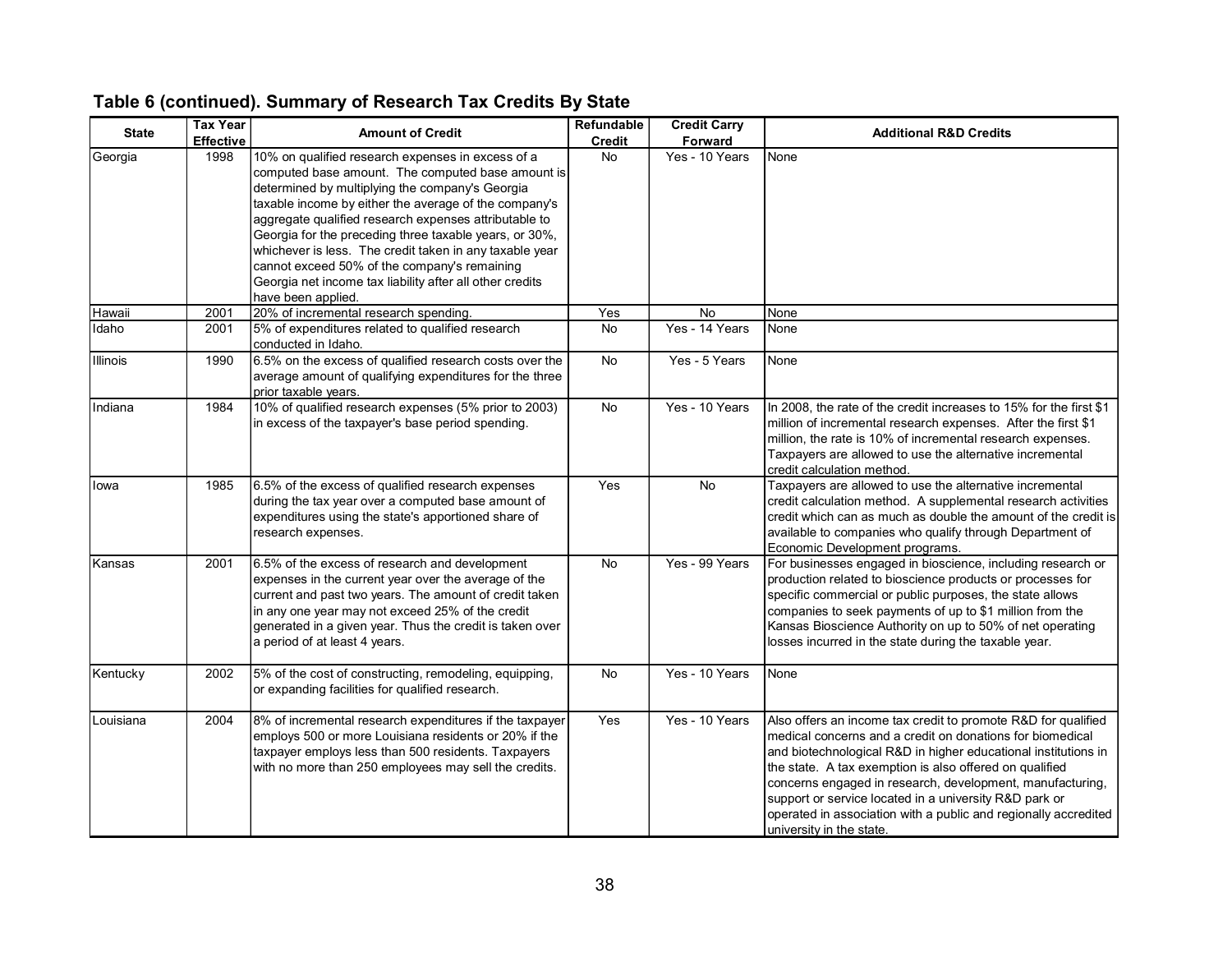| <b>State</b>  | <b>Tax Year</b>  | <b>Amount of Credit</b>                                                                                                                                                                                                                                                                                                                                                                                                            | Refundable    | <b>Credit Carry</b>                                       | <b>Additional R&amp;D Credits</b>                                                                                                                                                                                                                                                                                                                                                                                      |
|---------------|------------------|------------------------------------------------------------------------------------------------------------------------------------------------------------------------------------------------------------------------------------------------------------------------------------------------------------------------------------------------------------------------------------------------------------------------------------|---------------|-----------------------------------------------------------|------------------------------------------------------------------------------------------------------------------------------------------------------------------------------------------------------------------------------------------------------------------------------------------------------------------------------------------------------------------------------------------------------------------------|
|               | <b>Effective</b> |                                                                                                                                                                                                                                                                                                                                                                                                                                    | <b>Credit</b> | Forward                                                   |                                                                                                                                                                                                                                                                                                                                                                                                                        |
| Maine         | 1996             | 5% of the excess qualified research expenses over the<br>average qualified expenses for the three prior taxable<br>years, along with 7.5% of basic research payments as<br>defined under IRC section 41. The credit may be used<br>against 100% of the first \$25,000 of tax due before the<br>allowance of any credits, plus 75% of taxes in excess of<br>\$25,000.                                                               | <b>No</b>     | Yes - 15 Years                                            | A taxpayer qualifying for the research expense tax credit may<br>take an additional credit if the amount spent on qualified<br>research expenses by the taxpayer exceeds 150% of the base<br>amount (the average amount spent on qualified research<br>expenses in the 3 preceding years).                                                                                                                             |
| Maryland      | 2000             | 3% of qualified expenses is the basic credit rate. If the<br>total amount of the credit claimed by all businesses in<br>the state exceeds \$3 million then the credit is prorated<br>among eligible companies. If any funds remain below<br>the \$3 million incremental credit cap, they may be used<br>as additional funds for the basic credit.                                                                                  | <b>No</b>     | Yes - 7 Years                                             | The incremental credit is equal to 10% of research expenses<br>in excess of average qualified research and development<br>expenses over the Maryland base amount of R&D expenses.<br>If the total amount of the credit claimed by all businesses in<br>the state exceeds \$3 million then the credit is prorated among<br>eligible companies. Together, the state R&D credits cannot<br>exceed a total of \$6 million. |
| Massachusetts | 1991             | 10% of any excess qualified research expenses for the<br>taxable year over the computed base amount, plus 15%<br>of the basic research payments determined under IRC<br>section 41. The credit may be used against the first<br>\$25,000 in tax liability and 75% of any liability over<br>\$25,000. Credits that exceed this limitation, but do not<br>exceed 100% of the tax, are converted to unlimited<br>carryforward status. | <b>No</b>     | Yes - 15 Years                                            | None                                                                                                                                                                                                                                                                                                                                                                                                                   |
| Michigan      | 2008             | 1.9% of in-state research and development, but limited<br>to 75% of total tax liability.                                                                                                                                                                                                                                                                                                                                           | No            | <b>No</b>                                                 | None                                                                                                                                                                                                                                                                                                                                                                                                                   |
| Minnesota     | 1981             | 5% of the first \$2 million of the excess of qualified<br>research expenses for the year over a computed base<br>amount. The amount of the credit is 2.5% for qualified<br>expenses over \$2 million.                                                                                                                                                                                                                              | <b>No</b>     | Yes - 15 Years                                            | Items used or consumed for R&D activities that are<br>considered part of the production process are exempt from<br>sales and use tax.                                                                                                                                                                                                                                                                                  |
| Mississippi   | <b>NA</b>        | None                                                                                                                                                                                                                                                                                                                                                                                                                               | <b>NA</b>     | <b>NA</b>                                                 | For businesses creating jobs that require R&D skills from<br>professionals such as chemists and engineers, the credit is<br>equal to \$1,000 for each net new full-time employee for the<br>first five years and is limited in aggregate to 50% of the<br>taxpayer's state corporate income tax liability in a taxable year.                                                                                           |
| Missouri      | 1994-2004 None   |                                                                                                                                                                                                                                                                                                                                                                                                                                    | <b>NA</b>     | <b>NA</b>                                                 | Prior to January 1, 2005 the credit was equal to 6.5% of the<br>excess of qualified research expenses during the tax year over<br>the average amount of qualified research expenses incurred in<br>Missouri during the preceding three tax years. The credit<br>expired on January 1, 2005.                                                                                                                            |
| Montana       | 1999             | 5% on the excess of qualified research expenses during<br>the year, over a computed base amount of research<br>expenses and on basic research payments. The<br>calculated base-period amount is determined consistent<br>with the federal definition under IRC section 41 using<br>IMontana-sourced items                                                                                                                          | <b>No</b>     | Yes - 15 Years<br>(also can be carried<br>back two years) | None                                                                                                                                                                                                                                                                                                                                                                                                                   |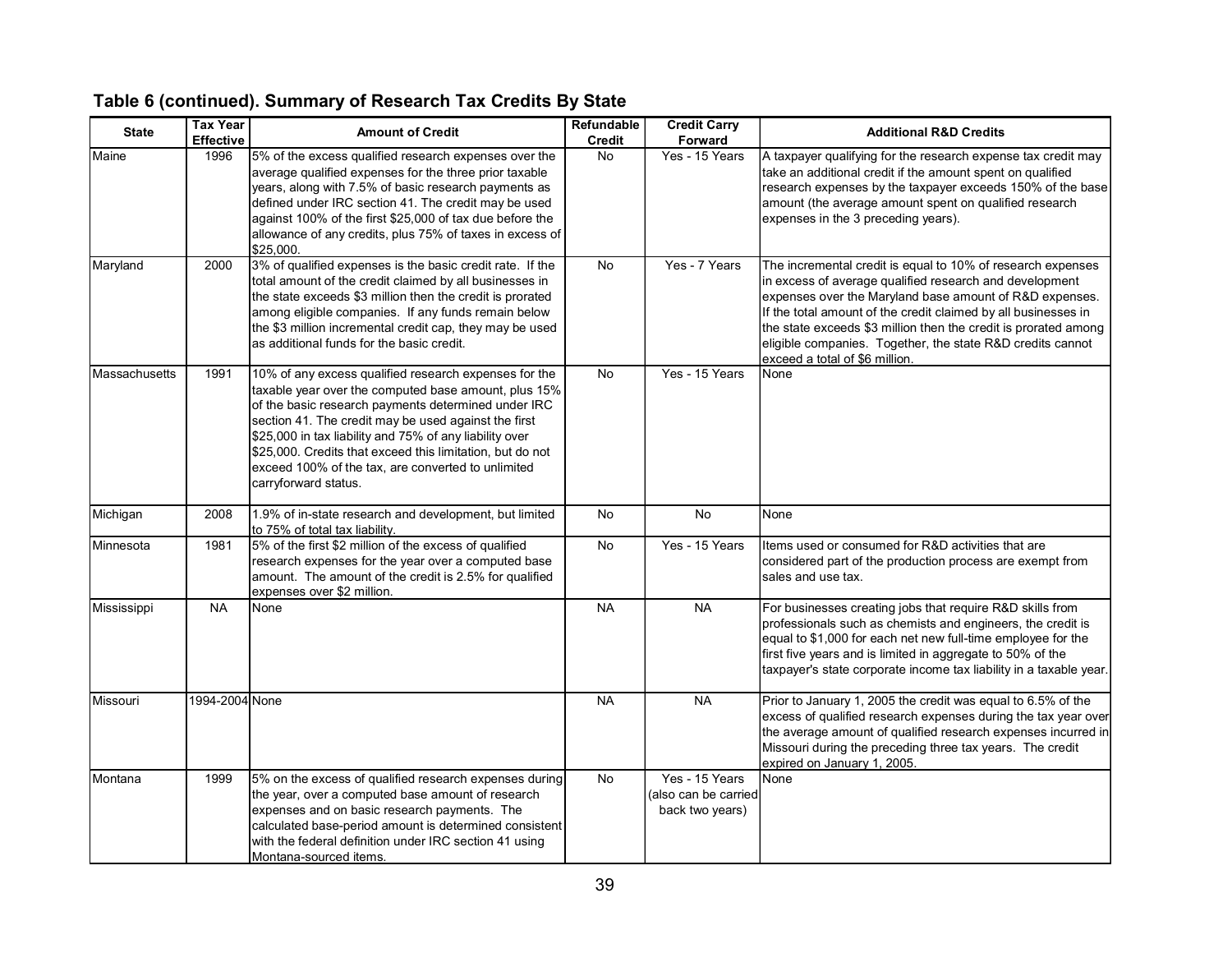| <b>State</b>   | <b>Tax Year</b><br><b>Effective</b> | <b>Amount of Credit</b>                                                                                                                                                                                                                                                                                                                                                                                                                                                                                     | Refundable<br><b>Credit</b> | <b>Credit Carry</b><br>Forward | <b>Additional R&amp;D Credits</b>                                                                                                                                                                                                                                                                                                                                                                                             |
|----------------|-------------------------------------|-------------------------------------------------------------------------------------------------------------------------------------------------------------------------------------------------------------------------------------------------------------------------------------------------------------------------------------------------------------------------------------------------------------------------------------------------------------------------------------------------------------|-----------------------------|--------------------------------|-------------------------------------------------------------------------------------------------------------------------------------------------------------------------------------------------------------------------------------------------------------------------------------------------------------------------------------------------------------------------------------------------------------------------------|
| Nebraska       | 2006                                | 3% on R&D expenses in excess of the computed base<br>amount. The base amount is the average expenditures<br>incurred in the state for the two tax years imediately<br>preceding the first year the credit is claimed.                                                                                                                                                                                                                                                                                       | Yes                         | <b>No</b>                      | Credit can also be used to obtain a refund of state sales and<br>use taxes paid.                                                                                                                                                                                                                                                                                                                                              |
| New Jersey     | 1994                                | 10% on incremental research expenses in addition to a<br>10% credit on basic research payments. The amount of<br>the tax credit applied during a taxable year may not<br>exceed 50% of a company's tax liability otherwise due.                                                                                                                                                                                                                                                                             | No                          | Yes - 7 Years                  | None                                                                                                                                                                                                                                                                                                                                                                                                                          |
| New Mexico     | 2005                                | Equal to the annual sum of all state gross receipts<br>taxes, compensation taxes and personal income tax<br>withholding due to the state or payable by the taxpayer.<br>The credit is available to qualified small R&D<br>businesses, which are defined as a business entity that<br>employed no more than 25 employees on a full-time-<br>equivalent basis and had total revenues of no more than<br>\$5 million in any prior fiscal year. The credit is effective<br>from July 1, 2005 through June 2009. | No                          | <b>NA</b>                      | None                                                                                                                                                                                                                                                                                                                                                                                                                          |
| New York       | 2005                                | 9% of qualified research expenses paid or incurred by<br>the taxpayer in the taxable year. The credit is capped at<br>\$250,000 per eligible taxpayer per year and a taxpayer<br>is limited to claiming these credits for four consecutive<br>tax taxable years, unless the taxpayer is located in an<br>academic incubator facility and relocates within New<br>York State to a nonacademic incubator site.                                                                                                | Yes                         | <b>No</b>                      | Research and development property acquired by the taxpayer<br>by purchase and placed in service during the taxable year is<br>eligible for an 18% credit. A taxpayer may also claim a 100%<br>credit for qualified high techonology training expenditures paid<br>or incurred by the taxpayer, up to \$4,000 per employee per<br>taxable year. These credits are also limited to being claimed<br>for four consecutive years. |
| North Carolina | 1996                                | 1% for research and development expenses under \$50<br>million, 2% for expenses between \$50 million and \$200<br>million and 3% for expenses of more than \$200 million.<br>If a taxpayer is a small business (receipts of \$1 million<br>or less), or the research is performed in an<br>economically distressed area of the state, then the<br>applicable credit is 3%                                                                                                                                   | No.                         | Yes - 15 Years                 | A taxpayer may take a credit up to 15% for any North Carolina<br>university research expenses.                                                                                                                                                                                                                                                                                                                                |
| North Dakota   | 1988                                | 8% on the first \$1.5 million of qualified research<br>expenses in excess of the computed base amount and<br>4% for qualified expenses over \$1.5 million.                                                                                                                                                                                                                                                                                                                                                  | <b>No</b>                   | Yes - 15 Years                 | The credit can also be carried back three taxable years.                                                                                                                                                                                                                                                                                                                                                                      |
| Ohio           | 2001                                | 7% of qualified research expenses over the average of<br>qualified expenses for the three prior taxable years.                                                                                                                                                                                                                                                                                                                                                                                              | No                          | Yes - 7 Years                  | A nonrefundable credit, not to exceed \$150,000, equal to a<br>taxpayer's qualified R&D loan payments made during the<br>calendar year immediately prior to the tax period in which the<br>credit is claimed. Also available is a nonrefundable credit<br>equal to 25% of the investments made in small, Ohio-based<br>companies engaged in R&D                                                                               |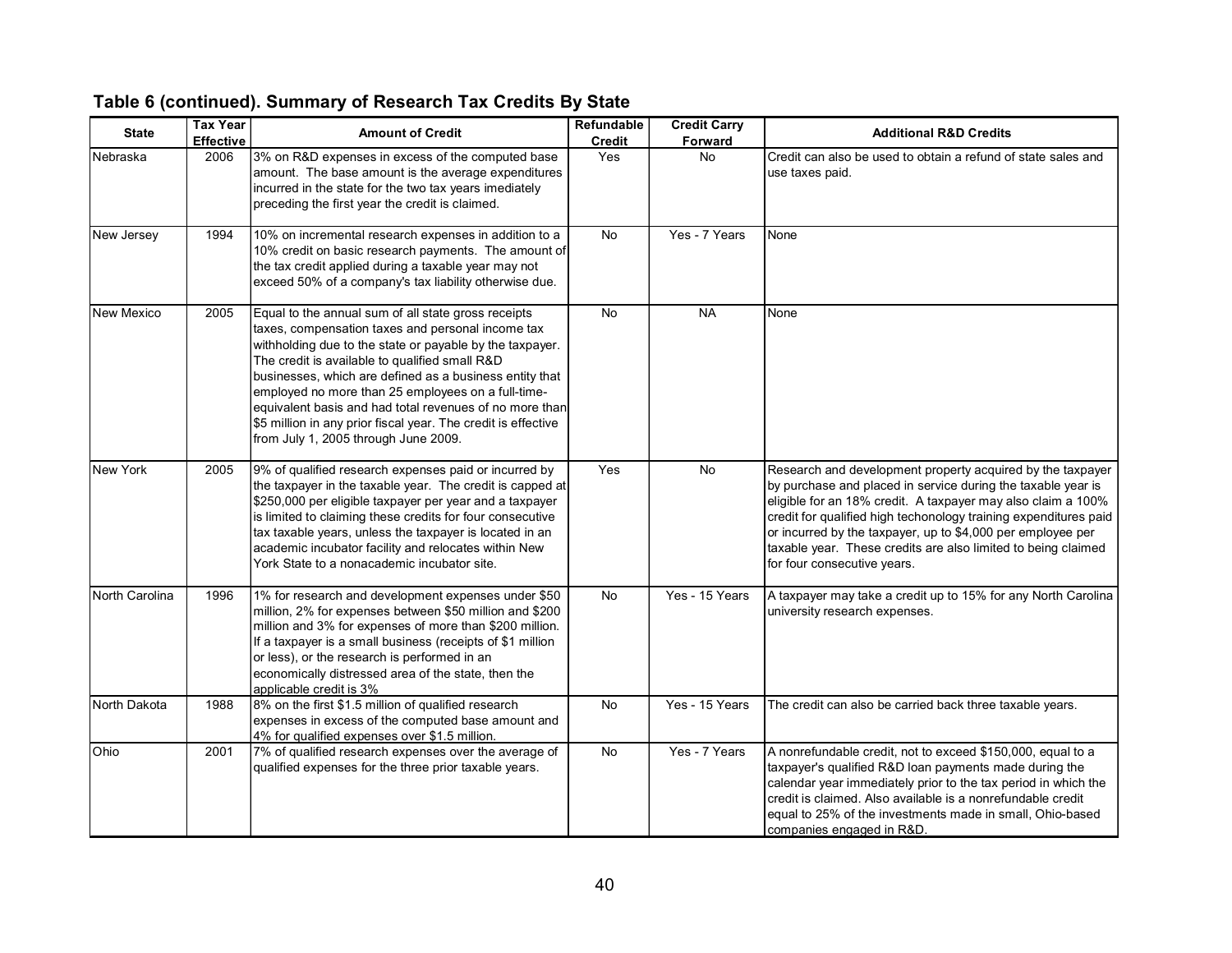| <b>State</b>   | <b>Tax Year</b><br><b>Effective</b> | <b>Amount of Credit</b>                                                                                                                                                                                                                                                            | Refundable<br><b>Credit</b> | <b>Credit Carry</b><br>Forward | <b>Additional R&amp;D Credits</b>                                                                                                                                                                                                                                                                                                                                                                            |
|----------------|-------------------------------------|------------------------------------------------------------------------------------------------------------------------------------------------------------------------------------------------------------------------------------------------------------------------------------|-----------------------------|--------------------------------|--------------------------------------------------------------------------------------------------------------------------------------------------------------------------------------------------------------------------------------------------------------------------------------------------------------------------------------------------------------------------------------------------------------|
| Oklahoma       | <b>NA</b>                           | None                                                                                                                                                                                                                                                                               | <b>NA</b>                   | <b>NA</b>                      | Allows an income tax credit for businesses with a net increase<br>in the number of full-time equivalent emloyees engaged in<br>computer services, data processing or R&D in the state. The<br>credit is equal to \$500 for each new employee and is limited to<br>a maximum of 50 new employees. An additional credit is<br>available for donations made to an independent biomedical<br>research institute. |
| Oregon         | 1989                                | 5% of qualified research expenses incurred on research<br>conducted within the state. Each credit claim is limited<br>to \$2 million per year.                                                                                                                                     | <b>No</b>                   | Yes - 5 Years                  | An alternative credit equal to 5% of qualified research<br>expenditures in excess of 10% of Oregon sales is also<br>allowed. The alternative credit is limited to \$10,000 multiplied<br>by the number of percentage points by which qualified<br>research expenses exceed 10% of Oregon sales. An<br>alternative credit claim may not exceed \$2 million.                                                   |
| Pennsylvania   | 1997                                | 10% on the excess of the current year's qualified R&D<br>costs over the prior year's research expenses. The<br>credit for small businesses is equal to 20%.                                                                                                                        | <b>No</b>                   | Yes - 15 Years                 | None                                                                                                                                                                                                                                                                                                                                                                                                         |
| Rhode Island   | 1994                                | 22.5% of the first \$25,000 in incremental research<br>expenses and 16.9% above \$25,000. The maximum<br>credit claimed during any tax year cannot exceed 50%<br>of an entity's tax liability due for the year.                                                                    | <b>No</b>                   | Yes - 7 Years                  | A property tax credit equal to 10% on property used in a<br>research facility.                                                                                                                                                                                                                                                                                                                               |
| South Carolina | 2001                                | 5% on qualified research expenses, consistent with IRC<br>section 41, incurred in the state. The annual credit is<br>capped at 50% of a taxpayer's state tax liability net of all<br>other applied credits.                                                                        | <b>No</b>                   | Yes - 10 Years                 | None                                                                                                                                                                                                                                                                                                                                                                                                         |
| Texas          | 2001                                | 5% on the sum of the excess of qualified research<br>expenses incurred in Texas over the computed base<br>amount and basic research payments as determined<br>under IRC section 41. The credit is limited to 50% of<br>the company's total tax liability before any other credits. | <b>No</b>                   | Yes - 20 Years                 | Taxpayers are allowed to use the alternative method for<br>computing the incremental credit under IRC section 41,<br>provided that a federal election was made.                                                                                                                                                                                                                                              |
| <b>Utah</b>    | 1999                                | 6% on incremental research expenses incurred in the<br>state.                                                                                                                                                                                                                      | <b>No</b>                   | Yes - 14 Years                 | A credit equal to 6% of expenditures on machinery used in<br>research.                                                                                                                                                                                                                                                                                                                                       |
| Vermont        | 1998                                | 10% of qualified Research and Development expenses<br>as defined in IRC section 41. The credit may be granted<br>for up to five years. Companies qualifying as<br>Sustainable Technology Companies may qualify for a<br>30% credit rather than the 10% credit.                     | No                          | Yes - 5 Years                  | None                                                                                                                                                                                                                                                                                                                                                                                                         |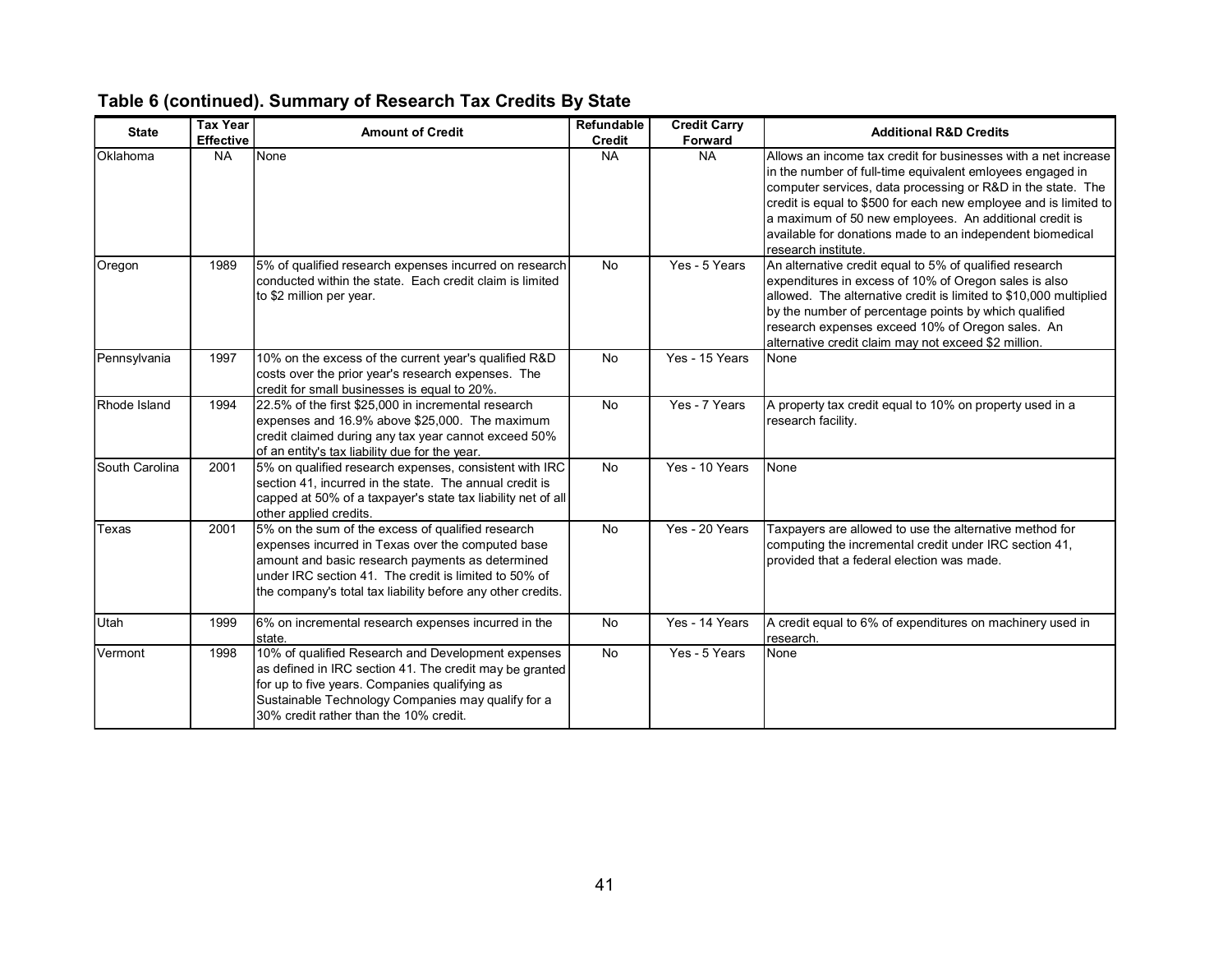| <b>State</b>         | <b>Tax Year</b><br><b>Effective</b> | <b>Amount of Credit</b>                                                                                                                                                                                                                                                                                                                                                                                                                                                                                                                                                                                  | Refundable<br><b>Credit</b>                                  | <b>Credit Carry</b><br>Forward | <b>Additional R&amp;D Credits</b>                                                                                 |
|----------------------|-------------------------------------|----------------------------------------------------------------------------------------------------------------------------------------------------------------------------------------------------------------------------------------------------------------------------------------------------------------------------------------------------------------------------------------------------------------------------------------------------------------------------------------------------------------------------------------------------------------------------------------------------------|--------------------------------------------------------------|--------------------------------|-------------------------------------------------------------------------------------------------------------------|
| Washington           | 2004                                | The greater of the taxpayer's average tax rate or<br>statutory rate ranging from 0.75% to 1.50% (depending<br>on the calendar year when the credit is being claimed)<br>multiplied by qualified research expenses in excess of<br>0.92% of taxable income. To qualify, a company's<br>employees must perform qualified research activities in<br>an R&D project and must complete an annual survey by<br>March 31 following the year in which the credit was<br>Itaken. The amount of the credit cannot exceed the<br>lesser of \$2 million or the amount of tax otherwise due<br>for the calendar year. | <b>No</b>                                                    | No                             | None                                                                                                              |
| <b>West Virginia</b> | 2003                                | The greater of 3% of qualified research expenses or<br>10% of the excess annual qualified expenditure over a<br>three-year base period. The credit is refundable for<br>companies with annual gross receipts of less than \$20<br>million and annual payroll of less than \$2.5 million.                                                                                                                                                                                                                                                                                                                 | No - Other<br>than for the<br>small<br>business<br>provision | Yes - 10 Years                 | There is an economic opportunity tax credit available for job<br>creation in high-tech research zones or parks.   |
| Wisconsin            | 1986                                | 5% (10% in a development zone prior to 1998) of<br>research and development expenses over the base<br>amount (as defined in IRC section 41), plus 5% of<br>qualifying expenditures on tangible depreciable<br>research facility property.                                                                                                                                                                                                                                                                                                                                                                | <b>No</b>                                                    | Yes - 15 Years                 | Faxpayers are allowed to use the alternative method for<br>computing the incremental credit under IRC section 41. |

Sources: The CPA Journal Online, www.nysscpa.org/cpajournal/2007/207/essentials/p40.htm and TaxCreditResearch.com, http://www.taxcreditresearch.com/. Outlaw Consulting, accessed December 14, 2007.

NA=Not applicable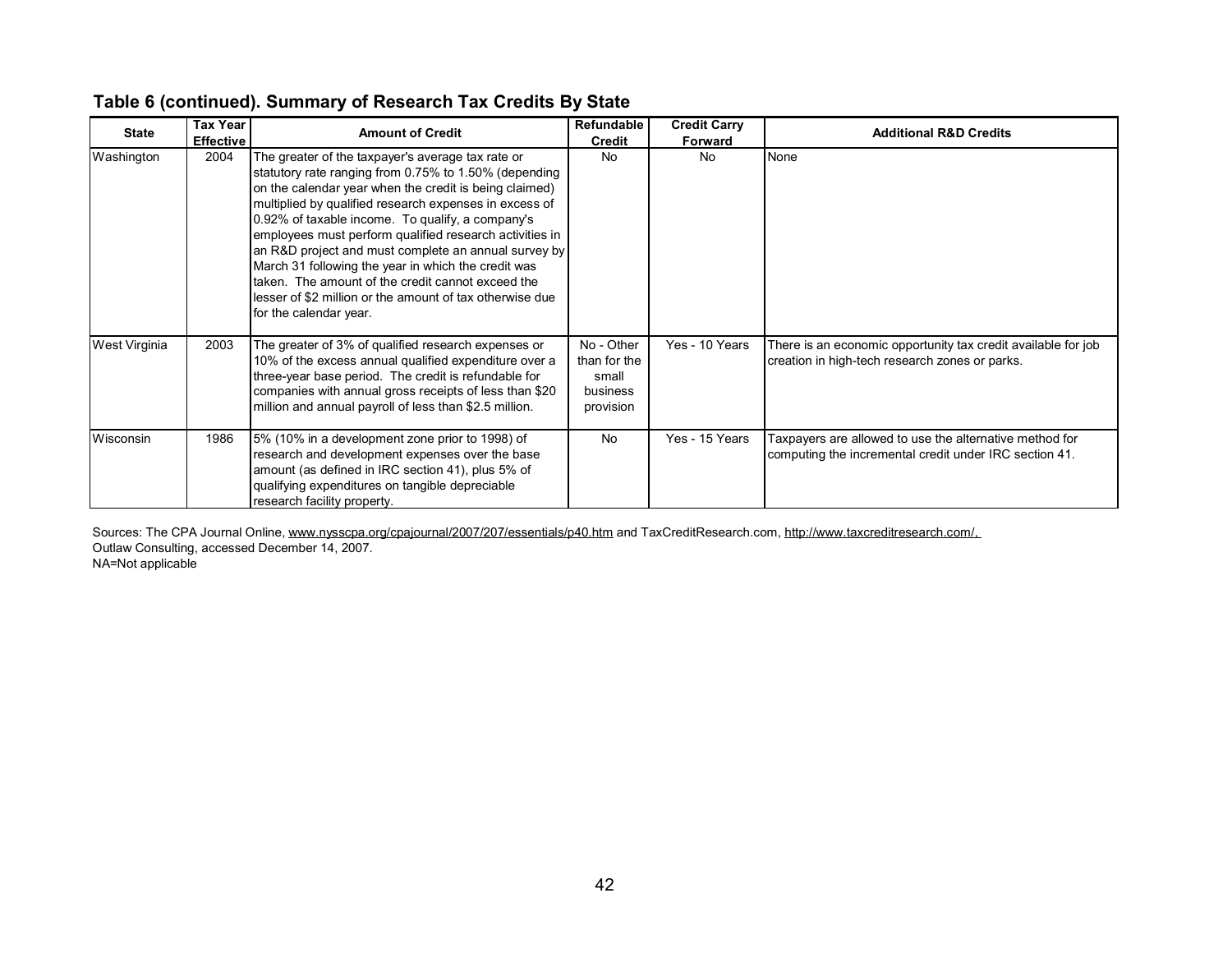



Source: Iowa corporate and individual income tax returns, where data collection on individual claims began with the 2002 tax year.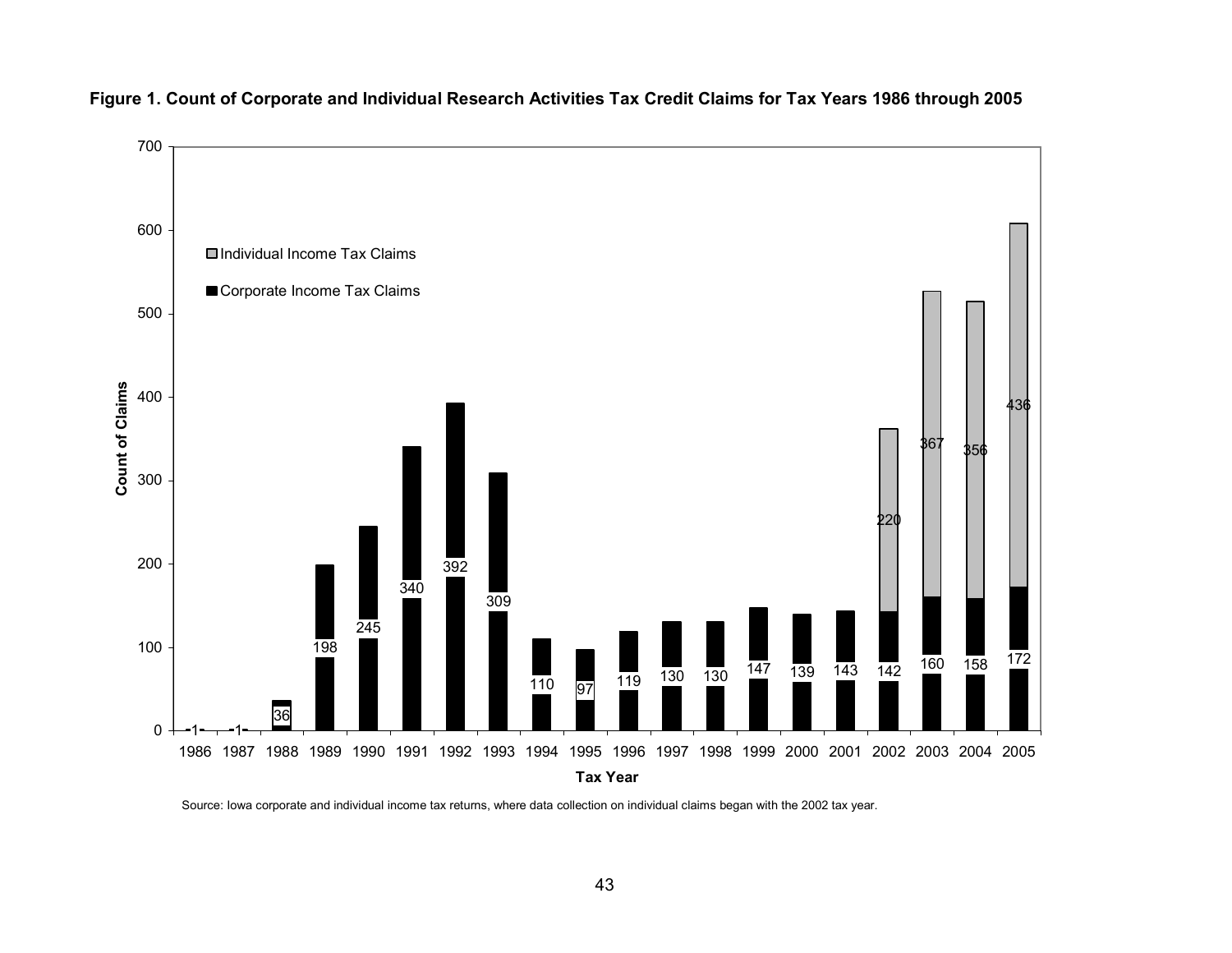

**Figure 2. Average and Total Corporate Research Activities Tax Credit Claims (Including Supplemental Awards) for Tax Years 1986 through 2005** 

Source: Iowa corporate income tax returns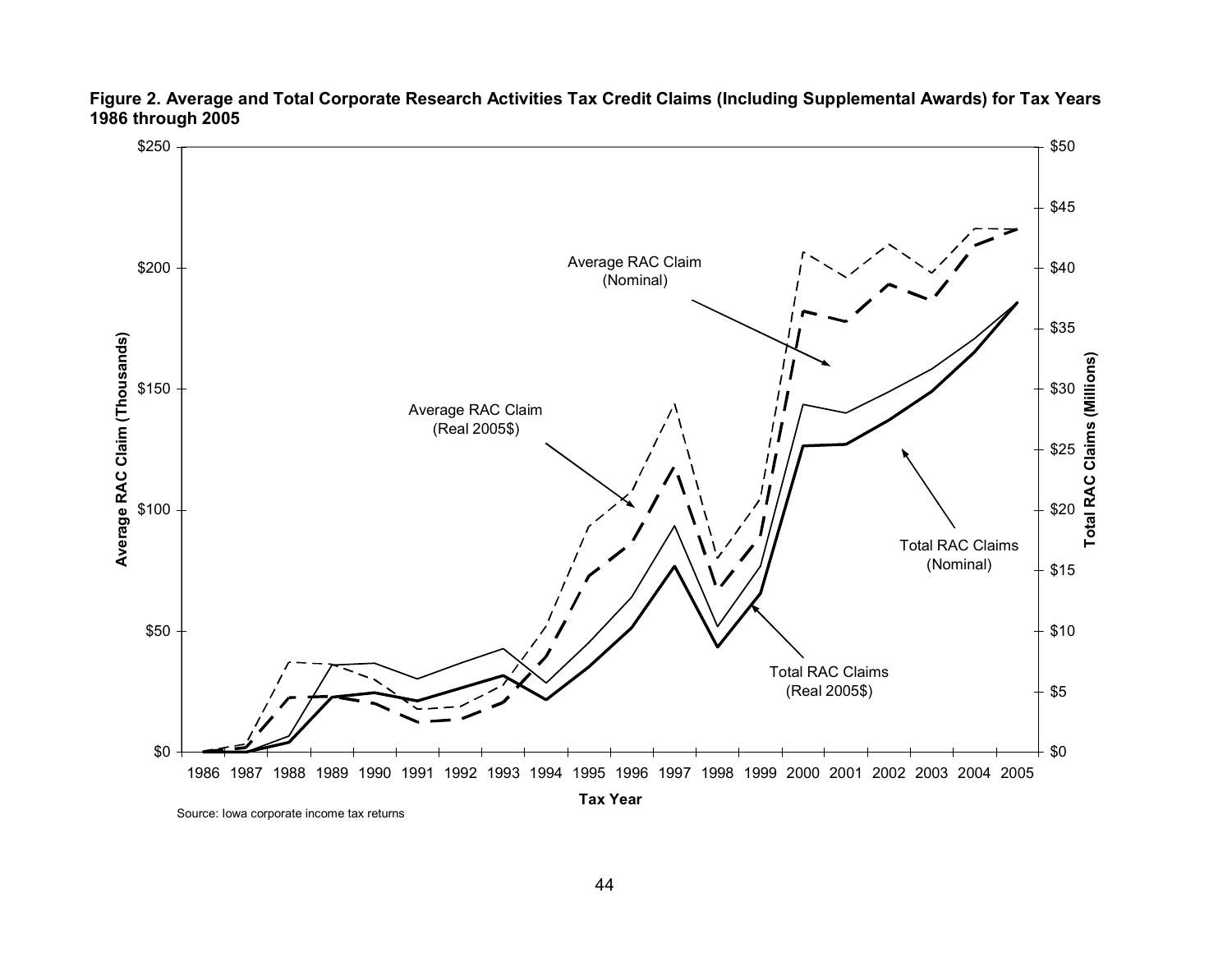



Source: Iowa individual income tax returns, where data collection on individual claims began with the 2002 tax year.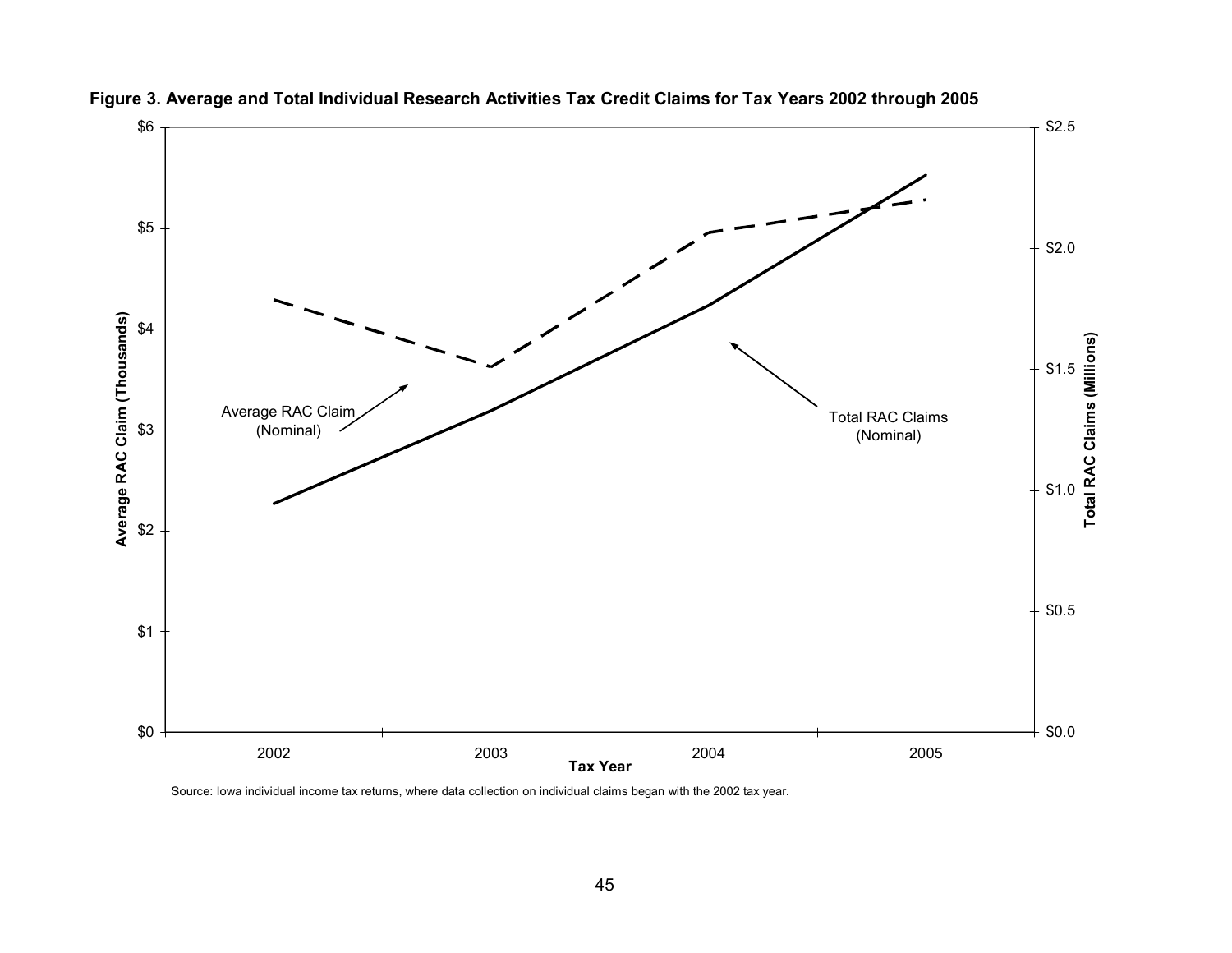| Group by<br><b>Employment Count</b>                                              | Number<br>of Claims             | Percent<br>of Claims                     | Number<br>of Firms             | Average<br>Claims<br>per Firm   | Total<br><b>RAC Claims</b>                                                   | Percent<br>of Total                   | Average<br>RAC Claim                                      | Average<br>Employment<br>per Firm | Average RAC<br>Share of Iowa<br>Gross Receipts <sup>1</sup> |
|----------------------------------------------------------------------------------|---------------------------------|------------------------------------------|--------------------------------|---------------------------------|------------------------------------------------------------------------------|---------------------------------------|-----------------------------------------------------------|-----------------------------------|-------------------------------------------------------------|
| 1986-2005                                                                        |                                 |                                          |                                |                                 |                                                                              |                                       |                                                           |                                   |                                                             |
| Micro $($ <10)<br>Small (10-99)<br>Medium (100-499)<br>Large $(500+)$<br>Unknown | 308<br>917<br>709<br>446<br>789 | 9.7%<br>28.9%<br>22.4%<br>14.1%<br>24.9% | 170<br>381<br>197<br>87<br>476 | 3.6<br>5.2<br>7.3<br>8.9<br>3.0 | \$4,568,733<br>\$15,484,065<br>\$23,666,752<br>\$202,291,031<br>\$17,312,838 | 1.7%<br>5.9%<br>9.0%<br>76.8%<br>6.6% | \$14,834<br>\$16,886<br>\$33,380<br>\$453,567<br>\$21,943 | 4<br>46<br>223<br>2,287<br>$-$    | 132.0%<br>10.7%<br>13.5%<br>5.1%<br>2.7%                    |
| Total                                                                            | 3,169                           |                                          | 1,311                          |                                 | \$263,323,418                                                                |                                       | \$83,094                                                  |                                   |                                                             |
| Group by<br><b>Employment Count</b>                                              | Number<br>of Claims             | Percent<br>of Claims                     | Number<br>of Firms             | Average<br>Claims<br>per Firm   | Total<br><b>RAC Claims</b>                                                   | Percent<br>of Total                   | Average<br>RAC Claim                                      | Average<br>Employment<br>per Firm | Average RAC<br>Share of Iowa<br>Gross Receipts <sup>1</sup> |
| 2000-2005                                                                        |                                 |                                          |                                |                                 |                                                                              |                                       |                                                           |                                   |                                                             |
| Micro $($ <10)<br>Small (10-99)<br>Medium (100-499)<br>Large $(500+)$<br>Unknown | 72<br>306<br>213<br>192<br>131  | 7.9%<br>33.5%<br>23.3%<br>21.0%<br>14.3% | 28<br>92<br>62<br>47<br>47     | 3.7<br>4.4<br>4.5<br>5.0<br>3.9 | \$2,442,547<br>\$7,574,302<br>\$8,743,068<br>\$152,819,210<br>\$6,708,417    | 1.4%<br>4.2%<br>4.9%<br>85.7%<br>3.8% | \$33,924<br>\$24,753<br>\$41,047<br>\$795,933<br>\$51,209 | 4<br>46<br>230<br>2,048           | 192.3%<br>11.6%<br>7.3%<br>3.6%<br>2.7%                     |
| Total                                                                            | 914                             |                                          | 276                            |                                 | \$178,287,544                                                                |                                       | \$195,063                                                 |                                   |                                                             |

## **Table 7. Corporate Research Activities Tax Credit Claims by Employment Size**

Source: Iowa corporate income tax returns matched to Iowa Workforce Development employment count data. All claims are reported in nominal dollars. 1. Data on Iowa gross receipts are not always available, therefore averages represent less than one-third of tax year observations for some groups.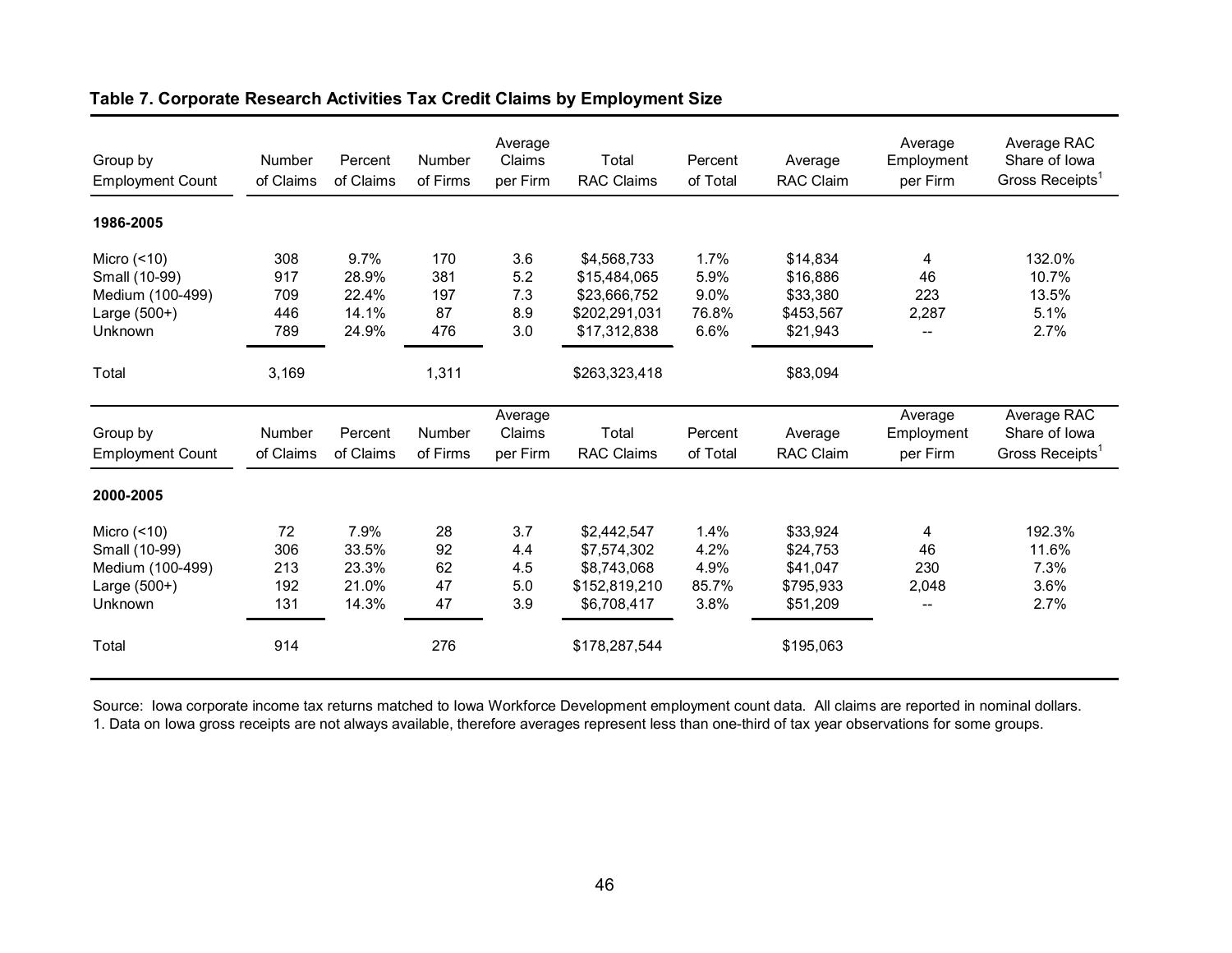

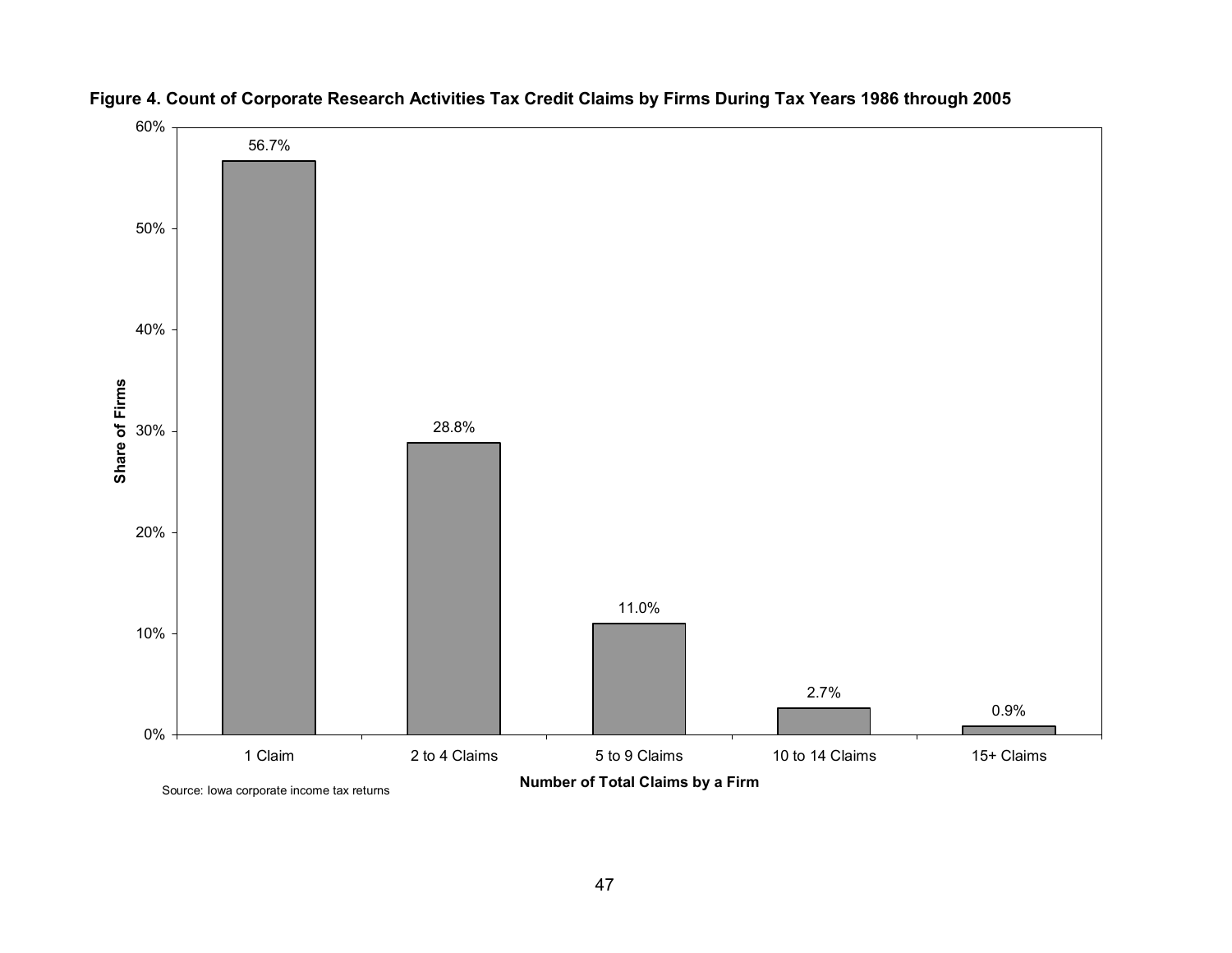

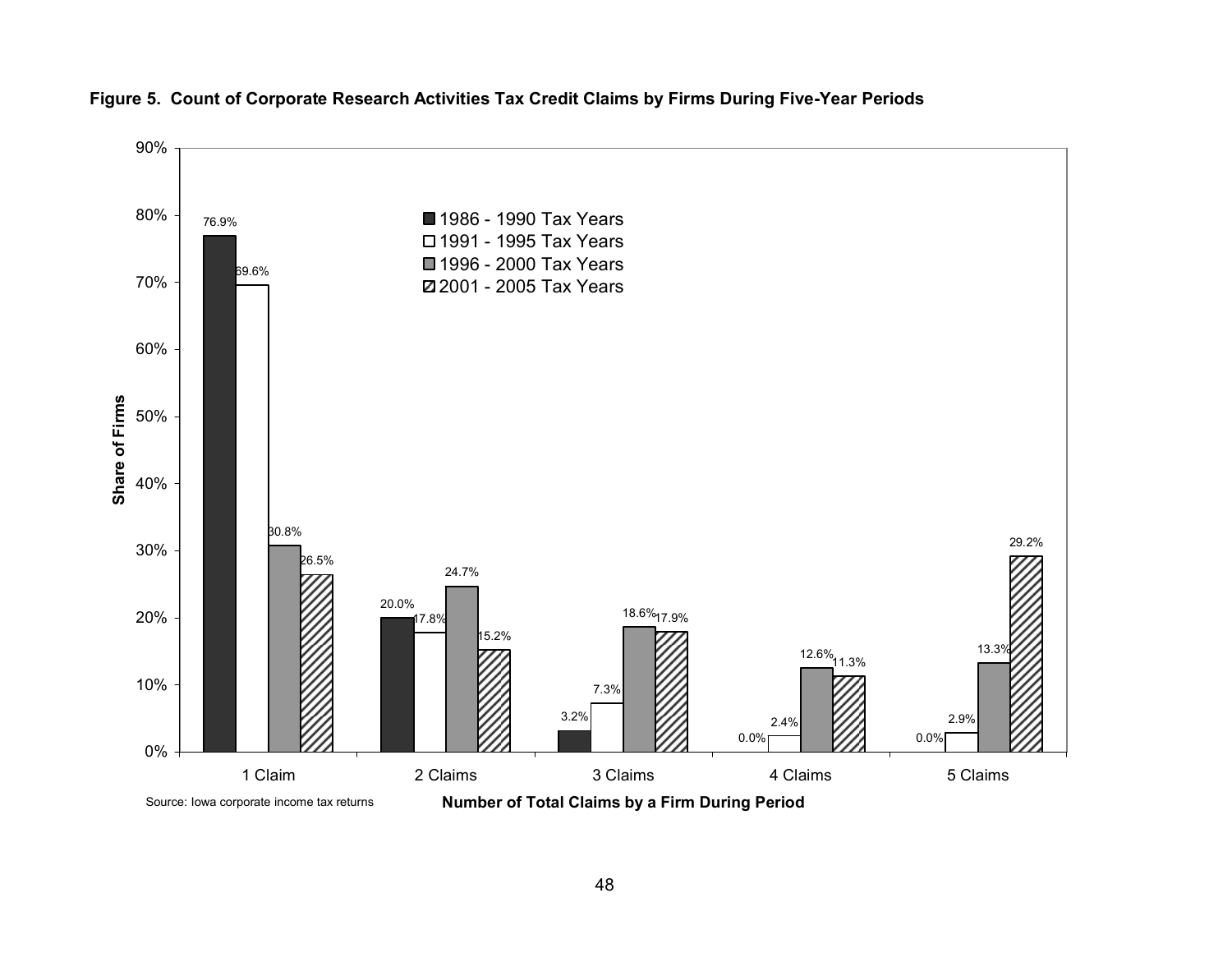| <b>Industry Classification</b>       | Number<br>of Claims | Percent<br>of Claims | Total<br><b>RAC Claims</b> | Percent<br>of Total | Average<br><b>RAC Claim</b> | Average Count of<br>Firm Claims in<br>Period | Average Firm<br><b>Total RAC</b><br>Claims in Period | Average<br>Employment<br>per Firm | Average RAC<br>Share of Iowa<br>Gross Receipts <sup>1</sup> |
|--------------------------------------|---------------------|----------------------|----------------------------|---------------------|-----------------------------|----------------------------------------------|------------------------------------------------------|-----------------------------------|-------------------------------------------------------------|
|                                      |                     |                      |                            |                     |                             |                                              |                                                      |                                   |                                                             |
| 1 Machinery Manufacturing            | 291                 | 9.2%                 | \$80,244,823               | 30.5%               | \$275,755                   | 8.9                                          | \$1,637,649                                          | 815                               | 3.7%                                                        |
| 2 Computer and Electronic Product    |                     |                      |                            |                     |                             |                                              |                                                      |                                   |                                                             |
| Manufacturing                        | 130                 | 4.1%                 | \$60,228,539               | 22.9%               | \$463.296                   | 7.8                                          | \$2,316,482                                          | 1,112                             | 58.4%                                                       |
| 3 Chemical Manufacturing             | 172                 | 5.4%                 | \$35,372,866               | 13.4%               | \$205,656                   | 9.6                                          | \$1,219,754                                          | 327                               | 6.1%                                                        |
| 4 Electrical Equipment, Appliance,   |                     |                      |                            |                     |                             |                                              |                                                      |                                   |                                                             |
| and Component Manufacturing          | 54                  | 1.7%                 | \$11,030,621               | 4.2%                | \$204,271                   | 8.4                                          | \$1,002,784                                          | 2,519                             | 6.0%                                                        |
| 5 Credit Intermediation and Related  |                     |                      |                            |                     |                             |                                              |                                                      |                                   |                                                             |
| <b>Activities</b>                    | 39                  | 1.2%                 | \$8,434,995                | 3.2%                | \$216,282                   | 6.3                                          | \$766,818                                            | 265                               | 4.7%                                                        |
| 6 Food Manufacturing                 | 173                 | 5.5%                 | \$8,433,303                | 3.2%                | \$48,747                    | 9.3                                          | \$234,258                                            | 1,133                             | 0.8%                                                        |
| 7 Support Activities for Agriculture |                     |                      |                            |                     |                             |                                              |                                                      |                                   |                                                             |
| and Forestry                         | 14                  | 0.4%                 | \$8,069,468                | 3.1%                | \$576,391                   | 8.9                                          | \$2,017,367                                          | 2,371                             | 4.6%                                                        |
| 8 Transportation Equipment           |                     |                      |                            |                     |                             |                                              |                                                      |                                   |                                                             |
| Manufacturing                        | 108                 | 3.4%                 | \$7,958,221                | 3.0%                | \$73,687                    | 6.0                                          | \$306,085                                            | 504                               | 14.6%                                                       |
| 9 Management of Companies and        |                     |                      |                            |                     |                             |                                              |                                                      |                                   |                                                             |
| Enterprises                          | 111                 | 3.5%                 | \$4,666,719                | 1.8%                | \$42,043                    | 7.2                                          | \$141,416                                            | 219                               | 21.0%                                                       |
| 10 Plastics and Rubber Products      |                     |                      |                            |                     |                             |                                              |                                                      |                                   |                                                             |
| Manufacturing                        | 82                  | 2.6%                 | \$3,476,092                | 1.3%                | \$42,391                    | 7.4                                          | \$173,805                                            | 329                               | 4.5%                                                        |
| 11 Furniture and Related Product     |                     |                      |                            |                     |                             |                                              |                                                      |                                   |                                                             |
| Manufacturing                        | 22                  | 0.7%                 | \$3,417,883                | 1.3%                | \$155,358                   | 8.4                                          | \$683,577                                            | 1,486                             | 1.3%                                                        |
| 12 Professional, Scientific, and     |                     |                      |                            |                     |                             |                                              |                                                      |                                   |                                                             |
| <b>Technical Services</b>            | 193                 | 6.1%                 | \$3,117,739                | 1.2%                | \$16,154                    | 5.4                                          | \$48,715                                             | 57                                | 56.7%                                                       |
| 13 Merchant Wholesalers,             |                     |                      |                            |                     |                             |                                              |                                                      |                                   |                                                             |
| Nondurable Goods                     | 183                 | 5.8%                 | \$2,650,957                | 1.0%                | \$14,486                    | 7.0                                          | \$42.757                                             | 137                               | 69.3%                                                       |
| 14 Utilities                         | 22                  | 0.7%                 | \$2,515,056                | 1.0%                | \$114,321                   | 12.4                                         | \$628,764                                            | 635                               | 0.0%                                                        |
| 15 Merchant Wholesalers, Durable     |                     |                      |                            |                     |                             |                                              |                                                      |                                   |                                                             |
| Goods                                | 82                  | 2.6%                 | \$2,333,004                | 0.9%                | \$28,451                    | 4.5                                          | \$50,717                                             | 84                                | 1.8%                                                        |
| 16 Administrative and Support        |                     |                      |                            |                     |                             |                                              |                                                      |                                   |                                                             |
| Services                             | 32                  | 1.0%                 | \$1,884,367                | 0.7%                | \$58,886                    | 2.8                                          | \$110,845                                            | 806                               | 0.2%                                                        |
| 17 Fabricated Metal Product          |                     |                      |                            |                     |                             |                                              |                                                      |                                   |                                                             |
| Manufacturing                        | 77                  | 2.4%                 | \$1,697,401                | 0.6%                | \$22,044                    | 6.1                                          | \$51,436                                             | 457                               | 0.6%                                                        |
| 18 Internet Service Providers, Web   |                     |                      |                            |                     |                             |                                              |                                                      |                                   |                                                             |
| Search Portals, and Data             |                     |                      |                            |                     |                             |                                              |                                                      |                                   |                                                             |
| <b>Processing Services</b>           | 10                  | 0.3%                 | \$1,229,536                | 0.5%                | \$122,954                   | 3.9                                          | \$307,384                                            | 2,230                             | 0.5%                                                        |
| 19 Crop Production                   | 88                  | 2.8%                 | \$1,031,516                | 0.4%                | \$11,722                    | 3.1                                          | \$15,869                                             | 57                                | 1.3%                                                        |
| 20 Wood Product Manufacturing        | 12                  | 0.4%                 | \$951,742                  | 0.4%                | \$79,312                    | 3.7                                          | \$158,624                                            | 3,237                             | 0.5%                                                        |
| Unknown Industry                     | 470                 | 14.8%                | \$8,160,352                | 3.1%                | \$17,362                    | 2.3                                          | \$26,668                                             | $-$                               | 2.8%                                                        |
|                                      |                     |                      |                            |                     |                             |                                              |                                                      |                                   |                                                             |
| Manufacturing                        | 1,121               | 35.4%                | \$212,811,491              | 80.8%               | \$189,841                   | 7.5                                          |                                                      |                                   |                                                             |
| All Other Industries                 | 1,244               | 39.2%                | \$44,093,709               | 16.7%               | \$35,445                    | 5.8                                          |                                                      |                                   |                                                             |
|                                      |                     |                      |                            |                     |                             |                                              |                                                      |                                   |                                                             |

## **Table 8. Corporate Research Activities Tax Credit Claims by Top Twenty Industries for Tax Years 1986 through 2005**

Source: Iowa corporate income tax returns matched to Iowa Workforce Development employment count data. All claims are reported in nominal dollars.

1. Data on Iowa gross receipts are not always available, therefore averages represent less than one-third of tax year observations for some groups.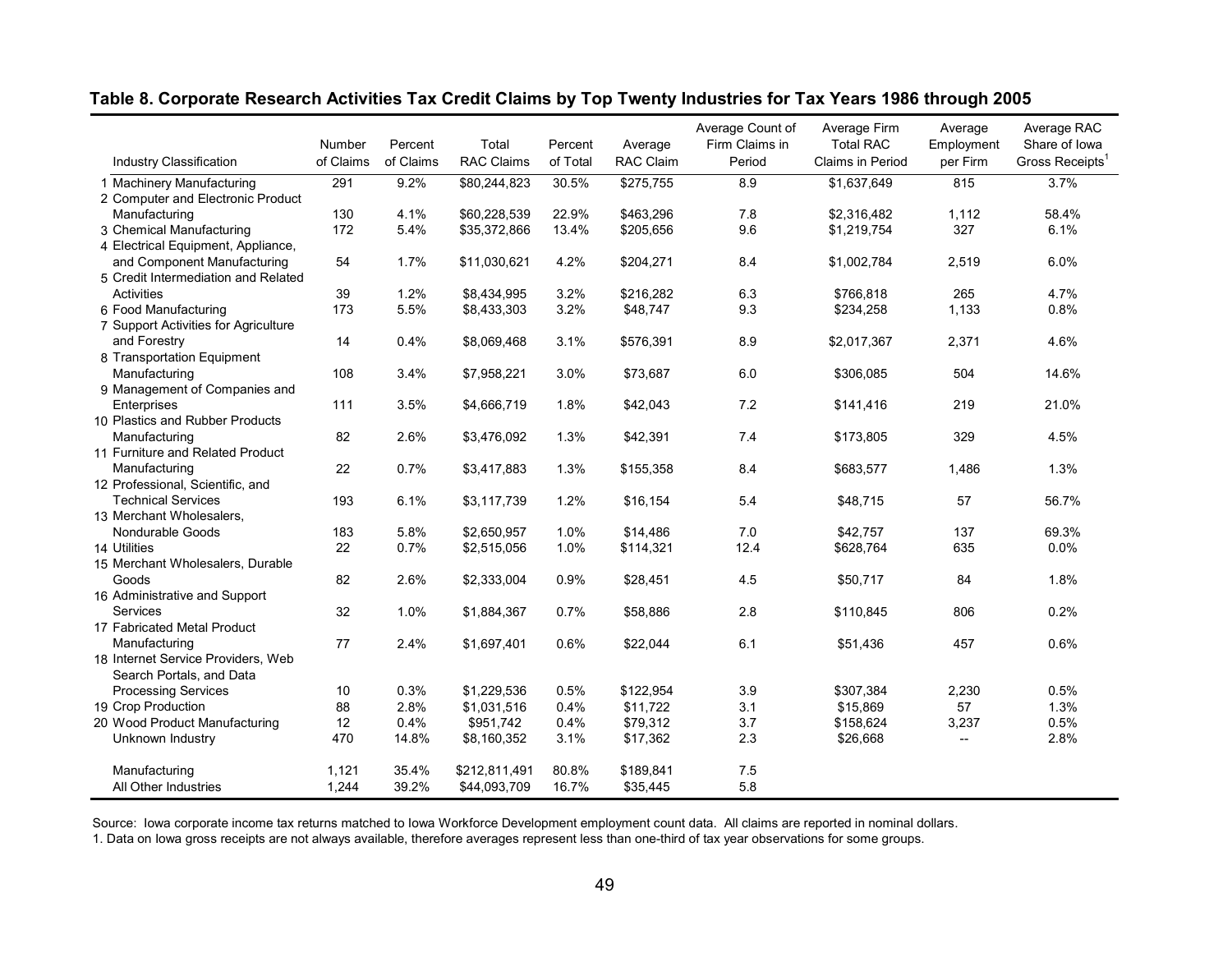|                                                     | Number    | Percent   | Total             | Percent  | Average          | Average    |
|-----------------------------------------------------|-----------|-----------|-------------------|----------|------------------|------------|
| Industry Classification                             | of Claims | of Claims | <b>RAC Claims</b> | of Total | <b>RAC Claim</b> | Employment |
| 1 Machinery Manufacturing                           | 125       | 13.2%     | \$64,279,237      | 36.1%    | \$514,234        | 868        |
| 2 Computer and Electronic Product Manufacturing     | 59        | 6.2%      | \$43,053,359      | 24.2%    | \$729,718        | 1,100      |
| 3 Chemical Manufacturing                            | 63        | 6.7%      | \$29,500,473      | 16.6%    | \$468,261        | 486        |
| 4 Electrical Equipment, Appliance, and Component    |           |           |                   |          |                  |            |
| Manufacturing                                       | 20        | 2.0%      | \$7,717,904       | 4.3%     | \$406,205        | 2,555      |
| 5 Transportation Equipment Manufacturing            | 63        | 6.7%      | \$5,666,622       | 3.2%     | \$89.946         | 529        |
| 6 Credit Intermediation and Related Activities      | 17        | 1.8%      | \$3,786,129       | 2.1%     | \$222,713        | 290        |
| 7 Food Manufacturing                                | 66        | 7.0%      | \$3.388.950       | 1.9%     | \$51.348         | 1,034      |
| 8 Management of Companies and Enterprises           | 54        | 5.7%      | \$3,176,633       | 1.8%     | \$58,827         | 301        |
| 9 Furniture and Related Product Manufacturing       | 16        | 1.7%      | \$2,792,824       | 1.6%     | \$174,552        | 1.082      |
| 10 Professional, Scientific, and Technical Services | 87        | 9.2%      | \$1,950,662       | 1.1%     | \$22,421         | 57         |
| 11 Plastics and Rubber Products Manufacturing       | 28        | 3.0%      | \$1,928,271       | 1.1%     | \$68,867         | 343        |
| 12 Merchant Wholesalers, Nondurable Goods           | 65        | 6.9%      | \$1,495,870       | 0.8%     | \$23,013         | 194        |
| 13 Fabricated Metal Product Manufacturing           | 26        | 2.7%      | \$1,119,537       | 0.6%     | \$43.059         | 497        |
| 14 Utilities                                        | 9         | 1.0%      | \$1,034,414       | 0.6%     | \$114,935        | 1,054      |
| 15 Merchant Wholesalers, Durable Goods              | 20        | 2.1%      | \$1,013,950       | 0.6%     | \$50,698         | 137        |
| 16 Crop Production                                  | 10        | 1.1%      | \$683,854         | 0.4%     | \$68,385         | 131        |
| 17 Internet Service Providers, Web Search Portals,  |           |           |                   |          |                  |            |
| and Data Processing Services                        | 4         | 0.4%      | \$492,454         | 0.3%     | \$123,114        | 3,224      |
| 18 Animal Production                                | 18        | 1.9%      | \$440,679         | 0.2%     | \$24,482         | 165        |
| 19 Publishing Industries                            | 15        | 1.6%      | \$288,294         | 0.2%     | \$19,220         | 42         |
| 20 Miscellaneous Manufacturing                      | 25        | 2.6%      | \$248,851         | 0.1%     | \$9,954          | 136        |
| Unknown Industry                                    | 41        | 4.3%      | \$3,398,136       | 1.9%     | \$82,881         |            |
| Manufacturing                                       | 491       | 51.8%     | \$159,696,028     | 89.6%    | \$325,246        |            |
| All Other Industries                                | 340       | 35.9%     | \$17,761,075      | 10.0%    | \$52,238         |            |

## **Table 9. Corporate Research Activities Tax Credit Claims by Top Twenty Industries for Tax Years 2000 through 2005**

Source: Iowa corporate income tax returns matched to Iowa Workforce Development employment count data. All claims are reported in nominal dollars.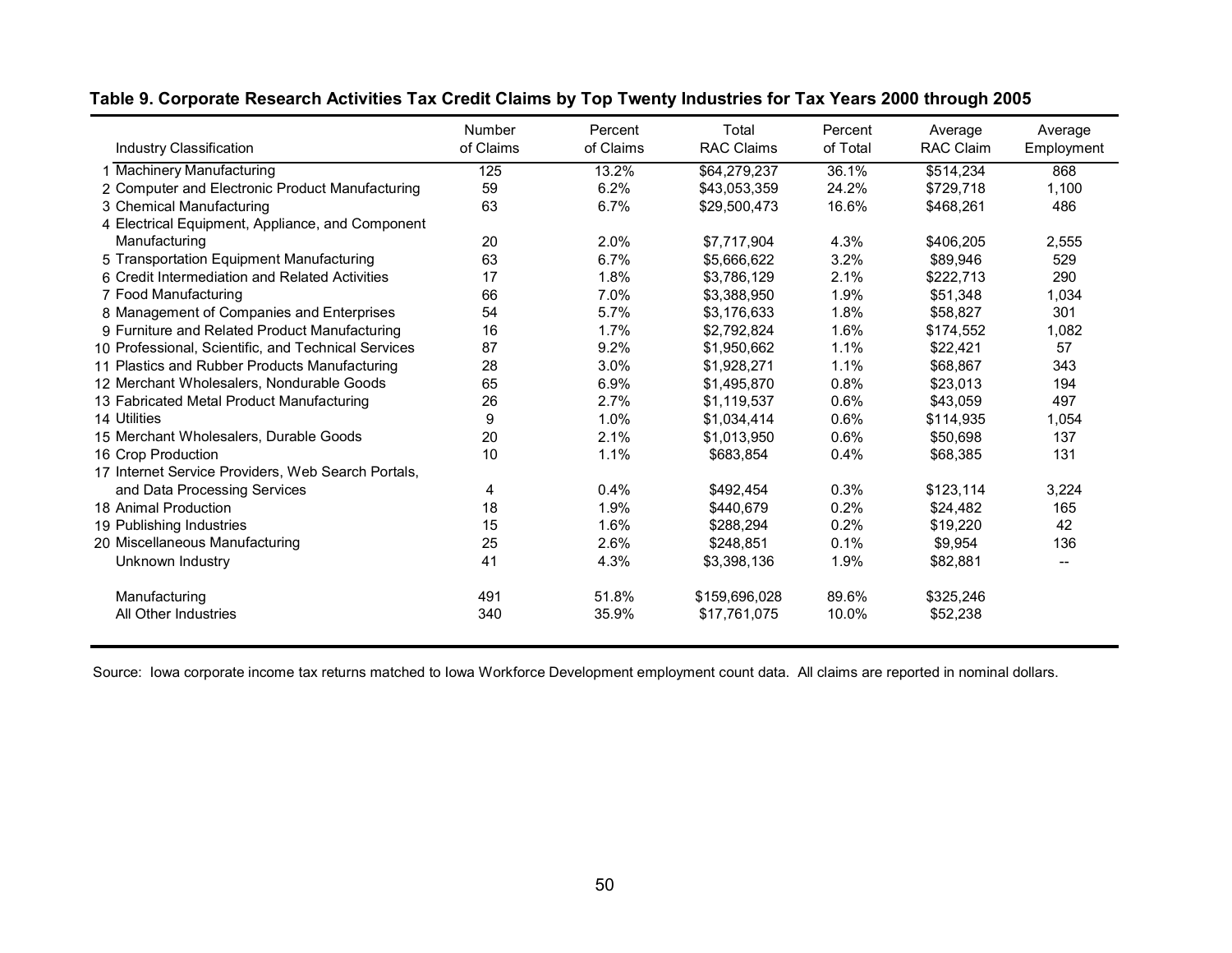## **Table 10. Corporate Research Activities Tax Credit Claims by Firms in Iowa's Targeted Industries for Tax Years 1988 through 2005**

|          | All Targeted Industries |                  |                 | Advanced Manufacturing |                 | <b>Biosciences</b> | Information Solutions and<br><b>Financial Services</b> |                                  |
|----------|-------------------------|------------------|-----------------|------------------------|-----------------|--------------------|--------------------------------------------------------|----------------------------------|
| Tax Year | Share of Claims         | Share of Dollars | Share of Claims | Share of Dollars       | Share of Claims | Share of Dollars   |                                                        | Share of Claims Share of Dollars |
| 1988     | 36.1%                   | 72.6%            | 16.7%           | 8.7%                   | 16.7%           | 62.8%              | 2.8%                                                   | 1.1%                             |
| 1989     | 17.2%                   | 46.5%            | 9.1%            | 28.5%                  | 5.1%            | 16.6%              | 3.0%                                                   | 1.4%                             |
| 1990     | 14.7%                   | 32.8%            | 6.9%            | 27.8%                  | 4.1%            | 4.1%               | 3.7%                                                   | 0.9%                             |
| 1991     | 10.3%                   | 32.1%            | 4.7%            | 21.1%                  | 3.2%            | 9.9%               | 2.4%                                                   | 1.1%                             |
| 1992     | 11.7%                   | 24.4%            | 6.6%            | 13.1%                  | 2.3%            | 10.5%              | 2.8%                                                   | 0.8%                             |
| 1993     | 19.1%                   | 20.7%            | 12.3%           | 12.0%                  | 3.2%            | 7.8%               | 3.6%                                                   | 0.9%                             |
| 1994     | 40.0%                   | 45.6%            | 27.3%           | 27.6%                  | 8.2%            | 16.7%              | 4.5%                                                   | 1.4%                             |
| 1995     | 38.1%                   | 45.9%            | 26.8%           | 28.3%                  | 7.2%            | 17.2%              | 4.1%                                                   | 0.4%                             |
| 1996     | 42.9%                   | 44.2%            | 28.6%           | 26.3%                  | 5.0%            | 16.1%              | 9.2%                                                   | 1.8%                             |
| 1997     | 46.9%                   | 80.8%            | 28.5%           | 54.2%                  | 8.5%            | 24.0%              | 10.0%                                                  | 2.6%                             |
| 1998     | 42.3%                   | 58.8%            | 24.6%           | 39.4%                  | 8.5%            | 7.6%               | 9.2%                                                   | 11.8%                            |
| 1999     | 40.8%                   | 44.3%            | 23.8%           | 33.3%                  | 8.2%            | 3.2%               | 8.8%                                                   | 7.7%                             |
| 1988-99  | 30.0%                   | 45.7%            | 18.0%           | 26.7%                  | 6.7%            | 16.4%              | 5.3%                                                   | 2.7%                             |
| 2000     | 44.6%                   | 73.8%            | 27.3%           | 68.3%                  | 10.1%           | 2.3%               | 7.2%                                                   | 3.2%                             |
| 2001     | 41.3%                   | 83.2%            | 26.6%           | 76.6%                  | 11.2%           | 4.0%               | 3.5%                                                   | 2.5%                             |
| 2002     | 40.1%                   | 80.1%            | 26.5%           | 76.4%                  | 10.2%           | 2.2%               | 3.4%                                                   | 1.5%                             |
| 2003     | 42.2%                   | 83.5%            | 28.6%           | 79.0%                  | 9.3%            | 2.4%               | 4.3%                                                   | 2.2%                             |
| 2004     | 44.6%                   | 88.7%            | 31.2%           | 84.1%                  | 8.9%            | 3.1%               | 4.5%                                                   | 1.5%                             |
| 2005     | 42.4%                   | 89.4%            | 30.0%           | 85.0%                  | 8.8%            | 3.8%               | 3.5%                                                   | 0.7%                             |
| 2000-05  | 42.5%                   | 83.1%            | 28.4%           | 78.2%                  | 9.8%            | 2.9%               | 4.4%                                                   | 1.9%                             |

Source: Iowa corporate income tax returns. Targeted industries are identified using 6-digit NAICS codes provided by DED. DED began explicit targeting of these industries starting around 2000.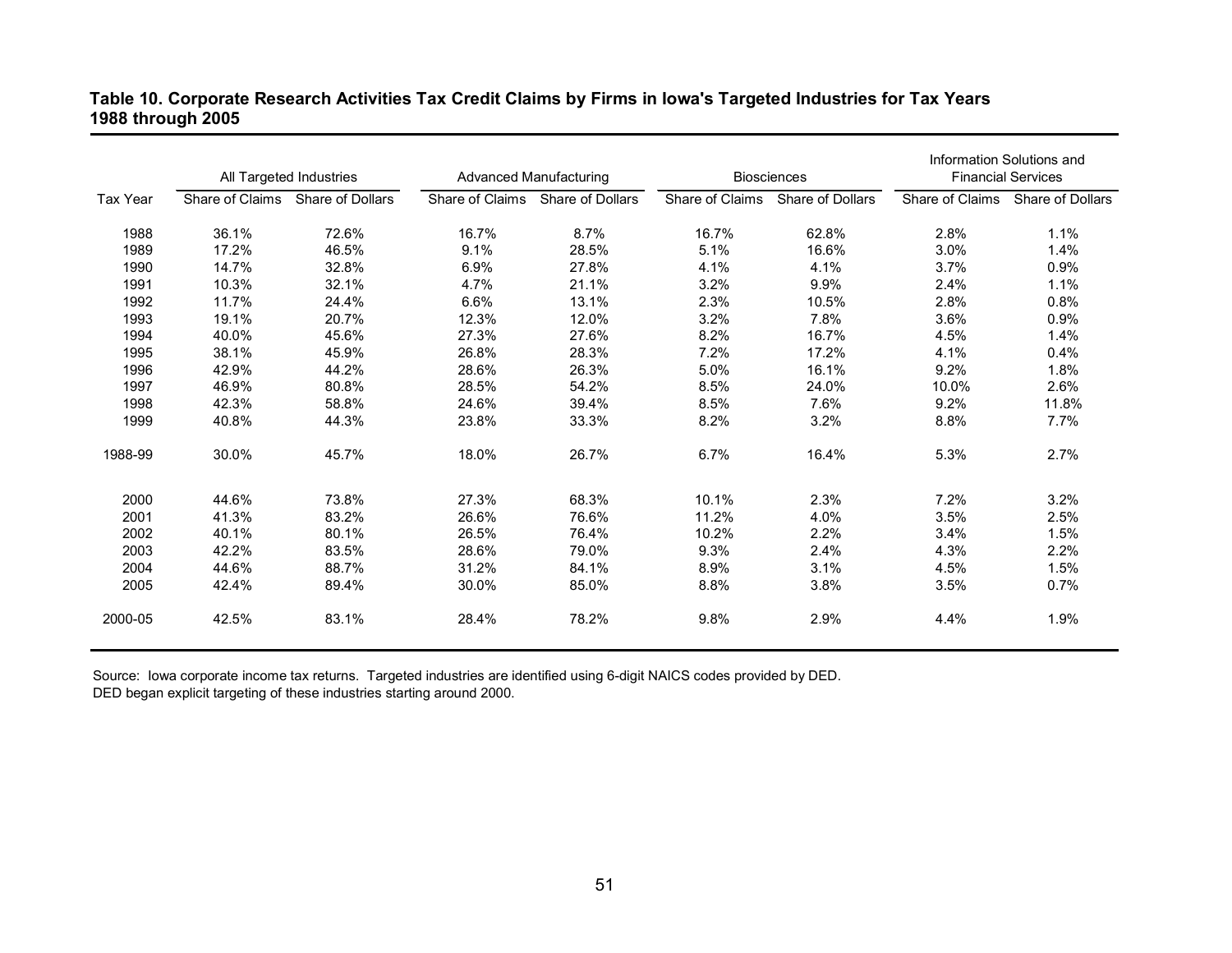| Tax Year  | <b>Total Claims</b> | Total of<br>Top Ten Claims | Top Ten<br><b>Claim Share</b> |
|-----------|---------------------|----------------------------|-------------------------------|
| 1988      | \$812,260           | \$741,901                  | 91.3%                         |
| 1989      | \$4,567,844         | \$3,148,393                | 68.9%                         |
| 1990      | \$4,919,218         | \$3,168,094                | 64.4%                         |
| 1991      | \$4,225,222         | \$2,178,256                | 51.6%                         |
| 1992      | \$5,295,811         | \$3,211,655                | 60.6%                         |
| 1993      | \$6,342,955         | \$4,032,148                | 63.6%                         |
| 1994      | \$4,339,005         | \$3,168,589                | 73.0%                         |
| 1995      | \$7,062,596         | \$5,819,255                | 82.4%                         |
| 1996      | \$10,292,564        | \$8,063,959                | 78.3%                         |
| 1997      | \$15,387,073        | \$11,586,750               | 75.3%                         |
| 1998      | \$8,675,488         | \$5,524,582                | 63.7%                         |
| 1999      | \$13,113,618        | \$9,389,614                | 71.6%                         |
| 2000      | \$25,336,056        | \$20,653,515               | 81.5%                         |
| 2001      | \$25,428,365        | \$20,514,858               | 80.7%                         |
| 2002      | \$27,453,582        | \$22,169,111               | 80.8%                         |
| 2003      | \$29,831,296        | \$23,351,737               | 78.3%                         |
| 2004      | \$33,066,688        | \$27,463,724               | 83.1%                         |
| 2005      | \$37,171,557        | \$31,628,035               | 85.1%                         |
| Average   |                     |                            |                               |
| 1988-2005 | \$14,628,955        | \$11,434,121               | 74.1%                         |
| 2000-2005 | \$29.714.591        | \$24.296.830               | 81.6%                         |

## **Table 11. Concentration of Corporate Research Activities Tax Credit Claims for Tax Years 1988 through 2005**

Source: Iowa corporate income tax returns.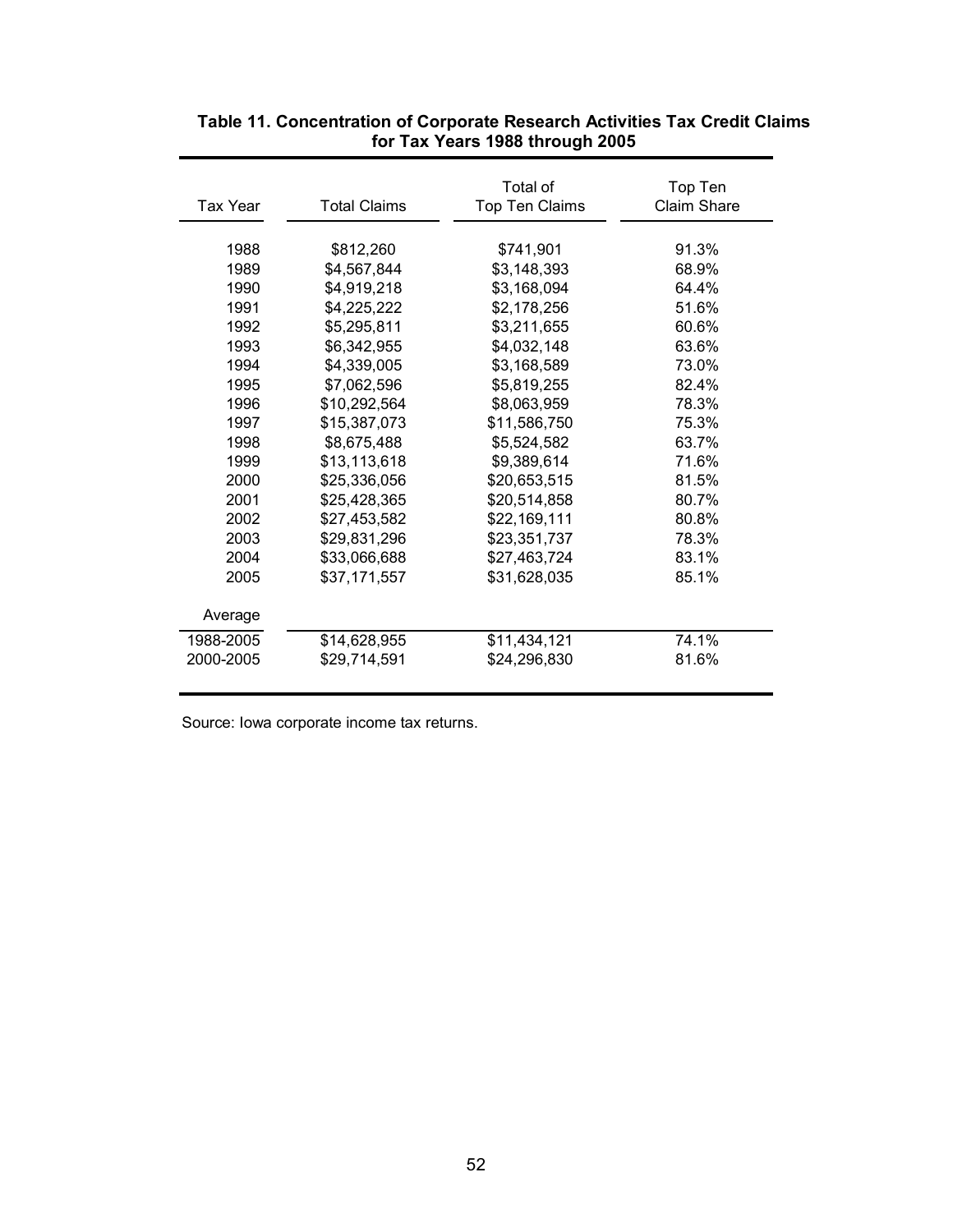## **Table 12. Research Activities Tax Credit Information from Forms IA 128 and IA 128A, Corporate Income Tax Filers for Tax Years 2002 through 2005**

|                 | Regular Research Credit Claims<br>Filed on Form IA 128 |         |                        |        | <b>AIRC Claims</b><br>Filed on Form IA 128A |              | <b>AIRC Share</b> |       | Match Rates Between IA 128 and 128A<br>Forms and IA 1120 Corporate Claims |         |       |
|-----------------|--------------------------------------------------------|---------|------------------------|--------|---------------------------------------------|--------------|-------------------|-------|---------------------------------------------------------------------------|---------|-------|
| <b>Tax Year</b> | Claims                                                 | Average | Total                  | Claims | Average                                     | Total        | Claims            | Total | Claims                                                                    | Average | Total |
| 2002            | 122                                                    |         | \$109.484 \$13.357.106 | 15     | \$873.864                                   | \$13,107,957 | 10.9%             | 49.5% | 96.5%                                                                     | 99.9%   | 96.4% |
| 2003            | 140                                                    |         | \$111,088 \$15,552,328 | 14     | \$1,005,590                                 | \$14,078,264 | 9.1%              | 47.5% | 96.3%                                                                     | 100.0%  | 99.3% |
| 2004            | 141                                                    |         | \$122,735 \$17,305,680 | 16     | \$982,105                                   | \$15,713,684 | 10.2%             | 47.6% | 99.4%                                                                     | 100.0%  | 99.9% |
| 2005            | 138                                                    |         | \$140.217 \$19.350.002 | 16     | \$1.029.311                                 | \$16,468,979 | 10.4%             | 46.0% | 89.5%                                                                     | 100.0%  | 96.4% |
| Total           | 541                                                    |         | \$65,565,116           | 61     |                                             | \$59,368,884 |                   |       |                                                                           |         |       |

Source: Iowa 128 and 128A tax forms filed with corporate income tax returns. All claims are reported in nominal dollars.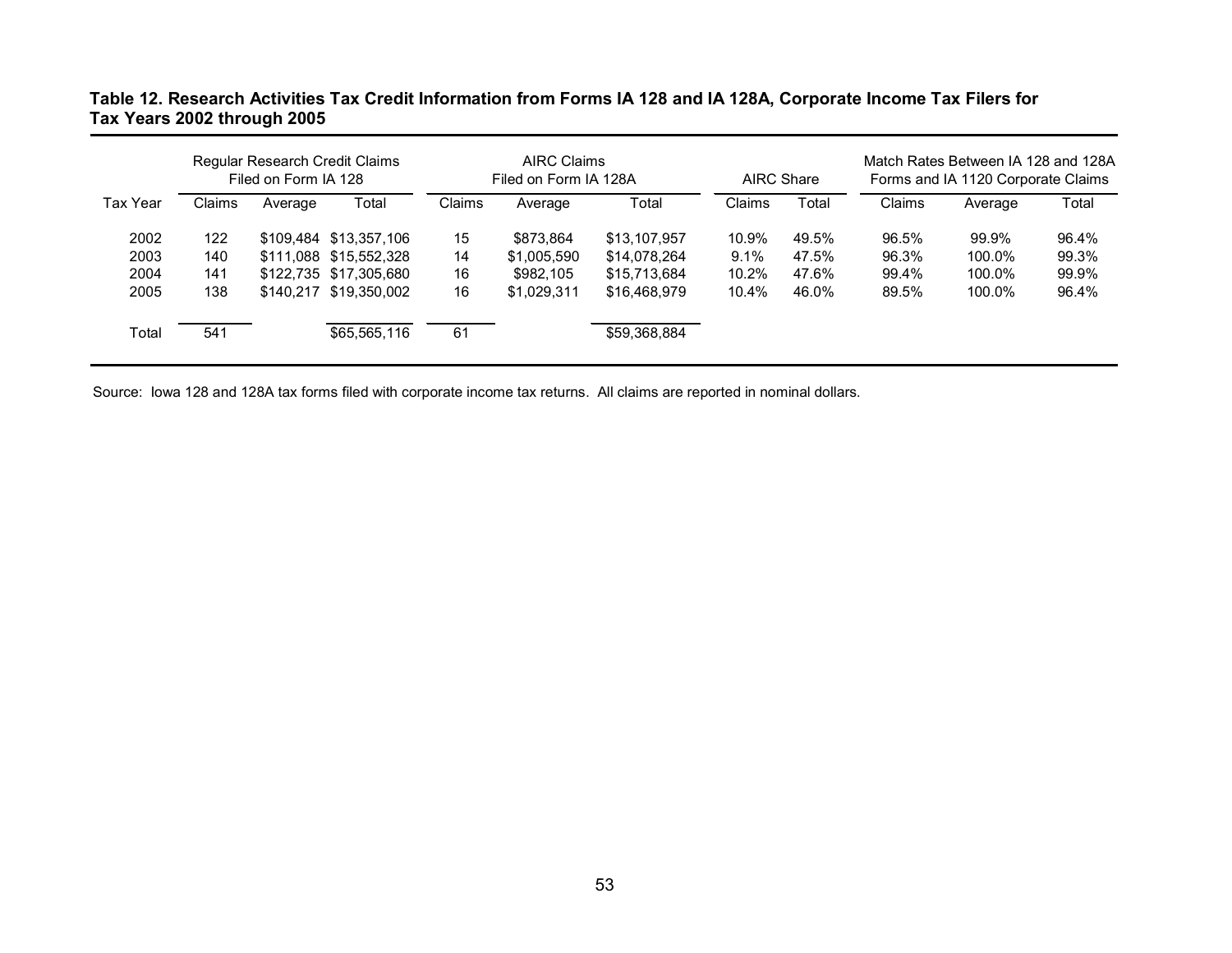## **Table 13. Research Activities Tax Credit Information from Forms IA 128 and IA 128A, C-Corporation Research Expenditure Shares by Tax Type for Tax Years 2002 through 2005**

| Distribution of Iowa Research Expenditures<br><b>Total Reported Qualified Research Expenditures</b> |          |                  |                 |                  |                            |                 |  |
|-----------------------------------------------------------------------------------------------------|----------|------------------|-----------------|------------------|----------------------------|-----------------|--|
| Reported on Form IA 128 for 2002-2005                                                               | Tax Year |                  | Form IA 128     |                  | Form IA 128A               | All RAC Claims  |  |
| Wages<br>Supplies<br>Computers<br>Contract                                                          |          | Total U.S.       | <b>Total IA</b> | IA Share of U.S. | <b>Total IA</b>            | Total IA        |  |
| 11.9%<br>21.2%<br>$0.0\%$<br>66.8%                                                                  | 2002     | \$5,087,848,620  | \$399,464,687   | 7.9%             | \$264,513,822              | \$663,978,509   |  |
|                                                                                                     | 2003     | \$5,469,938,830  | \$461,302,875   | 8.4%             | \$280.016.474              | \$741,319,349   |  |
| Distribution of U.S. Research Expenditures                                                          | 2004     | \$10,258,389,562 | \$451,156,115   | 4.4%             | \$313,333,854              | \$764,489,969   |  |
| Reported on Form IA 128 for 2002-2005                                                               | 2005     | \$11,375,417,677 | \$461,757,183   | 4.1%             | \$330,850,265              | \$792,607,448   |  |
| 22.3%<br>$0.0\%$<br>17.4%<br>60.4%                                                                  | Total    | \$32,191,594,689 | \$1,773,680,860 | 5.5%             | \$1,188,714,415            | \$2,962,395,275 |  |
|                                                                                                     |          |                  |                 |                  | RAC Claims per Dollar of   |                 |  |
| Distribution of Iowa Research Expenditures                                                          |          |                  |                 |                  | Iowa Research Expenditures |                 |  |
| Reported on Form IA 128A for 2002-2005                                                              |          |                  | Tax Year        | Form IA 128      | Form IA 128A               | All RAC Claims  |  |
| Supplies<br>Computers<br>Contract<br>Wages                                                          |          |                  | 2002            | \$0.033          | \$0.050                    | \$0.040         |  |
| 8.2%<br>67.3%<br>24.3%<br>0.2%                                                                      |          |                  | 2003            | \$0.034          | \$0.050                    | \$0.040         |  |
|                                                                                                     |          |                  | 2004            | \$0.038          | \$0.050                    | \$0.043         |  |
|                                                                                                     |          |                  | 2005            | \$0.042          | \$0.050                    | \$0.045         |  |
|                                                                                                     |          |                  | Total           | \$0.037          | \$0.050                    | \$0.042         |  |

Source: Iowa 128 and 128A tax forms filed with corporate income tax returns. All claims are reported in nominal dollars.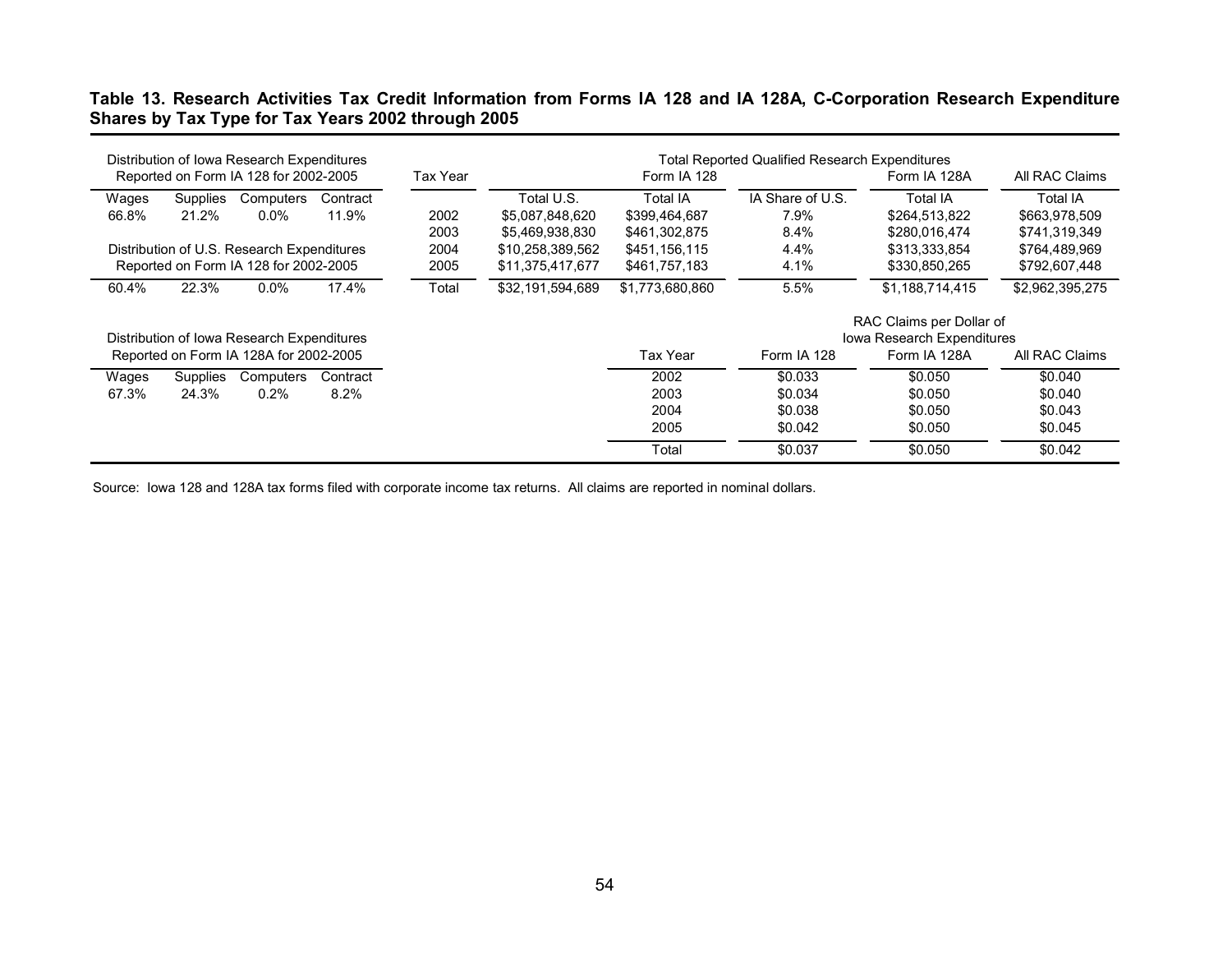## **Table 14. Research Activities Tax Credit Information from Forms IA 128 and IA 128A, Individual Income Tax Filers for Tax Years 2002 through 2005**

|          |                          |         |             | Earned vs. Pass-Through |                        |                     |                      |  |  |  |
|----------|--------------------------|---------|-------------|-------------------------|------------------------|---------------------|----------------------|--|--|--|
|          | <b>Identified Claims</b> |         |             |                         | Distribution of Claims |                     | Pass-Through Share   |  |  |  |
| Tax Year | Claims                   | Average | Total       | Earned                  | Pass-<br>Through       | Claims <sup>1</sup> | <b>Total Dollars</b> |  |  |  |
| 2002     | 220                      | \$4.291 | \$943.961   | \$103.117               | \$840.844              | 96.4%               | 89.1%                |  |  |  |
| 2003     | 367                      | \$3.622 | \$1.329.220 | \$154,453               | \$1,174,767            | 96.7%               | 88.4%                |  |  |  |
| 2004     | 356                      | \$4,955 | \$1,763,952 | \$108.265               | \$1,655,687            | 96.6%               | 93.9%                |  |  |  |
| 2005     | 436                      | \$5.280 | \$2,302,023 | \$99.552                | \$2,202,471            | 97.7%               | 95.7%                |  |  |  |
| Total    | 943                      |         | \$6,339,156 | \$465.387               | \$5,873,769            |                     |                      |  |  |  |
|          |                          |         |             |                         |                        |                     |                      |  |  |  |

Source: Iowa 128 and 128A tax forms filed with individual income tax returns.

All claims are reported in nominal dollars.

1. The share of pass-through claims represents the share of identified individual claims where the entire claim amount was designated as a pass-through.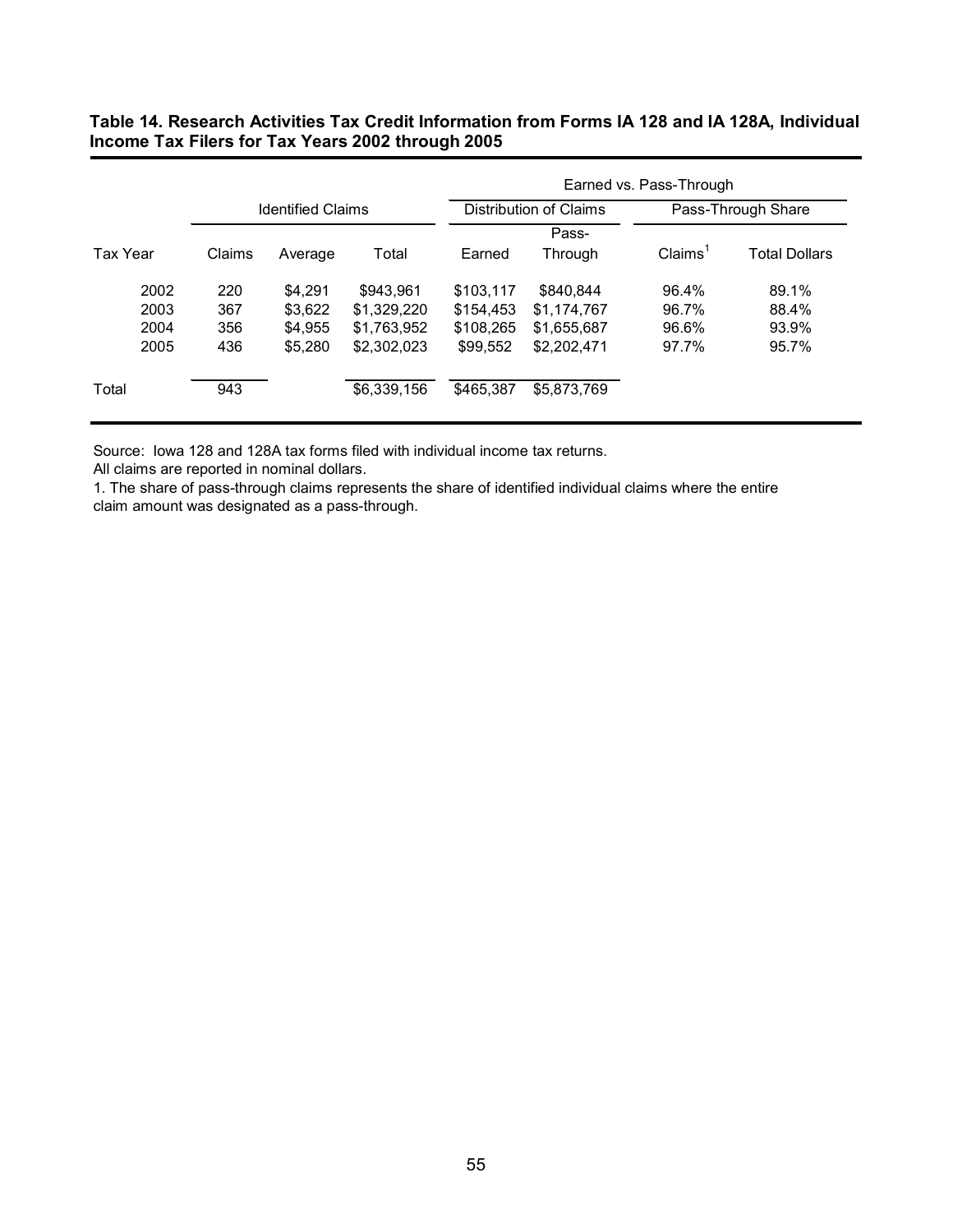## **Table 15. Research Activities Tax Credit Information from Forms IA 128 and IA 128A, S-Corporation or LLC Research Expenditure Shares by Tax Type for Tax Years 2002 through 2005**

|       |                 | Distribution of Iowa Research Expenditures |          |          |               |                 | <b>Total Reported Qualified Research Expenditures</b> |                                   |                |
|-------|-----------------|--------------------------------------------|----------|----------|---------------|-----------------|-------------------------------------------------------|-----------------------------------|----------------|
|       |                 | Reported on Form IA 128                    |          | Tax Year |               | Form IA 128     |                                                       | Form IA 128A                      | All RAC Claims |
| Wages | <b>Supplies</b> | Computers                                  | Contract |          | Total U.S.    | <b>Total IA</b> | IA Share of U.S.                                      | <b>Total IA</b>                   | Total IA       |
| 75.6% | $8.1\%$         | $0.0\%$                                    | 16.3%    | 2002     | \$16,991,524  | \$14,473,761    | 85.2%                                                 | \$3.318.021                       | \$17,791,782   |
|       |                 |                                            |          | 2003     | \$73,322,022  | \$26,760,620    | 36.5%                                                 | \$3,897,749                       | \$30,658,369   |
|       |                 | Distribution of U.S. Research Expenditures |          | 2004     | \$18,630,259  | \$17,476,020    | 93.8%                                                 | \$7,726,863                       | \$25,202,883   |
|       |                 | Reported on Form IA 128                    |          | 2005     | \$27,239,833  | \$26,001,667    | 95.5%                                                 | \$4,074,695                       | \$30,076,362   |
| 55.6% | 10.4%           | $0.0\%$                                    | 33.9%    | Total    | \$136,183,638 | \$84,712,068    | 62.2%                                                 | \$19,017,328                      | \$103,729,396  |
|       |                 |                                            |          |          |               |                 |                                                       | RAC Claims per Dollar of          |                |
|       |                 | Distribution of Iowa Research Expenditures |          |          |               |                 |                                                       | <b>Iowa Research Expenditures</b> |                |
|       |                 | Reported on Form IA 128A                   |          |          |               | Tax Year        | Form IA 128                                           | Form IA 128A                      | All RAC Claims |
| Wages | Supplies        | Computers                                  | Contract |          |               | 2002            | \$0.036                                               | \$0.018                           | \$0.033        |
| 70.0% | 20.1%           | $0.2\%$                                    | 9.7%     |          |               | 2003            | \$0.038                                               | \$0.018                           | \$0.036        |
|       |                 |                                            |          |          |               | 2004            | \$0.036                                               | \$0.008                           | \$0.028        |
|       |                 |                                            |          |          |               | 2005            | \$0.034                                               | \$0.016                           | \$0.032        |
|       |                 |                                            |          |          |               | Total           | \$0.036                                               | \$0.017                           | \$0.033        |

Source: Iowa 128 and 128A forms filed with individual and corporate income tax returns. Data from IA 128 and 128A forms was identified as representing passthrough entities based on non-matches to credit claim amounts on the taxpaye's income tax return. All claims are reported in nominal dollars.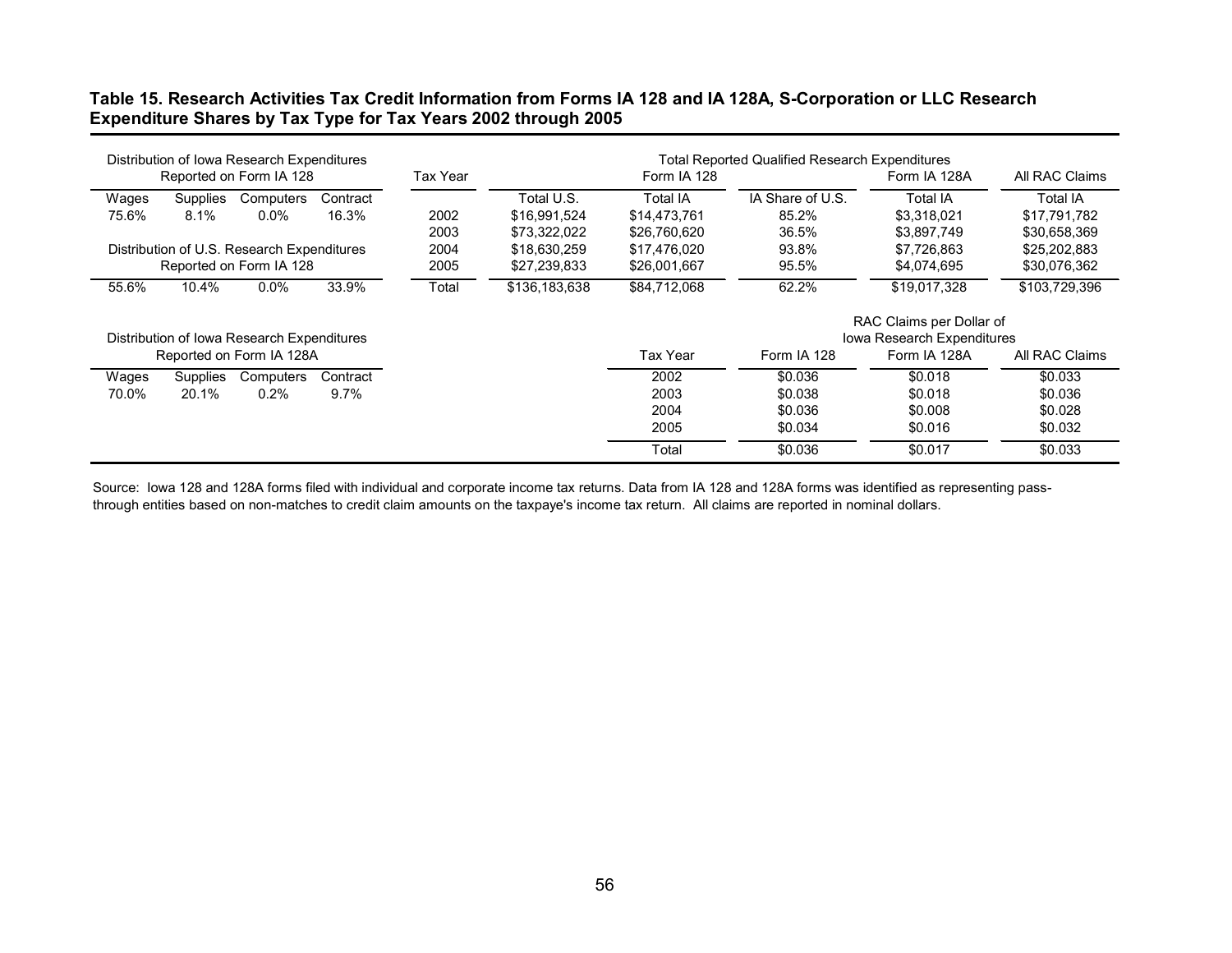## **Table 16. Corporate Supplemental Research Activities Tax Credit Claims Identified Using Forms IA 128 and IA 128A for Tax Years 2002 through 2005**

| <b>Tax Year</b> |                  |                   |              |                   | All Research Activities Tax Credit Claims Filed on Forms IA 128 and IA 128A |        |                                  |
|-----------------|------------------|-------------------|--------------|-------------------|-----------------------------------------------------------------------------|--------|----------------------------------|
|                 |                  | Total             | Supplemental | Supplemental      | Non-Awarded                                                                 |        | Supplemental Claims Share        |
|                 | <b>RAC Count</b> | <b>RAC Claims</b> | Count        | <b>RAC Claims</b> | <b>RAC Claims</b>                                                           | Counts | <b>RAC Claims</b>                |
| 2002            | 137              | \$26,465,063      | 11           | \$7,333,853       | \$19,131,210                                                                | 8.0%   | 27.7%                            |
| 2003            | 154              | \$29,630,592      | 14           | \$8,111,073       | \$21,519,519                                                                | 9.1%   | 27.4%                            |
| 2004            | 157              | \$33,019,364      | 18           | \$10,698,863      | \$22,320,501                                                                | 11.5%  | 32.4%                            |
| 2005            | 154              | \$35,818,981      | 17           | \$13,038,402      | \$22,780,579                                                                | 11.0%  | 36.4%                            |
| <b>Tax Year</b> |                  |                   |              |                   | Regular Research Credit Claims Filed on Form IA 128                         |        |                                  |
|                 |                  | Total             | Supplemental | Supplemental      | Non-Awarded                                                                 |        | <b>Supplemental Claims Share</b> |
|                 | <b>RAC Count</b> | <b>RAC Claims</b> | Count        | <b>RAC Claims</b> | <b>RAC Claims</b>                                                           | Counts | <b>RAC Claims</b>                |
| 2002            | 122              | \$13,357,106      | 6            | \$1,098,004       | \$12,259,102                                                                | 4.9%   | 8.2%                             |
| 2003            | 140              | \$15,552,328      | 8            | \$1,323,938       | \$14,228,390                                                                | 5.7%   | 8.5%                             |
| 2004            | 141              | \$17,305,680      | 12           | \$3,179,054       | \$14,126,626                                                                | 8.5%   | 18.4%                            |
| 2005            | 138              | \$19,350,002      | 11           | \$5,196,311       | \$14,153,691                                                                | 8.0%   | 26.9%                            |
| <b>Tax Year</b> |                  |                   |              |                   | Alternative Incremental Research Credit Claims Filed on Form IA 128A        |        |                                  |
|                 |                  | Total             | Supplemental | Supplemental      | Non-Awarded                                                                 |        | <b>Supplemental Claims Share</b> |
|                 | <b>RAC Count</b> | <b>RAC Claims</b> | Count        | <b>RAC Claims</b> | <b>RAC Claims</b>                                                           | Counts | <b>RAC Claims</b>                |
| 2002            | 15               | \$13,107,957      | 5            | \$6,235,849       | \$6,872,108                                                                 | 33.3%  | 47.6%                            |
| 2003            | 14               | \$14,078,264      | 6            | \$6,787,135       | \$7,291,129                                                                 | 42.9%  | 48.2%                            |
| 2004            | 16               | \$15,713,684      | 6            | \$7,519,809       | \$8,193,875                                                                 | 37.5%  | 47.9%                            |
| 2005            | 16               | \$16,468,979      | 6            | \$7,842,091       | \$8,626,888                                                                 | 37.5%  | 47.6%                            |

Source: Iowa 128 and 128A forms filed with corporate income tax returns, where supplemental claims are identified based on authors' calculations of eligible credits compared to the amount of credits claimed. All claims are reported in nominal dollars.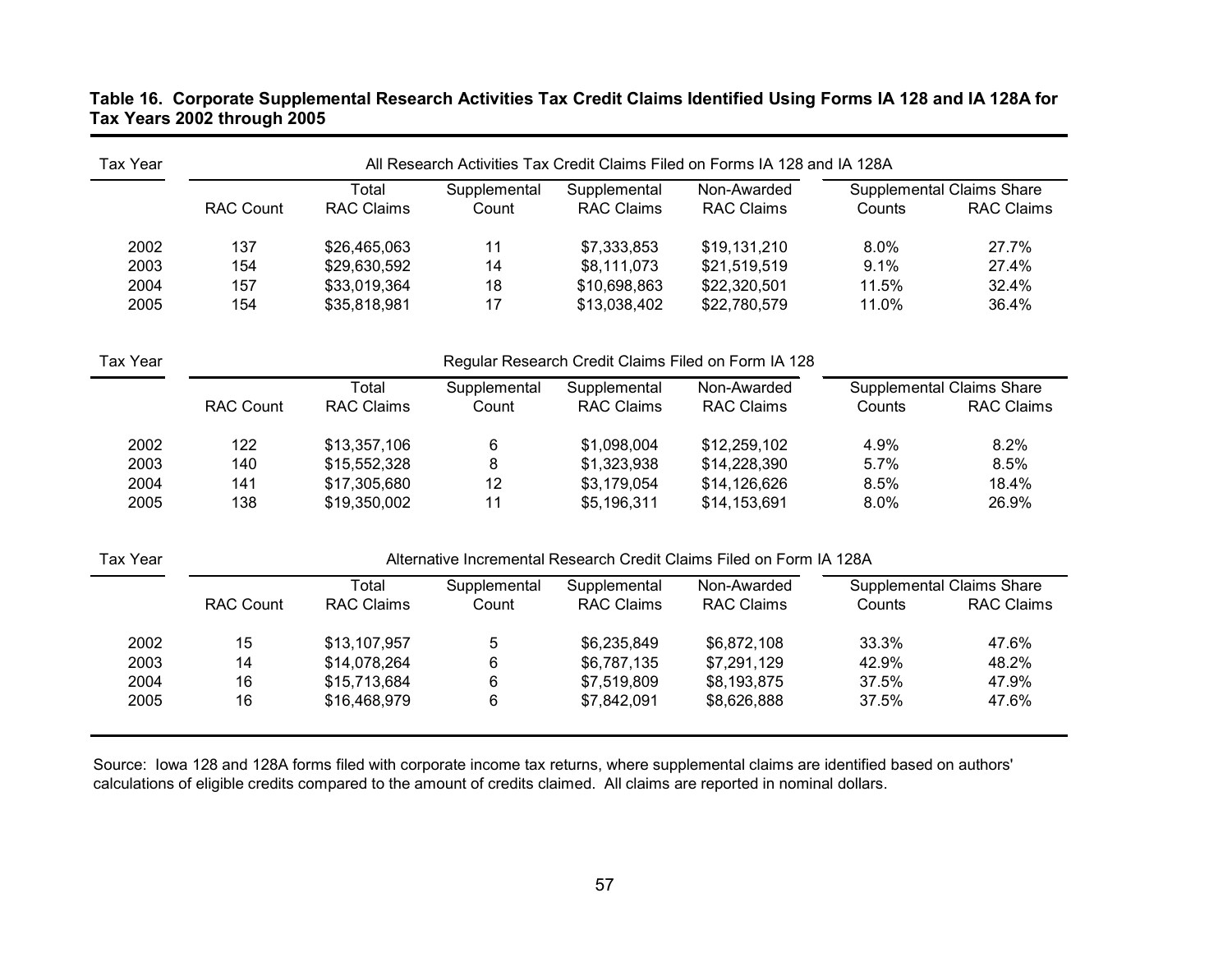|           |                  | Corporate         |                   |                         | Individual       |                   |                   |                         |  |
|-----------|------------------|-------------------|-------------------|-------------------------|------------------|-------------------|-------------------|-------------------------|--|
|           | <b>Total RAC</b> | <b>RAC Claims</b> | Refunds as        | Share of RAC            | <b>Total RAC</b> | <b>RAC Claims</b> | Refunds as        | Share of RAC            |  |
|           | Claims           | Paid as Refunds   | Share of Total    | <b>Filers Receiving</b> | Claims           | Paid as Refunds   | Share of Total    | <b>Filers Receiving</b> |  |
| Tax Year  | (Millions \$)    | (Millions \$)     | <b>RAC Claims</b> | Some Refund             | (Millions \$)    | (Millions \$)     | <b>RAC Claims</b> | Some Refund             |  |
| 1988      | \$0.81           | \$0.24            | 29.0%             | 38.9%                   |                  |                   |                   |                         |  |
| 1989      | \$4.57           | \$2.29            | 50.1%             | 38.9%                   |                  |                   |                   |                         |  |
| 1990      | \$4.92           | \$1.97            | 40.1%             | 40.4%                   |                  |                   |                   |                         |  |
| 1991      | \$4.23           | \$1.47            | 34.8%             | 37.4%                   |                  |                   |                   |                         |  |
| 1992      | \$5.30           | \$1.52            | 28.8%             | 38.5%                   |                  |                   |                   |                         |  |
| 1993      | \$6.34           | \$2.09            | 33.0%             | 45.0%                   |                  |                   |                   |                         |  |
| 1994      | \$4.34           | \$1.80            | 41.5%             | 64.5%                   |                  |                   |                   |                         |  |
| 1995      | \$7.06           | \$3.20            | 45.3%             | 63.9%                   |                  |                   |                   |                         |  |
| 1996      | \$10.29          | \$4.65            | 45.1%             | 65.5%                   |                  |                   |                   |                         |  |
| 1997      | \$15.39          | \$7.87            | 51.2%             | 62.3%                   |                  |                   |                   |                         |  |
| 1998      | \$8.68           | \$6.83            | 78.7%             | 73.1%                   |                  |                   |                   |                         |  |
| 1999      | \$13.11          | \$10.23           | 78.0%             | 71.4%                   |                  |                   |                   |                         |  |
| 2000      | \$25.34          | \$22.57           | 89.1%             | 73.4%                   |                  |                   |                   |                         |  |
| 2001      | \$25.43          | \$23.91           | 94.0%             | 80.4%                   |                  |                   |                   |                         |  |
| 2002      | \$27.45          | \$25.73           | 93.7%             | 85.2%                   | \$0.94           | \$0.54            | 56.9%             | 20.5%                   |  |
| 2003      | \$29.83          | \$28.08           | 94.1%             | 81.3%                   | \$1.33           | \$0.58            | 43.4%             | 22.3%                   |  |
| 2004      | \$33.07          | \$30.23           | 91.4%             | 79.2%                   | \$1.76           | \$0.78            | 44.0%             | 20.8%                   |  |
| 2005      | \$37.17          | \$32.84           | 88.3%             | 77.9%                   | \$2.30           | \$1.02            | 44.3%             | 23.4%                   |  |
| Average   |                  |                   |                   |                         |                  |                   |                   |                         |  |
| 1988-2005 |                  |                   | 61.5%             | 62.1%                   |                  |                   |                   |                         |  |
| 2002-2005 |                  |                   | 91.9%             | 80.9%                   |                  |                   | 47.2%             | 21.7%                   |  |

## **Table 17. Corporate and Individual Research Activities Tax Credit Claims Paid as Refunds for Tax Years 1988 through 2005**

Source: Iowa corporate and individual income tax returns, where data collection on individual claims began with the 2002 tax year. All claims are reported in nominal dollars.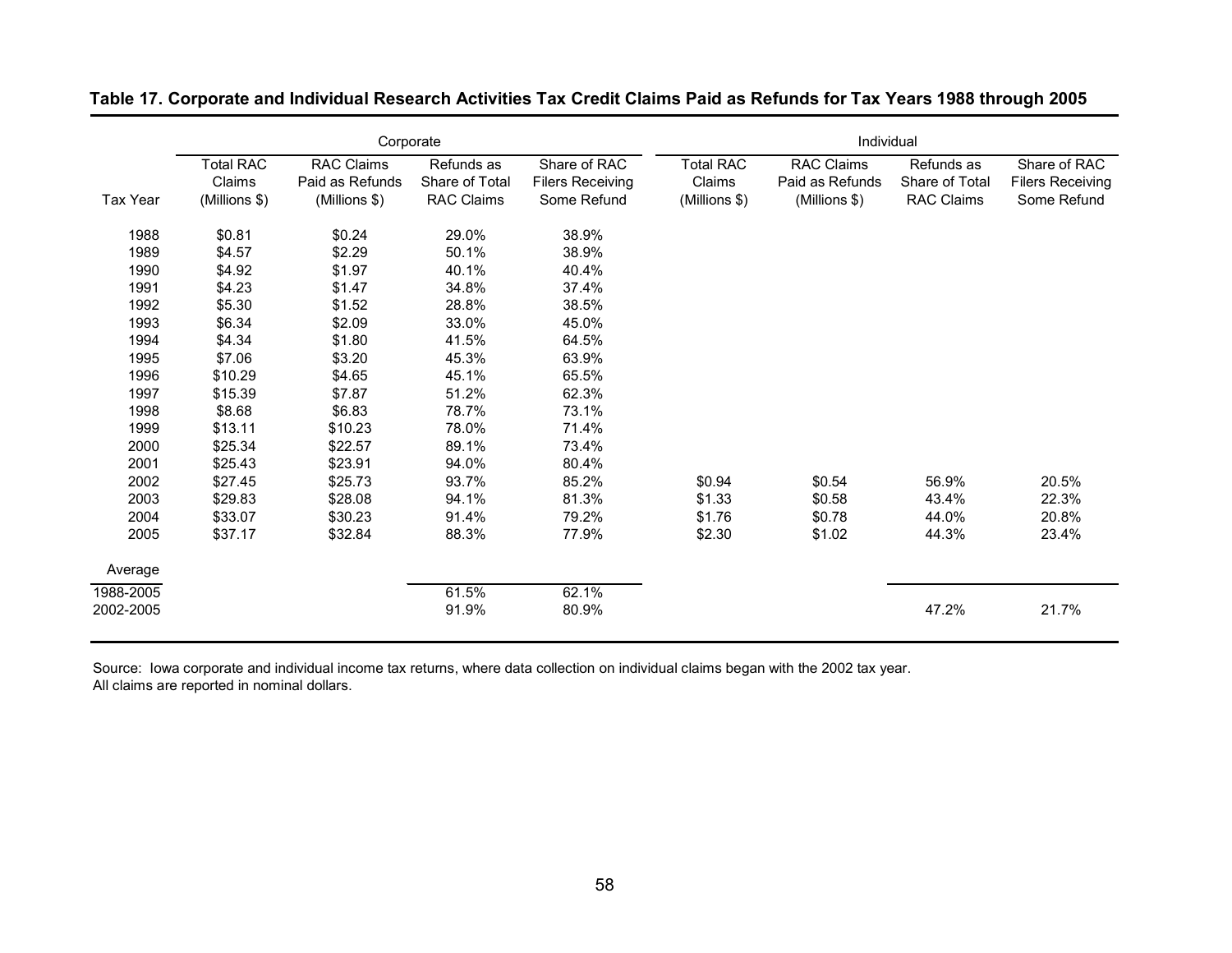| <b>RAC Claims</b><br>Top Ten<br>Top Ten Claimants'<br><b>RAC Refunds</b><br>Paid as Refunds<br>Average lowa<br>Top Ten Share<br>(Millions \$)<br>of Total RAC Refunds Sales Apportionment<br>(Millions \$)<br>Tax Year<br>1988<br>\$0.23<br>99.3%<br>34.6%<br>\$0.24<br>1989<br>\$2.29<br>\$2.11<br>92.1%<br>51.5%<br>1990<br>\$1.97<br>\$1.77<br>89.7%<br>32.4%<br>1991<br>\$1.47<br>\$1.22<br>83.3%<br>11.5%<br>\$1.25<br>9.9%<br>1992<br>\$1.52<br>82.0%<br>1993<br>\$2.09<br>\$1.59<br>75.8%<br>8.6%<br>1994<br>\$1.80<br>\$1.44<br>79.8%<br>5.2%<br>1995<br>\$3.20<br>\$2.77<br>86.5%<br>2.6%<br>1996<br>\$4.65<br>\$3.89<br>83.8%<br>3.9%<br>1997<br>\$7.87<br>\$6.92<br>87.9%<br>12.5%<br>\$6.83<br>3.5%<br>1998<br>\$4.97<br>72.8%<br>1999<br>\$8.21<br>\$10.23<br>80.3%<br>5.7% |  |
|------------------------------------------------------------------------------------------------------------------------------------------------------------------------------------------------------------------------------------------------------------------------------------------------------------------------------------------------------------------------------------------------------------------------------------------------------------------------------------------------------------------------------------------------------------------------------------------------------------------------------------------------------------------------------------------------------------------------------------------------------------------------------------------|--|
|                                                                                                                                                                                                                                                                                                                                                                                                                                                                                                                                                                                                                                                                                                                                                                                          |  |
|                                                                                                                                                                                                                                                                                                                                                                                                                                                                                                                                                                                                                                                                                                                                                                                          |  |
|                                                                                                                                                                                                                                                                                                                                                                                                                                                                                                                                                                                                                                                                                                                                                                                          |  |
|                                                                                                                                                                                                                                                                                                                                                                                                                                                                                                                                                                                                                                                                                                                                                                                          |  |
|                                                                                                                                                                                                                                                                                                                                                                                                                                                                                                                                                                                                                                                                                                                                                                                          |  |
|                                                                                                                                                                                                                                                                                                                                                                                                                                                                                                                                                                                                                                                                                                                                                                                          |  |
|                                                                                                                                                                                                                                                                                                                                                                                                                                                                                                                                                                                                                                                                                                                                                                                          |  |
|                                                                                                                                                                                                                                                                                                                                                                                                                                                                                                                                                                                                                                                                                                                                                                                          |  |
|                                                                                                                                                                                                                                                                                                                                                                                                                                                                                                                                                                                                                                                                                                                                                                                          |  |
|                                                                                                                                                                                                                                                                                                                                                                                                                                                                                                                                                                                                                                                                                                                                                                                          |  |
|                                                                                                                                                                                                                                                                                                                                                                                                                                                                                                                                                                                                                                                                                                                                                                                          |  |
|                                                                                                                                                                                                                                                                                                                                                                                                                                                                                                                                                                                                                                                                                                                                                                                          |  |
|                                                                                                                                                                                                                                                                                                                                                                                                                                                                                                                                                                                                                                                                                                                                                                                          |  |
|                                                                                                                                                                                                                                                                                                                                                                                                                                                                                                                                                                                                                                                                                                                                                                                          |  |
|                                                                                                                                                                                                                                                                                                                                                                                                                                                                                                                                                                                                                                                                                                                                                                                          |  |
| 2000<br>\$19.40<br>86.0%<br>4.4%<br>\$22.57                                                                                                                                                                                                                                                                                                                                                                                                                                                                                                                                                                                                                                                                                                                                              |  |
| 2001<br>\$23.91<br>3.2%<br>\$19.97<br>83.5%                                                                                                                                                                                                                                                                                                                                                                                                                                                                                                                                                                                                                                                                                                                                              |  |
| 2002<br>\$25.73<br>\$21.70<br>2.5%<br>84.4%                                                                                                                                                                                                                                                                                                                                                                                                                                                                                                                                                                                                                                                                                                                                              |  |
| 2003<br>2.8%<br>\$28.08<br>\$23.13<br>82.4%                                                                                                                                                                                                                                                                                                                                                                                                                                                                                                                                                                                                                                                                                                                                              |  |
| 2004<br>\$26.28<br>\$30.23<br>86.9%<br>9.8%                                                                                                                                                                                                                                                                                                                                                                                                                                                                                                                                                                                                                                                                                                                                              |  |
| 2005<br>\$32.84<br>\$29.73<br>90.5%<br>2.8%                                                                                                                                                                                                                                                                                                                                                                                                                                                                                                                                                                                                                                                                                                                                              |  |
|                                                                                                                                                                                                                                                                                                                                                                                                                                                                                                                                                                                                                                                                                                                                                                                          |  |
| Average                                                                                                                                                                                                                                                                                                                                                                                                                                                                                                                                                                                                                                                                                                                                                                                  |  |
| 11.5%<br>\$11.53<br>\$9.81<br>84.8%<br>1988-2005                                                                                                                                                                                                                                                                                                                                                                                                                                                                                                                                                                                                                                                                                                                                         |  |
| 2002-2005<br>\$29.22<br>\$25.21<br>86.0%<br>4.5%                                                                                                                                                                                                                                                                                                                                                                                                                                                                                                                                                                                                                                                                                                                                         |  |
|                                                                                                                                                                                                                                                                                                                                                                                                                                                                                                                                                                                                                                                                                                                                                                                          |  |

## **Table 18. Concentration of Corporate Research Activities Tax Credit Refunds for Tax Years 1988 through 2005**

Source: Iowa corporate income tax returns. All claims are reported in nominal dollars.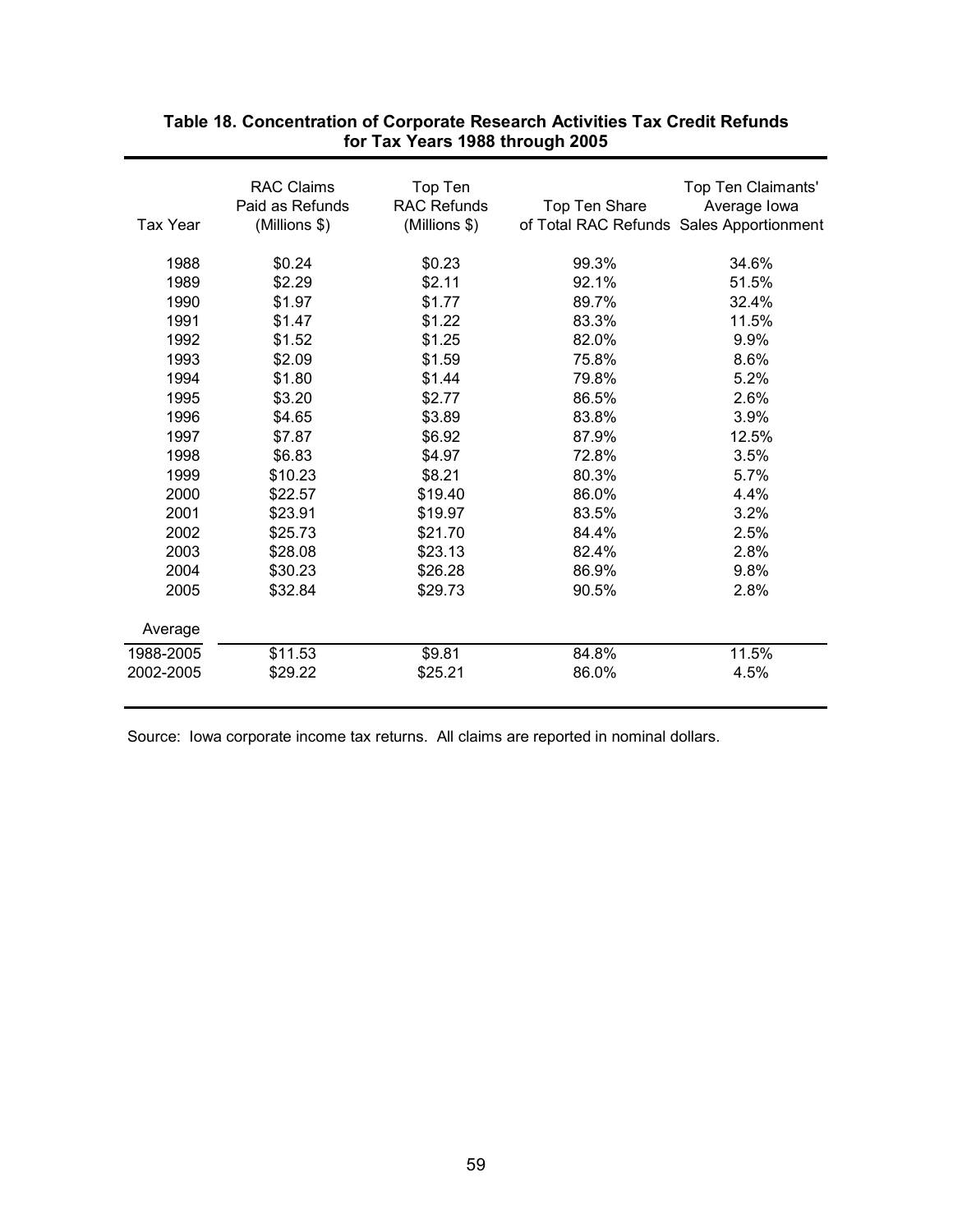| Table 19. Corporate Research Activities Tax Credit Claims by Tax Year and Fiscal Year |  |  |
|---------------------------------------------------------------------------------------|--|--|
|---------------------------------------------------------------------------------------|--|--|

| 2008         | 2007         | 2006         | 2005         | 2004         | 2003         | 2002         | 2001      |          |
|--------------|--------------|--------------|--------------|--------------|--------------|--------------|-----------|----------|
|              |              |              |              |              |              |              |           | Tax Year |
| \$0          | \$0          | \$0          | \$0          | \$15,492     | \$12,976,936 | \$12,159,955 | \$183,673 | 2000     |
| \$0          | \$0          | \$0          | \$10,589     | \$14,767,412 | \$10,427,640 | \$222.724    | \$0       | 2001     |
| \$0          | \$15,687     | \$0          | \$14,401,174 | \$12,900,652 | \$136,069    | \$0          | \$0       | 2002     |
| \$0          | \$13.836     | \$16,534,960 | \$13,148,719 | \$133,781    | \$0          | \$0          | \$0       | 2003     |
| \$0          | \$20,378,889 | \$12,481,011 | \$206.788    | \$0          | \$0          | \$0          | \$0       | 2004     |
| \$23,929,288 | \$12,717,459 | \$524,810    | \$0          | \$0          | \$0          | \$0          | \$0       | 2005     |

### **Share of Total RAC Tax Year Claims by Fiscal Year that Return was Received**

|          | 2001    | 2002    | 2003  | 2004  | 2005  | 2006  | 2007  | 2008    |
|----------|---------|---------|-------|-------|-------|-------|-------|---------|
| Tax Year |         |         |       |       |       |       |       |         |
| 2000     | $0.7\%$ | 48.0%   | 51.2% | 0.1%  | 0.0%  | 0.0%  | 0.0%  | $0.0\%$ |
| 2001     | $0.0\%$ | 0.9%    | 41.0% | 58.1% | 0.0%  | 0.0%  | 0.0%  | 0.0%    |
| 2002     | $0.0\%$ | 0.0%    | 0.5%  | 47.0% | 52.5% | 0.0%  | 0.1%  | 0.0%    |
| 2003     | $0.0\%$ | 0.0%    | 0.0%  | 0.4%  | 44.1% | 55.4% | 0.0%  | 0.0%    |
| 2004     | $0.0\%$ | 0.0%    | 0.0%  | 0.0%  | 0.6%  | 37.7% | 61.6% | 0.0%    |
| 2005     | $0.0\%$ | $0.0\%$ | 0.0%  | 0.0%  | 0.0%  | 1.4%  | 34.2% | 64.4%   |

### **Average Distribution of RAC Tax Year Claims by Fiscal Year that Return was Received**

| Fiscal Year = | ⊤ax Year ∶ | Tax Year + 1 | Tax Year + 2 | Tax Year + 3 | Tax Year $+4$ |
|---------------|------------|--------------|--------------|--------------|---------------|
|               | 0.0%       | $0.8\%$      | 42.0%        | 57.2%        | $0.0\%$       |

Source: Iowa corporate income tax returns and Iowa Department of Revenue returns processing data. All claims are reported in nominal dollars.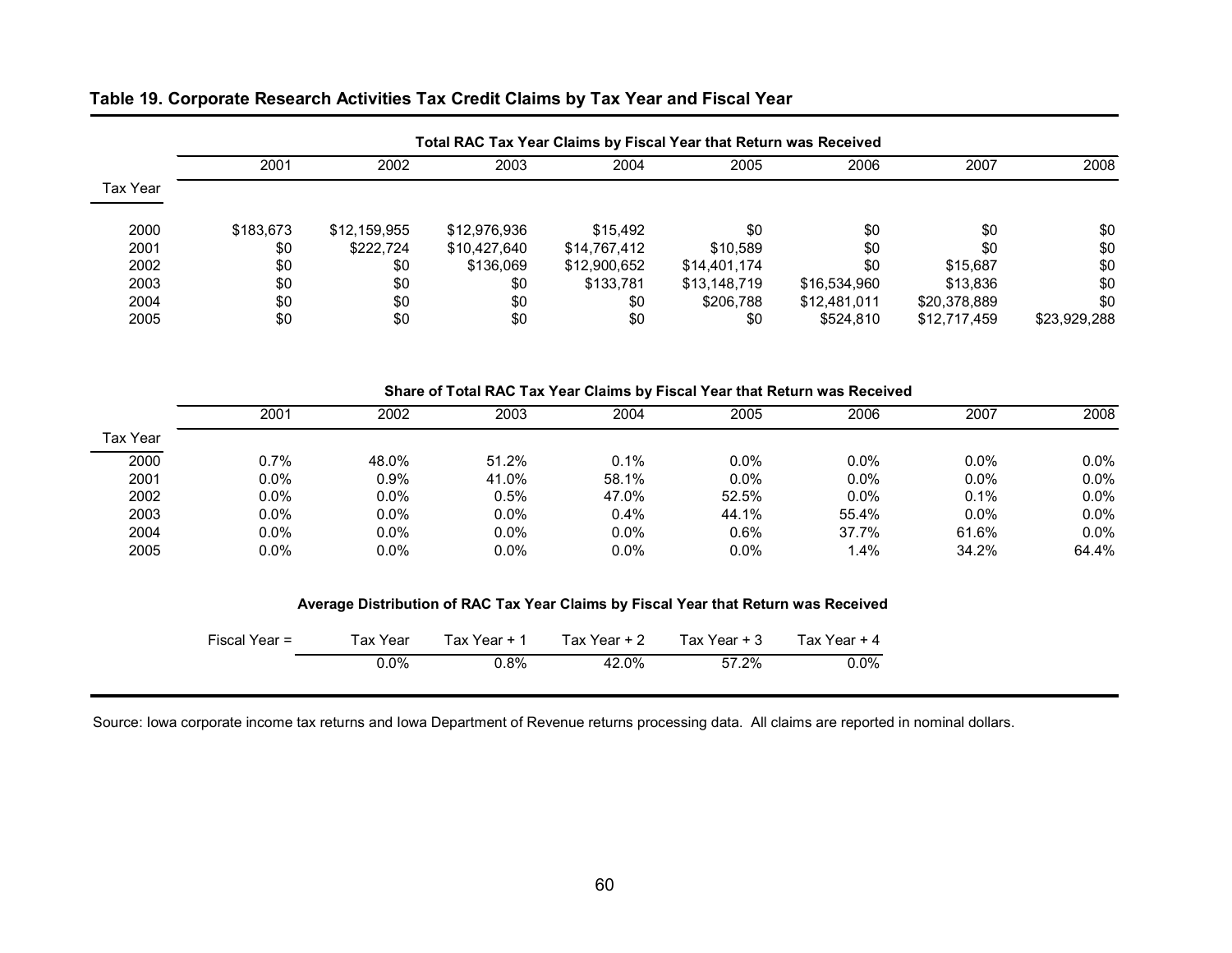| States with research tax credit: Illinois, Iowa, Minnesota, Missouri, Wisconsin |          |          |          |          |  |  |  |  |  |
|---------------------------------------------------------------------------------|----------|----------|----------|----------|--|--|--|--|--|
|                                                                                 | Mean     | Std      | Min      | Max      |  |  |  |  |  |
| GDP (Billions \$)                                                               | \$242.43 | \$155.68 | \$102.21 | \$510.30 |  |  |  |  |  |
| Population (Millions)                                                           | 6.37     | 3.68     | 2.94     | 12.65    |  |  |  |  |  |
| <b>Total Employment (Millions)</b>                                              | 3.07     | 1.63     | 1.44     | 5.81     |  |  |  |  |  |
| Per Capita Personal Income                                                      | \$31,465 | \$2.495  | \$29,043 | \$34,443 |  |  |  |  |  |
| Average Annual Wages                                                            | \$35,414 | \$4.038  | \$30,708 | \$40.540 |  |  |  |  |  |
| Share of 25+ with College Degree                                                | 27.2%    | 3.5%     | 24.1%    | 32.7%    |  |  |  |  |  |
| Industry Research Expenditures (Billions \$)                                    | \$3.70   | \$3.01   | \$0.83   | \$8.32   |  |  |  |  |  |
| Academic Research Expenditures (Billions \$)                                    | \$0.86   | \$0.45   | \$0.50   | \$1.61   |  |  |  |  |  |
| <b>PhD Scientists Employed</b>                                                  | 10,904   | 6,257    | 4,800    | 21,370   |  |  |  |  |  |
| <b>PhD Engineers Employed</b>                                                   | 1,810    | 1.270    | 560      | 3,950    |  |  |  |  |  |
| Patents Received                                                                | 1,800    | 1,135    | 658      | 3,162    |  |  |  |  |  |
| Ratio of Industry and Academic Research                                         |          |          |          |          |  |  |  |  |  |
| <b>Expenditures to State GDP</b>                                                | 1.4%     | 0.6%     | 0.8%     | 2.4%     |  |  |  |  |  |
| Scientist and Engineer Employment Share                                         | 0.4%     | $0.0\%$  | 0.3%     | $0.4\%$  |  |  |  |  |  |
| Patents per Number of Scientists and Engineers                                  | 0.14     | 0.05     | 0.07     | 0.22     |  |  |  |  |  |

| States with no research tax credit: Nebraska, South Dakota |  |  |  |  |  |
|------------------------------------------------------------|--|--|--|--|--|
|------------------------------------------------------------|--|--|--|--|--|

|                                                | Mean     | Std     | Min      | Max      |
|------------------------------------------------|----------|---------|----------|----------|
| GDP (Billions \$)                              | \$46.02  | \$26.31 | \$27.42  | \$64.63  |
| Population (Millions)                          | 1.25     | 0.69    | 0.76     | 1.74     |
| <b>Total Employment (Millions)</b>             | 0.65     | 0.38    | 0.38     | 0.91     |
| Per Capita Personal Income                     | \$29,996 | \$1,078 | \$29,234 | \$30,758 |
| Average Annual Wages                           | \$28,796 | \$2,243 | \$27,210 | \$30,382 |
| Share of 25+ with College Degree               | 25.4%    | 2.1%    | 23.9%    | 26.8%    |
| Industry Research Expenditures (Billions \$)   | \$0.22   | \$0.20  | \$0.08   | \$0.36   |
| Academic Research Expenditures (Billions \$)   | \$0.18   | \$0.18  | \$0.05   | \$0.30   |
| <b>PhD Scientists Employed</b>                 | 1,930    | 1,146   | 1,120    | 2,740    |
| <b>PhD Engineers Employed</b>                  | 195      | 148     | 90       | 300      |
| Patents Received                               | 137      | 77      | 82       | 191      |
| Ratio of Industry and Academic Research        |          |         |          |          |
| <b>Expenditures to State GDP</b>               | $0.4\%$  | 0.2%    | 0.3%     | $0.6\%$  |
| Scientist and Engineer Employment Share        | 0.3%     | $0.0\%$ | 0.3%     | 0.3%     |
| Patents per Number of Scientists and Engineers | 0.07     | 0.00    | 0.06     | 0.07     |

Source: National Science Foundation/Division of Sciences Resources Studies, BLS and U.S. Census. Neighboring states include Illinois, Minnesota, Missouri, Nebraska, South Dakota, and Wisconsin.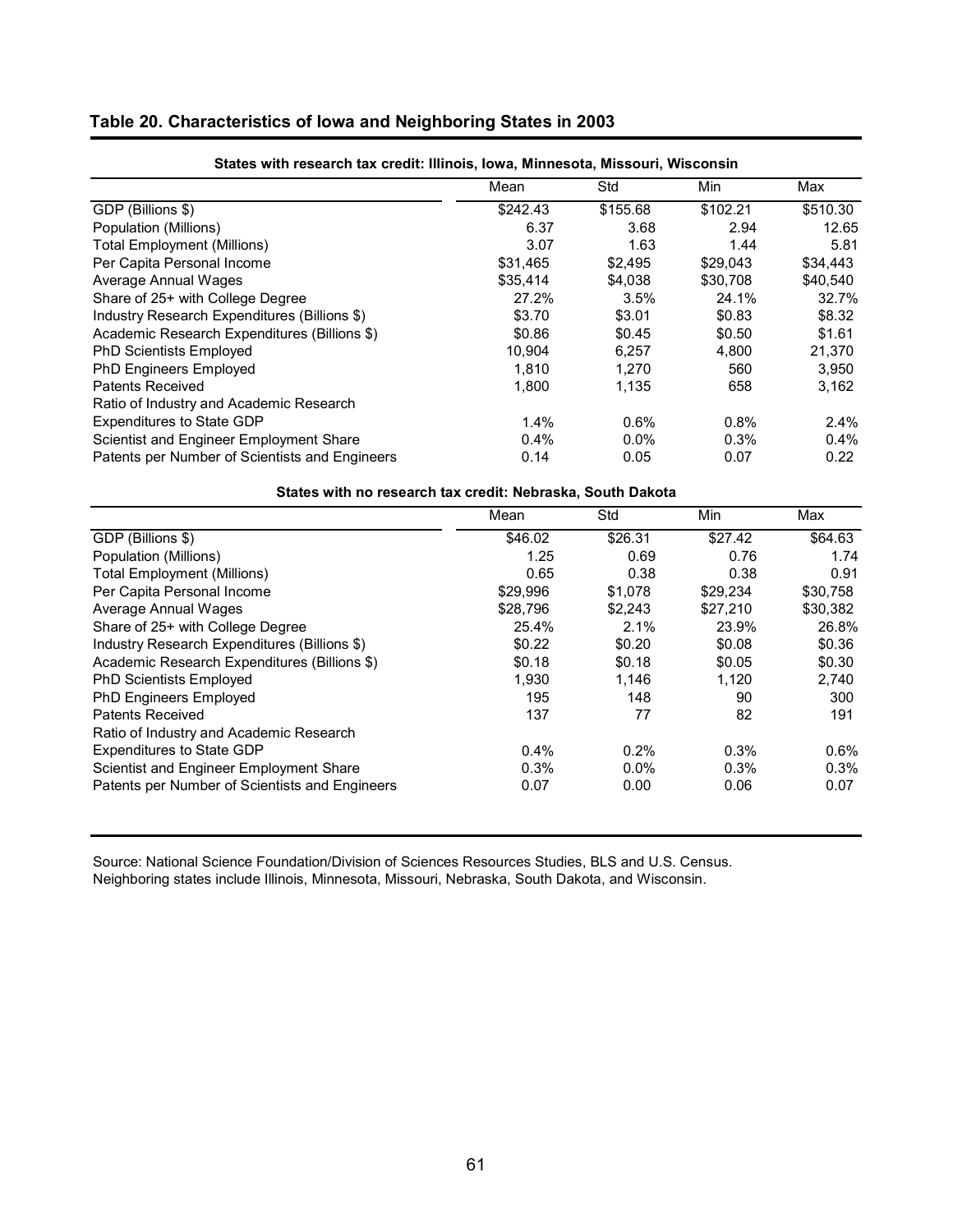## **Table 21. Characteristics of Iowa and Other Top-Manufacturing Employment States in 2003**

| States with research tax credit: Indiana, Iowa, South Carolina, Wisconsin |          |         |          |          |  |  |  |  |
|---------------------------------------------------------------------------|----------|---------|----------|----------|--|--|--|--|
|                                                                           | Mean     | Std     | Min      | Max      |  |  |  |  |
| GDP (Billions \$)                                                         | \$160.36 | \$53.95 | \$102.21 | \$215.43 |  |  |  |  |
| Population (Millions)                                                     | 4.69     | 1.44    | 2.94     | 6.20     |  |  |  |  |
| Total Employment (Millions)                                               | 2.23     | 0.72    | 1.44     | 2.90     |  |  |  |  |
| Per Capita Personal Income                                                | \$28,714 | \$1,962 | \$26,132 | \$30,898 |  |  |  |  |
| Average Annual Wages                                                      | \$32,066 | \$1,543 | \$30,708 | \$33,425 |  |  |  |  |
| Share of 25+ with College Degree                                          | 23.3%    | 1.2%    | 22.2%    | 24.6%    |  |  |  |  |
| Industry Research Expenditures (Billions \$)                              | \$2.02   | \$1.36  | \$0.83   | \$3.66   |  |  |  |  |
| Academic Research Expenditures (Billions \$)                              | \$0.64   | \$0.21  | \$0.44   | \$0.88   |  |  |  |  |
| <b>PhD Scientists Employed</b>                                            | 6.800    | 2.092   | 4.800    | 8,720    |  |  |  |  |
| PhD Engineers Employed                                                    | 1,123    | 506     | 560      | 1,560    |  |  |  |  |
| Patents Received                                                          | 1,030    | 533     | 524      | 1,658    |  |  |  |  |
| Ratio of Industry and Academic Research                                   |          |         |          |          |  |  |  |  |
| <b>Expenditures to State GDP</b>                                          | 1.6%     | 0.4%    | 1.1%     | $2.0\%$  |  |  |  |  |
| Scientist and Engineer Employment Share                                   | 0.4%     | $0.0\%$ | 0.3%     | $0.4\%$  |  |  |  |  |
| Patents per Number of Scientists and Engineers                            | 0.12     | 0.03    | 0.09     | 0.16     |  |  |  |  |

### **States with no research tax credit: Alabama, Arkansas, Mississippi**

|                                                | Mean     | Std     | Min      | Max      |
|------------------------------------------------|----------|---------|----------|----------|
| GDP (Billions \$)                              | \$128.16 | \$54.90 | \$72.26  | \$182.01 |
| Population (Millions)                          | 3.37     | 0.98    | 2.73     | 4.50     |
| <b>Total Employment (Millions)</b>             | 1.38     | 0.43    | 1.11     | 1.88     |
| Per Capita Personal Income                     | \$24.692 | \$1.486 | \$23.448 | \$26,338 |
| Average Annual Wages                           | \$29,573 | \$2,396 | \$27,591 | \$32,236 |
| Share of 25+ with College Degree               | 19.8%    | 2.7%    | 17.4%    | 22.7%    |
| Industry Research Expenditures (Billions \$)   | \$0.76   | \$0.43  | \$0.27   | \$1.02   |
| Academic Research Expenditures (Billions \$)   | \$0.36   | \$0.19  | \$0.18   | \$0.56   |
| <b>PhD Scientists Employed</b>                 | 3,753    | 1,366   | 2,940    | 5,330    |
| <b>PhD Engineers Employed</b>                  | 800      | 543     | 320      | 1.390    |
| Patents Received                               | 214      | 139     | 132      | 375      |
| Ratio of Industry and Academic Research        |          |         |          |          |
| <b>Expenditures to State GDP</b>               | 1.1%     | 0.8%    | 0.2%     | 1.9%     |
| Scientist and Engineer Employment Share        | $0.3\%$  | $0.0\%$ | 0.3%     | $0.4\%$  |
| Patents per Number of Scientists and Engineers | 0.04     | 0.01    | 0.04     | 0.06     |

Source: National Science Foundation/Division of Sciences Resources Studies, BLS and U.S. Census.

Top-Manufacturing employment states are based on the 2006 share of non-farm employment engaged in

manufacturing as reported by Iowa Workforce Development: Indiana (19.0), Wisconsin (17.7), Arkansas (16.6),

South Carolina (16.0), Iowa (15.4), Mississippi (15.4), and Alabama (15.3).

Although Arkansas did introduce a research tax credit in 2003, it is assumed the new credit would have little impact on research outcomes in the first year of its existence, so the state is considered to not have a credit for the analysis.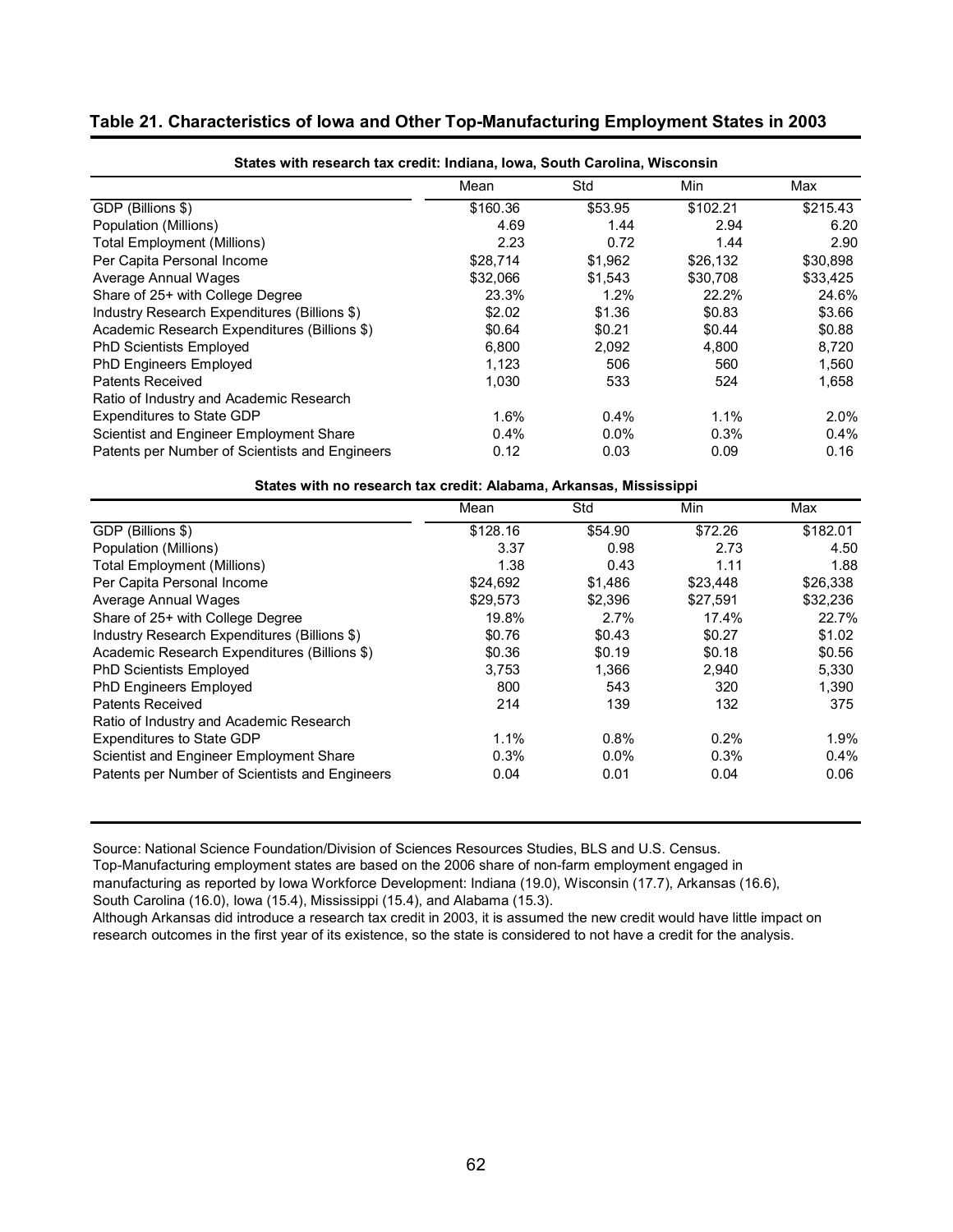## **Table 22. Characteristics of Research Tax Credits in States of Interest by Tax Year**

|                 |                                 | 1995   |                       |                         |         | 1999                            |                       |                         |         | 2003                            |                       |                         |
|-----------------|---------------------------------|--------|-----------------------|-------------------------|---------|---------------------------------|-----------------------|-------------------------|---------|---------------------------------|-----------------------|-------------------------|
| State           | Credit<br>Percentage Refundable | Credit | Allows<br><b>AIRC</b> | Corporate<br>Income Tax | Credit  | Credit<br>Percentage Refundable | Allows<br><b>AIRC</b> | Corporate<br>Income Tax | Credit  | Credit<br>Percentage Refundable | Allows<br><b>AIRC</b> | Corporate<br>Income Tax |
| Alabama         | 0.0%                            | N      | N                     |                         | $0.0\%$ | N                               | N                     |                         | $0.0\%$ | N                               | N                     |                         |
| Arkansas        | 0.0%                            | N      | N                     |                         | $0.0\%$ | N                               | Ν                     |                         | $0.0\%$ | N                               | N                     |                         |
| <b>Illinois</b> | 6.5%                            | N      | N                     |                         | 6.5%    | N                               | N                     |                         | 6.5%    | N                               | N                     |                         |
| Indiana         | 5.0%                            | N      | N                     |                         | 5.0%    | N                               | N                     |                         | 10.0%   | N                               |                       |                         |
| lowa            | 6.5%                            |        | N                     |                         | 6.5%    |                                 | Ν                     |                         | 6.5%    |                                 |                       |                         |
| Minnesota       | 5.0%                            | N      | N                     |                         | 5.0%    | N                               | Ν                     |                         | 5.0%    | N                               | N                     |                         |
| Mississippi     | 0.0%                            | N      | N                     |                         | $0.0\%$ | N                               | N                     |                         | 0.0%    | N                               | N                     |                         |
| Missouri        | 6.5%                            | N      | N                     |                         | 6.5%    | N                               | Ν                     |                         | 6.5%    | N                               | N                     |                         |
| Nebraska        | 0.0%                            | N      | N                     |                         | $0.0\%$ | N                               | Ν                     |                         | 0.0%    | N                               | N                     |                         |
| South Carolina  | 0.0%                            | Ν      | N                     |                         | $0.0\%$ | N                               | Ν                     |                         | 5.0%    | N                               | N                     |                         |
| South Dakota    | 0.0%                            | N      | N                     | N                       | $0.0\%$ | N                               | N                     | N                       | $0.0\%$ | N                               | N                     | N                       |
| Wisconsin       | 5.0%                            | Ν      | N                     |                         | 5.0%    | N                               | v                     |                         | 5.0%    | N                               |                       |                         |

Sources: The CPA Journal Online, www.nysscpa.org/cpajournal/2007/207/essentials/p40.htm and TaxCreditResearch.com, http://www.taxcreditresearch.com/, Outlaw Consulting, accessed December 14, 2007.

Neighboring states include Illinois, Minnesota, Missouri, Nebraska, South Dakota, and Wisconsin.

Top-Manufacturing employment states include Alabama, Arkansas, Indiana, Iowa, Mississippi, Sourth Carolina, and Wisconsin.

1. Minnesota's rate only applies to the first \$2 million in qualified research expenditures, for amounts above \$2 million a 2.5% rate is applied.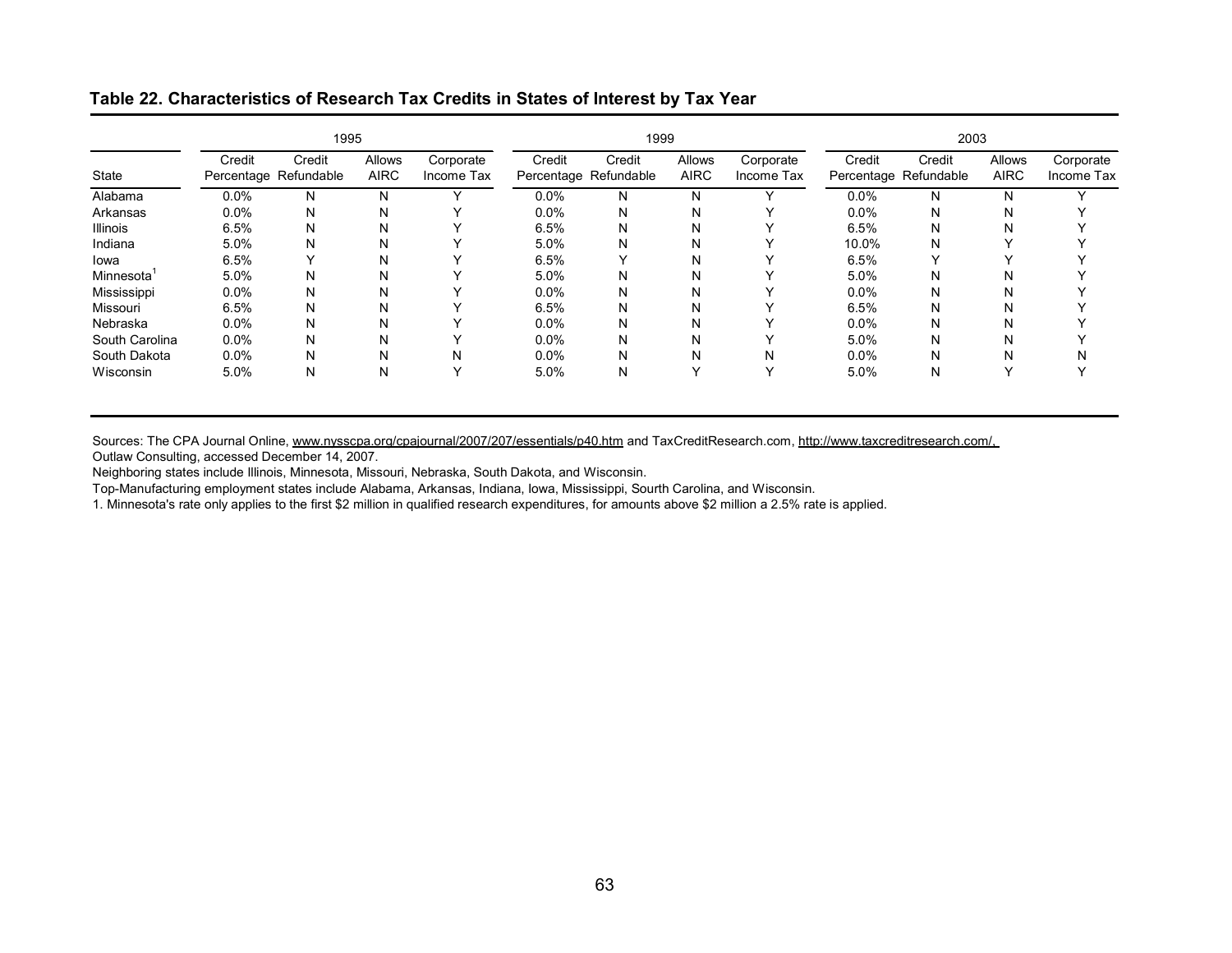## **Table 23. Impact of Research Tax Credit Characteristics on Research Outcomes Across Neighboring or Top-Manufacturing Employment States**

|                                                 | Dependent Variable                                                |                          |                                             |                          |                          |                                                     |  |
|-------------------------------------------------|-------------------------------------------------------------------|--------------------------|---------------------------------------------|--------------------------|--------------------------|-----------------------------------------------------|--|
| <b>Neighboring States Sample</b>                | Log of Industry and Academic<br><b>Real Research Expenditures</b> |                          | Log of Scientist and Engineer<br>Employment |                          | Log of Patents           |                                                     |  |
|                                                 | Coefficient                                                       | t-Value                  | t-Value<br>Coefficient                      |                          | Coefficient              | t-Value                                             |  |
| Intercept                                       | $-61.04$                                                          | $-4.65$                  | $-15.04$                                    | $-2.58$                  | $-102.06$                | $-3.33$                                             |  |
| Regular Research Credit Percentage              | 23.96                                                             | 3.79                     | 4.22                                        | 1.47                     | 30.57                    | 2.35                                                |  |
| Indicator for Refundability                     | $-0.38$                                                           | $-1.56$                  | $-0.08$                                     | $-0.79$                  | $-0.39$                  | $-0.86$                                             |  |
| Indicator for Alternative Incremental Credit    | $-0.04$                                                           | $-0.36$                  | $-0.01$                                     | $-0.11$                  | 0.45                     | 2.26                                                |  |
| Indicator for Existence of Corporate Income Tax | 0.90                                                              | 3.33                     | 0.07                                        | 0.78                     | 0.48                     | 1.19                                                |  |
| Log of Total Employment                         | 3.05                                                              | 2.27                     | 0.87                                        | 6.33                     | 2.00                     | 1.64                                                |  |
| Log of Real Per Capita Personal Income          | 10.40                                                             | 6.92                     | 1.08                                        | 1.43                     | 9.38                     | 2.76                                                |  |
| Log of Real GDP                                 | $-2.63$                                                           | $-2.34$                  |                                             |                          |                          | $\hspace{0.05cm} -\hspace{0.05cm} -\hspace{0.05cm}$ |  |
| Log of Scientist and Engineer Count             |                                                                   |                          |                                             |                          | $-1.95$                  | $-1.56$                                             |  |
| Share Aged 25+ with a College Degree            | $-4.86$                                                           | $-2.57$                  | 1.49                                        | 1.55                     | 5.06                     | 1.15                                                |  |
| Time Indicator for 1999                         | $-1.52$                                                           | $-7.12$                  | $-0.17$                                     | $-1.54$                  | $-1.27$                  | $-2.56$                                             |  |
| Time Indicator for 2003                         | $-1.15$                                                           | $-4.38$                  | $-0.21$                                     | $-1.70$                  | $-1.74$                  | $-3.07$                                             |  |
| Adjusted $R^2$                                  | 0.993                                                             |                          | 0.995                                       |                          | 0.961                    |                                                     |  |
|                                                 |                                                                   |                          | Dependent Variable                          |                          |                          |                                                     |  |
| <b>Top-Manufacturing</b>                        | Log of Industry and Academic                                      |                          | Log of Scientist and Engineer               |                          |                          |                                                     |  |
| <b>Employment States Sample</b>                 | <b>Real Research Expenditures</b>                                 |                          | Employment                                  |                          | Log of Patents           |                                                     |  |
|                                                 | Coefficient                                                       | t-Value                  | Coefficient                                 | t-Value                  | Coefficient              | t-Value                                             |  |
| Intercept                                       | $-26.23$                                                          | $-1.43$                  | $-1.03$                                     | $-0.26$                  | $-50.50$                 | $-5.02$                                             |  |
| Regular Research Credit Percentage              | $-2.03$                                                           | $-0.42$                  | $-1.22$                                     | $-1.17$                  | 3.18                     | 1.14                                                |  |
| Indicator for Refundability                     | 0.49                                                              | 0.90                     | 0.35                                        | 2.92                     | 0.19                     | 0.50                                                |  |
| Indicator for Alternative Incremental Credit    | $-0.15$                                                           | $-0.52$                  | 0.01                                        | 0.14                     | $-0.07$                  | $-0.44$                                             |  |
| Log of Total Employment                         | 2.66                                                              | 3.27                     | 1.51                                        | 9.19                     | 2.22                     | 1.89                                                |  |
| Log of Real Per Capita Personal Income          | 3.03                                                              | 1.07                     | $-1.25$                                     | $-2.15$                  | 3.00                     | 1.73                                                |  |
| Log of Real GDP                                 | $-0.78$                                                           | $-1.77$                  | --                                          | --                       | $\overline{\phantom{a}}$ | $\hspace{0.05cm} -\hspace{0.05cm} -\hspace{0.05cm}$ |  |
| Log of Scientist and Engineer Count             | $\overline{\phantom{a}}$                                          | $\overline{\phantom{a}}$ | $\overline{\phantom{a}}$                    | $\overline{\phantom{a}}$ | $-0.73$                  | $-1.00$                                             |  |
| Share Aged 25+ with a College Degree            | $-8.15$                                                           | $-1.31$                  | 1.90                                        | 1.70                     | 6.31                     | 2.00                                                |  |
| Time Indicator for 1999                         | $-0.45$                                                           | $-1.05$                  | 0.18                                        | 1.93                     | $-0.27$                  | $-1.02$                                             |  |
| Time Indicator for 2003                         | 0.33                                                              | 0.64                     | 0.27                                        | 2.44                     | $-0.56$                  | $-1.63$                                             |  |
| Adjusted $R^2$                                  | 0.874                                                             |                          | 0.977                                       |                          | 0.965                    |                                                     |  |

Notes: A t-value with an absolute value greater than 2.0 denotes statistical significance of the corresponding coefficient at the 5 percent level. Neighboring states include Illinois, Iowa, Minnesota, Missouri, Nebraska, South Dakota, and Wisconsin.

Top-Manufacturing employment states include Alabama, Arkansas, Indiana, Iowa, Mississippi, Sourth Carolina, and Wisconsin.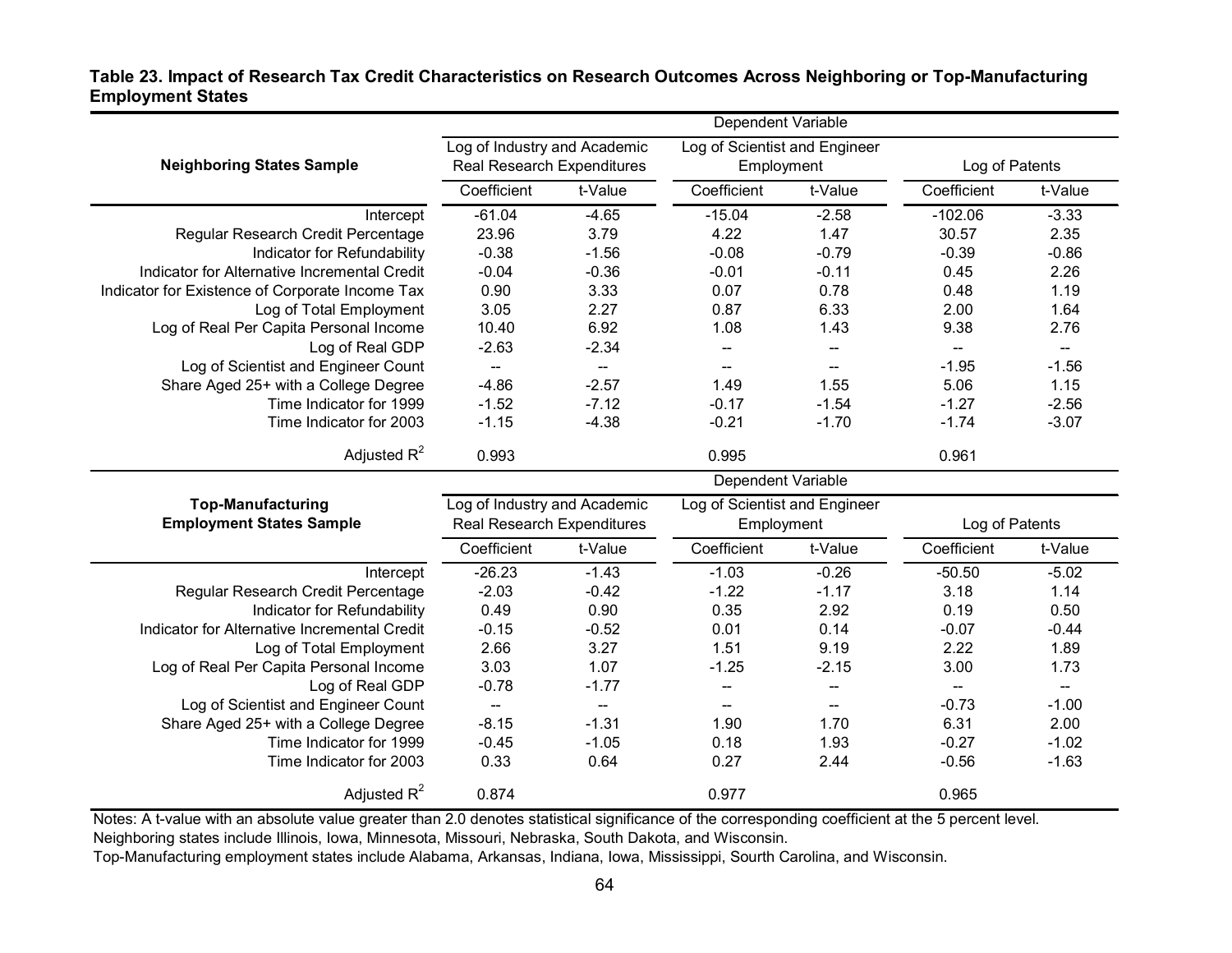|                                                 |                                                            |         | Dependent Variable                          |         |                   |                          |
|-------------------------------------------------|------------------------------------------------------------|---------|---------------------------------------------|---------|-------------------|--------------------------|
|                                                 | Log of Industry and Academic<br>Real Research Expenditures |         | Log of Scientist and Engineer<br>Employment |         | Log of Patents    |                          |
|                                                 | Coefficient                                                | t-Value | Coefficient                                 | t-Value | Coefficient       | t-Value                  |
| Intercept                                       | $-22.04$                                                   | $-2.55$ | $-7.74$                                     | $-3.53$ | $-38.43$          | $-3.87$                  |
| Regular Research Credit Percentage              | 1.24                                                       | 0.36    | 0.15                                        | 0.17    | 2.25              | 0.69                     |
| Indicator for Refundability                     | 0.18                                                       | 0.74    | 0.06                                        | 0.95    | 0.34              | 1.45                     |
| Indicator for Alternative Incremental Credit    | $-0.13$                                                    | $-0.71$ | $-0.02$                                     | $-0.51$ | 0.24              | 1.36                     |
| Indicator for Existence of Corporate Income Tax | 0.70                                                       | 2.27    | $-0.05$                                     | $-0.58$ | $-0.09$           | $-0.30$                  |
| Log of Total Employment                         | 2.06                                                       | 5.64    | 1.08                                        | 22.54   | 2.03              | 2.52                     |
| Log of Real Per Capita Personal Income          | 2.84                                                       | 3.01    | 0.04                                        | 0.17    | 1.97              | 2.22                     |
| Log of Real GDP                                 | $-0.61$                                                    | $-1.99$ |                                             |         | $\qquad \qquad -$ | $\overline{\phantom{a}}$ |
| Log of Scientist and Engineer Count             | $\overline{\phantom{a}}$                                   | $- -$   | --                                          |         | $-0.62$           | $-0.85$                  |
| Share Aged 25+ with a College Degree            | $-2.07$                                                    | $-0.85$ | 2.63                                        | 4.37    | 5.45              | 1.84                     |
| Time Indicator for 1999                         | $-0.52$                                                    | $-3.16$ | $-0.02$                                     | $-0.54$ | $-0.14$           | $-0.87$                  |
| Time Indicator for 2003                         | 0.01                                                       | 0.05    | $-0.03$                                     | $-0.58$ | $-0.42$           | $-2.52$                  |
| Adjusted $R^2$                                  | 0.953                                                      |         | 0.991                                       |         | 0.949             |                          |

## **Table 24. Impact of Research Tax Credit Characteristics on Research Outcomes Combining Neighboring and Top-Manufacturing Employment States**

Notes: A t-value with an absolute value greater than 2.0 denotes statistical significance of the corresponding coefficient at the 5 percent level. States include Alabama, Arkansas, Illinois, Indiana, Iowa, Minnesota, Mississippi, Missouri, Nebraska, Sourth Carolina, South Dakota, and Wisconsin.